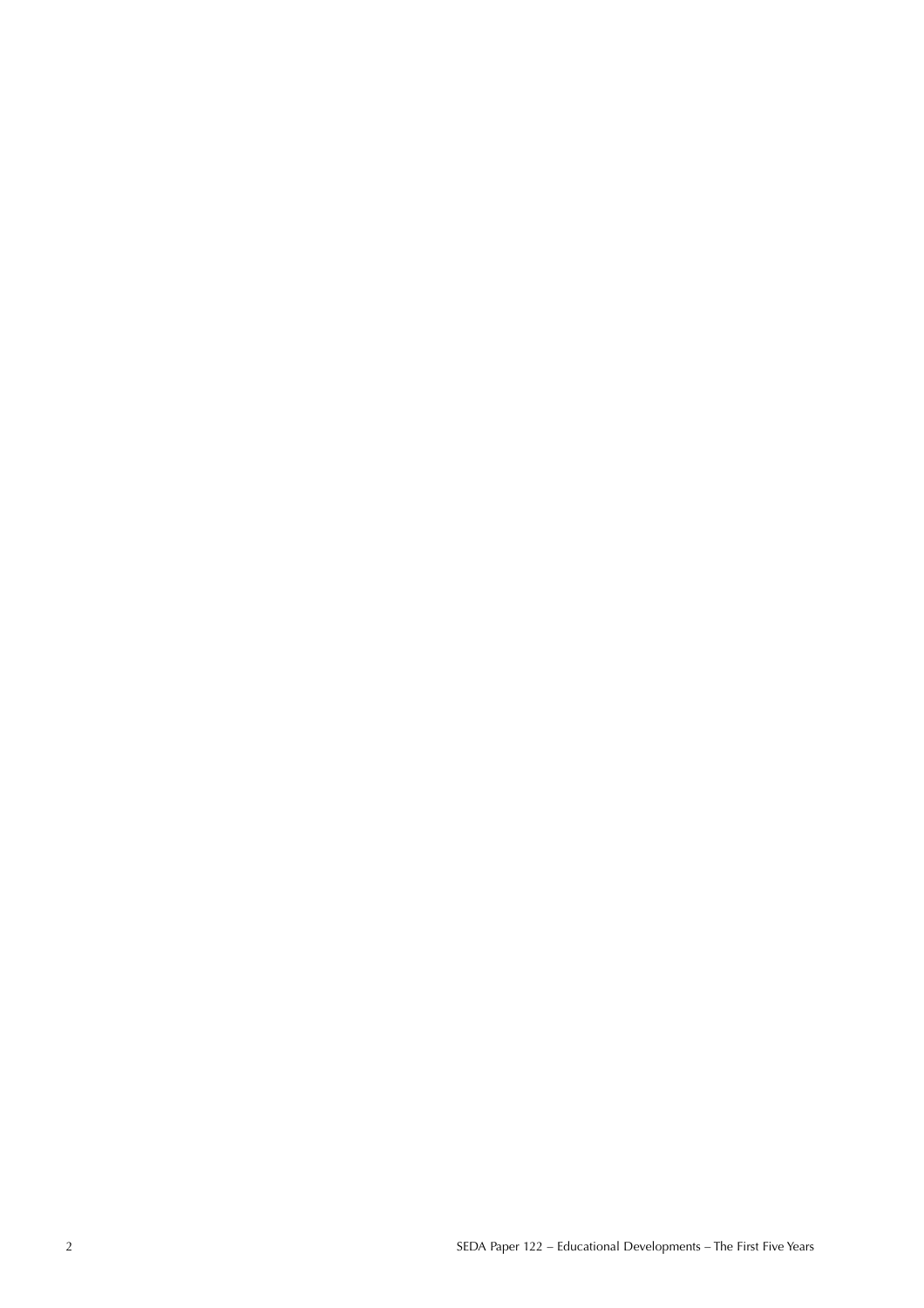### **Contents**

|                  | <b>Introduction</b><br>James Wisdom & Julie Hall<br>On-line articles from Educational Developments                                              | 5<br>6 |
|------------------|-------------------------------------------------------------------------------------------------------------------------------------------------|--------|
| Chapter 1        | <b>Teaching And Learning Strategies</b>                                                                                                         | 9      |
| <b>Chapter 2</b> | Graham Gibbs<br>An Alternative Perspective On CPD<br>Helen Beetham                                                                              | 13     |
| <b>Chapter 3</b> | <b>Orientations To Educational Development</b><br>Ray Land                                                                                      | 17     |
| <b>Chapter 4</b> | <b>Strengthening Action Research For Educational Development</b><br>Glynis Cousin                                                               | 23     |
| <b>Chapter 5</b> | <b>Quality Assurance Through Quality Enhancement</b><br>Lewis Elton                                                                             | 27     |
| Chapter 6        | The Impact Of Institutional Learning And Teaching Strategies On The Nature<br><b>Of Educational Development</b><br>Lewis Elton                  | 31     |
| <b>Chapter 7</b> | How Do Representations Of Our Practice Enable Change To Happen?<br>Helen Beetham                                                                | 35     |
| <b>Chapter 8</b> | A Development Framework For Evaluating Institutional Change<br>Frances Deepwell & Glynis Cousin                                                 | 41     |
| <b>Chapter 9</b> | <b>Reflection Or Evidence</b><br>Graham Badley                                                                                                  | 45     |
|                  | Chapter 10 Putting The "E" Into "QA"<br>Haydn Mathias                                                                                           | 47     |
|                  | Chapter 11 Is There An Ideal Method For Evaluating New Lecturers?<br>Roni Bamber                                                                | 51     |
|                  | <b>Chapter 12 Some Thoughts On Scholarship</b><br>Lewis Elton                                                                                   | 57     |
|                  | Chapter 13 It Ain't What You Say It's The Way That You Say It: An Analysis Of The Language<br><b>Of Educational Development</b><br>Shân Wareing | 59     |
|                  | Chapter 14 Active Artefacts: Representing Our Knowledge Of Learning And Teaching<br>Rhona Sharpe, Helen Beetham & Andrew Ravenscroft            | 63     |
|                  | <b>Chapter 15 Continuing Professional Development In Higher Education:</b><br><b>What Do Academics Do?</b><br>Helen King                        | 69     |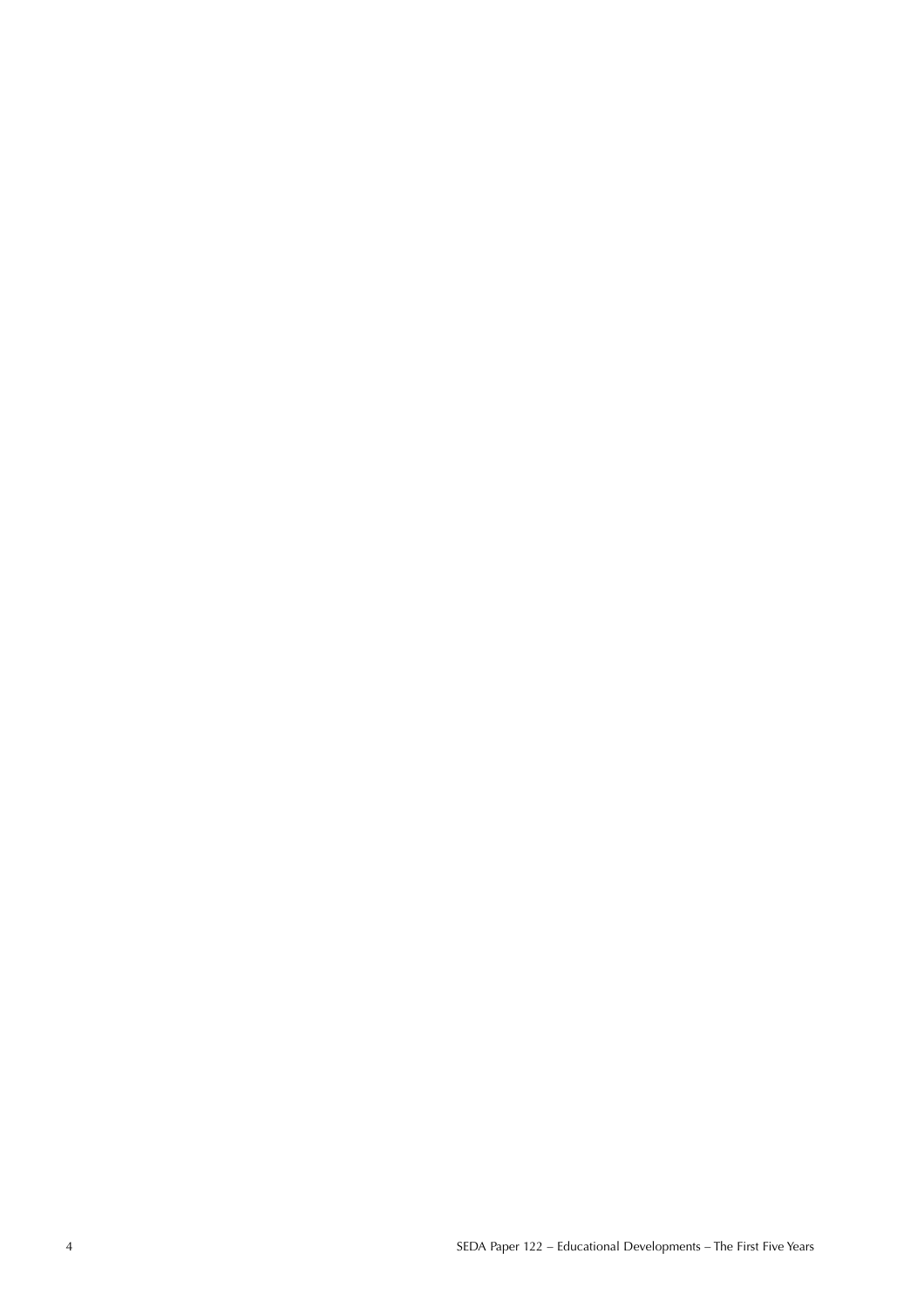### Introduction

SEDA published the first issue of Educational Developments in January 2000. The Institute of Learning and Teaching in Higher Education had been launched in the summer of 1999. SEDA's earlier magazine, The New Academic, had been aimed both at SEDA's members (the educational developers) and at the large number of teachers who were enthusiastic about improving their practice. This second group were the natural constituency of the new ILTHE, so SEDA was happy to shift its focus more specifically on the development of its own members as professional staff and educational developers. This was the brief for the new magazine.

Aithough much has changed, SEDA's mission is still to support the (much larger) group of developers, and what is now an even larger group of colleagues who do not see themselves as primarily professional developers but who are doing development work.

As part of that mission, SEDA has launched the "Supporting Educational Change" award, the outcome of which entitles a successful participant to eligibility for SEDA's Associate Fellowship. This award is designed for colleagues who are working on educational change in its widest sense and who recognise the importance of learning and working with the members of SEDA. Through a choice of on-line or residential courses, participants can engage with tutors, mentors and each other to enable them to shape their own professional growth, and evidence that growth in their portfolio.

In the first five years of Educational Developments the magazine carried around 157 substantial articles and we, as the editors of this compendium, would have found it almost impossible to select the 15 "best" from such a rich collection. And that is not SEDA's way – we give thanks for all good work given freely. We try to avoid the sort of divisive assessment which hampers so many students!

Rather, the principle of selection for this compendium has been to help newcomers to this world of staff and educational development to see some of the main themes which have helped shape the world we are in today. We hope this compendium will be especially helpful to participants on SEDA's "Supporting Educational Change" award. In the articles, the reader will see the interplay of some of our main concerns: how to improve what we do, how to research and evaluate, and how to best serve our colleagues and our institutions. These are educational developers negotiating structures, funding, pressures, language, attitudes and assumptions, deploying ingenuity and optimism and focussing - through the complexities of higher education institutions - on the improvement of the students' experiences of studying and learning.

The articles, as presented here, are substantially as they were published in the magazine – occasionally an old acronym has been expanded. Although the Learning and Teaching Subject Network, the Generic Centre, parts of HESDA, the National Coordination Team and the ILTHE merged to form the Higher Education Academy, the earlier language and acronyms are so widespread that we have elected to keep them as they were. In a few cases, out-of-date URLs have been removed. We chose to keep the author's job titles as they were at the time of publication, as in part they reveal some of the developments and instabilities of the years from 2000 to the end of 2004. A further 24 articles from these years are available from the SEDA or the Higher Education Academy web site.

James Wisdom, Vice-Chair SEDA Julie Hall, Head of the Learning and Teaching Enhancement Unit, Roehampton University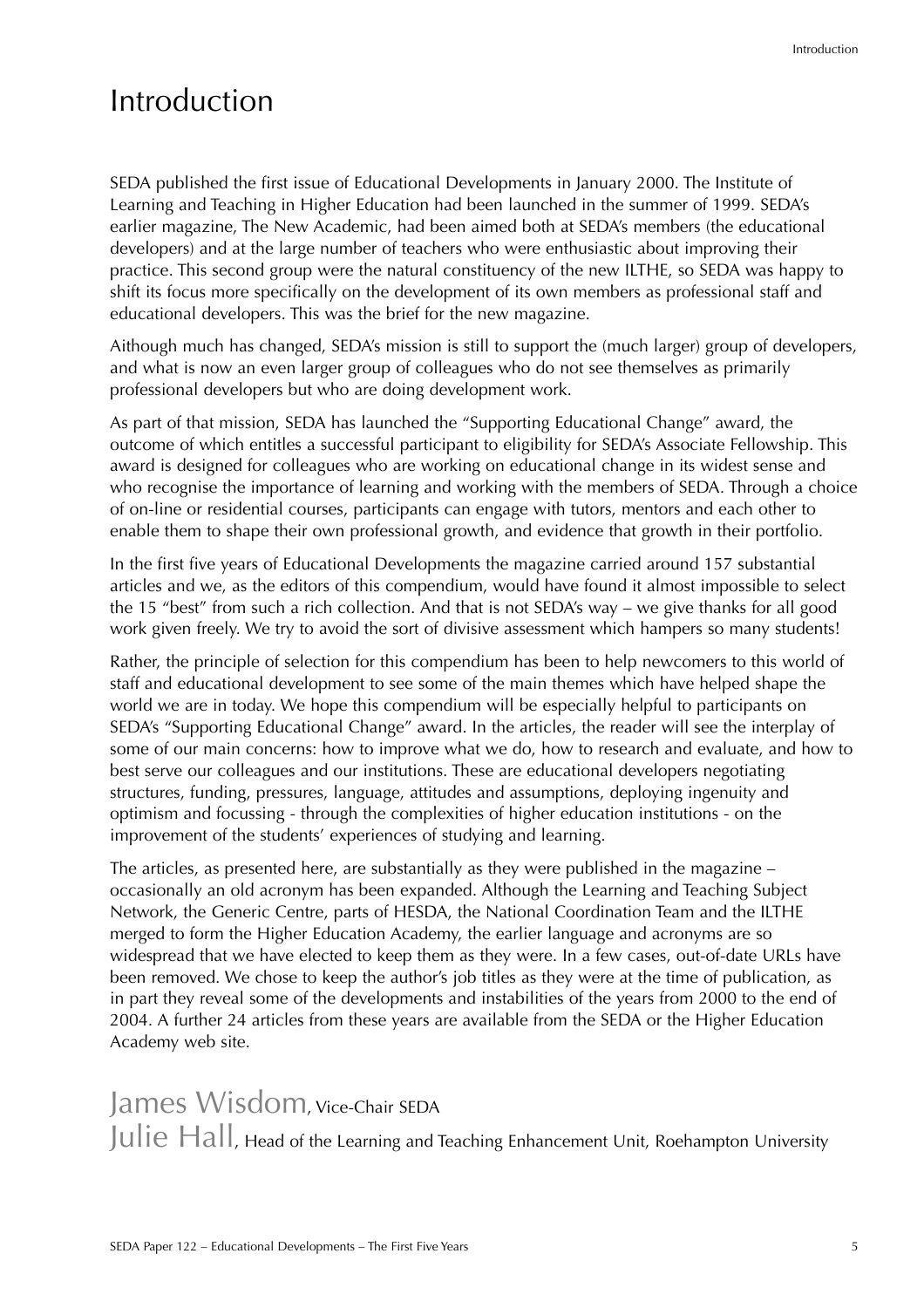### On-line articles from Educational Developments

#### **These are available from the SEDA web site www.seda.ac.uk or from the Higher Education Academy web site www.heacademy.ac.uk**

| <b>Issue</b> | <b>Title</b>                                                                                                                     | <b>Author</b>                                                                                                                                                                                                                                                          |
|--------------|----------------------------------------------------------------------------------------------------------------------------------|------------------------------------------------------------------------------------------------------------------------------------------------------------------------------------------------------------------------------------------------------------------------|
| 1.1          | A Review Of Virtual Learning Environments                                                                                        | Stephen Bostock FSEDA, Department of<br>Computer Science, Keele University                                                                                                                                                                                             |
| 1.2          | A Review Of Online Resources For Computer-<br><b>Assisted Assessment</b>                                                         | Colleen McKenna and Ian Hesketh<br>CAA Centre, University of Luton                                                                                                                                                                                                     |
| 1.3          | A Review Of Web Resources On Using<br><b>Presentation Software</b>                                                               | Manuella Essaka, UMIST                                                                                                                                                                                                                                                 |
| 1.4          | A Review Of Online Resources To Support Evaluation                                                                               | Martin Oliver, Higher Education Research and<br>Development Unit, University College London,<br>Jen Harvey, Learning and Teaching Centre,<br>Dublin Institute of Technology & Grainne<br>Conole, Institute for Learning and Research<br>Technology, Bristol University |
|              | A Review Of Web Resources For Online Tutors                                                                                      | Rhona Sharpe FSEDA, Institute of Educational<br>Technology, The Open University                                                                                                                                                                                        |
|              | Finding Information On Educational Research -<br>The World Wide Web: Chaos, Hindrance And Help?                                  | Graham Alsop, School of Computing and<br>Information Systems, Kingston University                                                                                                                                                                                      |
| 2.2          | Online Resources To Help Students Evaluate<br><b>Online Resources</b>                                                            | Stephen Bostock FSEDA, Department of<br>Computer Science, Keele University                                                                                                                                                                                             |
| 2.3          | Plagiarism: Online Tools To Relieve The<br>Tedium Of Detection                                                                   | Graham Alsop and Chris Tompsett<br>School of Computing and Information Systems,<br>Kingston University                                                                                                                                                                 |
| 2.4          | Web Resources For Problem Based Learning                                                                                         | Tina Overton, Director, LTSN Physical<br>Sciences, University of Hull                                                                                                                                                                                                  |
| 3.1          | From My Perspective                                                                                                              | A guest editorial from Shân Wareing, writing as<br>a Head of an Educational Development Unit.                                                                                                                                                                          |
|              | Principles To Support The Enhancement Of Teaching<br>And Student Learning: Implications For<br>Staff And Educational Developers. | Norman Jackson, LTSN Generic Centre and<br>University of Surrey                                                                                                                                                                                                        |
|              | The Resource Discovery Network                                                                                                   | Stephen Bostock FSEDA, Academic Staff<br>Developer, Department of Academic Affairs,<br>Keele University                                                                                                                                                                |
| 3.2          | How Educational Development/Learning And<br>Teaching Centres Help Higher Education<br>Institutions Manage Change                 | David Gosling, Co-Director of the TQEF<br>National Co-ordination Team, and<br>Vaneeta D'Andrea, Director of the Educational<br>Development Centre, City University.                                                                                                    |
|              | <b>Web-Based Staff Development</b>                                                                                               | Amy Pearson, Education Development Unit,<br>University of Salford                                                                                                                                                                                                      |
| 3.3          | Partnerships For Progression:<br>Evolution Or Transformation?                                                                    | Peter Scott, Vice-Chancellor of Kingston<br>University and Chair of the HEFCE / LSC<br>National Steering Group for Partnerships<br>for Progression.                                                                                                                    |
|              | Designing Web Sites That Are Accessible To All                                                                                   | Stephen Bostock FSEDA, Advisor for<br>Technology and Learning, Keele University                                                                                                                                                                                        |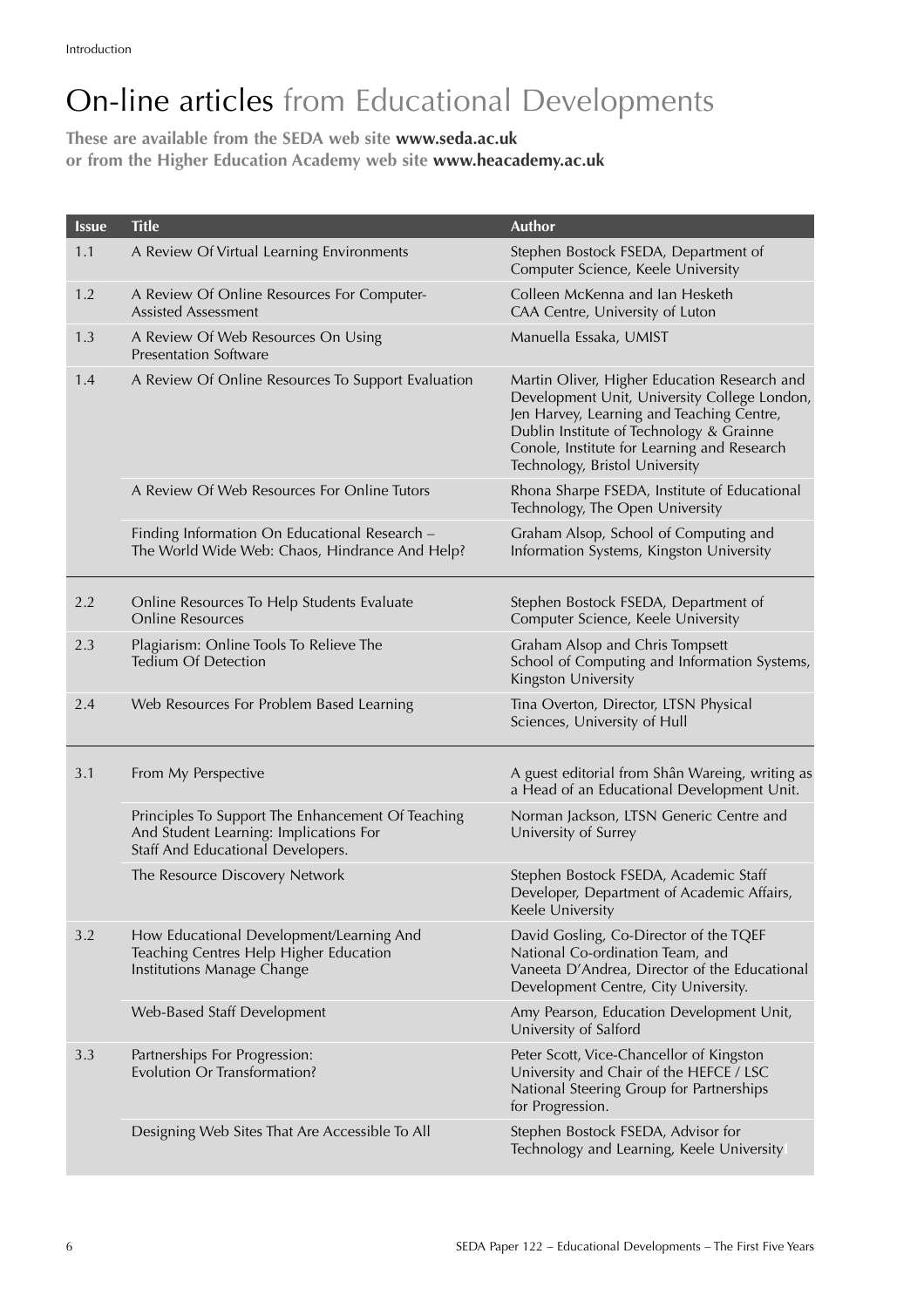| <b>Issue</b> | <b>Title</b>                                                                                                                       | <b>Author</b>                                                                                                                   |
|--------------|------------------------------------------------------------------------------------------------------------------------------------|---------------------------------------------------------------------------------------------------------------------------------|
| 3.4          | SEDA's New Professional Development Framework                                                                                      | David Baume and Rhona Sharpe, SEDA<br>Accreditation Coordinators and Tony Brand,<br>Chair, SEDA Teacher Accreditation Committee |
| 4.1          | The Enhancing Teaching-Learning Environments In<br>Undergraduate Courses (ETL) Project: Implications<br>For Educational Developers | Velda McCune, University of Edinburgh                                                                                           |
|              | Gems From The Ltsns                                                                                                                | Stephen Bostock FSEDA                                                                                                           |
| 4.2          | <b>Nurturing Creativity</b>                                                                                                        | Norman Jackson, LTSN Generic Centre and<br>University of Surrey <sup>1</sup>                                                    |
|              | Supporting Students With Disabilities In Higher<br>Education - A Review Of Web Resources                                           | Amy Pearson, Education Development Unit,<br>University of Salford University of Salford                                         |
| 5.2          | 53 Interesting Ways In Which Colleagues Resist Change                                                                              | Steve Outram, De Montfort University <sup>2</sup>                                                                               |
| 5.3          | Online Resources On Plagiarism<br>Deterrence And Detection                                                                         | Stephen Bostock, FSEDA, Keele University                                                                                        |
| 5.4          | 53 Ways Of Managing Resistance To Change                                                                                           | Steve Outram, Higher Education Academy <sup>3</sup>                                                                             |

<sup>1</sup> An early draft of this article is at: www.heacademy.ac.uk/resources/detail/id157\_guide\_for\_busy\_academics\_nurturing\_creativity

<sup>2</sup> www.heacademy.ac.uk/resources/detail/id554\_complex\_change\_in\_heis\_paper6

<sup>3</sup> www.heacademy.ac.uk/resources/detail/id555\_complex\_change\_in\_heis\_paper7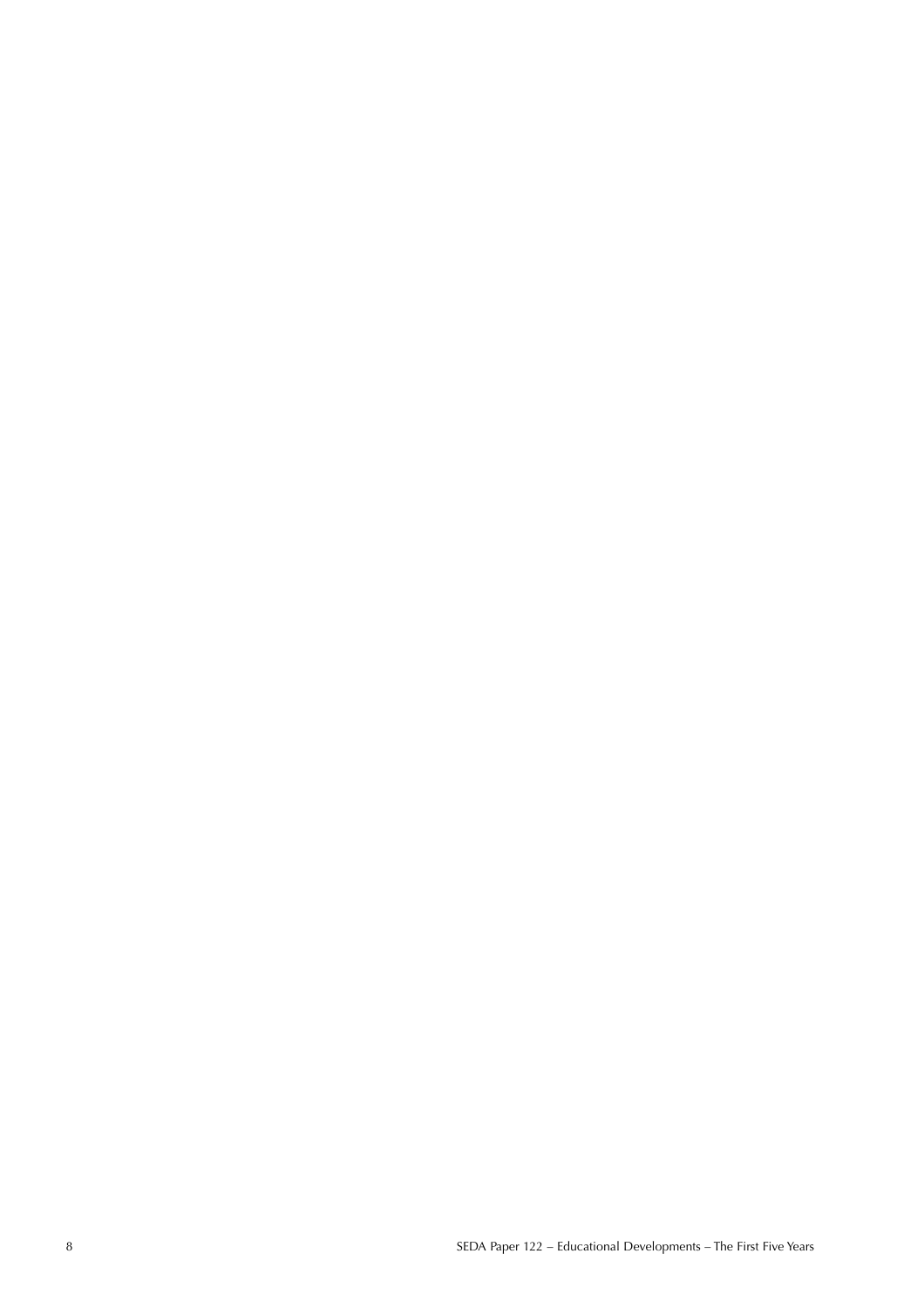### **1** Learning and Teaching Strategies: the implications for educational development Graham Gibbs, Centre for Higher Education Practice, Open University

#### **Introduction**

The HEFCE Institutional Learning and Teaching Strategy initiative will provide institutions in England with funding totalling about £50m, over three years, to support the implementation of a more strategic approach to the improvement of teaching and its effectiveness. Institutions will be required, from 2001, to report on the achievement of explicit learning and teaching targets, as part of annual operating plans. This will move educational development to the centre of institutional planning, management and evaluation, and will have a dramatic impact on the role and functioning of educational development staff and their centres. Some institutions in other parts of the UK, and all institutions in Australia, are also developing Learning and Teaching Strategies, but without external funding. This article outlines what impact the development of institutional Learning and Teaching Strategies might have on educational development, and the challenges and opportunities this may entail over the next five years.

#### **The HEFCE Learning and Teaching Strategies initiative**

Before the 1990's most educational development in the UK focussed on individual teachers and individual modules. Activity was largely responsive, or driven by the interests and personal style of educational developers, rather than strategic, partly because most institutions had no strategic goals for their teaching. The overall quality of educational provision was often seen as the sum total of the quality of individual teachers. Educational development was largely peripheral to institutional planning and management, even where it was active and valued.

By the early 1990 it had become clear that the pressures brought about by the massification of higher education, and by its reorientation towards the employability of students, were beyond the ability of individual teachers to respond to. It was also clear that little progress was going to be made in shifting to more resource based, independent or flexible learning, with or without the exploitation of IT, unless institutions paid attention to their infrastructure, funding and accountancy systems, rewards systems, use of learning space, and so on. The MacFarland Report (CSUP, 1992) recommended that institutions should develop comprehensive learning and teaching strategies to deal with such issues. The Teaching Quality Assessment (TQA) focussed attention on the goals and success of entire degree programmes and on the infrastructure that supported, or failed to support, the quality of teaching. A small number of institutions,

often those facing the largest scale challenges, started developing institutional strategies. The Dearing Report (NCIHE, 1997) was emphatic about the immediate need for Learning and Teaching Strategies in all institutions. A commissioned report to the HEFCE on improving teaching argued that both institutional learning, and teaching strategies and discipline-specific networks concerned with teaching, were necessary if either project-based initiatives (such as the Teaching and Learning Technology Programme) or institutional initiatives (such as Enterprise in Higher Education) were ever to lead to wide scale embedded change (Gibbs, 1997). By 1998 the HEFCE wanted to develop an initiative around the implementation of strategies but was not confident that there was enough good practice in the sector to build on. A research study was commissioned to find out if higher education was ready for such an initiative (Gibbs, 1999). It showed that at the start of 1999 nearly 50% of institutions had a strategy and submitted documentation. However while a small number of institutions had well developed strategies that they had worked with for some years, most documentation omitted much of what a strategy would eventually need to contain. For example there were many policies in place but few mechanisms to implement policies, monitor the extent of their implementation or evaluate their impact. Few strategies had a coherent rationale, were linked to institutional missions, or were an integral part of institutional planning and management. While educational development activities, such as programmes for new lecturers, were often mentioned, educational development was rarely described as having a strategic role. Most of the other 50% of institutions reported that they were in the process of developing such a strategy. Only three institutions reported that they had no intention of developing a strategy, and all three have since changed their minds. The sector was ready, but in need of support.

In May 1999 the HEFCE announced the £90m 'Teaching Quality Enhancement Fund', much the largest component of which was financial and practical support for institutions to develop and implement institutional learning and teaching strategies (HEFCE, 1999). The funding is an entitlement (i.e. not competitive): all institutions that submit a strategy in January 2000, and an accompanying plan specifying what additional activities they will undertake with their funding, and accompanying measurable targets, will receive their funding allocation, based on student numbers. Institutions that would like to spend longer developing a strategy may submit outline plans for an 'emerging strategy' but are still entitled to full funding. The funding is for three years in the first instance. What happens after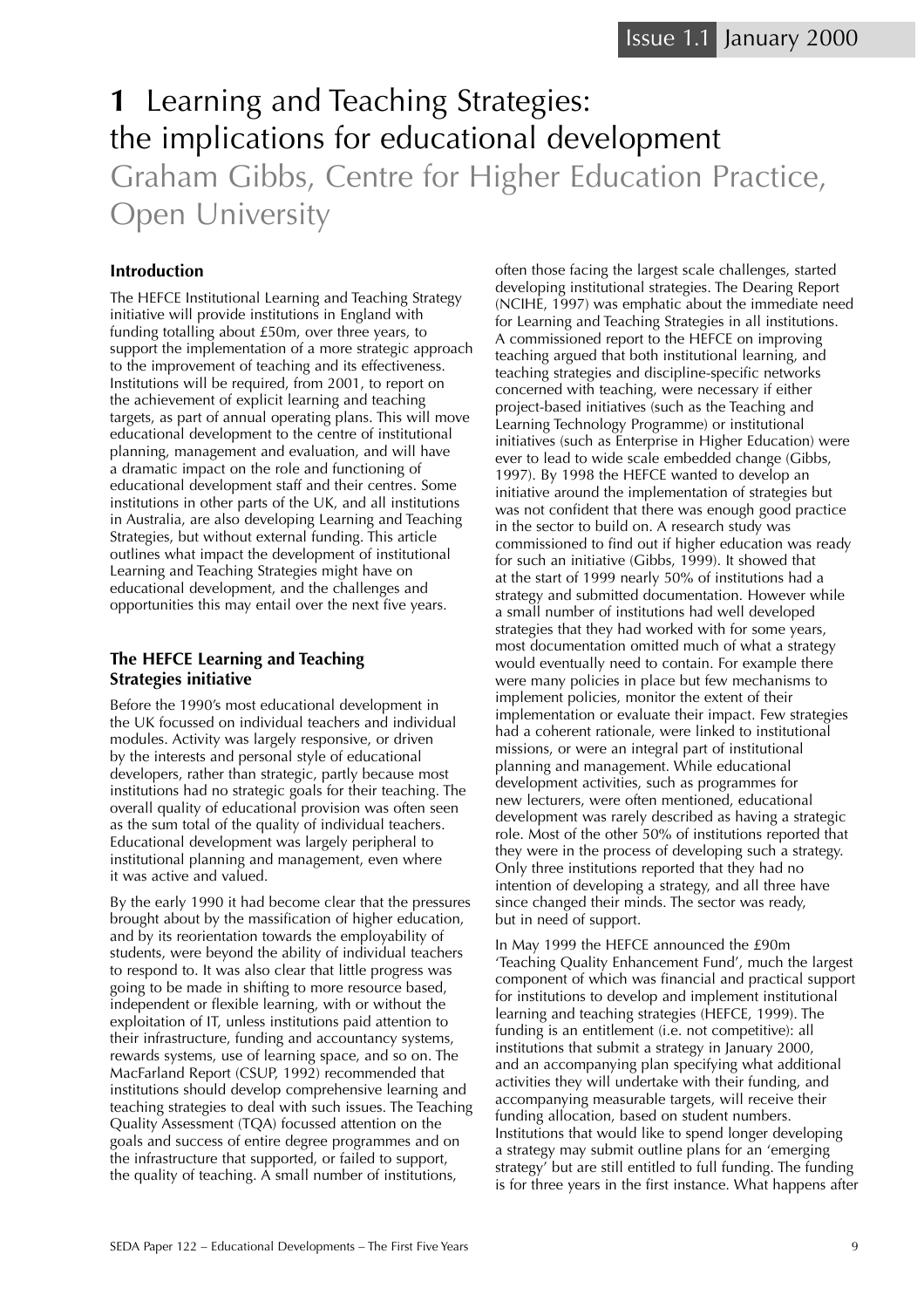that will depend on how successful the initiative is in moving institutions forwards. Details of the initiative and all HEFCE publications can be found at www.hefce.ac.uk.

The HEFCE commissioned the Centre for Higher Education Practice at the Open University to produce a guide to good practice, based on institutions' existing documentation and on case studies from visits, explaining what a Learning and Teaching Strategy might look like and how it might develop over time (HEFCE, 1999b). This has been sent to all institutions and, subsequently, reprinted twice to meet demand from institutions to support internal seminars and meetings. Five regional seminars for Pro Vice Chancellors and heads of educational development units have been mounted (attended by 265 staff from 141 institutions) to explain the initiative and to discuss the most appropriate form of Learning and Teaching Strategies in different kinds of institutions. A www site has been mounted to share documentation and practices associated with Learning and Teaching Strategies.

As educational developers are asked to work with their PVCs (Teaching and Learning) to develop and implement an institutional Learning and Teaching Strategy they may face a number of challenges.

#### **Providing a coherent educational rationale for the strategy**

The best Learning and Teaching Strategies start with a clear educational rationale. In the USA this may be based on the 'Seven Principles of Good Practice in Undergraduate Education' and in Australia it might be based on the student learning research which underpins the use of the Course Experience Questionnaire which is used for quality assurance in all Australian institutions. At present most Learning and Teaching Strategies from English institutions lack such any such rationale, and PVCs are not often in a good position to write one. It is already falling on educational development staff to invent such a rationale – and it is not easy!

#### **Analysing the context and providing convincing rationales for action**

Learning and Teaching Strategies need to undertake an 'environmental scan' and analyse the challenges and changes the institution faces which will have implications for teaching and learning. If this analysis is not well argued it can be difficult to convince staff to take the strategy seriously. Judging from the often unconvincing pre-ambles in documentation, the weak diagnosis of problems, and sometimes the complete lack of a case for needing any kind of strategy, senior management may need help with this analysis.

#### **Providing evidence or a conceptual argument behind choice of tactics**

The MacFarland Report (ibid) analysis of what is changing in higher education seemed impressive at the time and still stands up today, but the case which it then went on to make for the use of IT to achieve improved cost-effectiveness, and to solve all other known problems, appears even more deeply flawed today than it did then. Even where there is an impressive analysis of the context there may be a weak case for proposed teaching tactics to address the problems. Educational developers have a role in helping to select the most appropriate tactics to achieve particular strategic ends.

#### **Concentrating on strategy rather than on tactics**

Educational developers are used to dealing in tactics, especially at the level of classroom practice. They are less used to thinking strategically and matching institution-wide initiatives to the achievement of institutional goals. They may be used to helping teachers to implement policy but they may be less used to developing policy and devising mechanisms for implementing it. They may have superb interpersonal skills and training skills but little organisational development expertise.

#### **Being proactive**

Leading new initiatives may seem like a great idea, even if we don't have much experience of doing it, but this may well involve stopping doing some of what we are used to doing – such as being responsive to requests. Being strategic may involve saying no to requests for assistance with some kinds of innovations or use of tactics, or saying no to a lecturer from a department which has prioritised changes other than the ones the lecturer is interested in. It may involve rationing help and effort in line with institutional priorities rather than following ones nose or the noses of our most frequent and valued clients.

#### **Operationalising goals and setting targets**

Educational development has seldom had to evaluate its impact in quantitative ways or to think about operationalising its goals or setting measurable targets. It has been content to account for inputs (how many workshops run on putting a teaching portfolio together) rather than outputs (how many people submitted teaching portfolios as part of cases for promotion) let alone outcomes (has the culture changed so that teaching is valued to a greater extent?). We have a lot to learn about how to specify the outcomes of our efforts in useful and convincing ways, and how to measure the achievement of these outcomes.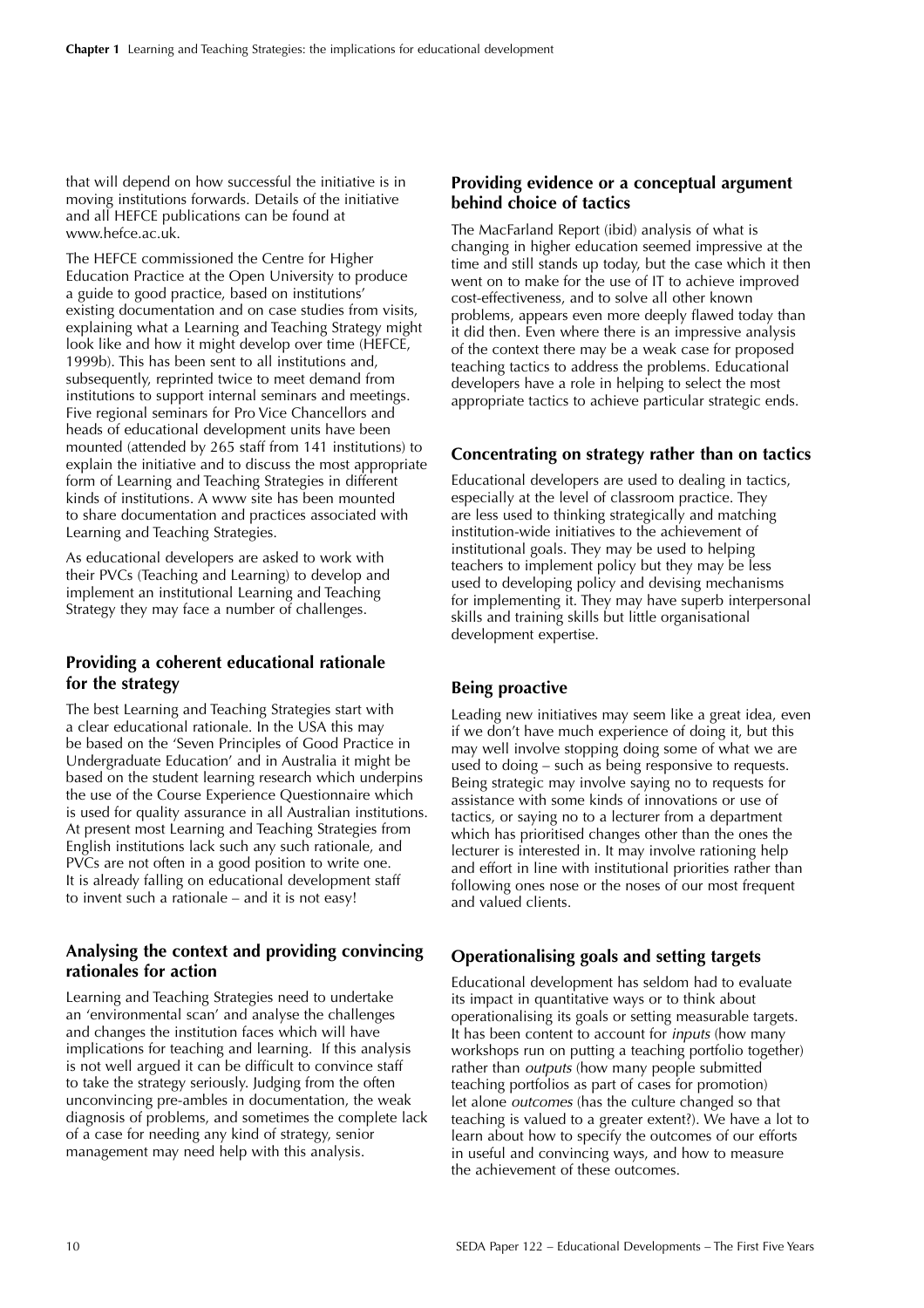#### **Becoming involved in monitoring and evaluation of the strategy**

Educational developers are used to helping teachers to evaluate their teaching or their courses. They may even have got involved in evaluating departments or curricula, especially if they have been directly involved in TQA. But few have been involved in institutional evaluation. American institutions often have an 'office of institutional research' or some such function which is capable of answering the questions prompted by recently published performance indicators for England, such as: "Why is student retention worse here than elsewhere?" However in America these offices are usually separate from faculty development centres which do not have the capacity to address such questions. When I was at Oxford Brookes University every time there was a question like this someone had to find a small pot of money and put it out to tender as a research project (and the Psychologists usually ended up doing it rather well).

In future, educational development will need to be able to perform this function for the institution, and its traditional grass roots evaluation function may need to be left to teachers to do for themselves. Educational development will also need to monitor the implementation of policy. For example most institutions appear to have a policy that part-time teachers should have a mentor, but few implement this policy and even fewer know if it has been implemented, let alone know if this has had any positive impact on teaching or student learning. Part of being strategic involves following through on policy and monitoring implementation and impact.

#### **Re-organisation and rationalisation of support functions**

It is not unusual for institutions to re-organise portfolios of responsibilities so as to have a single person in the senior management team responsible for all aspects of the Learning and Teaching Strategy. In some cases this has led to the creation of a new senior management position. New PVCs with new portfolios nearly always re-organise what they are responsible for. In any case Learning and Teaching Strategies are about joined up thinking and this includes coherence of support functions. Educational development units' position in relation to the library, student services, personnel, IT services and so on will be scrutinised (again). One centre established twenty years ago has already been 'rationalised'. Some institutions are making substantial strategic investments in the supporting infrastructure, such as in 'learning resource centres', and this can make additional changes in teaching possible and changes demands made on educational development.

Some of the issues raised above may seem more like threats than opportunities, but the balance overall is undoubtedly positive. The following issues offer

tremendous scope for educational development to have a real impact.

#### **Increased funding**

There will be substantial sums of money available, up to £2m per institution, and most of this will be spent on educational development activity, if not all on educational development centres. Institutions are also committing matched funding, in some cases. While this is funding for only three years in the first instance the initiative may be extended and there are likely to be other knock-on effects. When the Enterprise in Higher Education programme stopped many institutions retained staff, functions and even whole units that had previously been supported by external funding, and the same may happen again. We are likely to see a step change in institutional investment in educational development.

#### **The Institute for Learning and Teaching**

The HEFCE has encouraged institutions to consider ways to support membership of the ILT. Support for the development of teachers' portfolios, for programmes for new teachers and even for accreditation and membership fees, are all likely in many institutions.

#### **Recognition and reward**

A central purpose of the HEFCEs 'Teaching Quality Enhancement Fund', of which the Learning and Teaching Strategy initiative is a component, is to redress the balance of attention between research and teaching. And central to this is recognition and reward for excellent teachers. While the HEFCE will mount its own national reward scheme it recognises that institutions have to learn how to do this for themselves if values are to change. There are many new and interesting schemes being put in place which go beyond including teaching amongst promotion criteria, for example:

- Teaching Fellowships for spreading an innovation to other departments (Sunderland University);
- reward for innovations related to the institution's Learning and Teaching Strategy, and a role in implementing the strategy (Napier University)
- Readership posts for scholarship of teaching or for leadership of change in teaching (East London);
- salary increments or one-off special financial awards for particular teaching achievements in the previous year, assessed through annual appraisal (Open University)

There is plenty of scope for developing new recognition and reward mechanisms and now there is also funding to implement such mechanisms.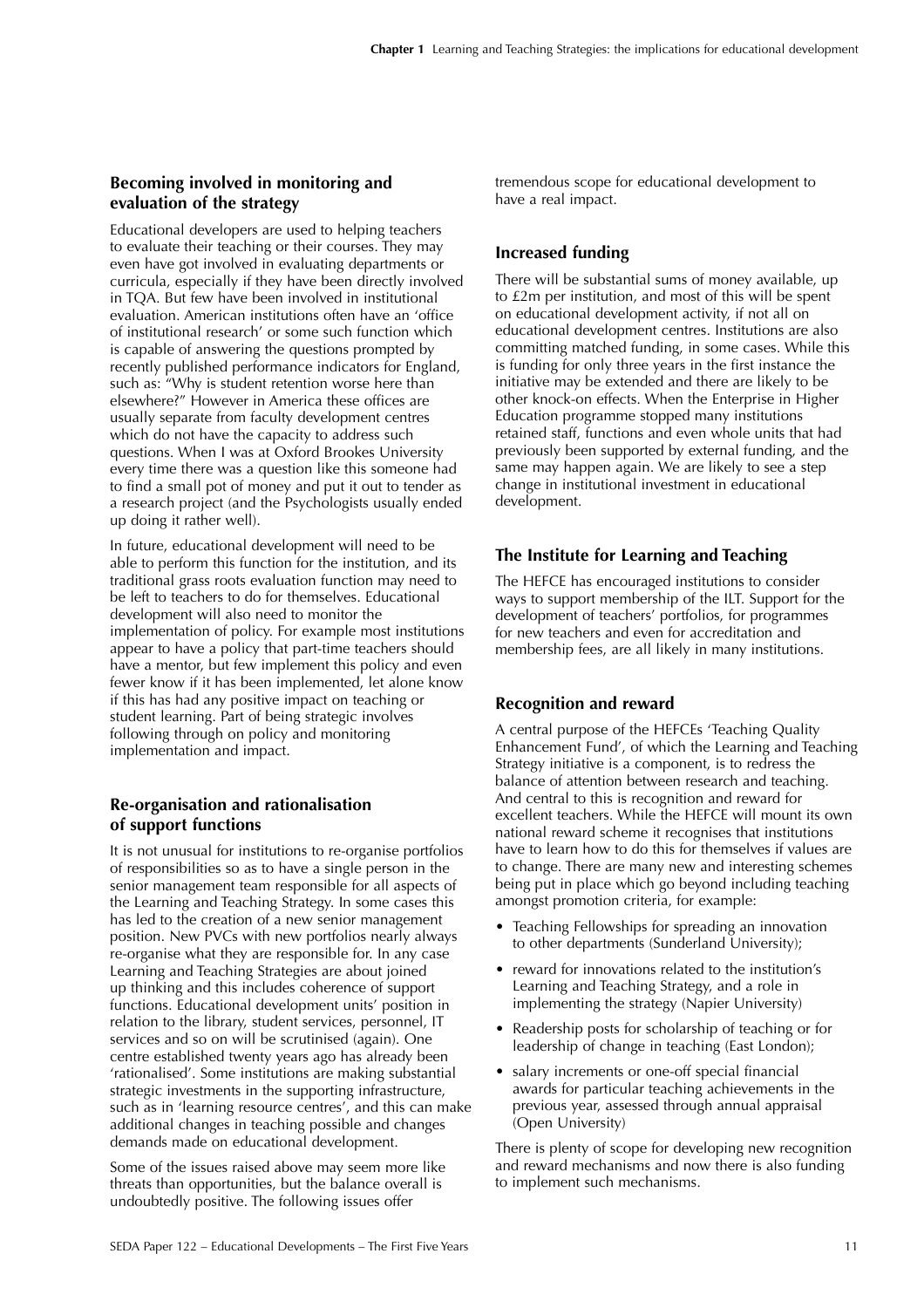#### **Staffing**

Institutions are planning to place new staff in educational development centres or to second departmental staff to centres. They are establishing new posts (such as a Readerships and Research Fellowships to support pedagogic research) and setting up new organisational structures for those with teaching responsibilities (such as subject-based Teaching Co-ordinators who lead Faculty Teaching Development Groups). Using the funding to provide additional educational development expertise is very common. A key role for established educational development staff may be to train, mentor and support a larger, more distributed team than in the past.

#### **Infrastructure changes**

- Institutions are being encouraged to re-think many features of their infrastructure and systems, for example:
- what a teacher's duty consists of, other than class contact hours;
- how time to develop new courses or new course materials can be built into teachers' duty allocations or into longer term departmental business planning;
- how teaching and learning space can be reconfigured;
- what categories of FT and PT staff the institution needs to support different teaching functions, leading to the creation of new types of posts with new terms and conditions, and new demands for training and monitoring;
- policies on appointment, probation and appraisal which give more prominence to teaching;
- refurbishment of quality assurance systems, and accompanying specifications of course documentation, so as to implement the Learning and Teaching Strategy.

#### **Educational development after five years of Learning and Teaching Strategies**

If institutions take Learning and Teaching Strategies seriously, then within about five years educational development will probably look very different than it does today. It may be:

- mainstream, and necessary to help the institution to meet HEFCE conditions of funding. As a consequence it will be more integrated into university structures, funding and policy and the Head of Educational development will find her or himself as a member of the senior management team, or very close to it.
- more devolved and Faculty or Department-based, to implement Learning and Teaching Strategies which will have become largely devolved. In Australia this

has threatened the existence of central units that could not adapt fast enough and could not be helpful enough to departments;

- more accountable, with explicit targets and quantitative monitoring and evaluation, reported to the HEFCE in order to retain funding. It will be harder for institutions to maintain an educational development commitment which is substantially less than at other institutions. In Australia publications such as 'The Quality of Australian Higher Education' (1998) have provided benchmarks which expose lack of institutional commitment to teaching, where it occurs;
- less 'maverick' with less freedom to pursue personal interests and less scope to respond to the idiosyncratic interests of teaching enthusiasts but with a more planned strategic focus;

Overall, educational development will have more of an institutional role, concerned with the performance and development needs of the institution as a whole, rather than with individual teachers. For example programmes for new teachers may be reconceptualised as tools of long term organisational development, growing the change agents of the future, rather than as staff development for individuals who now know how to give a lecture.

Whether any of this comes to pass, and whether educational developers are on board if it does, will depend in part on the extent to which educational developers get actively involved in the construction of Learning and Teaching Strategies in the early stages, when the mould is set. Seize the day!

#### **References**

Committee of Scottish University Principals [CSUP] (1992) Teaching and Learning in an Expanding Higher Education System, Edinburgh, CSUP.

Department of Education, Employment, Training and Youth Affairs (DEETYA) (1998) The Quality of Australian Higher Education. Canberra: Australian Government Publication Service.

Gibbs, G. (1997) A teaching and learning strategy for higher education. Report to HEFCE. Milton Keynes: Centre for Higher Education Practice, Open University

Gibbs, G. (1999) Institutional Learning and Teaching Strategies: a summary of current practice. Report to HEFCE. Milton Keynes: Centre for Higher Education Practice, Open University.

HEFCE (1999) The Teaching Quality Enhancement Fund. Circular 99/48. Bristol: HEFCE.

HEFCE (1999) Institutional Learning and Teaching Strategies: a guide to good practice. Circular 99/55. Bristol: HEFCE.

NCIHE (1997) Higher education in the learning society [Report of the National Committee of Inquiry into Higher Education], Norwich: HMSO.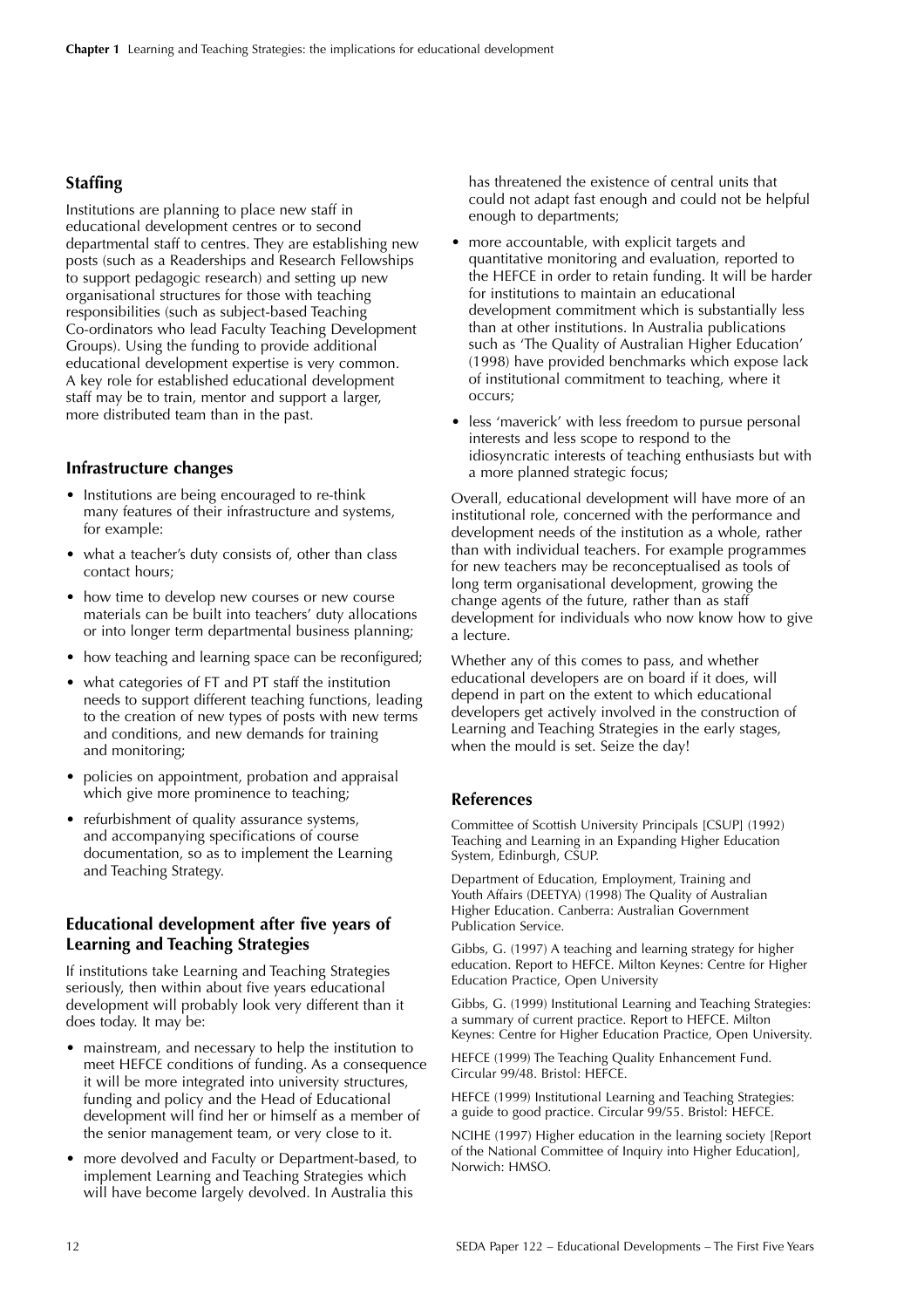### **2** An Alternative Perspective on CPD Helen Beetham, Development Officer, University of Plymouth

#### **What's the point of CPD?**

It seems likely, in the short term at least, that Institute of Learning and Teaching requirements will be designed to ensure that all staff can demonstrate a threshold level of CPD activity. The primary aim is to establish a professional body with broad membership and support, whose standards are acceptable to individual members and are not too onerous for institutions to assess. It can only be good news for student learning if individual members of staff are reflecting on and developing their practice to remain in good standing with their profession. While we work towards the short-term goals, however, we should not lose site of the underlying reasons why staff need professional development opportunities.

Learning and teaching in HE is emerging as a distinct profession at this moment in history for a variety of reasons, of which an important one is the need to respond collectively to change. The pressures for change are well known - massification, diversification, the information revolution, competition from other providers, employability, lower unit costs, a wide range of government agendas such as lifelong learning and public accountability (1). Unlike many other professional bodies, learning and teaching in HE will have no time to establish itself as a stable community of practice, working to recognised and well-established standards. Almost the only constant will be the need to change. CPD will therefore have to support staff not only in developing their own practice but in developing the collective practices of their profession. In business terms there is a need for 'learning organisations' and a 'learning culture' (2) as well as individuals who are committed to their own learning within the given organisations and cultures of HE.

For developers, the requirements for staff CPD are assumed to flow from the requirements of student learning. Translating the pressures for change into positive outcomes for student learning over the next five to ten years will require a range of new skills and approaches on the part of university staff. Collectively, they will probably need to:

- undertake more-or-less constant curriculum (re)design and development;
- keep informed about educational policy and pedagogical theory, and translate these into practice within their own local (institutional / disciplinary) context;
- develop a much wider repertoire of learning and teaching approaches (e.g. distance learning, design of

interactive resources, computer conferencing) and ways of working (e.g. project teams, specialist contracts, hot-desking);

- secure resources, internally and externally, to support specific developments;
- work closely with other departments and specialist teams, and with other bodies within and beyond HE;
- continually review, monitor and evaluate pedagogical practices - their own, and those of their department / institution.

SEDA members can no doubt add more; it is no coincidence that many of these activities are currently carried out by educational developers.

We can be fairly sure that not all staff will adopt this developmental role to the same (or indeed any) degree. It is also true, though, that unless a substantial number begin to adopt it soon then the needs of students in the coming decade will not be met. Just as educational and academic development units have become more central to the life of institutions (3) - and for much the same reasons - the development agenda has become far too large for us to manage on our own. CPD which focuses only on individual development is a luxury we probably can't afford.

#### **What's in it for staff?**

If that is the educational development agenda, is there a professional development agenda which supports it? Put another way: why on earth would academic staff choose to develop as developers when much easier CPD options are certain to be on the menu?

Here I would like to draw on three recent exercises, carried out among staff and educational developers, to suggest some answers. The first took place during an evaluation workshop for the EFFECTS project\* in July 1999. Developers who were involved in delivering new CPD programmes within the EFFECTS framework identified factors which had motivated staff to take part (4). These programmes ask staff to undertake a curriculum development project involving review, design, implementation, evaluation and dissemination of their outcomes. The second exercise was a survey of the SEDA and EFFECTS mailbase lists, carried out by the author during January 2000. This asked what would motivate academic staff to contribute case study materials to a national resource of learning and teaching innovations (5). While the question is fairly specific, it

The Effective Framework for Embedding C&IT using Targeted Support (EFFECTS) was a Teaching and Learning Technology Phase 3 project, which (among other things) led to the creation of the Embedding Learning Technology award within SEDA's Professional Development Framework.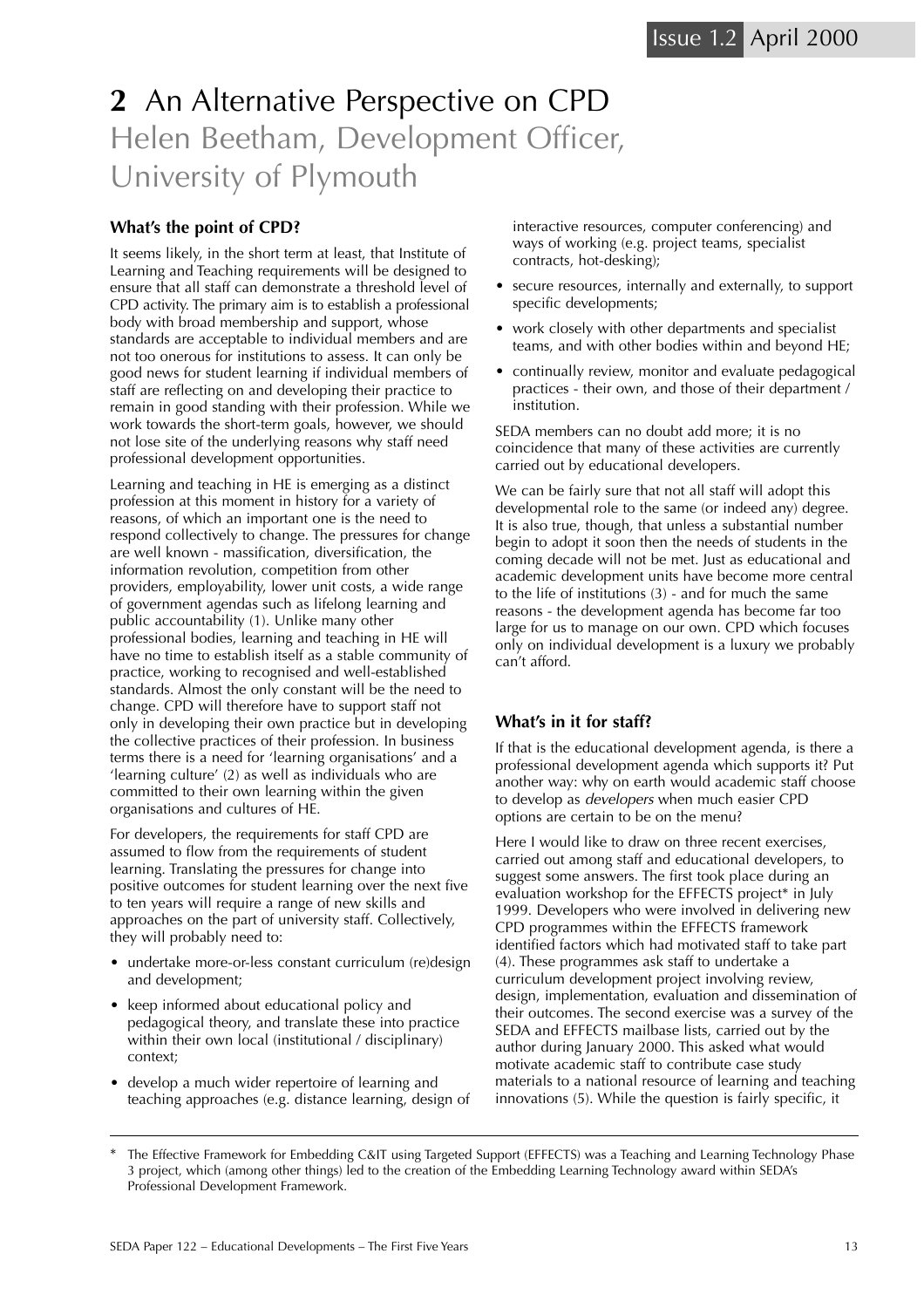presumes underlying CPD activities focused on innovation and change. Finally, developers attending a SEDA workshop at the University of Central London in March 2000 brainstormed a list of factors motivating staff to undertake CPD  $(6)$ . The results are summarised below:

**(1) Factors referenced in all three exercises:** 

- Professional advancement / career progression
- Academic credit
- Additional funding for specific development projects

• Time off from other responsibilities to focus on development

**(2) Factors referenced in two out of three:** 

- Student learning outcomes
- Personal satisfaction, including intellectual satisfaction
- General recognition and acknowledgement (e.g. from colleagues)
- Publication opportunities

**(3) Factors mentioned in the e-mail survey but not in the other exercises:** 

- Support, encouragement (e.g. from educational developers)
- Simplicity / ease of documentation (i.e. evidencing CPD should not represent a large additional investment of time)
- Networking / building a community of practice which values professional development
- Conditions of membership for ILT (but staff would need to see the benefits first!)

None of these surveys asked academic staff directly about their motivations, and this is important work which remains to be done. The larger number of factors mentioned in the email survey may simply be due to the greater amount of time for reflection afforded by this medium, and in the context of the other two exercises it may have been felt that the 'support and encouragement of educational developers' did not need to be explicitly spelled out!

A number of tentative conclusions can at least be drawn. Happily for developers (and other optimists) there appear to be several intrinsic motivations for CPD, among them personal intellectual satisfaction, the improvement of learning outcomes for students, general recognition and the acknowledgement of colleagues. The desire for more time and resources to devote to development could also be taken as a sign of intrinsic commitment to this agenda, even if it reveals a culture of special pleading rather than mainstream activity. Surely CPD opportunities should be available which exploit these existing motivations to the full.

Unhappily, the extrinsic factors seem to predominate. Of these, career enhancement is in the hands of institutional decision makers and the national funders whose allocations of money send such clear messages about what kinds of staff activity are valued. However, there is every sign that the national agenda is becoming more favourable to staff who specialise in learning and

teaching and its development, and SEDA members will continue to push for institutional initiatives which provide even greater career incentives such as teaching fellowship schemes and second merits. Developers now need to be inventive about the ways in which CPD schemes can be tied in with these tangible rewards. While the ILT will provide a crucial lever, it was noted during all three exercises that - at this point in time - the actual benefits of ILT membership remain to be proven to staff.

As far as allocation of resources goes, educational and academic developers are increasingly likely to have a voice within institutions. There seems little reason why funding for specific development projects should not be tied - loosely or firmly - to CPD, for example by weighting bids to institutional innovations funds, or by designing development opportunities specifically around the needs of funded projects.

Academic credit is an issue firmly in the educational developers' court, and the community now has considerable expertise in gaining institutional accreditation for programmes of professional development. Publication opportunities are also becoming more widely available, for example through SEDA and (hopefully) the new subject centre journals. Whether or not one approves of the publication mentality, it is the case that the more academically rigorous our CPD programmes, the more credibility attaches to research and development activity in the field of learning and teaching.

#### **So what kind of CPD is needed?**

Supporting staff in the transition to a more developmental role, and ensuring a good fit with their own professional development agendas, will not be straightforward. Developers too will have to adapt. The following suggestions are drawn from the experience of developing a CPD programme in Embedding Learning Technologies (ELT) for staff at the University of Plymouth. This work was done as part of the TLTP3 EFFECTS project, which provides a national framework for the development of similar programmes at other institutions (7). The programme is now validated at Masters level and has 16 members of staff enrolled. Two other CPD modules (in embedding Key Graduate Attributes and Skills into the curriculum and in developing links with employers) have also been accredited as part of the same Integrated Masters Programme.

The modules at Plymouth and the EFFECTS programme as a whole are still undergoing evaluation, so it is too early to say whether they actually support staff effectively in adopting a more developmental role. However, there are a number of features of these programmes which make them particularly well adapted to meet the needs outlined above.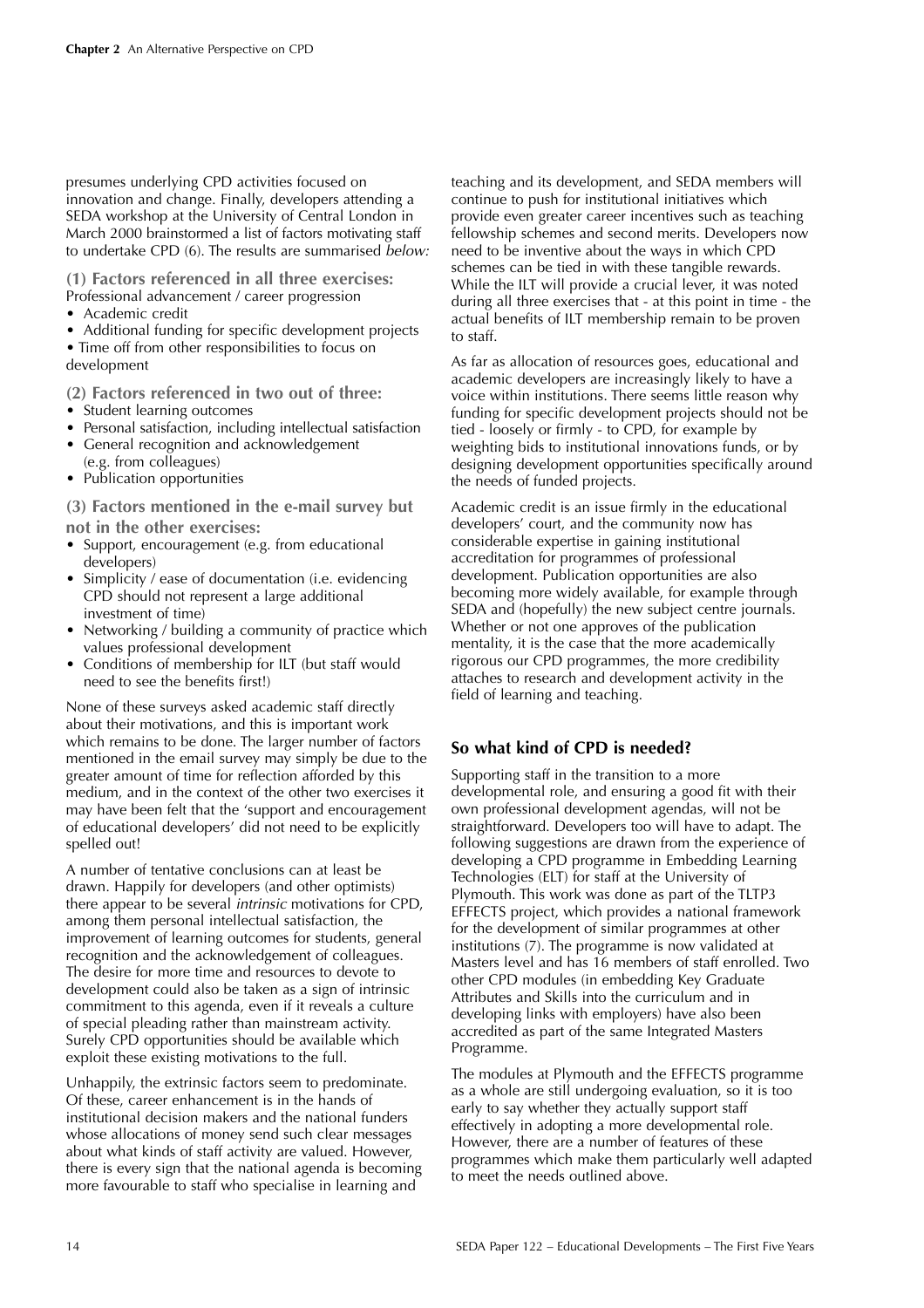#### **Informed by developmental values**

SEDA has always insisted that the values underpinning good practice should be made an explicit feature of the development process. As CPD becomes a mass activity, the more readily measured outcomes are bound to be emphasised over those aspects of process which are difficult to evidence and assess. For change agents, however, values are not an optional extra' but an essential piece of kit -who would set off into unknown territory without a reliable compass? The modules at Plymouth ask participants to focus explicitly on their values and beliefs in undertaking curriculum development, and all EFFECTS programmes use the SEDA values to give participants some constant points of reference, at a time when their actual practices may be undergoing radical change.

#### **Specialised**

Staff will need such a wide range of collective skills in future that it seems probable that individual roles will continue to diversify. The CPD programmes which support staff will therefore not be one-size-fits-all. An advantage of staff choosing to specialise in, say, key graduate attributes and skills, transition to HE or the use of learning technologies, is that professional development acquires some of the status of subject specialism. The scholarship of teaching (8) becomes more meaningful when staff have voluntarily chosen to pursue a branch of that field that is of personal relevance and interest.

#### **Focused on innovation**

Specialised programmes like ELT offer a framework within which innovators, mavericks and enthusiasts can be supported, above and beyond the requirements of competence. Promoting innovation and diversity will be vital, not only to the sanity of educational developers (!) but to the long-term capacity of the HE sector to respond to change. To allow this, there need to be models of CPD which are loosely structured, open ended as to final outcomes, and individually negotiated with participants.

Based around real development issues Increasing numbers of academic staff at Plymouth were already working on curriculum/ learning development projects with the support of innovations funds. For individuals, we felt there were obvious advantages in tying professional development opportunities to work they were already undertaking and from which they and their colleagues and students - expected to see tangible benefits. From the point of view of student learning, there are even greater advantages in ensuring that such developments are effectively supported and carried through. This connection also ensures that staff retain ownership of the processes and outcomes of their own CPD.

**Working through action research** Action research would seem to be particularly relevant

for professional development which is also aimed at learning and teaching innovation, as it 'is carried out by practitioners seeking to improve their understanding of events, situations and problems so as to increase the effectiveness of their practice' (9). Our SEDA accredited course at Plymouth already required new lecturers to complete an action research project as part of their initial programme. We wanted to extend this approach to encompass a wider range of methodologies in educational research -adding to the intellectual challenges and rewards - but in a way which would also value the practical experience of longer-serving staff.

#### **Academically accredited**

As staff pursue learning issues in greater depth, and with greater scholarship and understanding, they may well expect academic as well as professional recognition for their efforts. We have accredited our CPD modules at Masters level, as have all the other programmes so far developed within the EFFECTS framework. This adds to the incentive for staff, who may already have masters credits from completing initial SEDA - or ILT -recognised programmes. A focus on the (action) research element and an expectation that at least some participants will publish their outcomes also contributes to academic credibility. At Plymouth we already have one article and several conference papers accepted.

#### **Collaborative**

The ELT programme brings together members of staff with different roles in the embedding and support of learning technologies, helping to ensure effective collaboration. Nationally, we have adapted the EFFECTS framework so that individuals may provide evidence that they have achieved a particular outcome collaboratively with others, rather than simply through their own efforts. At the same time our involvement in a national network enables us to collaborate as developers, sharing resources and best practice, and helping one another deal with issues such as accrediting our courses and integrating them effectively with our respective institutional agendas.

#### **Critically independent…**

It is fashionable for developers in learning technology (and no doubt elsewhere) to follow Rogers' categorisation of staff into 'early' and 'late' adopters and rail against individuals' 'resistance to change'. While there are certainly closed minds in academia, there are also reflective practitioners who oppose certain agendas because they fear a negative impact on student learning. In designing the Plymouth modules, my colleagues and I have been very clear about allowing opportunities to critique the underlying agendas from an informed perspective, as well as offering examples of 'best practice' in carrying those agendas through. There must surely be room for CPD which is not tied to appraisal or other institutional monitoring procedures, which allows for open, scholarly exploration and develops in a wide range of staff the 'conscience of teaching and learning' (10).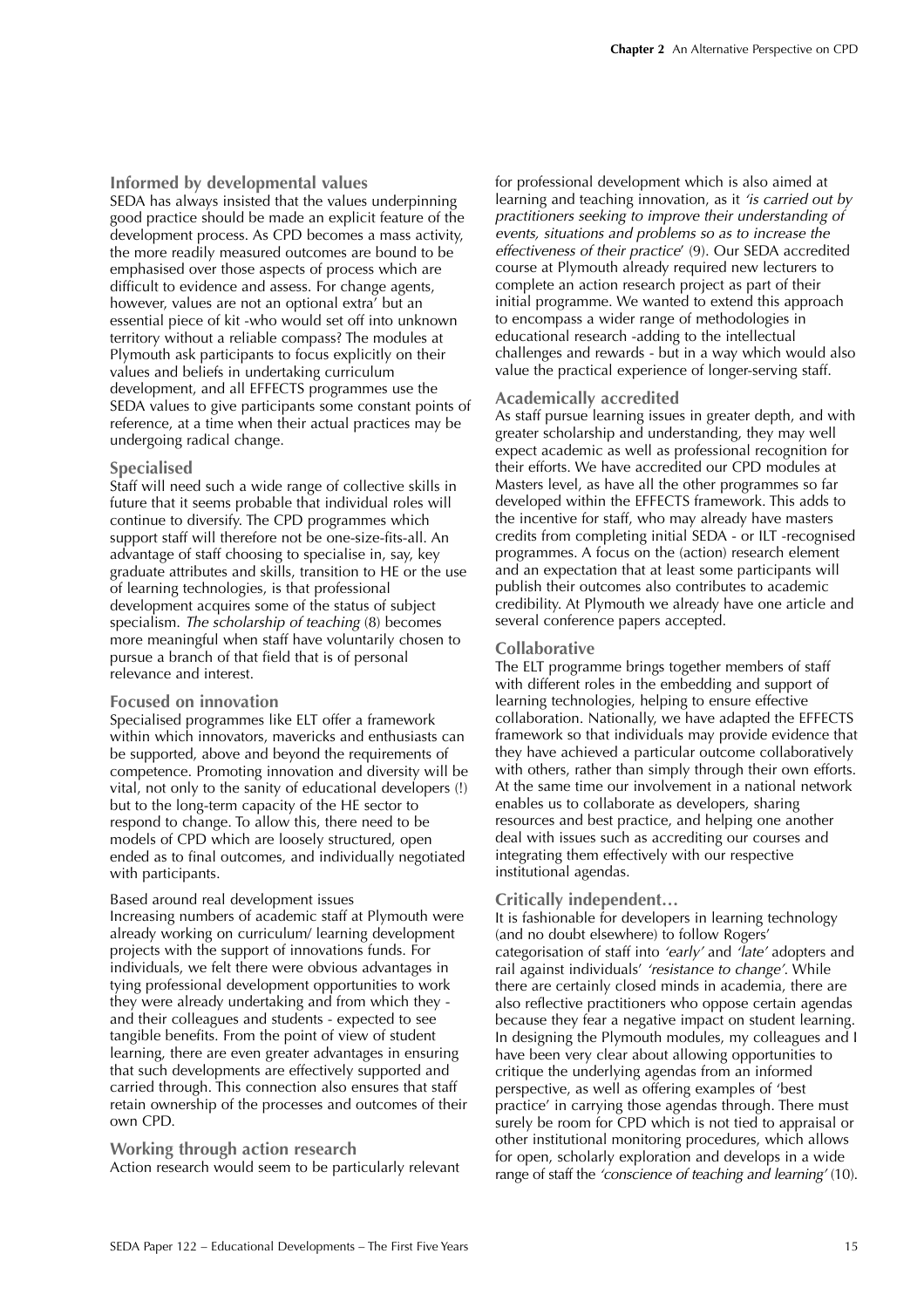#### **…but institutionally embedded**

In consulting on the EFFECTS framework we have been told repeatedly that we should not make institutional development the responsibility of individual staff. Surveys of systemic change in higher education (11) emphasise that it requires - in addition to staff with appropriate expertise - leadership commitment, a favourable departmental climate, good information and interpersonal networks, appropriate reward structures, and of course available resources. However, there are two ways in which a CPD framework can become a lever for change at institutional level. First, the development team supporting the framework may well have some central influence, through which they can advocate those institutional changes needed to support local innovation (top down). Second, the work of participants can be scaled up throughout the institution, given effective avenues of dissemination and large doses of political will (bottom up). Both of these processes help to keep institutional agendas in line with the real experience of staff in departments; both may be strengthened if the CPD pathway(s) concerned are explicitly cited in the institutional learning and teaching strategy, as we have worked to ensure at Plymouth.

#### **Implications for SEDA**

While the ILT focuses on those forms of CPD which can be required of staff, SEDA may wish to focus on the needs of those who are taking forward the learning development agenda. Between the professional competence expected of everyone and the learning and teaching fellowships for the starry few, there need to be credible reward structures for staff who choose to specialise in learning and teaching for some or all of their careers. These staff will need specialist support,

integrated around the specific curriculum issues which concern them, their colleagues and students.

The question is how SEDA can help developers to offer these opportunities. The EFFECTS project - like the original SEDA teachers scheme - shows the value of shared frameworks for development. Developers in institutions can see the benefits: generic learning outcomes and values, guidelines for the development of their programmes, a common rationale, a network of practitioners with similar concerns and a body of supporting materials that have been proven in use. They are free to interpret these in whatever way meets the needs of their staff and students.

Other specialist groups exist - for example the subject centres - with an interest in developing frameworks and awards of their own. No doubt more will emerge as new agendas appear over the horizon. These groups have specific kinds of educational expertise, but they do not have experience in managing national schemes or in the core values and objectives that inform effective educational development. A body such as SEDA could give coherence to a wide range of new CPD initiatives, and help others to develop to meet the changing needs of staff and students. At the same time, the actual support structures offered at institutions need to be effective. Therefore there is an ongoing need to recognise and support developers working in institutions, affirm the value of what they do, and monitor the quality of the programmes they provide to staff.

SEDA is currently talking with EFFECTS and other organisations about future developments in accreditation. I hope this article has shown why a scheme is urgently needed to complement the agenda for universal standards of CPD which is being taken forward by the ILT.

- 1 An excellent overview of these pressures is given by Lueddeke, G (1998) UK Higher Education at a Crossroads: Reflections on issues and practice in teaching and learning, IETI, 35 (2)
- 2 See for example Senge, P (1990) The fifth discipline: the art and practice of the learning organization. New York: Doubleday; Otala, M (1995) The learning organization: theory and practice, Industry in Higher Education, June.
- 3 Gosling, D (1996) What do educational development units do? International Journal for Academic Development 1 (1); Lueddeke, G (1997), Educational Development Units in Higher Education: much ado about something? Quality in Higher Education 3 (2).
- 4 Five institutional programmes were represented (Plymouth, Southampton, UMIST, UNL and Oxford Brookes). Items are given in no particular order.
- The survey was carried out by email during January 2000 to SEDA and TLTP EFFECTS mailbase lists and received 47 responses. Items are given in descending order of popularity.
- 6 22 educational developers were present, including the workshop leaders James Wisdom (who facilitated this section) and Chris Rust. Items are given in no particular order.
- 7 I am grateful to all of my colleagues, and most particularly to Paul Bailey, for ongoing discussions over the last 15 months which have helped to clarify these ideas. They do not, however, represent the policy of the EFFECTS project or of the University of Plymouth.
- 8 Boyer, E (1991) Scholarship Reconsidered: priorities of the professoriate, Princeton: Carnegie Foundation for the Advancement of Teaching.
- 9 Kemmis, S and McTaggart, R (1988) The Action Research Planner, Deakin University Press. See also McKernan,J (1993) Teaching educational action research: a tale of three cities. Educational Action Research 2 (1).
- 10 Boud, D (1995) Meeting the challenges, in Brew, A (ed) Directions in staff development, SRHE / Open University Press.
- 11 Higher Education Quality Council (UK, 1994) Choosing to Change, London: HEQC; Wright, Q and O'Neil, C (1995) Teaching improvement practices: successful strategies for HE, in Wright and Associates (eds), Teaching improvement practices: international perspectives, Bolton: Anker Publishing. Both cited in Lueddeke, G (1997) Emerging learning environments in HE: Implications for institutional change and academic developers. IJAD 2 (2).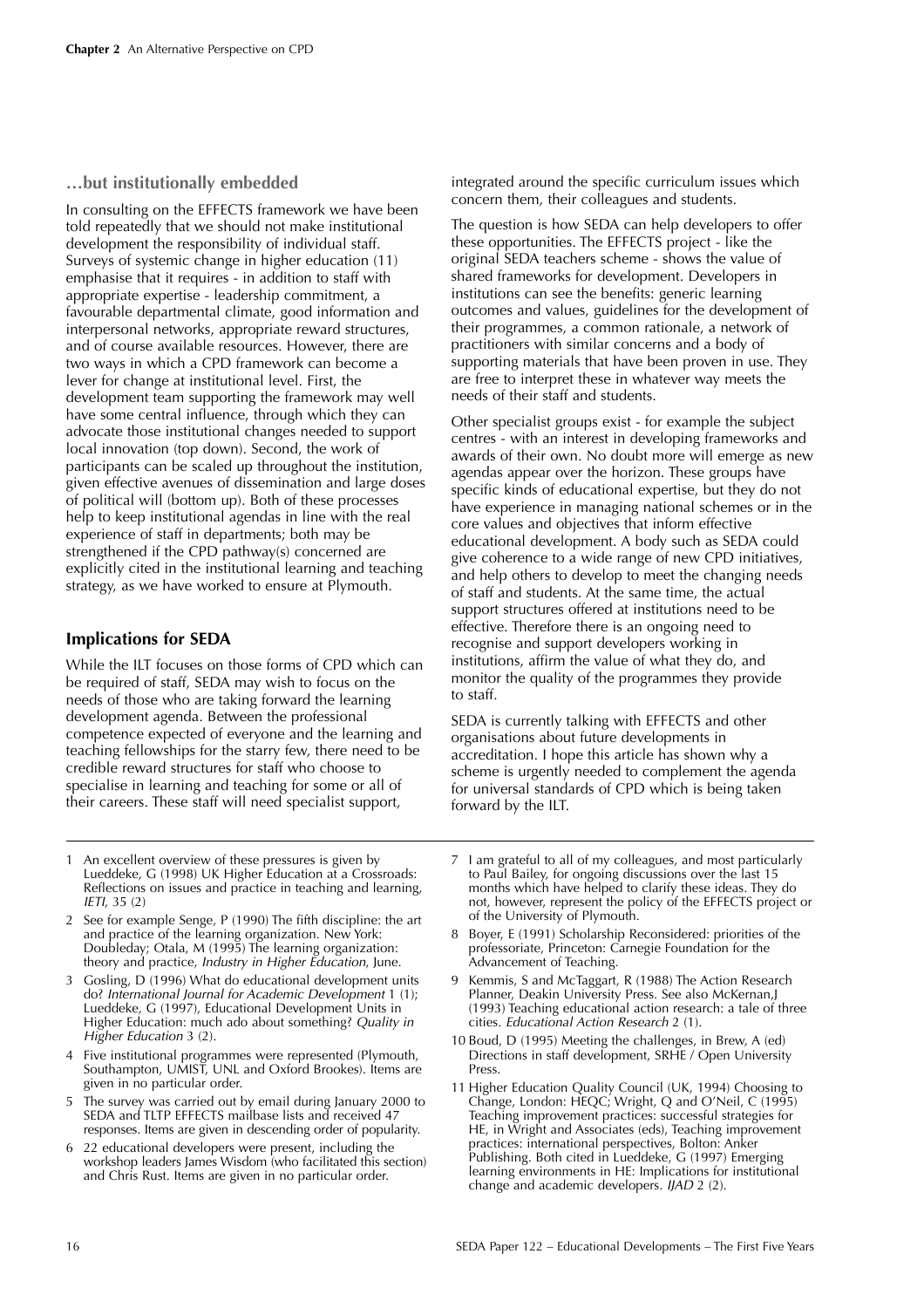### **3** Orientations to Educational Development Ray Land, FSEDA, Director, Centre for Teaching, Learning and Assessment, University of Edinburgh

Over the last two years the SEDA Small Grants initiative helped fund a qualitative study of educational developers as a community of practice. Using Stones' (1996) notions of 'agent conduct analysis' and 'agent context analysis' as a way of understanding practice, the research sought to characterise the strategic conduct of developers as mapped against the organisational forms and academic cultures within which they work. The study involved thirty-three respondents in twenty-two UK higher education institutions (HEIs), the latter chosen to represent large and small, old, new and middle-aged institutions. Twelve orientations to educational development were identified from the data. These are analytic categories which include the attitudes, knowledge, aims and action tendencies of educational developers in relation to the contexts and challenges of their practice, but they do not relate to developers' personal characteristics, and are not fixed. Most of us would probably find ourselves represented in a profile of several of these orientations as we go about our practice in different contexts. You might like to compare your own way of working against this typology.

#### **1 Managerial (Human Resource Management)**

Respondents with a strong managerial orientation reflect this concern in the views they hold concerning the need for strong strategic leadership in institutions, seeing this goal-oriented approach as more professional and effective.

'I think the issue here is the need to develop strategic leadership ... I think institutions can also become good at institutional signalling. They can do this through contractual requirements, performance review, putting appropriate policies in place, applying resource constraints. These are all levers for change that can be used but all the levers must be pointing in the same direction, and this leads us back to the need for clear strategic direction and management.'

Some developers of a managerial orientation ally themselves fairly firmly with aspects of the institutional mission, almost to the point of devising institutional systems that will render the educational process teacher-proof.

'Teachers have an obligation to teach well. Institutions have an obligation to make it possible for teachers to teach well. They actually have an obligation to make it difficult or impossible in the medium term for teachers to teach badly. And staff developers have the role of helping all this good stuff happen. And that's where I locate myself in the grand scheme of things.'

#### **2 Political-strategic (Investor)**

Other educational developers appear to operate more from a belief that strategic action depends upon the operation of influence and power relationships within the micropolitics of higher education organisations. From this perspective, as Educational Development is often perceived by some colleagues as marginal, vulnerable and, because of its centralised 'top-sliced' funding, a somewhat 'parasitic' operation, it behoves educational developers to keep a wary weather-eye on shifts in organisational power relations, and to seek strategic alliances or support from wherever they may be gained. The need for effective positioning of an EDU within an organisation in order to maximise advantages of power becomes paramount.

'For units there is an important question to be addressed, which is "What kind of beast do you want to be?" Are you a training unit operating at that level and offering skills courses on, say, how to use the Web, or do you see yourself as being about R&D, as part and parcel of the executive arm of the institution?'

Informal personal contacts or networks, and the identification of powerful champions for an organisational cause are seen by developers of a political orientation as more effective bases of strategic action than more formal reporting channels.

'I must be honest it's only in the last eighteenth months/two years I've used the going-around-andhaving-a-cup-of-coffee-and-a-word-in-the-right-ear. I was very naive and thought you could do it all sort of by-the-book and a few committees. Doesn't work. It's more important I think to have influential people on your side…and informally, or dropping something out and saying "I've done this. I'll send you a copy" – if the person's fairly important, you know.'

The notion of 'investing', of calculating the risks of any adopted line of strategy also emerges as a feature of this orientation.

'I probably haven't taken enormous risks. I don't normally involve us in things which are doomed to failure – only things that have a reasonably good chance.'

#### **3 Entrepreneurial**

Certain developers tend to have a particularly outward-focused orientation which might be described as 'entrepreneurial'. Interestingly several of the respondents indicating such an orientation tended to have moved into educational development through previous involvement in Enterprise in Higher Education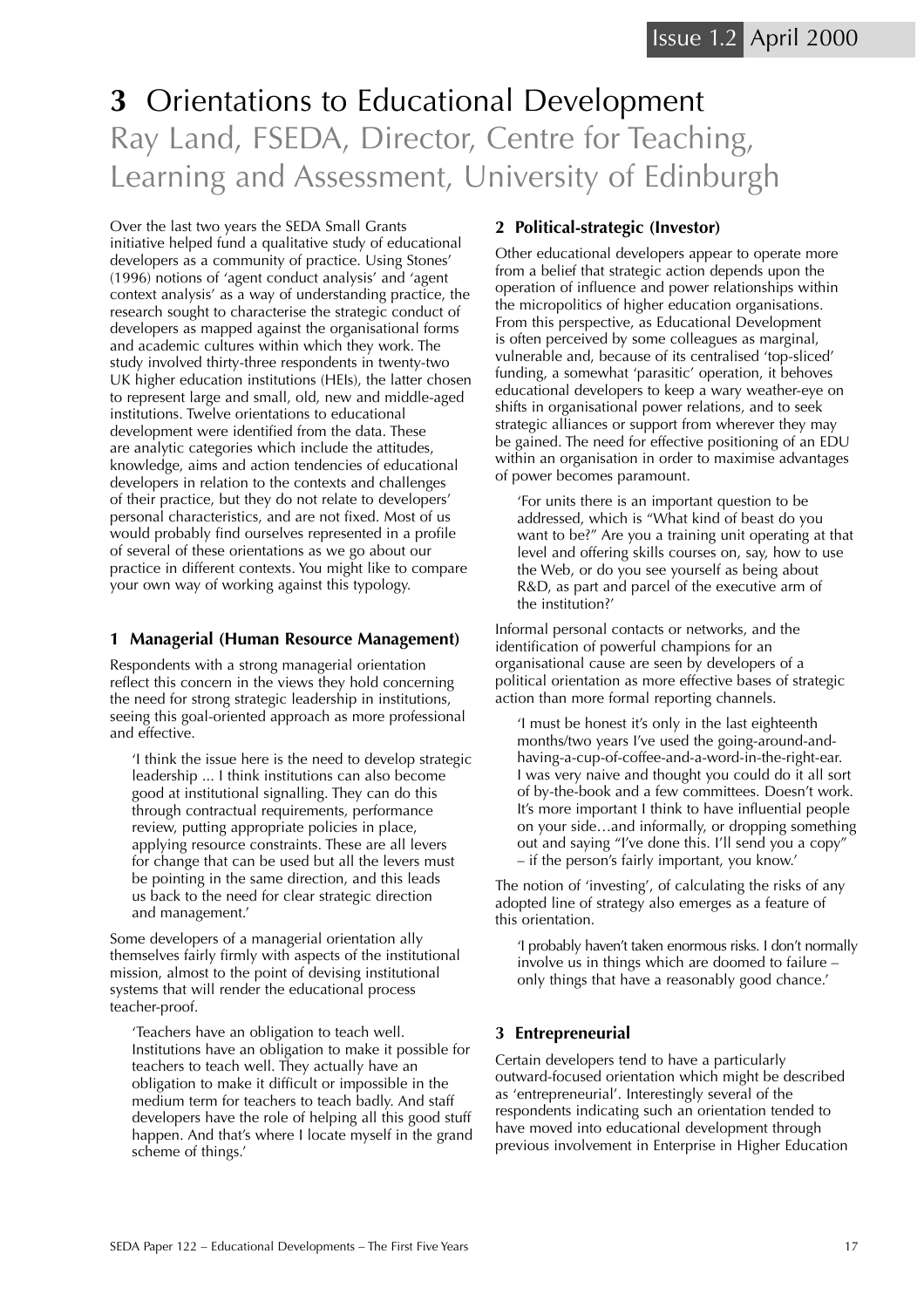(EHE) funded projects within their institution. Many of the values and modi operandi of entrepreneurial developers appear to have been carried over into their subsequent educational development roles. The development orientation they exemplify is characterised by a number of related qualities including: a strong focus on incorporating graduate employability factors within the higher education curriculum, such as transferable skills and involvement in the development of partnerships with external agencies both locally and internationally; concern with access and equity issues, particularly in relation to the needs of mature students and involvement in community development.

'Its culture is really geared towards employability in all shapes and forms and goes beyond the idea that we're going to produce business studies graduates. So even with the media, arts, communication type approaches there is still an eye on graduate employment. There's a culture that is geared towards friendliness and high quality teaching provision. There isn't so much of a research culture.'

The preferred operational approaches of these developers appear to be strongly project-driven, both internally and externally, and they are frequently active and often successful in pursuing opportunities to acquire funding for policy-related projects.

'I think that the focal point for project work is important, I mean we've been fairly successful over the years in utilising externally funded projects to initiate change by bringing money and support from elsewhere but very rarely or never really doing it to do something that we wouldn't want to do anyway.

#### **4 Romantic (Ecological Humanist)**

A quite different orientation is one which is directed principally towards the academic as an individual practitioner, towards his or her personal development, growth and well-being. Some developers see the most effective aspect of their practice, and their major contribution and skill, being at the personal level.

'It really is important to go home at night with that feeling inside that you have been effective, and the most important way that I know that I get that feeling is when I work effectively and see an individual, see change or enabling change with someone, in a context which is concrete, and where someone is going to try something that you have hoped to lead them towards or support. Or even better, when you get feedback from it and someone has been successful. I think that is just rich. It is terribly important.'

The influence of a counselling approach is strong within this orientation.

'If I work with an individual I never represent myself as an expert; it is always the enabling. If you like, the counselling, rapport, enablement of other people, to find within themselves…It's heavily influenced ultimately by Carl Rogers…to provide freedom in structures and, in the case of counselling theory, freedom of space for individuals to explore their concerns and their resources in their own way.'

#### **5 Vigilant Opportunist**

There was a clear orientation arising from many of the interviews undertaken with practitioners towards the need to remain vigilant for opportunities, either within the institution or within the wider higher educational environment. One educational developer uses a metaphor of predation to describe this tendency:

'I think it's like most things in educational development. You alight on some shiny substance, raven-like, and if it's really nice you kind of fly off with it and show it to as many people as you think might be interested or something.'

A Head of Educational Development talks of hitching the Unit's activities to promising passing juggernauts, such as Subject Review, but emphasises the importance of timing in such opportunistic incursions.

'One of the things I have learned in doing the job over the years is that timing is everything. And I think now lots of people do realise just exactly that…if your timing is wrong and people don't see the need to do it there and then, even though you might be right and you've diagnosed it absolutely 100%, it'll not happen. They're busy, they've got a lot to do, and if they don't think it needs to happen tomorrow, basically they're not going to do it. You'll get enthusiasts doing it but you'll not get widespread change. You can get them to address it when they all kind of recognise it's now becoming an imperative.'

Developers quite openly admit the fashionable appeal of certain topical developments (again drawing attention implicitly to the appropriacy of timing). One experienced developer uses the metaphor of flotsam to describe this tendency.

'Well you focus, you focus on the issues of the day, don't you? Five years ago I was mostly talking to people about teaching large groups. They haven't gone away but now the heat's off and now we're talking more about ways in which we can support learning through learning resources and particularly IT. So it's with the fashion, you kind of float (if we're using the watery metaphor) you hang on to the bit of old door that you can and try not to get too swept away and actually what surfaces is what you work with. …And that's not to say the other stuff isn't all there underneath and isn't going to pop up any minute, but we can't do the whole thing all the time.'

However, not all the effort invested in opportunistic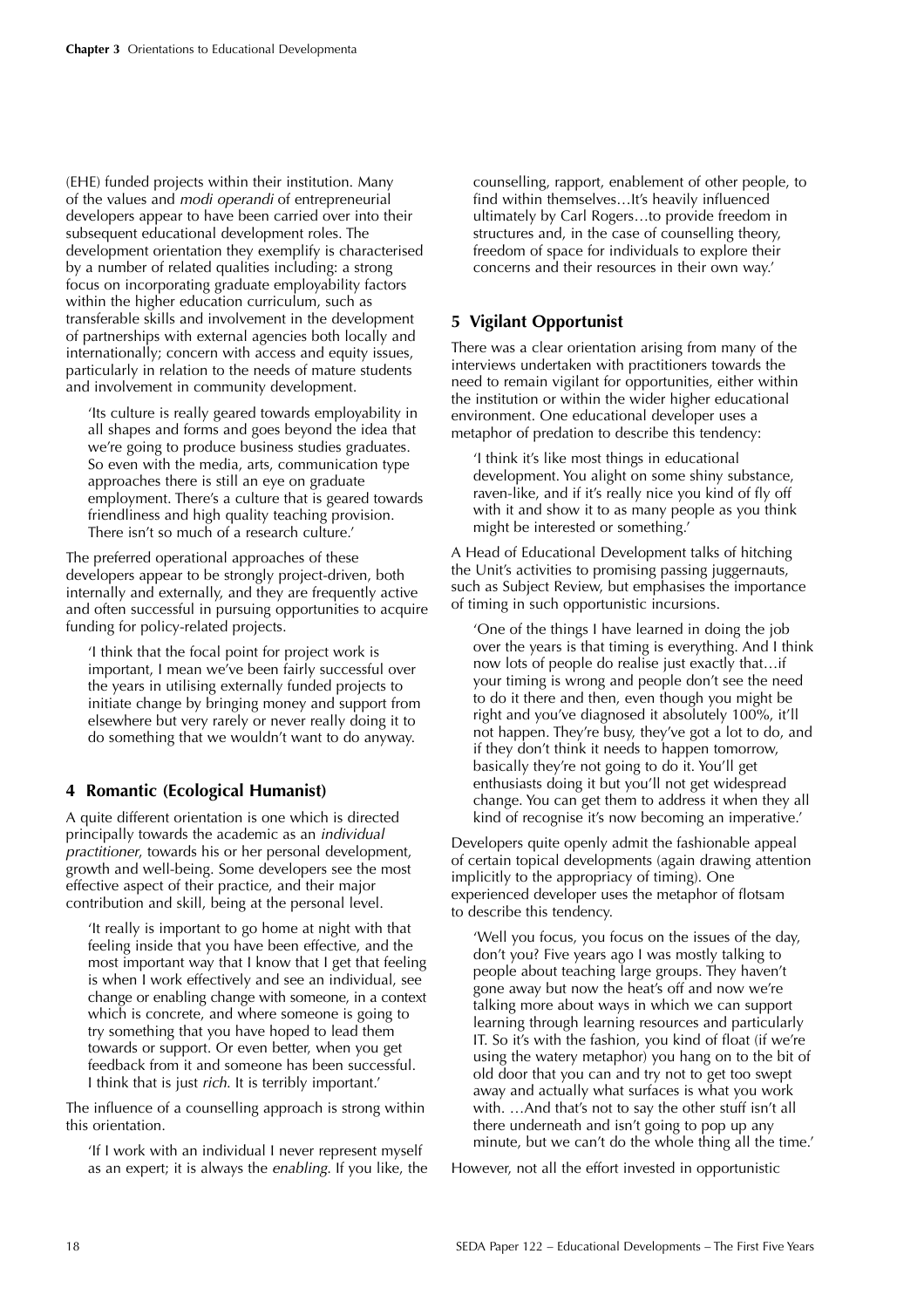excursions is rewarded.

'In this line of business you have to cast an awful lot of bread on an awful lot of water. And sometimes what you end up with is just a lot of soggy bread.'

#### **6 Researcher**

There is an assumption amongst certain educational developers that the use of educational research findings is what influences research-minded academic colleagues.

'The thing is I think the power of ideas as a change mechanism. I think that's the thing that is critical to the development process, that academics will respond to the power of ideas.'

The same respondent also finds the distinction between theory and practice unhelpful. It is a question of enabling colleagues in other research disciplines to have ownership of educational research.

'I see my role really has a lot to do with the interface between theory and practice and trying to apply the research to pragmatic problems, but then using that application and going back and looking at theoretical models. I can't see these as being separate. They are just so intimately related together. I go into a department like Marketing and they have their set of problems but I'm looking at the research and I'm coming back with some solutions but I'm trying to push the boundaries of what they're doing outwards and I'm trying to make the research something that they have ownership of in some way. And I try to make them realise that there is research out there all the time.'

#### **7 Professional Competence**

Other developers appear to focus more on the achievement of technical and professional competence. In this orientation developers' seek to build academics' confidence by enabling them to demonstrate achievement of a prescribed set of learning outcomes for professional practice. The emphasis lies predominantly on 'classroom' expertise, the technical aspects of practice, and competent performance in other predominantly teaching and learning-related professional settings.

'And what they're saying is "We want a qualification". They don't give a damn about us, initially. I mean we are the route whereby they can gain a qualification. And when we show them the materials and talk to them about the course and talk to them about how it works, and talk to them about how it's 100% routed in their practice, and they don't have to write essays on educational theory - all they get to do is teach, think about teaching, use the

literature to develop ideas for teaching better. In other words as long as we bang on about it being a totally practice-based course – informed by theory, but practice-based – then the enthusiasm grows, and they get quite keen, because they know it will help them in the rest of their lives.'

Within the Professional Competence orientation the role of theory is subjugated firmly to being the handmaiden of practice.

'And it ties…it gets the theory in its place. Practice first. I guess we're eclectic, but I think that model [Kolb's experiential learning cycle] is probably the most powerful and important one for us. Because it says things about appropriate uses of theory. Because you can use theory to test and evaluate practice. And of course you can use practice to test and evaluate theory. I'm not saying theory's always right. It provides a way in which they can make useful sense of theory. It provides a way in which they can see it as tools for thinking and doing rather than as boring old stuff to be learned, and I'd rather be getting on with my teaching thank you very much.'

As Gosling (1997) has pointed out, a further salient characteristic of this orientation is its strong sense of obligation towards the student body as primary stakeholders in the higher education enterprise.

#### **8 Reflective Practitioner**

There is a degree of complexity within professional practice that is not easily susceptible to a direct technical-rational treatment. Many educational developers engage in the plan- fling of initiatives or the introduction of innovations in their organisations and clearly such measures cannot be undertaken without systematic planning. Yet however meticulously they might seek to design and implement their projects they find them influenced by unpredictable and often unique factors. The experience of respondents suggests that the process of development tends to be altogether less systematic and logically coherent than rational accounts would indicate. It is often messy, disorganised, iterative and conflicted. It often leads to uncertainty, anxiety, ambivalence and doubt, particularly when there is no explicit system of values to guide the planning. Developers of this orientation problematise their own practice. Emphasis is placed on the ability to 'read the situation in development settings.

'I suppose you could say the skill, the expertise of academic developers rests very much on their capacity to analyse the situation, make judgements about it and come to a decision concerning what will be the most appropriate action. We rarely have any firm and agreed guidelines. We're usually in uncertain situations (every situation's more or less new, a one-off), sometimes scared stiff, and I suppose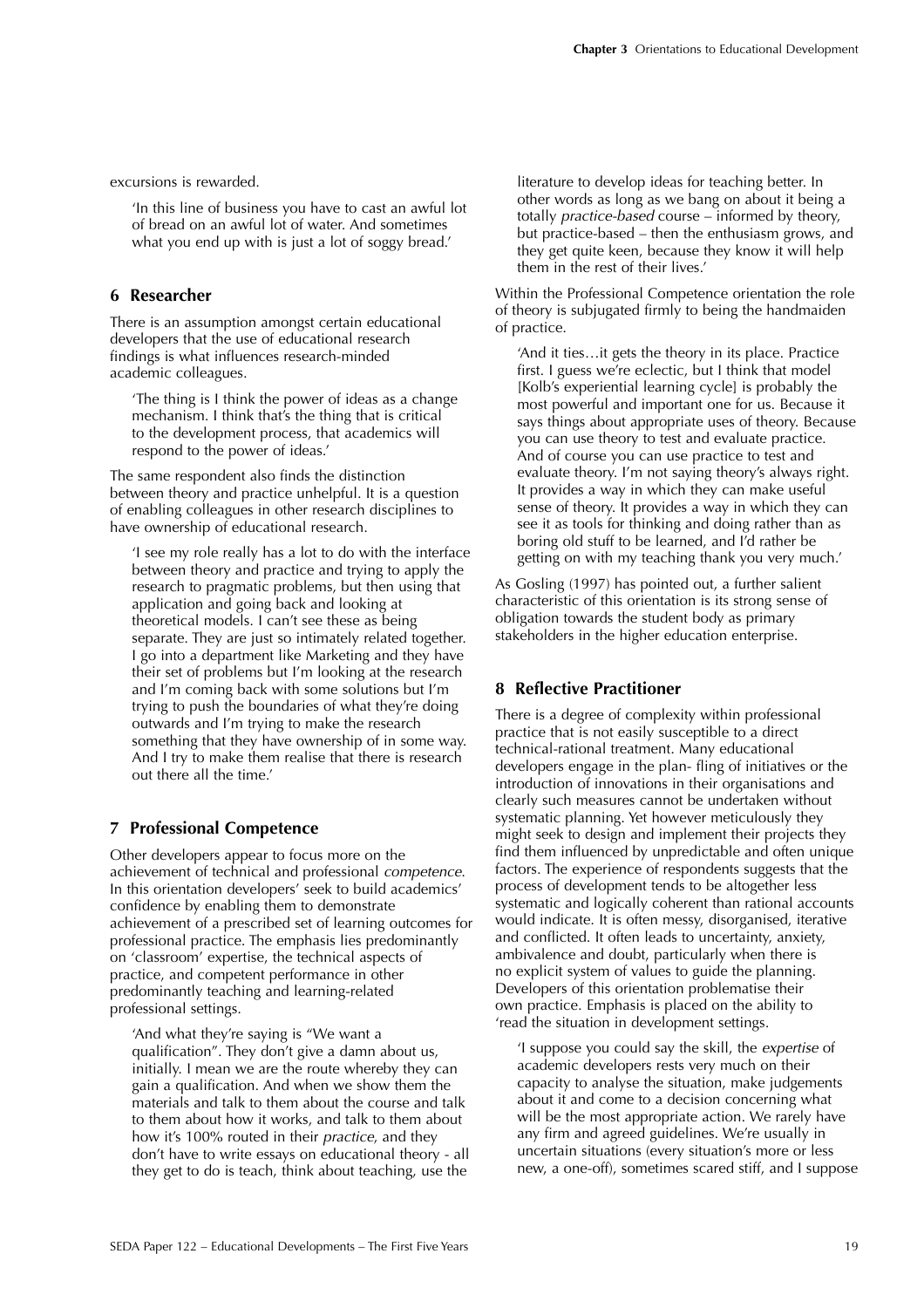we test the *validity* of our decisions by... through critical reflection, you know, Schön and company, Kolb, the old reflective practice bit, and by reference to and consultation with our peers. And it's in this way, I suppose, that we become self-evaluating practitioners and learn to have confidence in our own professional judgements and values.'

#### **9 Internal Consultant**

Certain developers see themselves operating more as internal consultants in their organisations and here the predominant operational focus is with specific departments or course teams (or individuals within those departments and teams). Such developers stress that effective internal consultancy is not a reactive process but essentially a proactive strategy of making things happen. It can be a useful means of infiltrating departments.

'Effective consultancy usually comes about through the contacts, the networking you do. You've got to put yourself about a bit, get known, seed some interesting ideas around the place to get others interested. You have to let them know who you are, of course, and what you can do, what you can offer. Got to drum up a bit of business. You have to be a bit promiscuous I suppose.' (laughs).

Another developer emphasises the need for credibility and for offering practical solutions.

'An educational developer has got to have good consultancy skills of being able to listen and identify the needs. But a consultant wouldn't be employed if all they do is listen. You would have to come up with solutions – credible, workable solutions – based on experience. That may be a risk at times, but you know from working with those particular people they are prepared to take the risk.'

However this is not a question of going in telling people what to do. It is a much more tentative process of collaborative discussion and 'reflecting back.' The emergent understandings are then fed back through a process of 'mirroring'. The consultant's expertise stems from familiarity with a knowledge base of relevant research.

'But you try to make something and then when you run the workshop that they've asked you to run you just feed back what's happening in their environment. You hold a mirror up and you say "This is what is happening and this is what the research says. Is there anything there that you think you could use?" You have to not be judgemental…you have to kind of reflect back what's happening from their point of view and maybe that's why often a stimulus for change in this institution is an evaluation of a course. I do a lot of evaluations where I go in and I just work with the students on a kind of pyramid discussion type of procedure where I then write a report which is student perceptions of, say, electrical engineering.'

#### **10 Modeller-broker**

Whilst some developers, as we have seen, are hesitant to be seen as overly directive in their relations with colleagues, others feel it is appropriate to direct colleagues to exemplars of effective teaching and learning.

'Doing work with particular people who are interested .. you know, departments who are interested, and just trying to drive that forward because they've become exemplars that you can attract other people to, and doing these sorts of things, and that's a deliberate strategy.'

We recall our predatory opportunist mentioned earlier, alighting 'raven-like' on shiny substances, but we note, too, that what was seized upon was then modelled for the benefit of others:

'…and if it's really nice you kind of fly off with it and show it to as many people as you think might be interested or something.'

As well as exploiting the use of exemplars, developers of this orientation often model their own practice directly to colleagues. The emphasis is on active involvement, rolling the educational sleeves up and getting developmental hands dirty, 'doing as I do' rather than 'doing as I say'.

'I think we actually are the "brown knees brigade", i.e. we put our shorts on and we get out there and we go in and we do things. That's obviously limited by how few we are, and what we can do, but we do actually go in and support and encourage and work with people. And I think it's true to say – and I don't think this is vanity – that our reputation is such that people trust us. So we can press for change on that level.'

For many developers, most of whom, of course, have been mainstream teachers earlier in their careers, this is an attractive way of working:

'I adore actually doing it. I love getting into a workshop environment with people and helping them to think about how they might develop their practice. So whatever the topic is, I love working with people in that sort of way. I like the individual consultations as well but not as much, I have to say, as working in groups.'

A belief in the efficacy of modelling and brokerage is seen by some experienced practitioners as ultimately a more effective operational approach than the patient development and implementation of policy.

'I think probably in my first couple of years here I was a bit too confident about the value of policies and guidelines and putting them through committees and then somehow thinking that would influence people. I've become much more sceptical about those although that's not to say occasionally we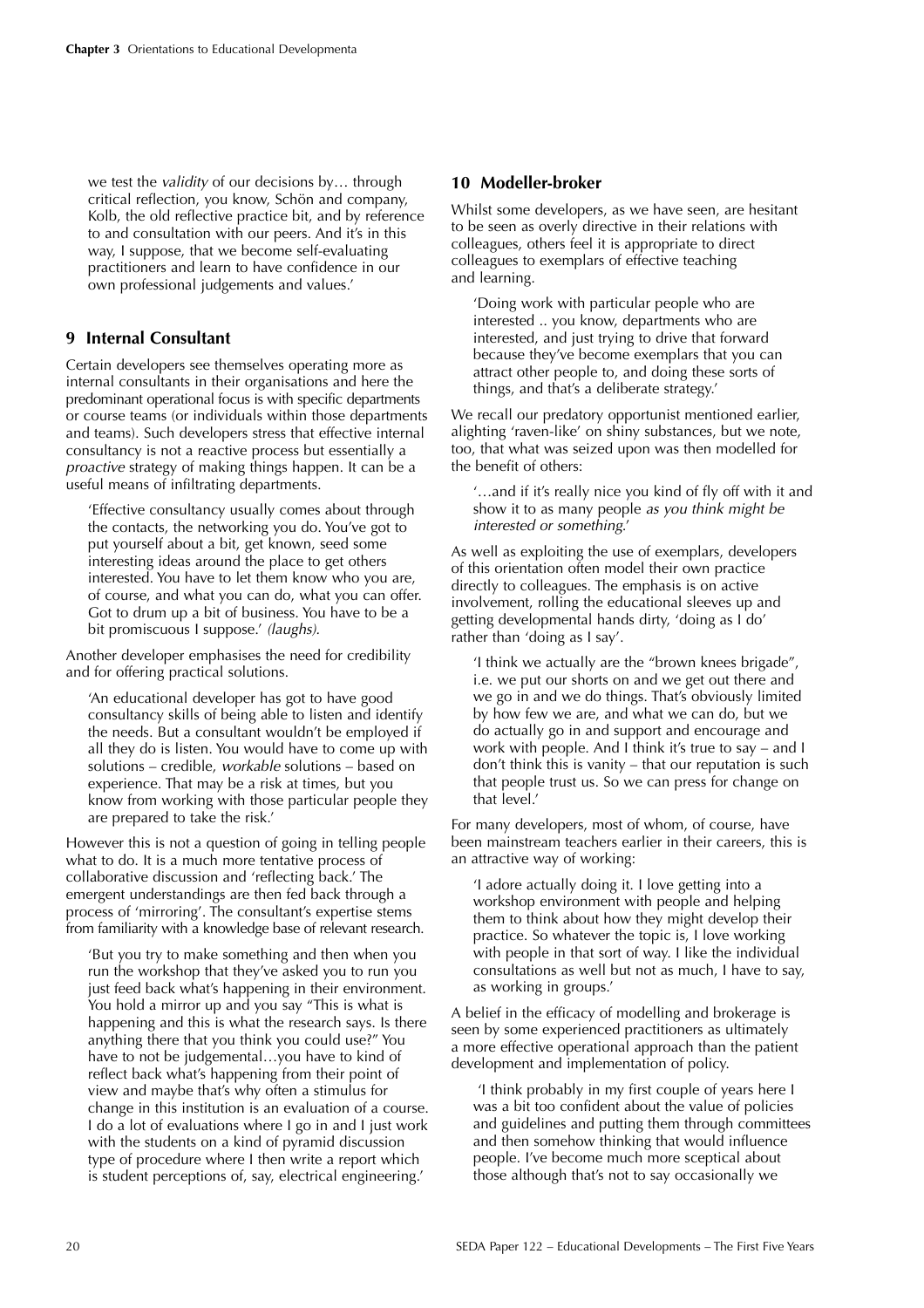don't still do that. I mean our student feedback policy was an example; we did that last year. But I think we work much more effectively by working with departments we know are active, then try to get some examples out to other people. They see that it works and then we try to bring them on board.'

#### **11 Interpretive-hermeneutic**

Perhaps the most sophisticated and radical orientation of educational development practice is that associated with the philosophical tradition of hermeneutics. The hermeneutical tradition of understanding (Verstehen) can be characterised, in its simplest form, as 'a conversational kind of process in which the interpreter learns by adjusting his or her perspective. It necessitates entry to the inner world of the thing or person to be understood – the 'other'. (Webb, 1996:66).

Hermeneutics is the branch of knowledge concerned with attempts to interpret human activities, to reach an understanding of them. Its application to educational development has been most closely associated with the work of Graham Webb. (Webb, 1993, 1996). He takes issue with the 'bipolar', 'hierarchical, linear and causal' nature of much educational theorising, citing such hierarchical knowledge constructions as Bloom's taxonomy, or procedural linearities within staff development such as teaching observation $\rightarrow$  diagnosis  $\rightarrow$  formulation of new strategy. The insights gained from the moving back and forth between part and whole that are characteristic of the hermeneutical circle allow 'a somewhat different view'.

As learners we may be both one thing and another, constantly moving between positions. In order to gain a global understanding of a concept, we may have to reduce it to its elements, label it, take it apart, and analyse it. As we do this we learn more about the element, but also gain a new perspective on the whole concept. Alternatively we might make a single intuitive leap to a grasp of the concept as a whole, perhaps through the application of a metaphor or analogy from elsewhere. We are then better able to locate and appreciate a particular element within the overall concept. (Webb, 1996:66)

It does not matter, suggests Webb, when or where one enters a 'circle of understanding'. What is paramount is 'the subtlety of the relationship and the constant shifting of position between part and whole'. This kind of conceptual and emotional 'shifting' is a recurrent feature within the relationships in which educational developers engage. It is a feature of the way they translate theory into practice and vice-versa and of the dialogues which they enter with colleagues. This approach is reflected in the experience of certain respondents in this study.

'For me the key issue is about how educators come

to judgements. The key function is the socio-cultural process by which they come to - or fail to come to! – working agreements on judgements. This is not a matter of simply "applying" pre-defined criteria and "scientific" procedures. We need to try and understand what shared judgemental processes might involve – positively involve – in academic life.'

This respondent argues that there needs to be 'a reconceptualisation of academic practices'.

'I mean look at assessment practices. We can all troop out marking schemes and lists of grade-related criteria, credit ratings, all that stuff managers like. But we all know, as well, that, when implemented, these things are much more qualitatively derived. We need to know more about the ways in which qualitative criteria are articulated and used within communities of practice. I think we get a better understanding of these things through intelligent conversations here and there between interested and well-disposed colleagues. I think good educational development is more a mutually developmental process.'

Such views are predicated on the notion that multiple criteria can never be mechanically 'applied' in complex real world situations, and rather that in such situations the interpretive and/or negotiated nature of their use is crucial. This implies inter-subjectivity and shared values. In terms of institutional implications the strength of this orientation, like the romantic orientation, lies more in terms of its impact at local level than any presence. In terms of its operational aspects it requires particular interpersonal skills and a high degree of communicative competence. It is essentially unscripted', though not unplanned, and relies on intuitive understandings and 'thinking on one's feet. Another respondent, using a chess analogy, sees the skills required in this dialogic process as being to 'unblock', to 'open up spaces' and use resources to the maximum.

'The role certainly does involve developing people, really, but development is strange. Do you play chess? You know that "development" in chess involves arranging your pieces so that the big pieces can use their resources to the maximum. So your bishop isn't blocked on this diagonal. So you open things up really. So I see development as "opening up" so that people's potential could be fully realised. You haven't got this powerful queen…you don't want to move really. Open spaces really. Of course the point is when you've opened it up the queen can go straight, left, all sorts of places. It just doesn't open up one single channel which is pre-determined as the queen's route. It means that the queen is able then to go in five different directions, backwards even. It's an unbiocking. Yes, well not a bad analogy …A lot of people are actually just blocked really, and for various reasons, and if you can open it up, open the spaces…'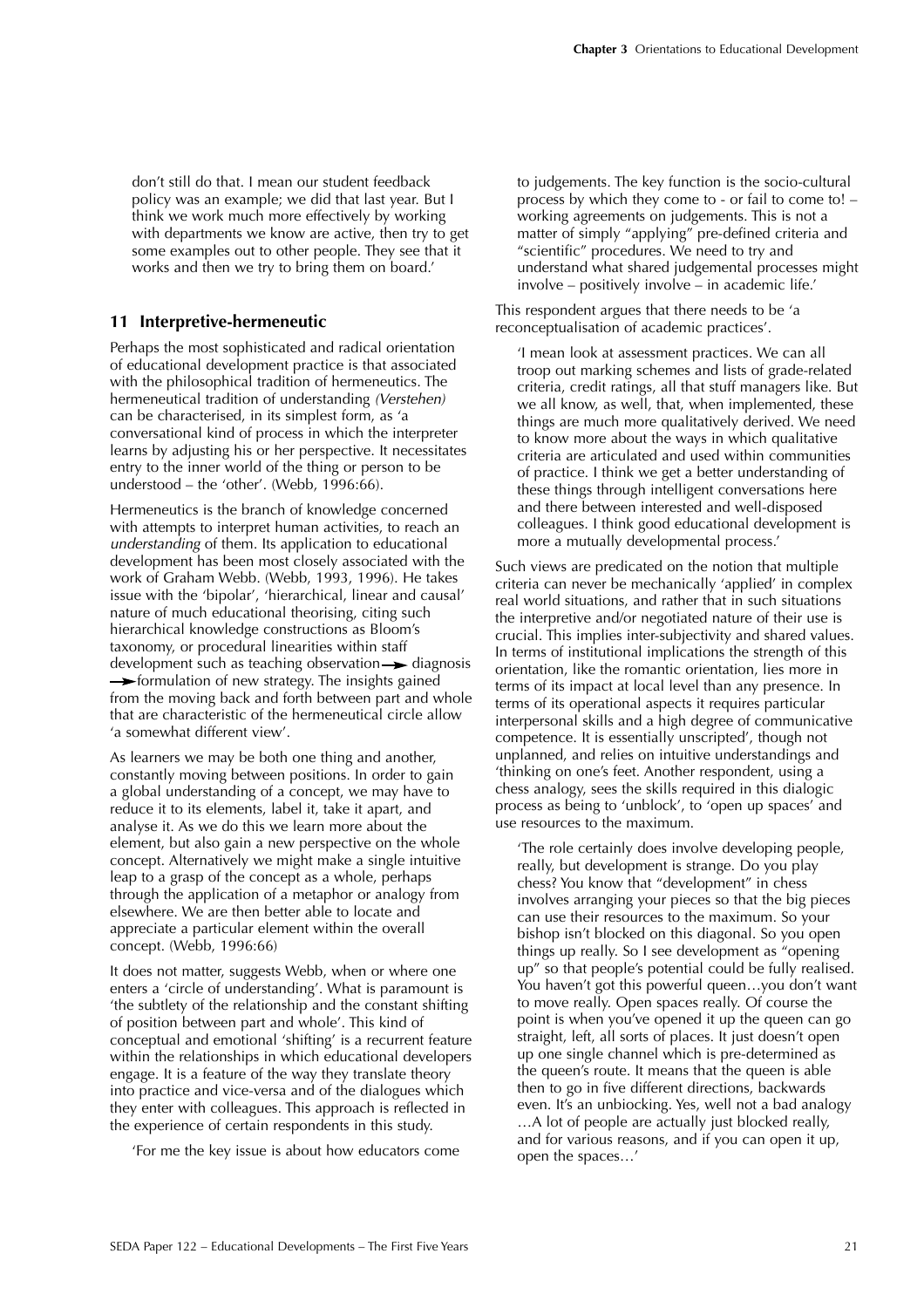#### **12 Discipline-specific**

The final orientation to emerge from the research data is a somewhat different and more recent category. This relates to practitioners working within specific subjects or disciplines to develop practices of teaching and learning related to that discipline. One head of an EDU has a specific managerial remit to run a 'task force' to foster discipline-specific development within departments:

'I have 26 half-time seconded people. They're seconded for two or three years so they're a big substantial project. They are change agents inside the subject area. They are the spokes. I manage that project. My job really is to make more out of that than just a series of projects. They've all got individual projects which are subject-based. I'm increasingly trying to push them towards staff development inside the subject area and working together on thematic issues. They are quite a powerful group.'

Recent developments at national level in UK higher education have attempted to translate discipline-specific educational development into tangible realities. The substantial Fund for the Development of Teaching and Learning (FDTL) was established by HEFCE and DENI to promote and disseminate projects based on aspects of good practice recognised within specific disciplinary areas during the TQA exercise. Project funding was made available to departments gaining excellence ratings in the TQA. More recently the Subject Centres of the Learning and Teaching Support Network (LTSN) have been established. A developer involved in the management of one such large national project describes these national drives towards disciplinespecific development as 'more needs-pulled" rather than "good idea-pushed". She describes the new kind of practitioner becoming involved in discipline-specific development:

'They are enthusiastic teachers who run the projects but that doesn't necessarily mean that the whole culture of that department is interested in educational development. It certainly doesn't mean the subject is. So they've got quite a big job to do. They could be some of the next generation of educational developers.'

This developer is committed to the notion of disciplinespecific development, but is also conscious of the need to avoid 'ghettoisation':

'We believe that it's really important that development is owned within the disciplines. And that's been a really important strand of our project. However we also know that if you just, as it were, "ghettoised" it, we'd lose a lot of the benefit. So we have a difficult balance between saying to the Music projects "Yes, this is a Music project; it's about

learning in Music" and 'Hang on a minute, a lot of those things you do with one-to-one instrumental teaching might be very similar to the stuff that people do in Art and Design by doing one-to-one studio work." It's not making them all go generic because what would happen then is we would lose that ownership that people need. So it's not invention but it's innovation – taking ideas and adapting them and working with them in your own sector.'

A fuller account of this study of orientations to educational development will be forthcoming later in the year in which a model will be presented mapping the orientations against organisational forms and cultures (eg. hierarchical, collegial, anarchic, political), against perceptions and metaphors of organisational change and against the various stake- holder groups which educational development serves.

#### **References**

Gosling D W (1997) Educational Development and Institutional Change in Higher Education in Gokulsing K M & DaCosta C (Eds) Usable Knowledges as the Goal of University Education, The Edward Mellen Press, Lampeter.

Stones R (1996) Sociological Reasoning: towards a postmodern sociology, Macmillan, London.

Webb G (1993) Announcing the death of development, again, in Research and Development in Higher Education 16, Ryan G, Little P and Dunn I (eds), Higher Education Research and Development Society of Australasia, Campbelltown, NSW, Australia, 99-104

Webb G (1996) Theories of Staff Development: Development and Understanding in The International Journal for Academic Development, Vol 1, No 1 May, 63-69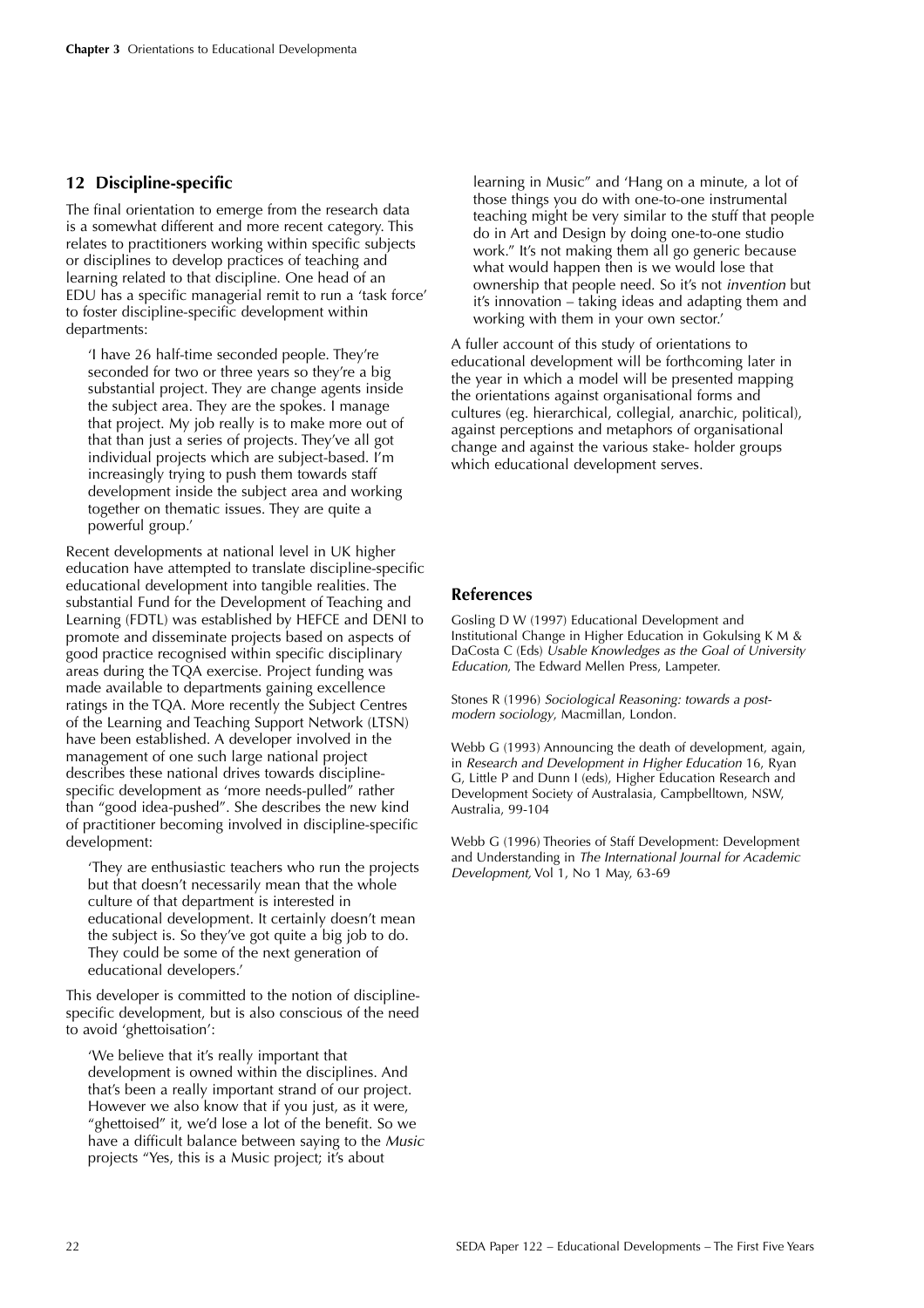### **4** Strengthening Action-Research for Educational Development Glynis Cousin, Centre for Higher Education Development, Coventry University

At a recent national meeting conducted by members of the panel for the Research Assessment Exercise (RAE) in education, a participant referred to action-research as less worthy of a quality rating than other forms of research. This panelist's comments are not unusual and doubtless I could find similar ones down any academic corridor. To be fair, the panelist went on to agree with the objection that action-research can be as robust and scientific as any other form of research; it is also fair to accept that action-research has earned a poor reputation in some quarters because, like any other research method, it has weaknesses. I think that we must also accept that such weaknesses may be on display rather more than those committed to the value of actionresearch would want. Rather than ignore this problem, educational developers involved in action-research need to accept that it has acquired a certain flabbiness because it 'is being used to legitimate any form of methodological deviance from the traditional paradigm' (CARN, 2000: 1). In my view, part of the excess fat here is in what Swepson (1998) calls the 'idealist trap' of conflating values about action-research with its methodology. If action-research is to gain credibility as a research framework for higher education development, it needs to confront issues like these and the purpose of this paper is to offer some research strategy suggestions with which to do so.

#### **Action-Research as Collaborative Research**

Definitions and practical guides to action-research abound and to frame my discussion about the collaborative content of action-research, I shall use Rapoport's much quoted definition of its aims:

Action-research aims to contribute both to the practical concerns of people in an immediate problematic situation and to the goals of social science by joint collaboration within a mutually acceptable ethical framework (in Susman and Evered, 1978:587).

and Susman and Evered's (1978: 587,588) additional aim:

#### …to develop the self-help competencies of people facing problems.

From these definitions it is clear that centrality is given to user involvement in the research activity. Actionresearch was formulated in the aftermath of World War II and in the light of failures of other forms of research to get to the bottom of critical social problems like that of antisemitism (Lewin, 1946). It was felt by the proponents of action-research that bringing scientists closer to the problems and the people who had to endure them would yield better knowledge and better solutions.

Thus an important principle of action-research is in the refusal of a subject/object dichotomy within its design. The epistemological premise is that distancing the researcher from the researched, as in much conventional social scientific research, risks generating knowledge restricted to the researcher's world and prejudices. What is often paraded as 'objective' research from a distance can be merely objectifying of the human subjects and activities under scrutiny. Despite the strength of the critique of positivist science (Susman and Evered, 1978) and interpretivist methods (Carr and Kemmis, 1983) against action-research, it is easy to see how proposals to involve subjects as co-researchers had popularity problems in academe. Just a reading of Becher's (1989) account of the corporatist mentality of academic tribes suggests that a proposed partnership between lay and professional researchers might not be well received by a gatekeeping disciplinary community. While this protectionist view of research needs to be challenged, I think that we have to meet it half-way by moderating the claims sometimes made for the collaborative research framework of action-research.

As Webb (1996) has argued, some of the defences for action-research (e.g. McNiff (1988), Carr and Kemmis (1983), Zuber-Skerritt (1992)) appear to be erected on moral high ground. Action-research, it is frequently claimed, is more ethical and democratic than other research methods because it positions researchers as co-workers with the client group. To quote passages from Carr and Kemmis (1983) cited approvingly in Zuber-Skerritt's book on action-research in higher education (1992: 12, 13):

[Action-research] is participative and collaborative. The researcher is not considered to be an outside expert conducting an inquiry with 'subjects' but a co-worker doing research with and for the people concerned with the practical problem and its actual improvement

#### And

#### [Action-research] is emancipatory. The approach is not hierarchical: rather all people concerned are equal 'participants' contributing to the enquiry.

The risks inherent in these claims for action-research are twofold. Firstly, the view that there is no principal research team, hierarchy or 'outside expert' has to be tempered with realism. There are likely to be substantive inequalities within most collaborative research projects whatever their formal democratic structures. Client groups are often socio-economically or educationally positioned at a disadvantage with respect to professional researchers. The best remedy for a sound action-research model is to engage with these inequalities rather than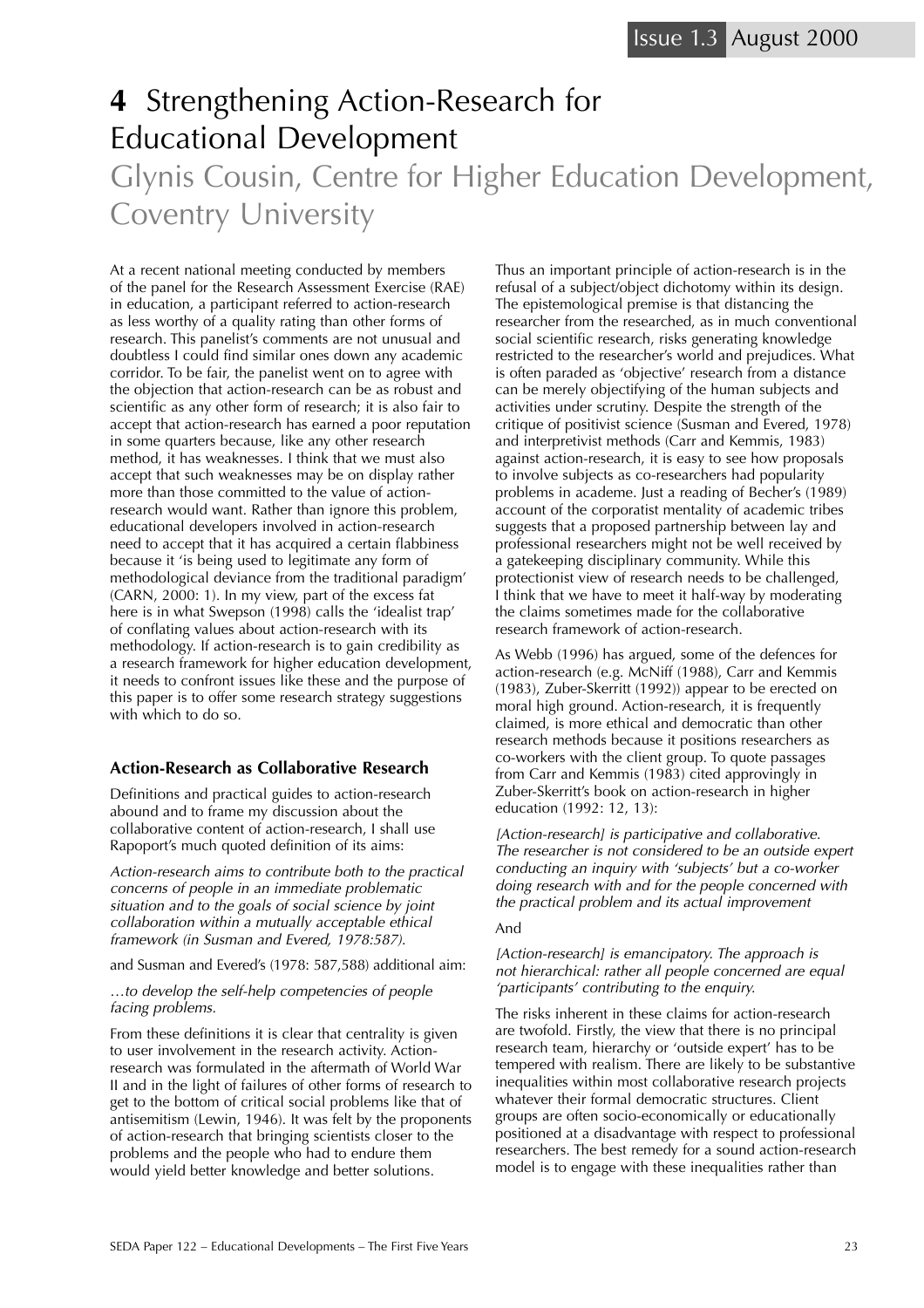minimise their existence in a rhetoric about group unity of purpose, as Webb (1966: 67) writes in his discussion of action-research:

It has always been a myth that those with common interests start with common abilities or a common desire to contribute to a project group.

Even in the case of educational developers and academic colleagues where collegiality marks the relationships, there will be measures of inequality in terms of the expertise each brings to a teaching and learning intervention. Again to quote Webb (1996: 67):

Often the staff developer has greater general experience of pedagogy and a far better sense of the epistemology and methodology of research projects. The staff developer will be able to interpret a project more generally than other participants, to explain where it fits, point to useful literature and use previous experience to guide the development of the project.

Another source of inequality will lie in differentiated investment and yield from the action-research. Those initiating (and often paid to do so) the research and perhaps aiming for publication will often put more into the research activity than those less centrally involved (such as students). A good action-research model will both value and problematise expert contributions and leadership in the light of diverse levels of preparation and experience among the researcher group (Reason and Heron, 2000:7). Generally, action-researchers need to heed Swepson's (1998) advice about working with the difference between what is materially and humanly possible and the ideal goals of action-research. In this sense, the ideal of transformative research through collaboration informs the journey, not a state of arrival.

#### **The Limits and Scope of Experience**

The second connected problem concerns the notion of generating knowledge from the experience of those involved in the research. The idea that people experiencing a problem can see its nature better than others has strong affinities with the radical concept of the privileged standpoint of the oppressed (e.g. Freire, 1990). There is no clear evidence that experiencing a problem equips you with special glasses with which to see it. Indeed experience can be so near to the experiencer that they can be barely aware of its shape and presence (Geertz, 1983). Action-researchers often challenge positivist research methods as having a naive view of sense data as 'facts' yet they can run a similar interpretative risk with respect to assumptions about the prima facie value of experience. Valuing the subjective in rejection of notions of the objective should not include an assumption that the former is always reliable. In Webb's (1996) view, the danger here is that the group dynamics of action-research can produce partisan readings of experience which slide easily into dogma.

Local knowledge must not become localised knowledge. In this respect, Winter's (1998: 66) concept of 'dialectical' analysis offers an important interplay between individual experience and propositional knowledge (ideas, theory) because it involves:

placing data from a specific situation in a wider social context, looking for tensions and contradictions in the data and considering how these contradictions may both reflect the history of the situation and may also be symptomatic of possible changes in the future.

This kind of analysis, argues Winter, is a way of 'being theoretical' and he further argues for a shift in how we talk about the relation between theory and practice in action-research. 'What I want to suggest' writes Winter (1998: 66):

is that the phrase 'developing a theoretical interpretation' is a better indication of what we need to do within an action-research inquiry than, for example, the phrase 'linking practice to theory' I think there is a danger in the latter phrase in that it makes the term 'theory' sound as though it could be simply a body of existing published literature which provides us with an external interpretative framework.

Winter's emphasis is important in that it implicitly addresses the prejudice that action-research is atheoretical because it adheres to a notion of 'praxis' that is more ideological than scientific.

#### **Action-Research and Praxis**

In its Guide for Applicants (99-00: 4) the Leverhulme Trust states that its priority is to 'support excellence, novelty and significance' in British university research; it also states that it does not support 'social policy and welfare (especially action-research)' (their brackets). It is hard to resist the conclusion from these statements that action-research is not seen as supportive of excellence, novelty and significance, a conclusion that fits with the informal comments I have already mentioned in terms of RAE ratings. My guess is that this view has something to do with a scepticism about the theorising abilities of action-research and a suspicion that this issue is fudged in the notion of praxis.

A conventional scientific paradigm sees practice as flowing from theory whereas action-research posits a dialectical relationship between theory and practice in which the one is constantly influencing the shape of the other. According to this relationship, theorising proceeds through practice and the Aristotelian concept of praxis (which is counterposed to pure theory) is mobilised to capture this dynamic. Such a view of praxis should not mean, however, that action-researchers enter the research process theory-free in the expectation that practice will beget theory as its natural offspring or can be added on in the manner Winter describes in the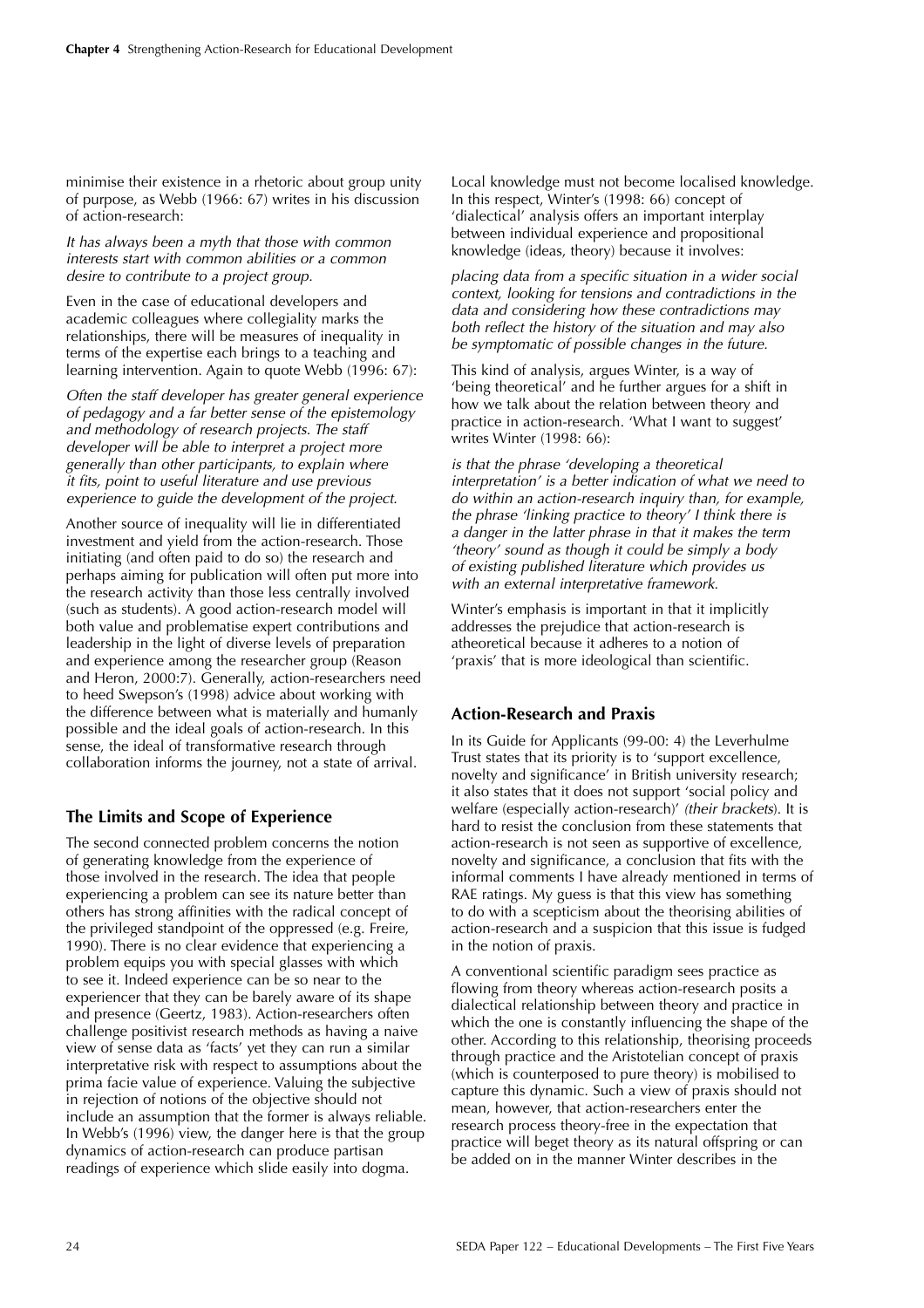quote above. A theoretical underpinning to any action-research design requires the researchers to have a provisional theoretical perspective which will be tested, disputed, modified, etc. through the challenges of practice and engagement with alternative theoretical explanations. The reflective principles of action-research do not simply refer to reflection on the human actions under study but must incorporate an interrogation of the relevant theoretical field (for a full discussion of this question see Susman and Evered (1978) and for some creative ways of theorising in action-research, see Winter (1998)).

#### **Case Study or Action-Research?**

The case study approach to writing up action-research can bring with it an under-theorised discussion that treads an unclear path between educational research and good practice reporting. Action-research like any research needs a research question. Reduced to its essentials, theory can be defined as an attempt to answer questions. From this definition, it follows that an absence of research questions brings with it an absence of theory. Where action-research veers towards best practice reporting, as I think it does in some cases, it tends to be answer-driven rather than question-driven, thereby betraying a weak theoretical basis. This problem is compounded when the 'answer' is value laden with the assumption that the change intervention to be researched is a 'good thing' which the action-research process will 'prove'.

According to McNiff (1988), the difference between making a change and researching a change in professional practice lies in turning the latter into a field of public inquiry. By this criterion simply making a change and writing up a report of its effects is not research even if the discussion is theoretically informed by research elsewhere. Sometimes, we are offered an evaluation of teaching interventions which are represented as action- research. What is needed to lift a case study squarely into an action-research field is the presentation of evidence in relation to a clear research question upon which public inquiry can feed. Because all action-research centres on a change intervention as a proposed solution, it is important to locate the research question in this intervention and to be open to testing it fully by gathering rich data.

#### **The Importance of Evidence**

Of course any research method can be applied poorly and there is truth to the view that the value of any piece of research rests at least as much upon the quality of the researcher as it does on the appropriateness of the method. There are, however, a number of burdens of proof of quality specific to action-research centred particularly around data gathering. Many models of

research rely on straightforward procedures for data gathering especially if there is a clear hypothesis to be tested, e.g. a hypothesis that academic performance will be deleteriously affected by students undertaking paid work might suggest that the results of a relatively simple questionnaire to students about paid work be correlated with student achievement levels. While this kind of research might feed into an action-research design, it can never be its entirety because action-research proceeds through a cycle of research activities that are not sequentially ordered. Action-researchers may discover underlying regularities in their data but they do not assume their presence in the messy world of human activity. Action-researchers seek to grapple with the complexity of experiences and the research questions by avoiding premature closure of the research activity through a model of inquiry and discovery that is cyclic.

There is no shortage of graphic models of an actionresearch cycle (or spiral) but most will be a variation of Lewin (1946) to include the phases of reconnaissance, planning, acting, reflecting and observing. The acting phase is the planned intervention and the heart of the research is to watch the impact of this intervention and to be open to revising it in the light of data being gathered. The nature of this data varies but it is likely to include reflective diaries, comments from the research participants, notes of relevant discussions and observations, decisions to modify the intervention, etc. along with more familiar fruits of research such as questionnaire findings. Winter (1998) presents a rich discussion on yielding data through action-research in which he insists that generating and interpreting this data requires a procedural framework if it is to be regarded as rigorous. Clearly, the more open its procedures and the more evidence action-research can present, the more credibility it will have and the more able it will be able to offer theoretical advances to its field as well as practical solutions to the issues it addresses. This is not to suggest that action-research should be rehabilitated as science in the conventional sense of the term.

#### **Research Validity**

Action-researchers do not aspire to produce value-free 'objective' research and indeed hold the view that this is impossible particularly where human activity is a feature of the research. In opposition to logical positivist research methods which rely on a deduction of truth from 'facts', action-researchers check the validity of their findings by submitting them to the scrutiny of others. In McNiff's (1988) model, the scientific rigour of action-research is ensured by checking findings and interpretations to a point of 'saturation'. If enough co-researchers and critical friends agree with the interpretations, the more sound the data analysis becomes. Crudely put, whereas traditional researchers keep checking their facts, action-researchers keep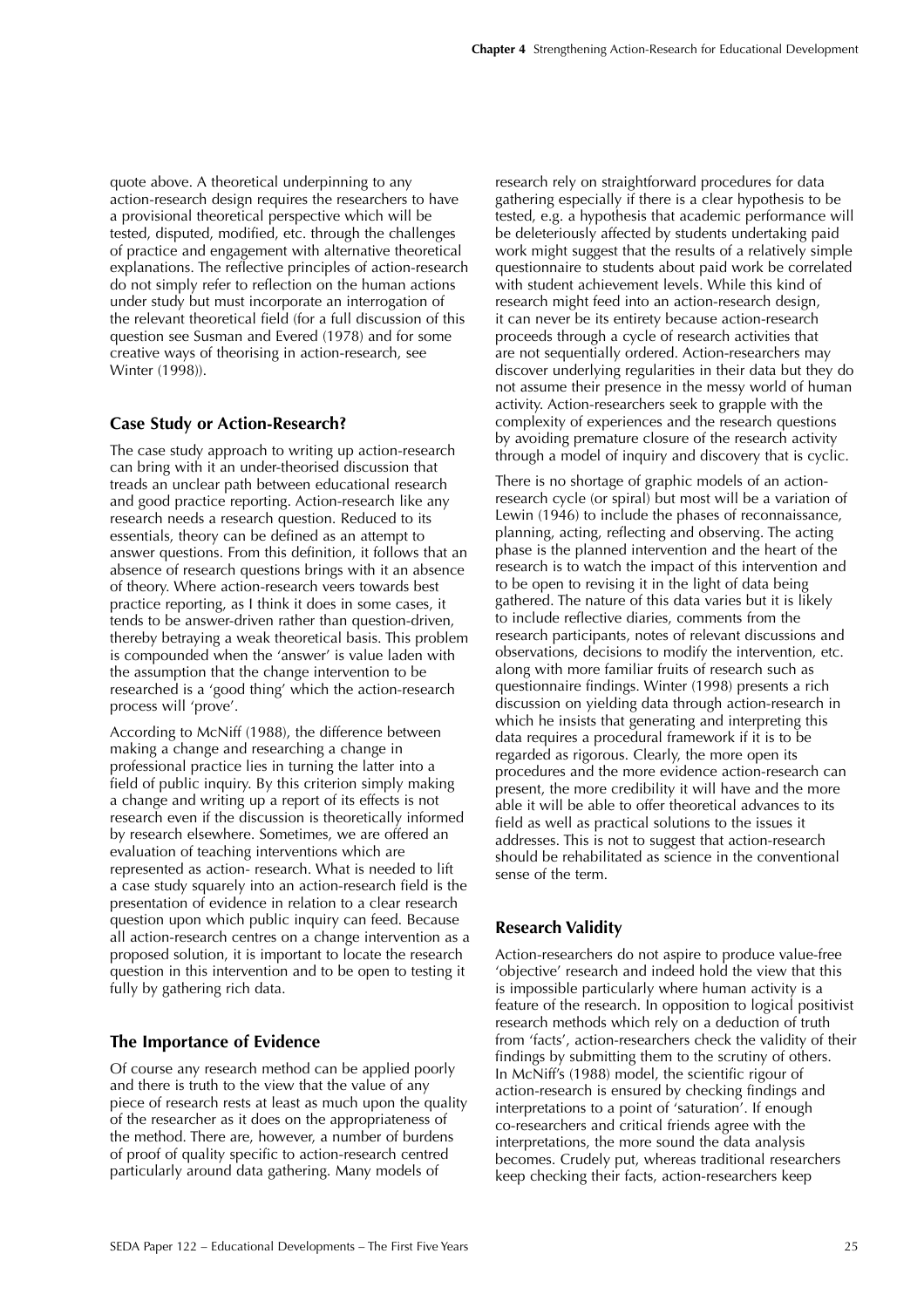checking their people. But this is half the story, because it is also important to understand that action-research is a framework that can house a range of other research methods both qualitative and quantitative, and perhaps in this light, it would be more accurate to say that in action-research, the 'facts' are checked with the 'people'. This combination introduces a reflexive dimension to the analysis and in many ways, this is the distinctive feature of action-research. Ironically, however, in making excessive claims about the uniqueness of action-research, its supporters could be contributing to the prejudice that it lacks some of the accepted features of rigorous research methods.

#### **Action-Research and Educational Development**

With the increased attention being placed on practiceled research and evidence-based policy, the signs are for a revival of action-research methods and a growth in legitimacy for its procedures. Arguably, educational developers can contribute much to this revival and growth because action-research often fits their needs very well. By virtue of its collaborative and developmental nature, action-research lends itself to the research partnerships of educational developers and academic colleagues (though care should be taken not to avoid objectifying students in such a partnership!); its practice-based emphasis offers obvious advantages for the change agency role of educational development. In summarising my discussion about the development of credible models of action-research, I suggest the following issues be incorporated into them to avoid the kind of weaknesses and prejudices I have discussed:

- 1 Collaborative action-research involves decisions about leadership, ownership and responsibility for the research phases and dissemination; these decisions will be partly based on the spread of expertise, time available for participation and power relations among co-researchers.
- 2 Practice and experience must be interconnected with outsider expertise/ experience, developments and research to avoid limiting the research design and interpretation of evidence gathered.
- 3 The research design needs to ensure that the proposed solution is the product of an interrogation of both theory and practice and that it drives the research as a question rather than as an answer.
- 4 The research design needs to include a procedure for data gathering which can be transparently reported and evidenced both for data analysis and for dissemination.
- 5 Report of the research needs to include a section dealing with the implications for the theorising of the issue in hand in the light of the evidence yielded. Validity of the findings needs to be claimed against a presentation of the evidence.

#### **Postscript 2007:**

#### Glynis Cousin adds:

Action Research tends to be framed within the interpretivist tradition and, as such, abandons the positivist quest for objectivity, replacing it with the principle of researcher reflexivity. From this position, objectivity is a constructed position rather than a reality and that whatever researchers conclude from their research findings, this will offer provisional, contextualised understandings rather than clear truths. I suggest readers accommodate this perspective more in the general call I make for credible forms of action-research.

#### **References**

Becher, T (1989) Academic Tribes and Territories. Intellectual Inquiry and the Culture of Disciplines. Milton Keynes: SRHE/Open University Press

CARN The Collaborative Action Research Network (2000) www.did.stu.mmu.ac.uk/carn/2000\_CARN\_Conference.html

Carr, W and Kemmis, S (1983) Becoming Critical: Education, Knowledge and Action-Research. Falmer: Falmer Press

Freire, P (1990) Pedagogy of the Oppressed. Harmondsworth: Penguin

Geertz, C (1983) Local Knowledge: Further Essays in Interpretive Anthropology. New York: Basic Books

Lewin, K (1946) Action-research and minority problems, Journal of Social Issues, 2

McNiff, J (1988) Action-research: Principles and Practice. London, Routledge

Reason, P and Heron, J (2000) A Layperson's Guide to Co-operative Inquiry. www.bath.ac.uk/carpp/layguide.htm

Susman, CI and Evered, R (1978) An Assessment of the Scientific Merits of Action-research, Administrative Science Quarterly, December, Vol.23

Swepson, P (1998) Separating the ideals of research from the methodology of research, either action-research or science, can lead to better research, Action-research International, Paper 1. Available on-line:

www.scu.edu.au/schools/gcm/ar/ari/p-pswepson98.html

Webb, G (1996) Understanding Staff Development. Milton Keynes: SRHE/Open University Press

Winter, R (1998) Finding a Voice – Thinking with Others: a conception of action-research, Educational Action-research, Vol.6 No.1

Zuber-Skerrit, 0 (1992) Action-research in Higher Education: examples and reflections. London: Kogan Page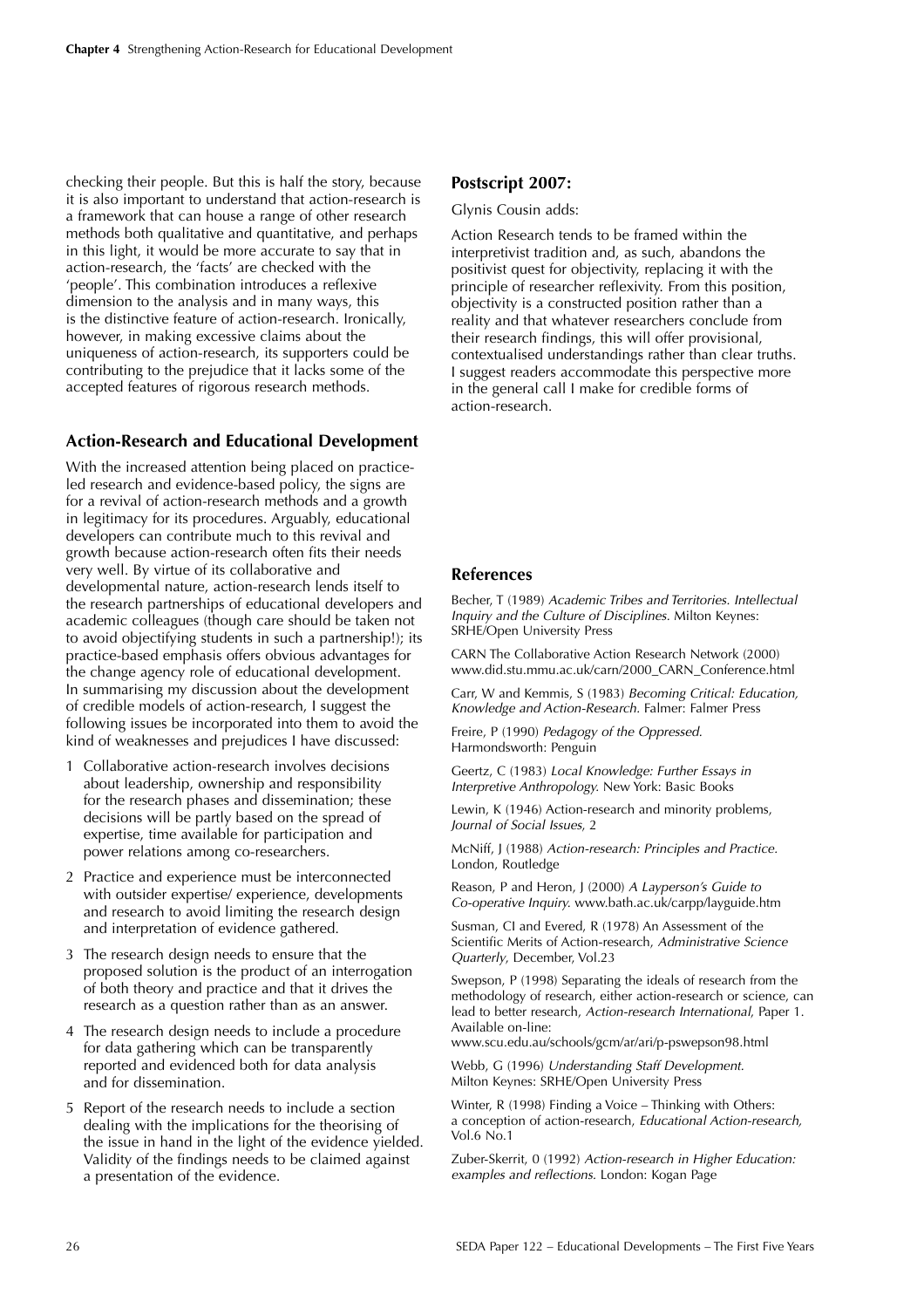### **5** Quality Assurance through Quality Enhancement Lewis Elton, University College London

"There is a real danger to the educational developers – we are often seen as only a part of the qualitocracy." James Wisdom

Thank you, dear Editor, for the warning which you gave me when you invited me to write this article, for if we educational developers should ever be seen as part of the qualitocracy, we are doomed. So this article is in part an explanation as to what our task should be.

#### **Historical background and personal history**

My interest in quality matters goes back to my response (Elton 1986) to Christopher Ball's question 'What the hell is quality?' (Ball 1985), namely that quality for a professional consists of the duty to maintain one's own standards and that of one's profession. This conviction that the basis of quality and its assurance had to lie in professional integrity served me well when in about 1992 I took part in the training of the assessors for the Academic Audit Unit (AAU), which had been set up by Committee of Vice Chancellors and Principals (CVCP). The scheme produced by the Director, Peter Williams, was very promising, which was probably why it was treated with suspicion by both the universities and the Funding Council. Peter Williams, consummate diplomat that he is, would never admit to this, yet the fact that he is now again in charge, even if at present only temporarily, gives hope.

The same conviction guided me four years later, when I was asked to evaluate quality assessment in Wales (Elton 1996). There was real cooperation there between the universities and the Head of the Quality Assessment Division of the Welsh Funding Council, Mike Laugharne, in a common aim to move towards making quality a matter of institutional self-assessment with external audit. I pointed out at the time that this was a dialectical development that was not easy but also not impossible to bring to fruition, but the opposition of the English Funding Council was too strong and my proposals were quietly scuppered. Instead, the AAU was sidelined into a new organisation without real power, the Higher Education Quality Council, and a powerful Teaching Quality Assessment Unit was established within the Higher Education Funding Council for England. An enormous growth of bureaucracy followed and when in due course the two units were amalgamated into the Quality Assurance Agency, it led one Vice Chancellor to remark that that would save no more than one postage stamp, since the two units now worked from the same address. That power and influence can diverge is illustrated by the fact that the current plans of the QAA have been strongly influenced by lessons learned from the HEQC.

#### **Recent history of quality assurance**

It is important to understand past history in order to avoid repeating it, this time as farce. However, the Consultation Paper (Higher Education Funding Council in England et al 2001) which invited comments on a new audit proposal was not encouraging, for what has remained unchanged is the adversarial attitude and the paper work, which were the proud achievement of QAA. The problem with the paper mountain was not so much that it was excessive – the Director John Randall may have been quite right when he said that the universities would have to evolve a similar, although surely significantly smaller, mountain if they were to assess themselves – but that it was ineffective, as it led to a compliance culture, which in fact failed to assure quality. And the QAA, in contrast to the TQA which was evaluated and found wanting, has not so far been independently evaluated. What is sauce for the goose…

So now, according to the recent Consultation Paper, we are back with audit, but what has not changed is the adversarial attitude to the relationship between universities and the QAA, which led to the developing compliance culture in the first place. This was not spelt out in detail in the Paper, but was implicit in its total lack of discussion of fundamental principles. Although the first two questions asked for responses on 'the objectives and principles' of quality assurance (paras 7-11) and the audit model (para 12), these paragraphs tacitly assumed an agreement on fundamentals which formed the basis for the rest of the questions and so made radically different approaches impossible within the framework of the questions. If instead one ignored the advice that 'it would be helpful if [the responses] could be structured to address the listed questions', then one was of course the odd person out and easily ignored in what was sure to be a statistical summary of the responses received. A typical Civil Service way of avoiding dissent.

#### **A modest proposal**

So let me give here my response, which starts with the following assumptions:

- 1 Quality assurance should follow from quality enhancement, as has been outlined by Biggs (2001). Assurance in itself is a negative concept which can at best ensure that things are done well, but it can never ensure that things are done better or better things done.
- 2 An institution dedicated to quality enhancement will provide quality assurance as a by-product; one dedicated to quality assurance has no incentive to extend this to quality enhancement.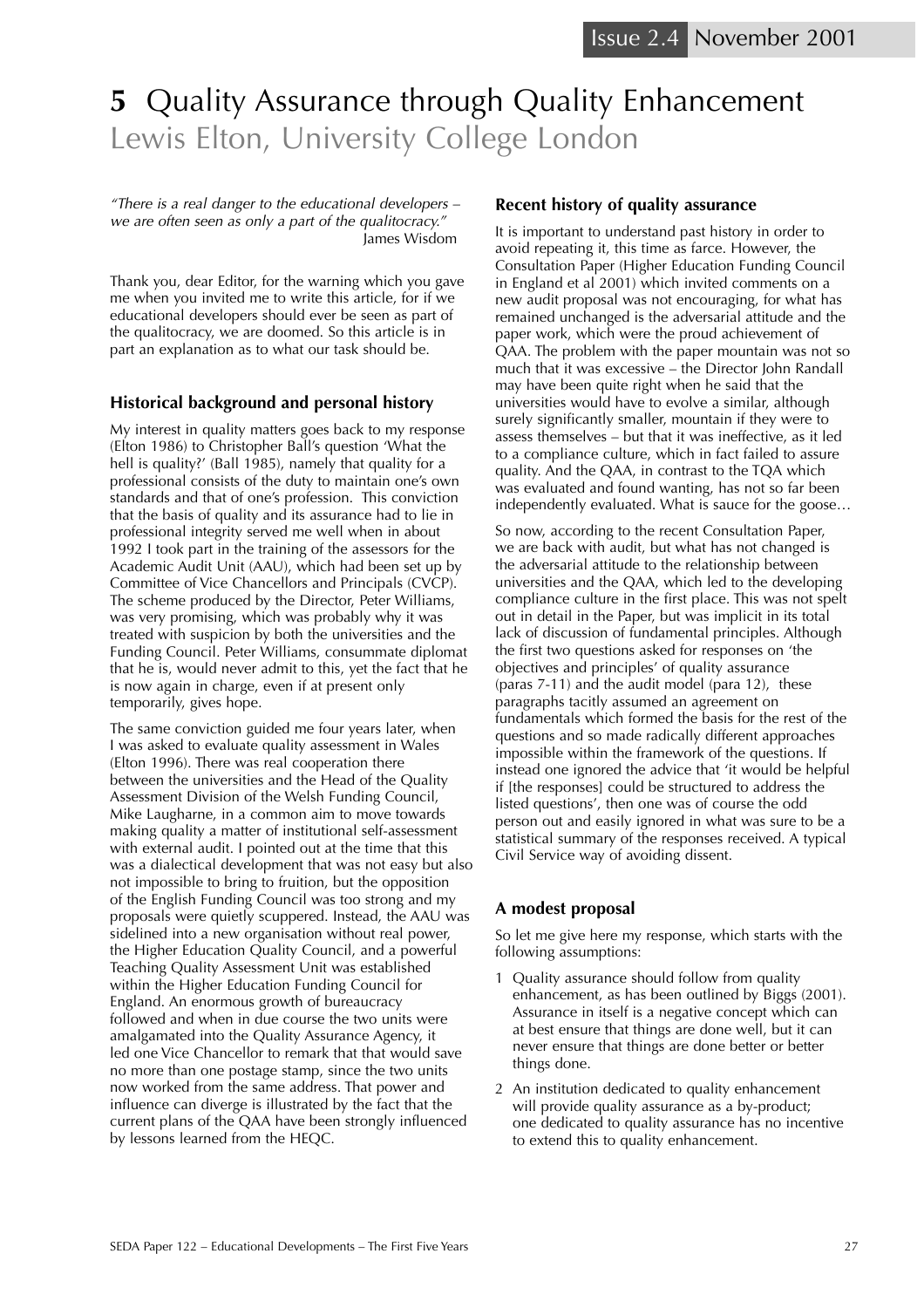- 3 Quality enhancement can only happen if it is a credibly declared part of the mission of an institution. (If this should not be the case, then the institution would ipso facto not be pursuing quality enhancement.)
- 4 It is therefore at the mission and management levels that an audit must take place in the first instance.
- 5 Only if this audit throws up doubts should there be audit trails into how the mission works out in practice.

Underlying these assumptions lies the principle of a collegial, as opposed to the current adversarial approach, which in the first place trusts an institution staffed by professionals to want to carry out its work professionally. However, such trust cannot and therefore never should be absolute, as we are all weak vessels and might be tempted to abuse it, and it is for that reason that Yorke (1994) introduced the felicitous idea of a 'modified' trust, i.e. a trust monitored by audit. This audit must in the first place be built into the internal management of an institution, which thereby can verify whether practices are in agreement with the declared mission. Similarly, the external audit must start at the level of mission (see 4 above).

#### **Professionalism**

What then are the conditions that have to be satisfied for quality enhancement to be a normal feature within a given institution? They arise from the demand for professionalism which, while normal in the research function of a university cannot be taken for granted in its teaching function. In fact (Elton 1993), the very opposite is the case; traditionally, university teaching is at best a craft, where novice teachers benefit from the experience of their elders, who of course themselves have to rely on the experience of their elders, all the way back to the first universities in the middle ages. (This undoubtedly accounts for the continuation of out-dated practices.) Often, university teaching is not even a craft, because – once past the probationary stage – university teachers rarely if ever receive evaluative feedback on their practices. So the prime and crucially important task for educational developers is – and here I am responding to the Editor's concern – to provide not only initial formation $1$  for new staff, but continuing professional development throughout an academic's career. To fulfil this task, they must be proactive and not merely reactive to needs as expressed by management, although naturally in such a way as to gain the latter's support. The guiding principle for  $it$  – and it is this which is an appropriate matter for audit – is that university teaching is as problematic an activity as university research and

requires very similar fostering, through a basis of research, a knowledge of research outcomes and their relevance to practice and the development of good practice. This task has been made easier, at least in theory, by the work of the Institute for Teaching and Learning which in turn was based on the earlier work of the Staff and Educational Development Association, although the present ILT membership regulations still fall somewhat short of the above guiding principle.

Another aspect of professionalism is a regular and effective scheme of staff appraisal, where appraisal is both from above and below in the institutional hierarchy, and affects all staff from the newest lecturer to the Vice Chancellor, as well as all academic related and non-academic staff. Such a scheme must not be punitive, i.e. the outcome of an appraisal must, in the first place, be formative and lead to appropriate staff development activities in connection with quality maintenance. Since neither appraising nor being appraised has ever been a normal professional activity in universities, the training of both appraisers and appraisees is another necessary staff development activity. Incidentally, such appraisals should provide evidence also for lack of teaching quality control, i.e. the present almost universal variability of the kind of teaching which students receive (see e.g. Tobin 1996)

To go beyond quality maintenance to quality enhancement requires two further areas of institutional development, i.e. the encouragement of innovations and effective change management. But perhaps the most important indicator of institutional commitment will arise from the recognition of the importance of the teaching function and the reward schemes and promotions for teaching excellence.

All this will cost money, but it may be hoped that the sums which in the past few years have been spent so unprofitably on paper mountains would go a long way towards financing the proposed changes. If universities should attempt to retreat into a supposedly golden past, where such matters as I have outlined were not considered necessary and where academics were largely left to their own devices, they would have to learn differently. My proposal does not constitute the kind of easy way out that universities, and in particular the Russell group, are apparently now demanding (Baty 2001).

#### **Genuine Self-assessment**

The scheme which I am proposing consists of a self-assessment, in which an institution declares and evaluates its own practices, followed by an internal and then an external audit. All of these processes should be

<sup>1</sup> The French 'formation', as well as the German 'Ausbildung' have aspects of both training and education, thereby demonstrating that these two concepts are not in opposition but support each other.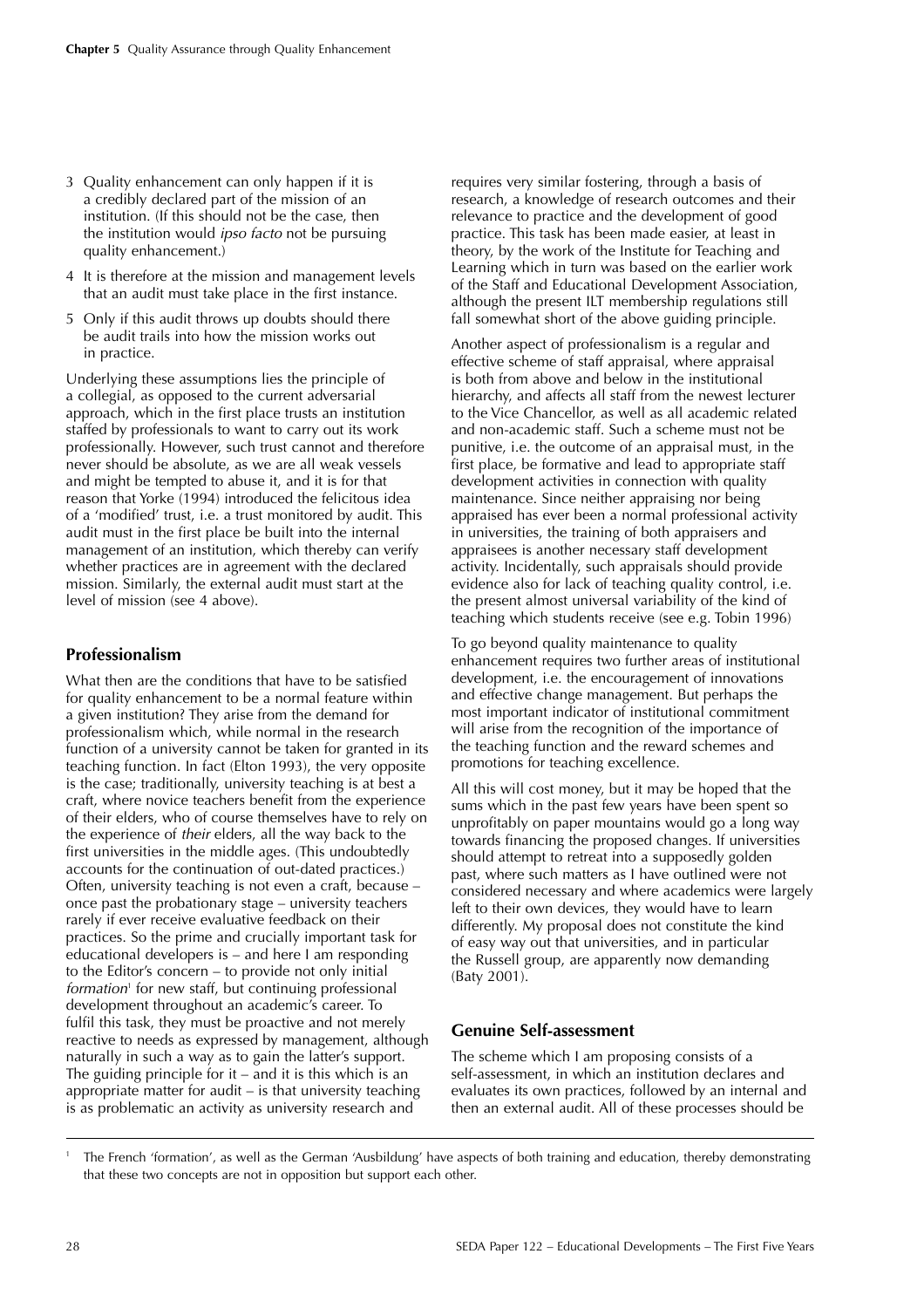carried out collegially, with the internal processes greatly strengthened through the appointment of external consultants and external auditors acting as consultants and not as judges, as is the case in the Netherlands (Vroeijenstijn 1995, p.58):

The task of the review committee is to form an opinion on the basis of information supplied by the faculty and by means of discussions held on the spot…The concept 'forming an opinion' should not be interpreted as 'sitting in judgment and handing down a verdict good or bad'… The aim of external quality assessment is to detect, in a dialogue with the faculty, strong points and areas for concern.

#### **Powers of universities and Funding Agencies – Need for trust as well as independent agency.**

How might a scheme of this nature meet the needs of appropriate stake holders? The question of stake holders was raised quite rightly in the Consultation Paper, para 9a:

Meeting public information needs, so that stakeholders – and above all students – have information which is upto-date, consistent and reliable about the quality and standards of teaching and learning at different HEIs and in different subjects.

Employers were not mentioned explicitly, but clearly they and students are the stakeholders most in need of such information. Funding Councils require this information only indirectly, i.e. they must ensure that the information satisfies students and employers, not that it satisfies them independently. So clearly, the first step to be taken is to find out what information these two direct stakeholder groups really want in order to influence their actions. Roizen and Jepson (1985) showed just how varied employers' demands are – although 'a large number of employers mentioned [certain] general skills' (p.154) – and more recent simplistic conclusions as to 'what employers want' would do well to revisit that research. That these general skills seemed in part at least to correlate with middle class values is indicated by the conclusion that 'Oxbridge graduates and those from other leading universities have a very much better chance at "top jobs" than others' (p.168). This tendency to recruit from the 'best' universities for the 'best' jobs seems in line with the Government's attitude to 'best' universities, which might be called the Laura Spence principle, after the student who, when rejected by Oxford, went to Harvard. Such an approach completely contradicts any considerations of fitness for purpose and while it is true that the Consumer Association at times identifies 'best buys', it generally describes products in terms of a variety of features and leaves it to consumers to make their choice in the light of this more detailed information. Are students and employers really less sophisticated than the average buyer of, say, a toaster, and if that is so, what does that say about higher

education, which is supposed to have as one of its functions the development of the critical appraisal of evidence? One outcome of this critical appraisal is surely the opposition of universities to being assessed in terms of an overall numerical grade, an opposition that would be more credible if universities did not apply exactly that approach to the reporting of student performance in terms of degree grades. This is another case of 'What's sauce for the goose…'

What the scheme proposed in this paper suggests is that if, and only if, universities are, and are allowed to be, genuinely professional, then this would be the best guarantee for students to receive an excellent education. The provision of information, which can never be more than a minor part of that guarantee, would then at least be produced in a balanced fashion, an approach their staff at present are likely to follow when writing a research article.

#### **Conclusion**

The present entrenched position of universities and of the QAA indicate that we have here a conflict situation. So far, the QAA has appeared to be on top, but the universities' defence via compliance has been remarkably successful. If in the future, the universities should come out on top, there is a serious danger of their reverting to a less than glorious past. Both sides will have to accommodate, if there is to be a resolution of this conflict, and only if that resolution can be achieved can real quality improvement be obtained.

#### **References**

Ball, C. (1985), 'What the hell is quality?' in 'Fitness for purpose', Guildford: SRHE/NFER-Nelson, 96-102.

Baty, P (2001), 'Dispute brews over role of QAA', Times Higher, 26 October, p.4.

Biggs, J. (2001), 'The reflective institution: Assuring and enhancing the quality of teaching and learning', Higher Education 41, 221 – 238.

Elton, L. (1986), 'Quality in higher education: nature and purpose'. Studies in Higher Education 11 (1986) 83-84.

Elton, L. (1993), 'University teaching: a professional model for quality'. In Ellis, R (ed) 'Quality assurance for university teaching', SRHE/OU Press 1993, 133-146.

Elton, L. (1996), 'Partnership, Quality and Standards in Higher Education'. Quality in Higher Education 2, 95-104.

Higher Education Funding Council for England et al (2001), 'Quality assurance in higher education', Consultation Paper 01/45.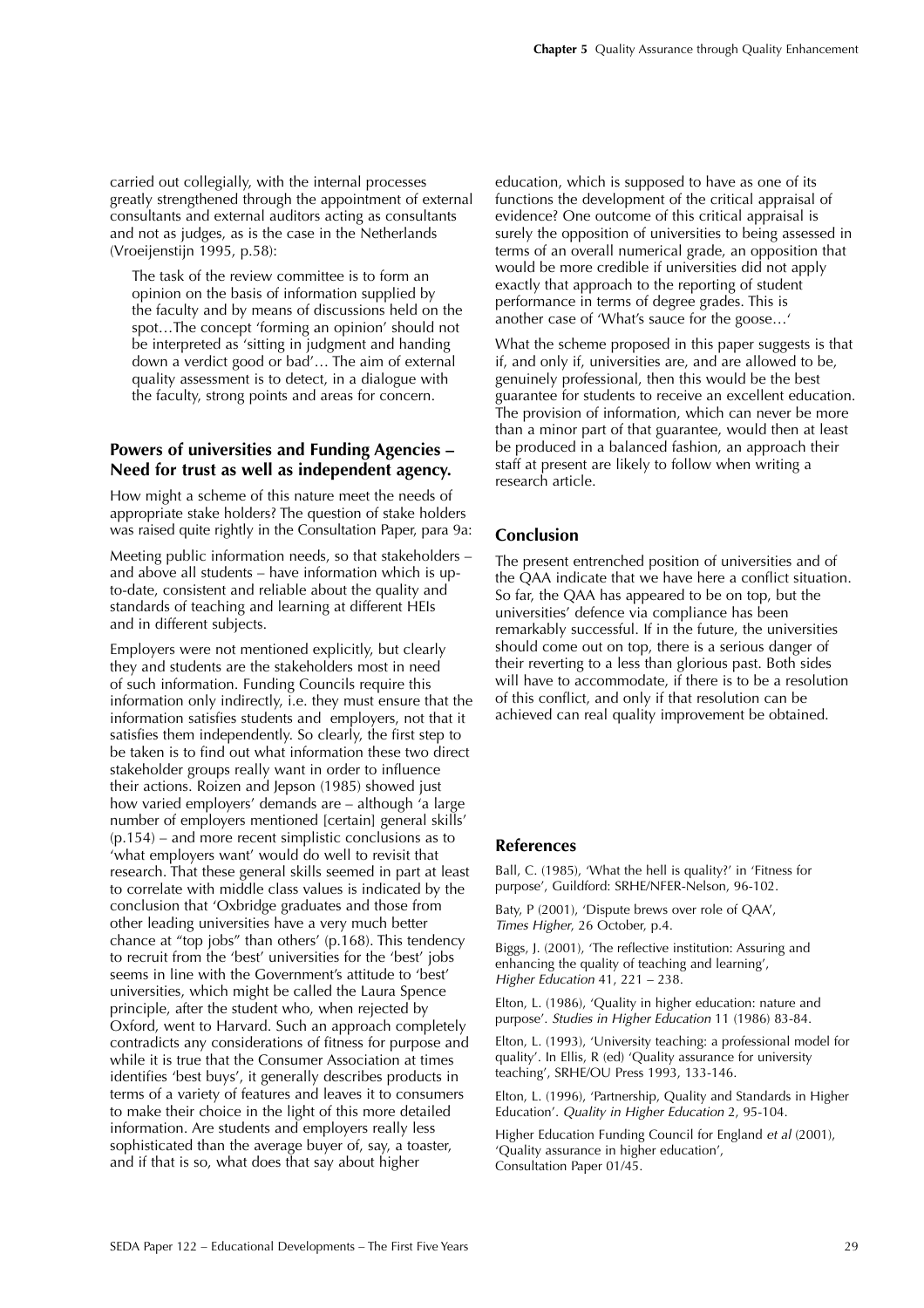Roizen, J. and Jepson, M. (1985), 'Degrees for jobs', SRHE & NFER-Nelson.

Tobin, A. 1996, 'Couldn't teach a dog to sit', Times Higher 26 July.

Vroeijenstijn, A. I. (1995), 'Improvement and Accountability: Navigating between Scylla and Charybdis', Jessica Kingsley.

Yorke, M. (1994), 'Enhancement-led higher education', Quality Assurance in Education 2, 6 – 12.

**Acknowledgments**

My thanks are due to Paul Ashwin, Roger Brown and Pat Cryer for their comments which have greatly improved this article.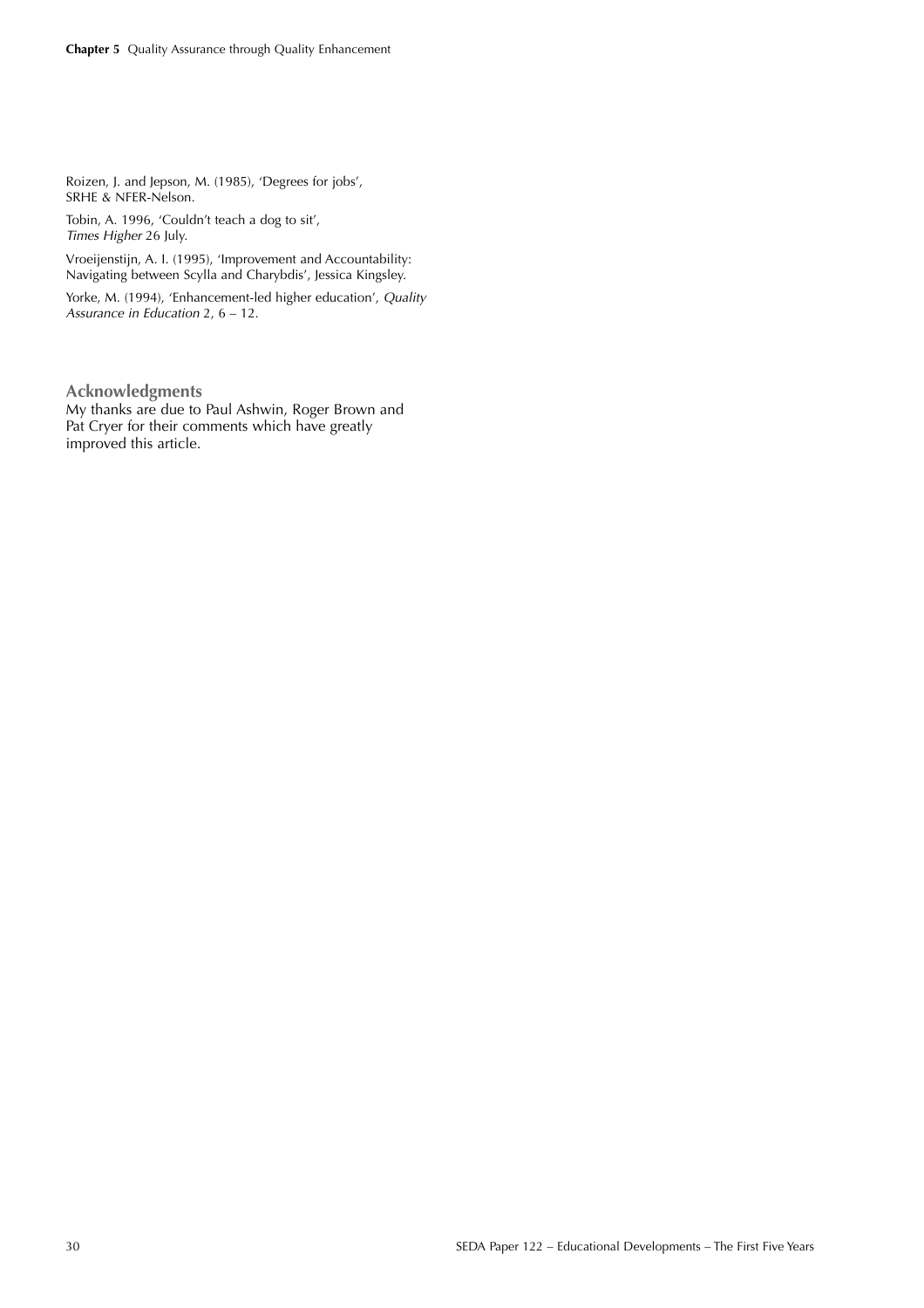### **6** The impact of institutional learning and teaching strategies on the nature of educational development Graham Gibbs, National Co-ordination Team, Centre for Higher Education Practice

#### **Background**

This paper takes as its starting point some predictions made in 1999 about the way the use by institutions of learning and teaching strategies might change educational development as an activity (Gibbs, 2000). Since then:

- the English funding council has allocated £50m to support institutions to implement strategies and all 134 English institutions now have such a strategy;
- the Welsh funding council has undertaken a similar initiative, though without guidance, support or adequate funding;
- the Scottish Funding council has stated a requirement (linked to funding) that institutions have a 'quality enhancement strategy'.

I and Trevor Habeshaw undertook an analysis of the nature of learning and teaching strategies in 1998, before these initiatives were started, published in the form of a guide to good practice (HEFCE, 1999) and a more analytic article (Gibbs, Habeshaw and Yorke, 2000). I and Sally Harmsworth then undertook a second analysis, of all 134 English strategies, in 2000 in order to understand what progress had been made, and this was published in the form of a second guide to good practice, containing 30 or so case studies illustrating new patterns of activity (HEFCE, 2001a) and a research report (HEFCE, 2001b) quantifying some of what was changing. I have also undertaken visits and consultancies with a wide range of institutions, from Russell Group Universities to FE Colleges with large HE components, and been involved in national meetings in Wales and in Scotland. I seems clear that educational development is indeed changing, and extraordinarily rapidly.

The aim of this paper is to explore what has actually happened as the improvement of teaching has become more strategic in nature, and whether the predictions made in 1999 bear any resemblance to how things have actually worked out. Much of the evidence I have used comes from documentation and this may exaggerate or hide what takes place on the ground. It also represents an 'average' picture and underestimates the sheer variety of approach across institutions. In addition each institution started out on this shift to strategic change at a different point, and even for those that all started together when they were offered funding, the rate of progress has varied and so the past two years represents a different point in the journey for different institutions. Some of the gap between rhetoric and reality, and some of the variation between institutions, was discussed at a

session devoted to this topic at the SEDA staff development conference in November 2001.

#### **Predictions**

**Educational developers would be involved in analysing the context institutions found themselves in and the implications for teaching, learning and assessment, and would provide sound educational rationales for strategies so that they didn't look like 'management speak' hanging unsupported in mid air.**

In 1999 very few strategies had a clear and justified rationale and most looked as though they were written by people who knew little or nothing about teaching and learning. It was hard to imagine experienced teachers being convinced. Unfortunately little has changed. Even though educational developers have sometimes reported that they were involved in writing strategies, or in some cases wrote the whole thing on their own, most strategies still lack any kind of coherent and convincing rational that would justify the proposed goals or actions. In contrast the University of Trondheim has published and debated a book which provides the underlying rationale for radical changes in their pedagogy, and is now moving on to working out how to implement it. Educational developers may have missed an important opportunity here and institutions may pay the price of trying to implement unconvincing and poorly argued strategies.

#### **Educational developers would progressively find themselves concentrating more on strategy and less on tactics**

In 1999 'strategies' were often little more than loose bundles of policies, and educational developers were free to spend a lot of their time working at the level of detail of individual teachers' practice or of details of course design, unencumbered by institutional priorities or managed change processes. By 2001 more than two thirds of all learning and teaching strategies were genuinely strategic and with a greatly reduced emphasis on tactics.

#### **Educational developers would be more proactive (and less reactive)**

In 1999 institutions seemed unaware that for anything to actually happen you needed to enlist change mechanisms and take the initiative rather than rely on individual teachers or course teams to come forward and ask for support. Only 10% of strategies mentioned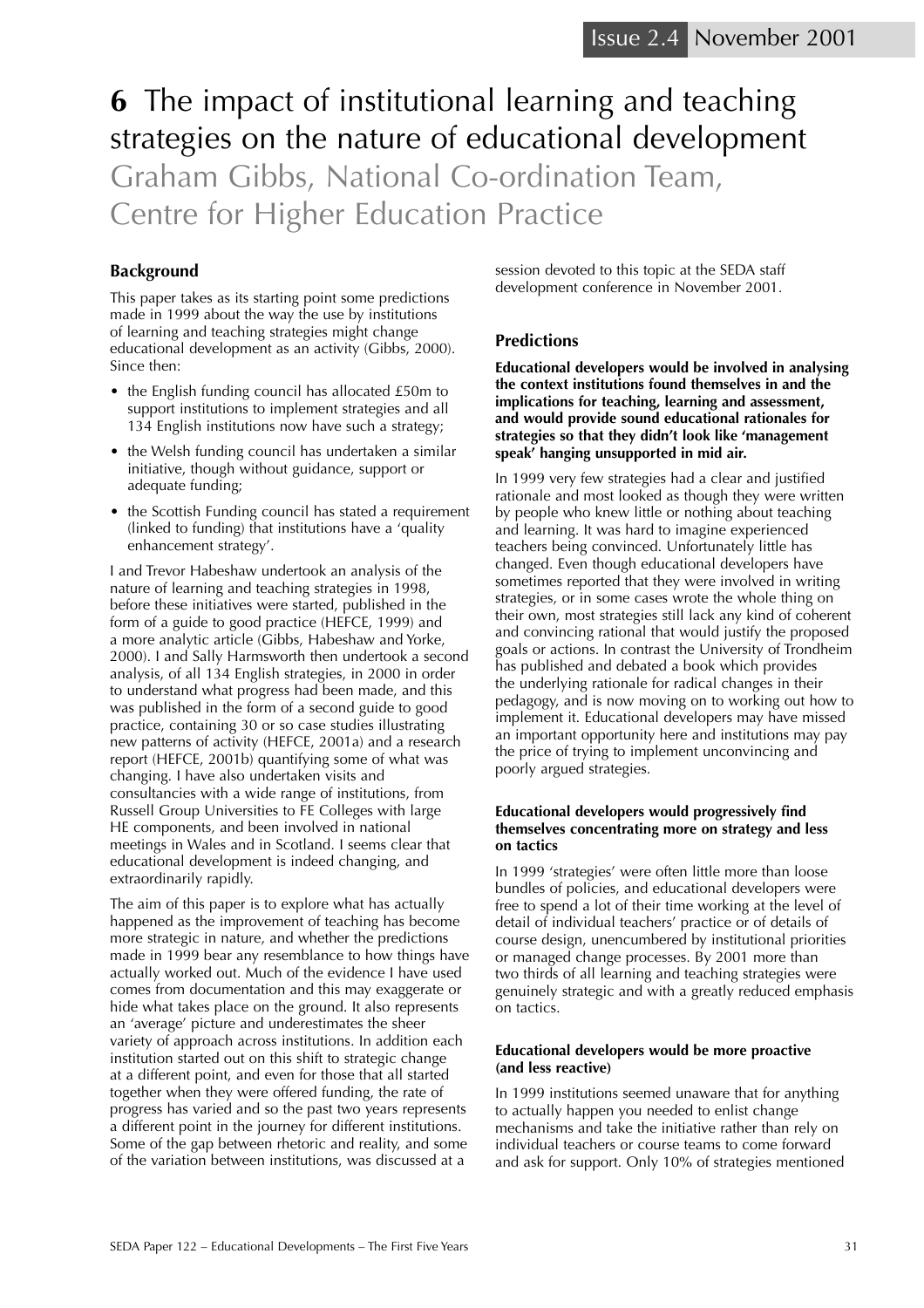any change mechanisms at all and in these were mentioned an average of 1.5 mechanisms each. By 2001 76% of strategies listed change mechanisms, with an average of six change mechanisms each. Educational developers are being expected to go out proactively and do things listed in the strategy (and to do more of them of a wider variety of kinds) rather than wait in their offices for enthusiasts to turn up. While this may be an unfair picture of the contrast, and in practice educational developers have always been somewhat proactive, the difference in institutional awareness of how to bring about focussed change is very striking.

#### **Educational developers would re-orient themselves to new goals and targets**

The proportion of institutions with clear goals (such as improving retention or employability) has doubled (to 50%) and the proportion setting explicit quantitative targets against which progress could be gauged has also doubled – but only to 20%. However many goals are still couched in such general terms (such as 'student centred learning' or 'flexible learning') that it would be difficult without further thinking and analysis to operationalise these goals into targets (such as a change in the in- to out-of-class hours ratio from an average of 1:2 to 1:3 by 2005 while improving retention and student satisfaction ratings). This has left educational developers with the problem of interpreting what is meant and working to poorly articulated goals and has allowed teachers and departments to claim that they are already doing it anyway or that it is so poorly articulated that they don't know what to do.

#### **Educational developers would be involved in evaluating the impact of the strategy**

Educational developers have always been involved in evaluation of teaching and usually of courses and sometimes of programmes. I assumed that they would become involved in summative evaluation of the entire institutional shift taking place and undertaking and formative evaluation of the change process, so as to feed back into the development of implementation of the strategy. While the proportion of strategies mentioning evaluation has doubled (to 46%) only 3% of strategies had a well developed evaluation component that could have guided educational developers, or where you could see what the evaluation activity might consist of. There are a very small number of well developed exceptions, such as the University of Coventry, and I suspect we have a lot to learn from them.

#### **There would be re-organisation of support functions**

Some early learning and teaching strategies focussed on the 'joined up thinking' involved in rationalising student services, educational development, the computer

service, the library, the widening access unit, and so on, into a more coherent infrastructure pulling in the same direction. In fact very little of this has happened … so far. Perhaps the HEFCE's 'Strategy of the Week' approach to initiatives has simply left people struggling to keep up with incompatible and poorly scheduled external demands.

#### **Educational developers would find themselves managing larger budgets**

In England at least there has been a very significant investment in educational development. The proportion of institutions that now have 'innovation funds', for example, has increased from 9% to 49% in only two years, and many institutions have added funding of their own (though a few have cynically stopped internal funding now that they have external funds). There has never been such a rapid rate of change in investment. However while some educational development units are having the time of their life, not all of this funding is being channelled through them. Some is being managed by new committees or groups and much is being devolved straight to departments. While total funding has increased markedly the locus of control has clearly shifted.

#### **New types of educational development staff would be appointed**

This is perhaps the most significant change of all for educational development. A third of all institutions have made new types of salaried appointments (such as e-learning co-ordinators) and many more have established new roles for existing staff – such as departmental teaching co-ordinators. This recent change is not confined to England – in Scotland a SHEFCE funded project (PROMOTE) has explored the proliferation of these roles and how effective they are. At the SEDA staff development conference about a half of all participants were new to SEDA – an astonishing proportion. These staff undertake different and more narrowly focussed roles to 'traditional' educational developers (with expertise in a discipline or a technology, for example, rather than being general purpose developers), and have extensive personal and professional development needs which must be met if they are to perform these new roles effectively. Educational developers are finding themselves at the heart of a network of these new staff they are now responsible for supporting, and the role of front line support for teachers is now being performed by these new staff.

#### **Emphasising Institute for Learning and Teaching membership to a greater extent**

81% of institutions' learning and teaching strategies now commit themselves to supporting ILT membership –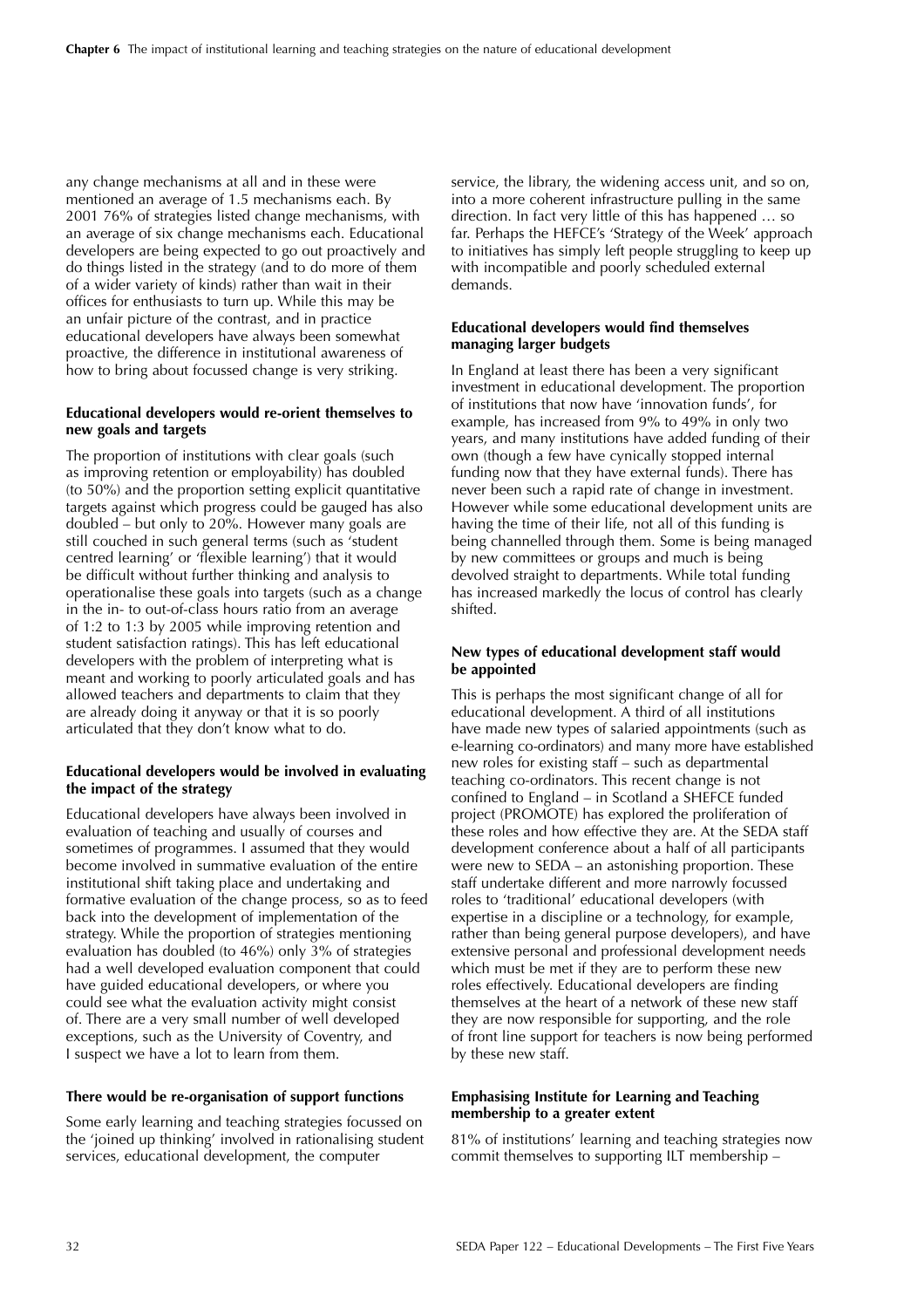often through dramatic policy shifts (such as requiring ILT membership for every level of promotion, right up to Professor). In some institutions, such as the University of Leeds, this has involved a major re-orientation of effort from educational developers. If the ILT's CPD requirements emerge involving any rigour then educational developers will have another big job on their hands.

#### **Educational developers would be involved in developing and implementing new mechanisms for the recognition and reward of teaching**

Five times as many institutions have committed themselves to rewarding excellent teaching as two years previously and only a third of institutions have now not built such mechanisms into their learning and teaching strategy. In many cases this is still an aspiration rather than a full working system. Many of the schemes being developed and implemented involve recognising willingness to lead change in strategic directions rather than reward for past teaching of a personally oriented kind. A project being undertaken by the National Co-ordination Team at the Open University is currently collating and disseminating case material on the wide range of new mechanisms being developed.

#### **Educational developers would become involved in spotting and addressing infrastructure blocks that prevent innovation at the margins from being mainstreamed**

Almost no progress has been made in terms of learning and teaching strategies recognising and addressing what stops change from happening so, at present, there is very little for educational developers to become involved in. However some institution-wide 'teaching groups' and 'change teams' involve close working relationships with senior management (e.g. the PVC Teaching) and this passes up though the system the frustrations and blocks of teachers which senior management need to tackle. There is little evidence that educational developers are playing a significant role in this.

#### **Educational development would be seen as mainstream rather than as a peripheral service**

Evidence about this is hard to glean from learning and teaching strategies, though the proportion of institutions seeing staff development and CPD as a central plank of strategic change has increased from 6% to 91%. Some educational development Heads have been moved into central committees and groups, working alongside senior management. In other contexts educational development has effectively been by-passed and new frameworks put in place to co-ordinate and manage change. This may depend as much on the standing of key individuals as on models of organisational change.

#### **Educational development would become more accountable, with targets and formal reporting**

In the past educational development has sometimes had the image of a nebulous process of unclear and unmeasurable impact which is probably a good thing but which could not be expected to work to performance indicators in the way others have to. Weakly focussed reviews took place after about five years if there were general doubts about the value of the exercise but these managed to draw on little evidence. No more. Every English institution has to report to the HEFCE annually on the delivery of its operational plan, usually listing targets for activities (inputs), sometimes listing outputs and very occasionally listing outcomes. Reporting to the PVC Teaching or to new institutional groups has become much more formal and more frequent. This has probably sharpened planning but may have fostered an obsession with volume of delivery over substance of impact. Only when we have some smart targets that reflect important goals and values will educational development be able to report in more worthwhile ways on progress.

#### **Educational developers will work less often with mavericks and will have less autonomy**

Funds for innovation are now clearly targeted on institutional goals. Educational development units are signing contracts with departments to deliver support work targeted at departmental priorities. Workshop programmes are designed around the mission and strategy priorities. Some of the teaching enthusiasts have now crossed the table and are now part time developers. When individual teachers turn up asking for help educational developers may have to turn them away. Evidence about this is largely anecdotal but developers appear to have traded autonomy for influence, and those that have not done this deal have been by-passed.

#### **Conclusions**

Some of my predictions were optimistic or just plain wrong. Some of the changes I anticipated are just too difficult and simply take longer. But many have already happened – astonishingly quickly and to an extraordinary extent. The documentation may be a little ahead of practice, but it is clear what is going on. The challenge for educational development as a profession is to be fully aware of the scale and nature of these changes and to drive them or at least keep up with them, rather than be left behind. We have special expertise that is desperately needed. We must engage with the new types of staff adopting new development roles and learn how to engage effectively with middle and senior management in their strategic planning.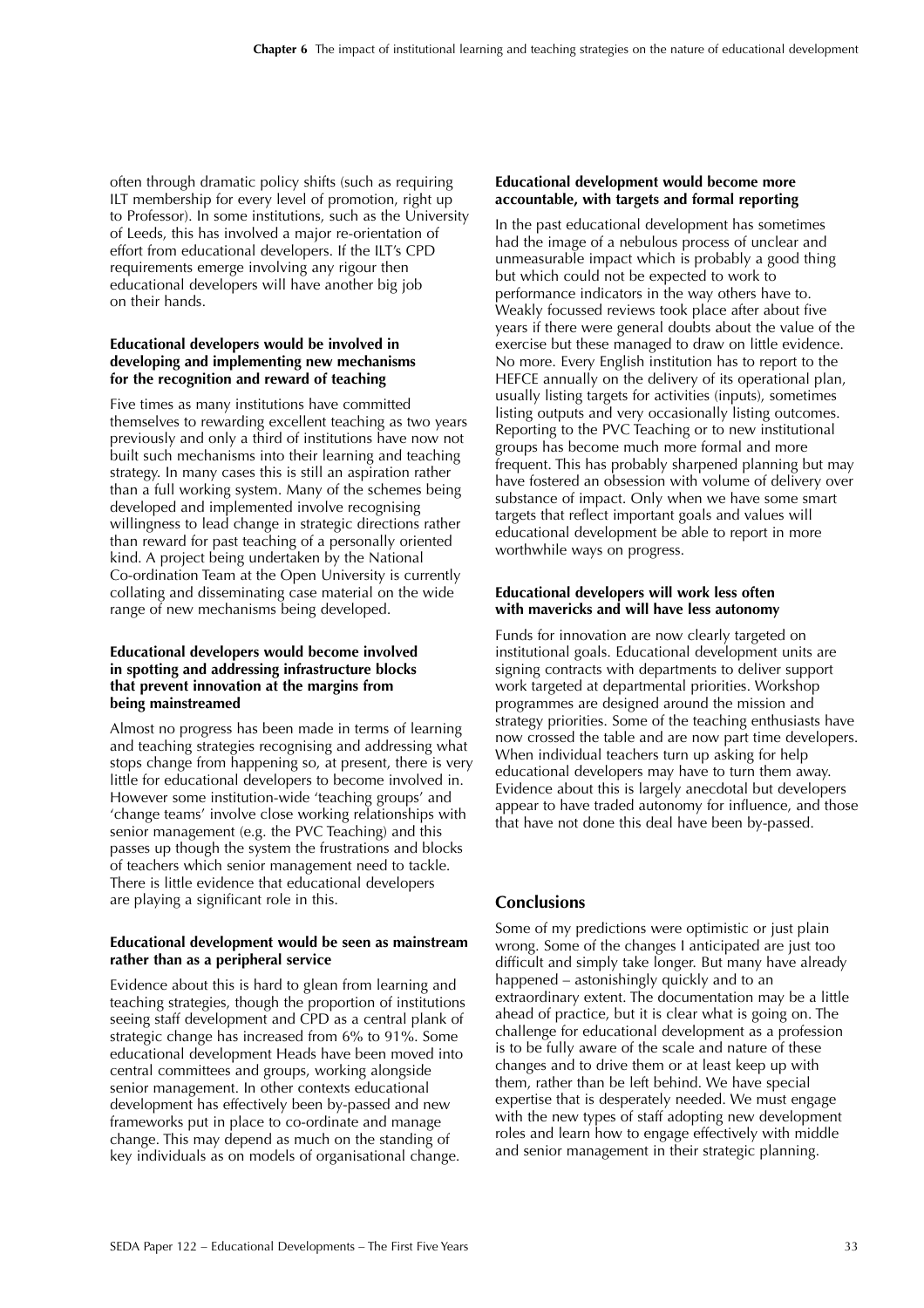Much of this will be uncomfortable and few of us actually know how to tackle these new tasks yet. But we are clearly crucial to the large scale changes going on. Institutions are relying on us to deliver. This is a step change in our profession and an 'organisational crack' within our institutions of a kind we have rarely seen before. Lets get it right!

#### **References**

Gibbs, G. (2000) Learning and Teaching Strategies: the implications for educational development Educational Developments 1,1, pp1-5.

Gibbs, G., Habeshaw, T. & Yorke, M. (2000) Institutional Learning and Teaching Strategies in English Higher Education. Higher Education

HEFCE (1999) Institutional Learning and Teaching Strategies – a guide to good practice. Circular 99/55. Bristol: Higher education Funding Council for England.

HEFCE (2001) Strategies for learning and teaching in higher education - a guide to good practice. Circular 01/37. Bristol: Higher Education Funding Council for England.

HEFCE (2001) Analysis of strategies for learning and teaching. Research Report by Graham Gibbs. HEFCE 01/37a. Bristol: Higher Education Funding Council for England.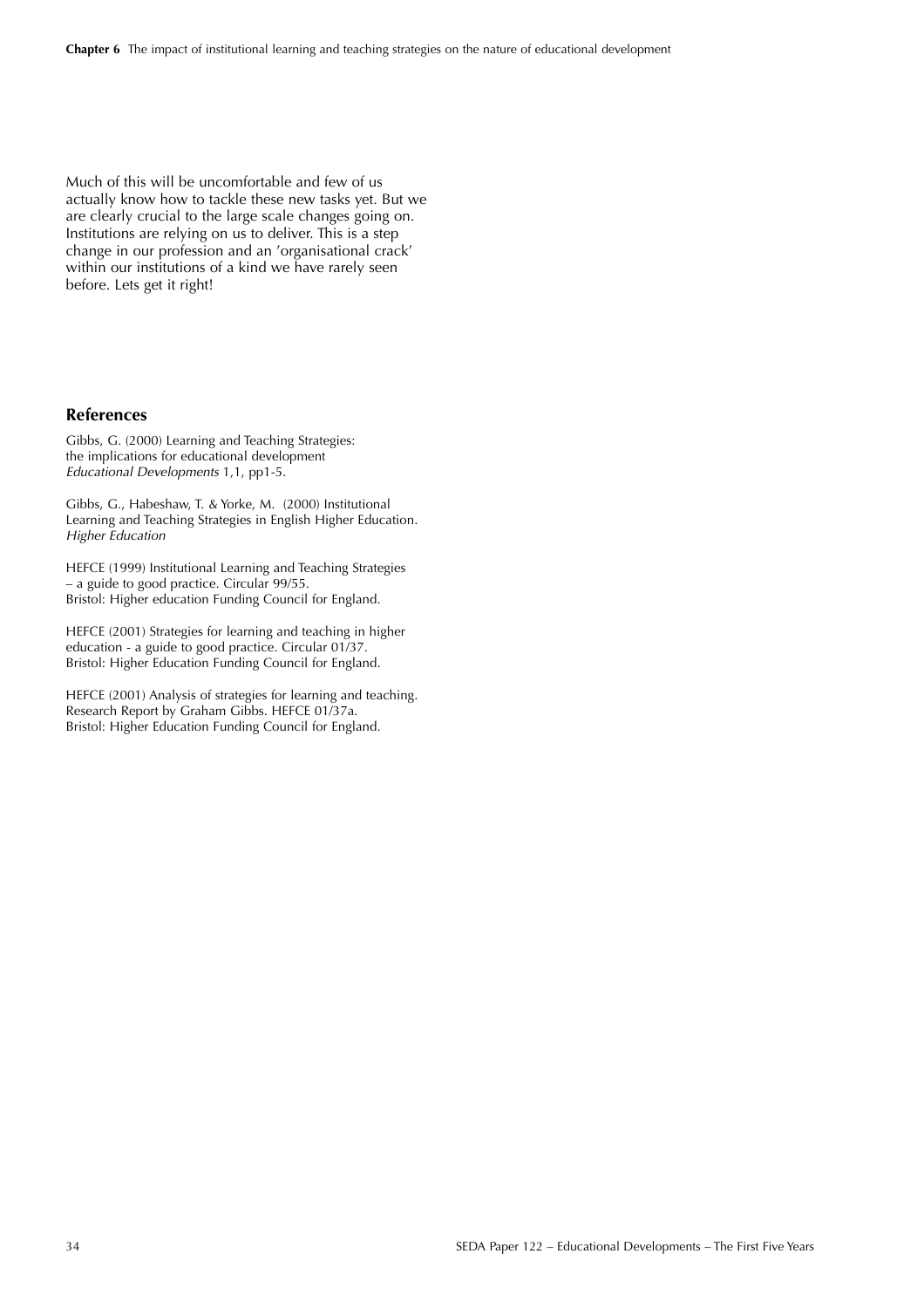### **7** How do representations of our practice enable change to happen? Helen Beetham, Research Fellow, SoURCE, The Open University

It is a commonplace of educational development that learning and teaching tends to happen behind closed doors. Although teaching observations are becoming more widespread, much of what we know about how other people teach and about what works in other people's teaching comes to us indirectly. Traditional, text-based representations of learning and teaching practice include case studies, guidelines, workshop materials and articles such as those found in Educational Developments. Portfolios constitute another, particularly motivated, kind of representation of practice. With increasing technological sophistication we could use video recordings or web-based multimedia materials. We could see educational software as a particular kind of representation of practice, embodying as it does certain assumptions about what makes for effective learning and how learning interactions 'ought' to be structured.

There is surprisingly little research on whether, and how, representations of practice are actually useful in supporting change. Learning and teaching development projects are invariably asked to 'disseminate' their outcomes, often as case studies, guidelines, web sites, software etc. While dissemination is undoubtedly a powerful means of sharing expertise across the academic community – in a way that would not be possible through local staff development programmes, or even through national conferences and face to face events – the notion implies that information alone is sufficient to motivate changes in practice: once staff are aware of the latest innovations they will naturally embrace them with open arms. Educational developers have no excuse for buying in to this myth. After all, we devote much of our professional life to persuading lecturers that students need more than access to information if they are to learn.

The study reported here had two starting points. First, evaluation of the EFFECTS project (Beetham et al 1999; Beetham et al 2000; Harvey and Oliver 2001) found that although staff benefited most from structured programmes of development and support, the documentation developed around those programmes could be independently useful. This included a development cycle, a series of seven learning outcomes with sample evidence, interactive documents to scaffold various learning tasks, and a case study framework. In some cases individuals had used these to support their personal development goals; in others, learning technology teams used them to structure the support they offered to staff with small-scale development projects. The final evaluation report noted that partner

institutions were eager to adopt the EFFECTS framework because 'In addition to providing a structure for staff development and assessment, it enabled support to be allocated to each step in the embedding process in a far more systematic way than was previously possible. Moreover, such a structure can be viewed as a 'road map', helping practitioners to embed C&IT more effectively and appropriately, with sensitivity to issues such as student learning…' (Harvey and Oliver 2001). Staff development materials intended for use in EFFECTS programmes were also widely adopted by SEDA/ILT initial accreditation programmes to introduce staff to working with learning technologies.

This suggests that the EFFECTs framework functioned as a 'shareable representation of practice' (Goodyear and Steeples 1997), which was useful both for peer collaborators, in more formal programmes or between mentors and mentees. What features of this framework made it so useful?

A second starting point was a separately funded study (Beetham et al 2001) which found that people already proficient in the skills of embedding learning technologies had rarely acquired those skills through formal development. The typical learning technology specialist or enthusiast was highly information literate, had a range of strategies for locating online and offline resources, and engaged in collaborative or peersupported 'experimentation' with new techniques. This suggests that as individuals become proficient in some aspect of learning and teaching practice, they become less dependent on structured interactions with more experienced others (mentors, colleagues, developers) and more self-sufficient in their reading of representations of practice. It is clear that less proficient or confident individuals require much more scaffolding if they are to make sense of the practice of others.

This article reports a study into different representations, their potential uses in the learning technology community, and other factors influencing the degree to which such representations can be used to support changes in practice. The research was carried out by the author on behalf of the SoURCE and RESULTs projects in the period April-July 2001. The aim was to decide on the feasibility of a national resource of case studies, staff development materials and other documents relating to learning technology practice. Full findings have been reported elsewhere along with the theoretical background to the study (ISL 2001). This article focuses instead on some implications for educational developers.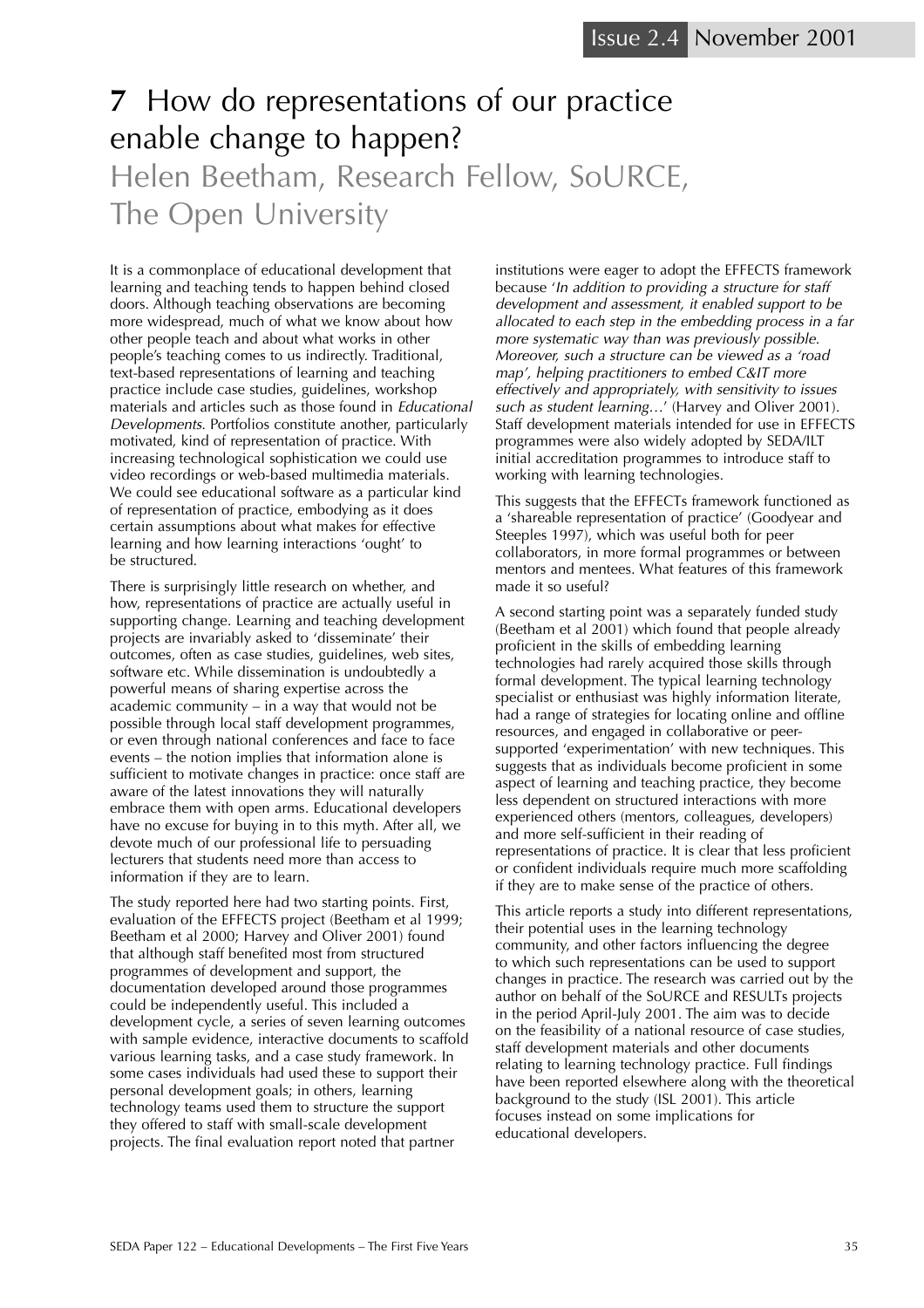#### **What representations of practice are useful?**

A starting point for the study was a taxonomy or structured list of different kinds of artefact currently used to share knowledge about learning technology practice. In describing these artefacts, a distinction was made between 'texts about' practice, which tend to be descriptive and relatively open-ended (e.g. case studies, portfolios, action research reports), and 'frameworks for' practice, which tend to be prescriptive and more or less constraining (e.g. guidelines, toolkits, interactive documents). Educational software tools were treated as a separate category, in which representation was incidental and application to future practice was highly constraining. A small number of commonly-used resource types were selected from the taxonomy for further study. They were:

| a            | <b>Review</b>                     | overview/evaluation of a specific technology or technology-based resource from a<br>practitioner perspective                                                             |
|--------------|-----------------------------------|--------------------------------------------------------------------------------------------------------------------------------------------------------------------------|
| $\mathbf b$  | <b>Guidelines</b>                 | 'how-to' advice relating to a specific learning technology, a specific practice<br>or approach                                                                           |
| $\mathbf{C}$ | Staff development<br>material     | hand-outs, exercises or tutorials relating to specific uses of learning technology (more<br>reflective than guidelines)                                                  |
| $\mathbf d$  |                                   | Case study (curriculum) account of the use of ICT in a specific curriculum (i.e. learning and teaching) context                                                          |
| e            | Case study (strategic)            | account of supporting/embedding learning technology in a dept. or institutional context<br>- focusing on staff or organisational development                             |
| f            | Framework/toolkit<br>(curriculum) | model, template, interactive document etc to aid learning technology use in the<br>curriculum e.g. student needs analysis, decision-making tool                          |
| g            | Framework/toolkit<br>(strategic)  | model, template etc to aid development of learning technology strategy or support<br>e.g. audit tool, staff skills matrix                                                |
| h.           | Article/report                    | any structured account of learning technology use, e.g. chapter, conference paper,<br>journal article, project report, strategy document                                 |
| Ť            |                                   | <b>Software – learning tool</b> generic application e.g. assessment software, communications tool, authoring tool, VLE,<br>specifically for use in learning and teaching |
|              | Software                          | activity shell: structured courseware or courseware component which may be<br>customised by adding new content                                                           |
|              | k Software                        | learning object: multimedia content for re-use in new contexts e.g. text, image,<br>animation, simulation, a/v clip, dataset                                             |
|              | <b>Information resource</b>       | annotated link to alternative learning technology resource e.g. database, portal, journal,<br>image bank or web site                                                     |
|              | m Project/service                 | annotated link to learning technology project, service or contact                                                                                                        |

A second task was to classify the impact which these resources might have on their users. For example, it was important to distinguish between simple access to a resource and the kind of deep engagement which led

to radical changes in the user's own professional practice. The six interaction types used in the study were as follows:

| I would use this<br>to <b>inform</b> myself<br>about learning<br>and teaching | L would<br><b>adopt</b> (ideas<br>from) this for<br>use in my | I would<br>adapt or<br>customise this<br>to suit my | I would<br>create my own<br>resources of<br>this type | I would<br><b>guide</b> or facilitate <b>comment</b> on<br>others' use of<br>this to support | I would<br>or evaluate this<br>in light of my |
|-------------------------------------------------------------------------------|---------------------------------------------------------------|-----------------------------------------------------|-------------------------------------------------------|----------------------------------------------------------------------------------------------|-----------------------------------------------|
| practice                                                                      | own practice                                                  | own needs                                           |                                                       | their practice                                                                               | own experience                                |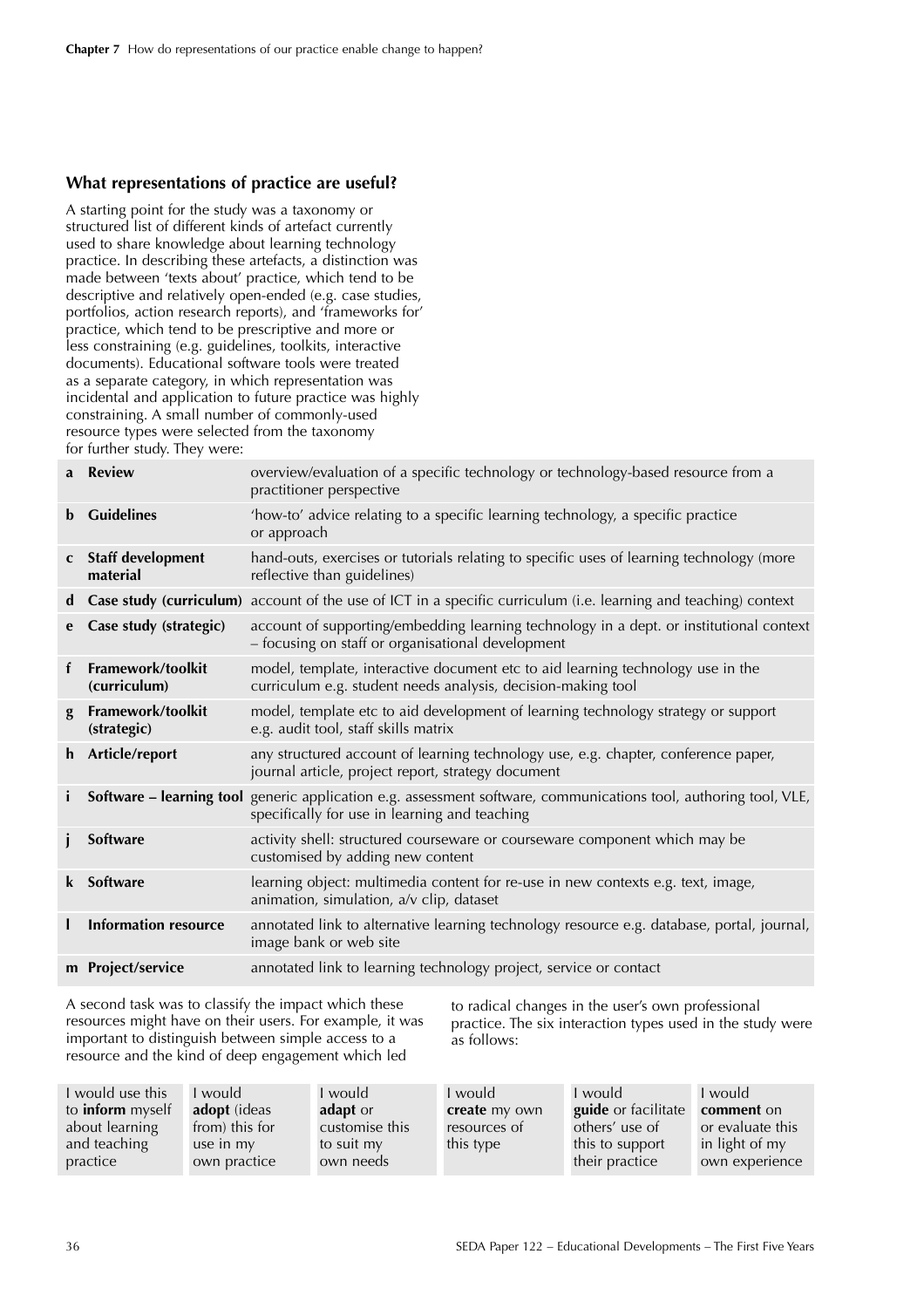An online questionnaire was used to discover how academic and learning technology specialist staff saw themselves interacting with the various different resource types. The questionnaire was available over a period of 6 weeks in June-July 2001, and was returned by over 120 respondents. As anticipated from the sampling strategy this was a relatively experienced group (mode and median = 'proficient' users of educational software), with 28% describing themselves as academics, 22% as educational developers, 18% as learning technologists, and 32% belonging to another category. A series of structured interviews and four focus groups were also carried out during this period.

Among these relatively proficient users, the most *informative* resources were found to be (in descending order): articles, reviews, curriculum case studies and information from projects. The resources most **adopted** in practice were found to be (in descending order): software learning environments and tools, staff development materials, guidelines and curriculum frameworks. Overall, therefore, the relationship between the inform and adopt responses seemed to reflect the distinction between texts about and frameworks for practice offered earlier, with articles, reviews, case studies and information resources being closer to the text end of the spectrum (highly informative but difficult to adopt directly into practice). Software tools were at the opposite end of the same spectrum, being highly adoptable but less informative, with frameworks coming somewhere in the middle. Chi square tests found that these correlations were significant at  $p < 0.001$ . Therefore, while all resource types were significantly more likely to be used for information than actually adopted in practice, the gap between encountering an idea and making practical use of it seemed to be much smaller in the case of interactive representations such as frameworks, guidelines, and of course software tools.

When focus groups were asked to analyse these findings they came up with several interesting interpretations. Users who were already knowledgeable about the area of practice involved, and who had the time and intellectual resources available for reflection, preferred texts about practice such as articles and case studies over the more prescriptive guidelines and toolkits. These people were also resistant to the use of software tools that they felt constrained their own learning and teaching practice. Users with less expertise or less time, however, wanted faster solutions. Their preferred representations were short guidelines, tips and tricks, snippets of advice and rubrics for 'making things work'. They were critical of the *quality* of much educational software but were happy to use applications that offered a 'solution' to current learning and teaching needs, even if that meant changing their practice to fit with the pedagogy implied by the software.

When asked to express a preference, academic teachers wanted access to (in descending order): staff

development materials (usually for self study), software tools/environments, and case studies in curriculum development. Educational developers and learning technology specialists, on the other hand, wanted access to: staff development materials (usually for supporting other staff), information resources, reviews and guidelines. As compared with academic staff, who wanted materials with an exact fit to their own needs, developers were more concerned with finding adaptable resources that could be re-developed and re-used to guide the practice of a range of other staff, in a range of different learning and teaching contexts.

## **What representations of practice are actually available?**

Respondents in the study reported that they were actually involved in creating staff development materials and guidelines (around 40%); and to a lesser extent curriculum development frameworks, articles and information resources (around 30%). Very few were creating software environments or tools, strategic frameworks for practice, or project-based resources, all of which were regarded as very useful. There were fewer contributors than users in every category of resource, though the greatest differential came with the 'text' type resources: reviews, articles and case studies. Although they were regarded as the most informative (ca. 90%) there were relatively far fewer people actually creating and sharing them (ca. 30%).

There were few significant differences among types of respondent in their use and creation of objects, except in the important category of staff development materials which were both created *and used* significantly more by educational developers and learning technology support staff. This finding suggests that staff development materials are rarely accessed directly by academic staff, but rather that access is mediated through developers and development contexts of various kinds. Focus groups confirmed that this was generally the case. Anecdotally, staff development materials rarely seem to take a linear trajectory from author to end-user, but exist rather in a complex economy, circulating among developers who adapt and amend them for their own purposes, and being inserted into other, structured contexts (workshops, programmes, institutional web sites, learning packs) before they reach the academics who are their target audience. Effective staff development materials may turn out to be those that are most readily adaptable and usable by other staff and educational developers, rather than those which are most directly accessible to academics.

Overall these findings indicate that adaptable frameworks such as EFFECTS, accompanied by interactive documents, matrices, toolkits, guidelines and other representations that can be applied directly in practice, are regarded as highly usable both by specialist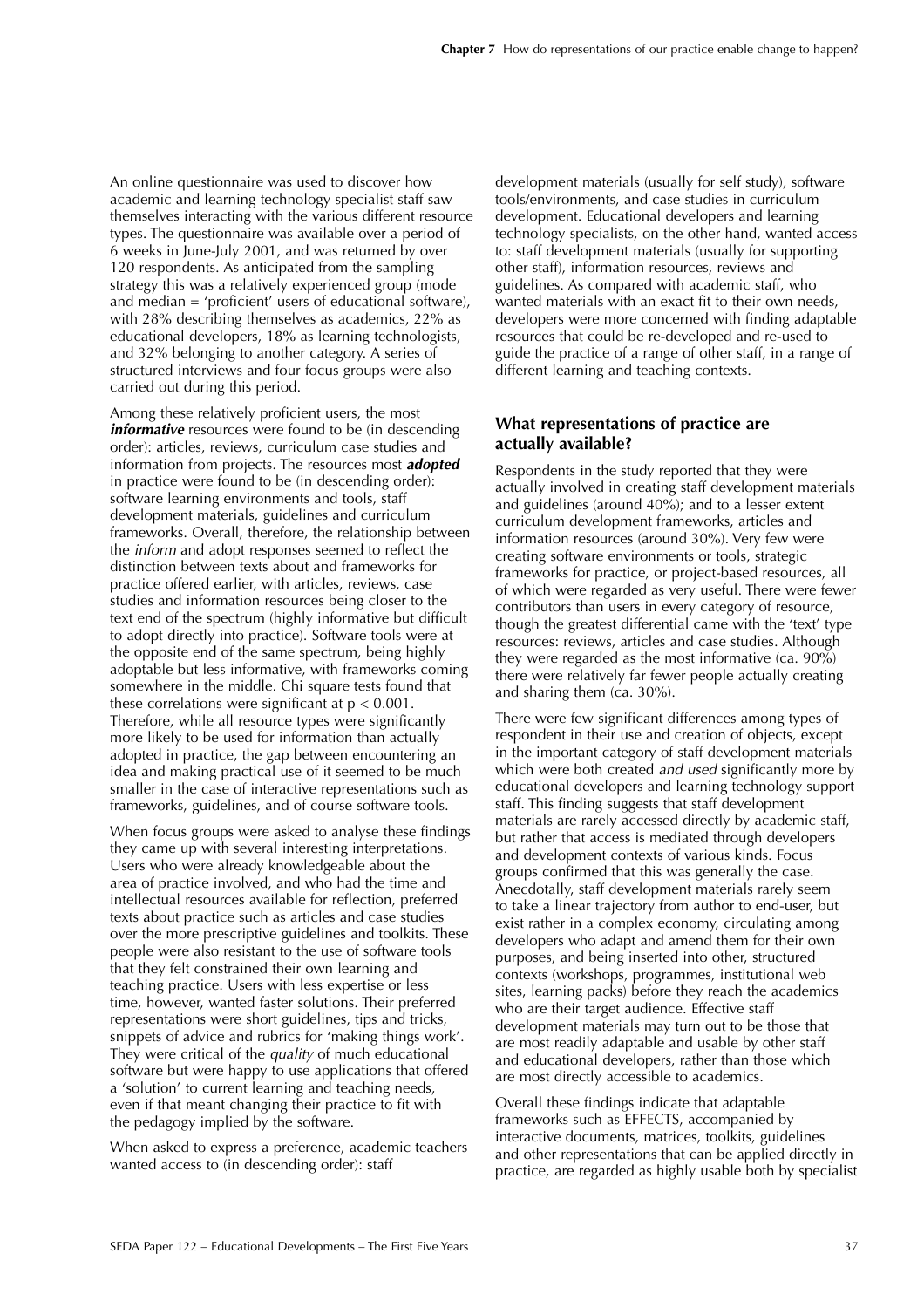learning technology staff and by academics with an interest in learning technologies. Case studies are also an important resource but these are less widely available: targeted effort will be needed to make these available on a national basis in sufficient volume to constitute a searchable resource. The SoURCE project has already begun work on a library of this kind. Over time, however, better incentives need to be put in place for staff to invest the time in reflecting on and writing about their learning and teaching experience in ways that are accessible to other professionals.

Staff development materials in general make excellent candidates for sharing representations of practice as they are both readily available and highly usable. Developers are already willing and in many cases actively working to share materials across institutions: the SeSDL project in Scotland, for example, has developed a database of staff development 'granules' which are freely available for re-combination and re-use. It should be noted, however, that the 'stock' of circulating resources needs regular updating, particularly in the area of learning technologies, where new opportunities emerge all the time. The most useful new materials arise from innovative development projects such as those funded by TLTP and FDTL and to a lesser extent the JISC and the EU. These are also the materials which are most likely to present a challenge to existing modes of academic practice. Unfortunately, funded projects are rarely well integrated into the development practices of institutions (workshops, professional development programmes, mentoring schemes, institutional initiatives), which is where our study found that everyday practice was open to being challenged and changed. The quality requirements of 'dissemination' also push projects towards producing highly finished materials that are self-contained, of a large granular size, and difficult to adapt or integrate. The assumption seems to be that staff will access these materials from their own desktops. Our study shows that this is very rarely the case, and the self-contained nature of these materials makes it difficult for them to be integrated into the development practices which offer the real opportunities for intervention.

Interviews and focus groups also identified problems with the way in which different kinds of representation are valued in the academic community. Academic articles and scholarly accounts of educational research are fairly widely produced as they have their own intrinsic rewards in a research-led culture. Unfortunately they are not widely shared because of the associated copyright issues; nor are they necessarily the most useful forms of representation for practitioners. Flexible frameworks and staff development guidelines are far more readily adopted into practice, but attract little academic credibility to their creators and are therefore only produced where individuals are specifically funded to do so. As top-sliced initiatives such as TLTP3 and the Scottish ScotCIT projects come to an end, there is likely to be a gap in production of innovative resources of this kind.

A similar tension was found between users' demand for representations of a low granular size ('tips and tricks', 'words of advice' etc) and producers' habit of creating large-scale, integrated resources around a specific project or to meet the needs of a specific programme. Flexibility, adaptability and reusability are fostered when resources are created to a standard size and format. Unfortunately this does not fit well with the professional values and practices of resource creators. Nor should users' demands for a searchable database of magic 'answers' necessarily be taken at face value. There was very little evidence of participants making use of resources that are already available, such as the excellent Brite Ideas Live from LTDI (www.icbl.hw.ac.uk/ltdi/briteideas/) or the theory into practice database (tip.psychology.org/). In fact when pressed about the kinds of representation that had actually had an impact on their own practice, academics were much more likely to cite narratives from colleagues about 'what they did, what went wrong, and how they survived'.

### **How are representations of practice actually used in practice?**

Most academic staff interviewed in this study had become proficient in the use of learning technologies with the support of specialist staff from a learning technologies unit, educational development unit or similar. Particularly as less enthusiastic and technically confident members of staff become involved with learning technology use, it must be anticipated that demand for structured support will increase. This makes it all the more important that representations of practice for dissemination should be capable of adaptation and adoption into new development programmes.

Once staff were relatively proficient in the use of learning technologies, the most effective ways of developing their practice were through peer support, particularly dialogues around collaborative projects where a document, software system or other artefact was being worked on in real time *('the real thing, in the* real context, with the real person'). New kinds of dialogical forum were evolving: institutional learning and teaching forums, 'change agent' networks, research seminars or reading groups in which practitionerresearchers talked with educational developers and academics in educational studies. Participants were often members of regional forums ('it's the ability to physically network as well as conduct things virtually'), professional networks and 'self help groups', or had strong personal links with people in similar positions at nearby institutions. These forums provided opportunities to share representations of practice.

Among educational developers, collaborative development and delivery of materials across institutions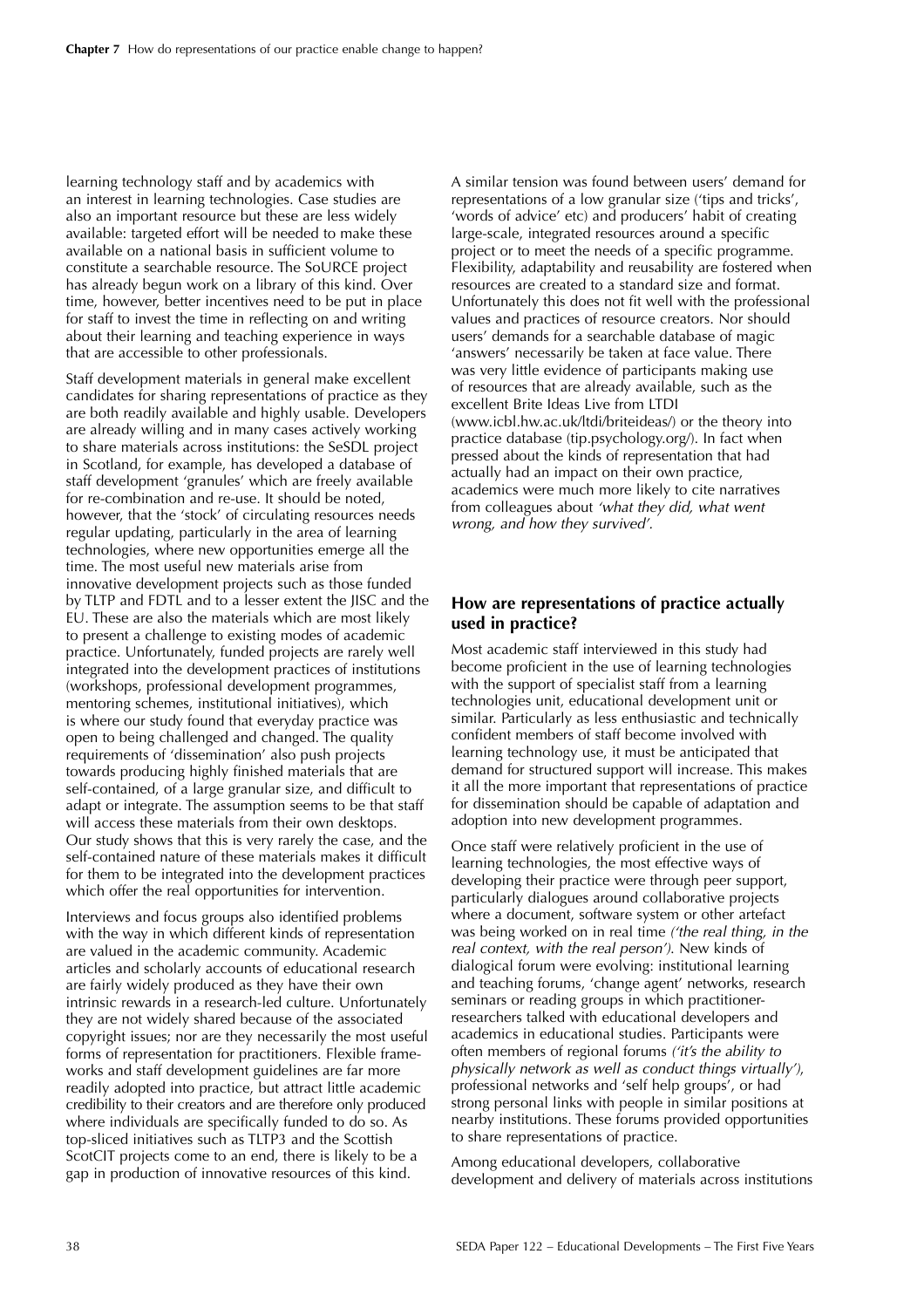was also surprisingly common. 'Each institution would host [a workshop] once or twice a year. Whoever was coordinating would collect all the materials together from the presenters and that material was given out to all the staff developers at all the participating universities'. It is interesting to note that the funding model as well as the ethos of educational development promotes a sharing of ideas and materials across institutions, while the funding model for student learning tends to encourage competition. Developers and learning technology staff have at least this advantage over the LTSN (Subject Centre) networks: that they already come from a centrally-funded and collaboratively-minded sector of HE. This suggests that one powerful way of developing learning and teaching practice may be to focus on shared materials and representations at the level of educational development itself. In other words, a shared culture and a set of shared resources may be most readily developed among those people who are already instrumental in developing learning and teaching in their own institutional contexts.

This in fact is the approach taken by the NetCulture project in Scotland which has supported regional networks of developers to articulate their own understanding of their development practice ('frameworks for practice') which can then be shared nationally. The process of developing these representations is understood to be as at least as valuable as the end product. The expectation is that an economy of representations will emerge which is highly re-usable and develops dynamically within a community of peers, rather than being designed to travel from expert contributors to non-expert users in producer-consumer mode. In an ideal world the subject-specialist networks will also come to operate in this way. It seems likely that this will require a greater cultural shift, however, and the LTSN networks will remain to some extent at least dependent on the developer networks to support a robust economy of shared representations that can be applied across subject areas.

Among academics there was strong support for the idea of a national network to share representations of practice:

There are people like me at every university in the country and we could all be working separately to get this kind of information together.

You need information from outside the system. You can't work in a closed system

At the same time, there was resistance to having multiple points of access, all of which might need to be monitored for new ideas. Academic staff generally regarded their subject-specific LTSN as the network they were most likely to encounter in the course of everyday reflection on their practice, but to date their use of this network was relatively passive. For confident and expert

users the LTSN network will certainly grow in significance. Other academic staff, however, will continue to rely on face-to-face contact with local learning and teaching specialists. This suggests that Subject Centres need to cultivate a close relationship with the network of educational developers and should ensure that their representations of subject-specific practice are capable of being integrated into other, more generic, development opportunities.

No significant differences were detected across the different roles in the kinds of practice engaged in, including the practice of 'guiding' other staff in their use of resources. This suggests that participants who identified themselves as academics were nevertheless taking considerable responsibility for the development of others, a finding borne out in interviews.

## **Implications for educational developers**

Most academic staff will not make radical changes to their understanding or practice of learning and teaching without some face to face encounter, whether this is with a mentor, a learning set, a workshop leader or their colleagues. Within these contexts, flexible representations of learning and teaching practice can be enormously useful at scaffolding change and developing a shared understanding of what is involved. Staff development materials are among the most familiar examples here, but interactive documents, structured frameworks, toolkits and guidelines all have an important role to play. 'Texts about' learning and teaching, including case studies, articles, reviews, action research reports and evidence from video recordings or teaching observations are extremely powerful sources of information, especially for more confident and proficient practitioners. They are less likely to be adopted directly into practice, however, and novices will need some contextualising framework of explanation if they are to make good sense of them.

Nationally, there are far more users than creators of staff development resources. The aim should therefore be to develop a system of mutually beneficial exchange among those staff (especially educational developers) who are already adapting or creating materials of their own. This economy will flourish if representations are open-ended and flexible enough to be inserted into different local contexts, and if all staff involved perceive a benefit from the collaboration. Even so, there are likely to be categories of material, including in this study strategic frameworks, case studies and project outcomes, which will not be created and shared without specific investment. This will probably always be the case with particularly innovative examples of practice.

The EFFECTS and SoURCE projects are now working to develop a network of regional learning technology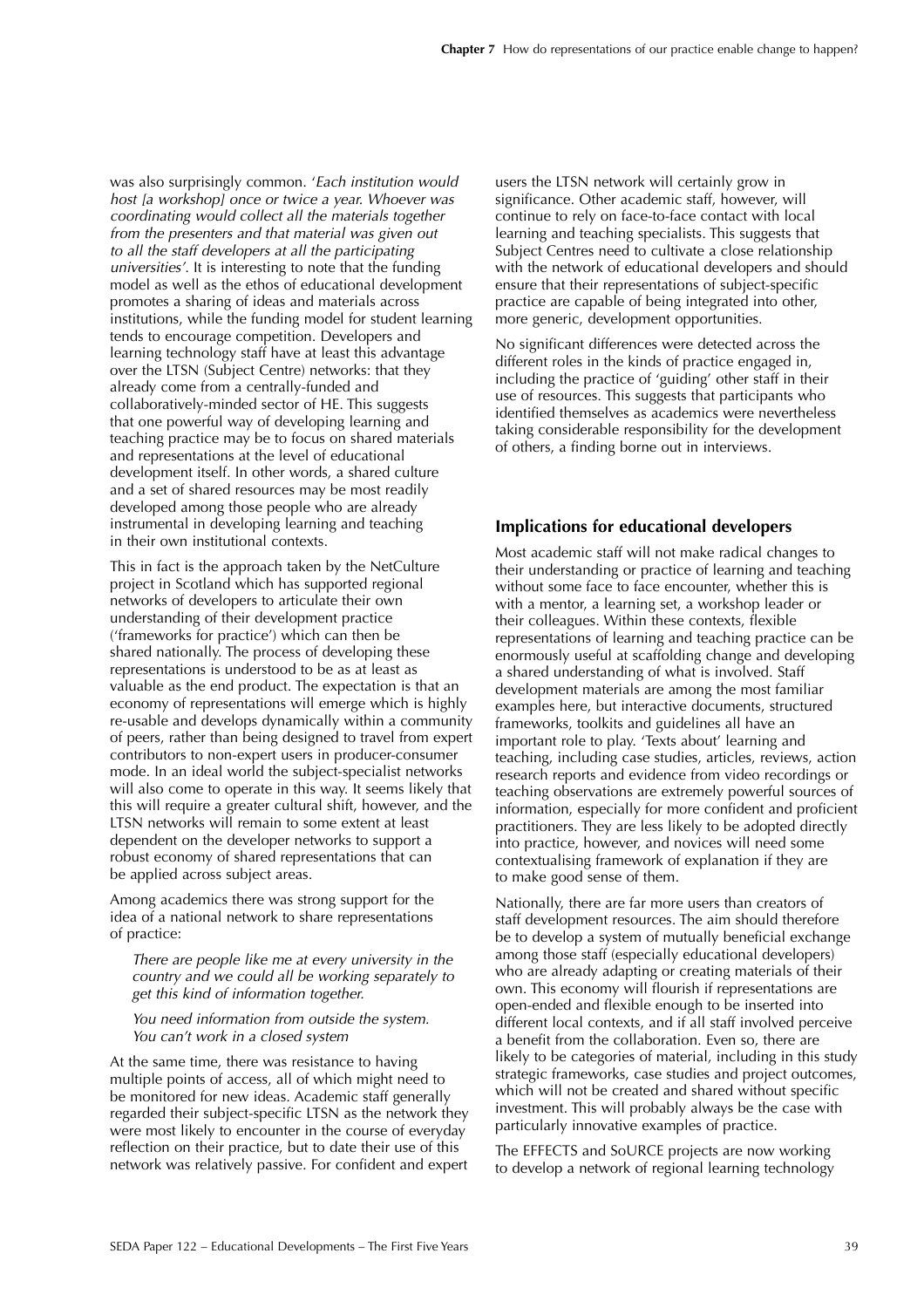groups, alongside a shared national resource of case studies, staff development materials and evaluation reports to support new practices in learning and teaching. The aim is for the networks and resources to become mutually supporting over time, with materials being adapted, inserted into programmes of staff development, commented upon and collaboratively re-developed. The literature on networks of practice [see for example Lave and Wenger (1991), Wenger (1998), McConnell (2000), Kollock and Smith (2000), Foster et al (2001)] suggests that collaborative development of this kind both strengthens the network and allows more useful representations and artefacts to emerge.

### **References:**

Beetham H et al (1999) EFFECTS evaluation report, year one. Available from the author.

Beetham H et al (2000) EFFECTS evaluation report, year two. Available from the author.

Beetham H et al (2001) National Survey of Learning Technology Staff in UK HE, JISC & The University of Plymouth

Foster J, Bowskill B, Lally V,and McConnell D (2000) Researching Community: Developing a design for a virtual professional development centre in computer-based collaborative group work, Paper to International Consortium for Educational Development in Higher Education, July 22-26, Bielefeld, Germany.

Goodyear P and Steeples C (1998) Creating shareable representations of practice, ALT-J 6 (3).

Harvey J and Oliver M (2001) Evaluation Report: The EFFECTS Project.

Lave, J., & Wenger, E. (1990). Situated Learning: Legitimate Periperal Participation. Cambridge, UK: Cambridge University Press.

Kollock P and Smith M (2000) Communities in Cyberspace, Introduction in M Smith and P Collock (eds) Communities in Cyberspace, London, Routledge.

McConnell D (2000) Implementing Computer Supported Cooperative Learning. London, Kogan Page.

Wenger E (1998) Communities of Practice: Leaning, meaning and identity. Cambridge, Cambridge University Press.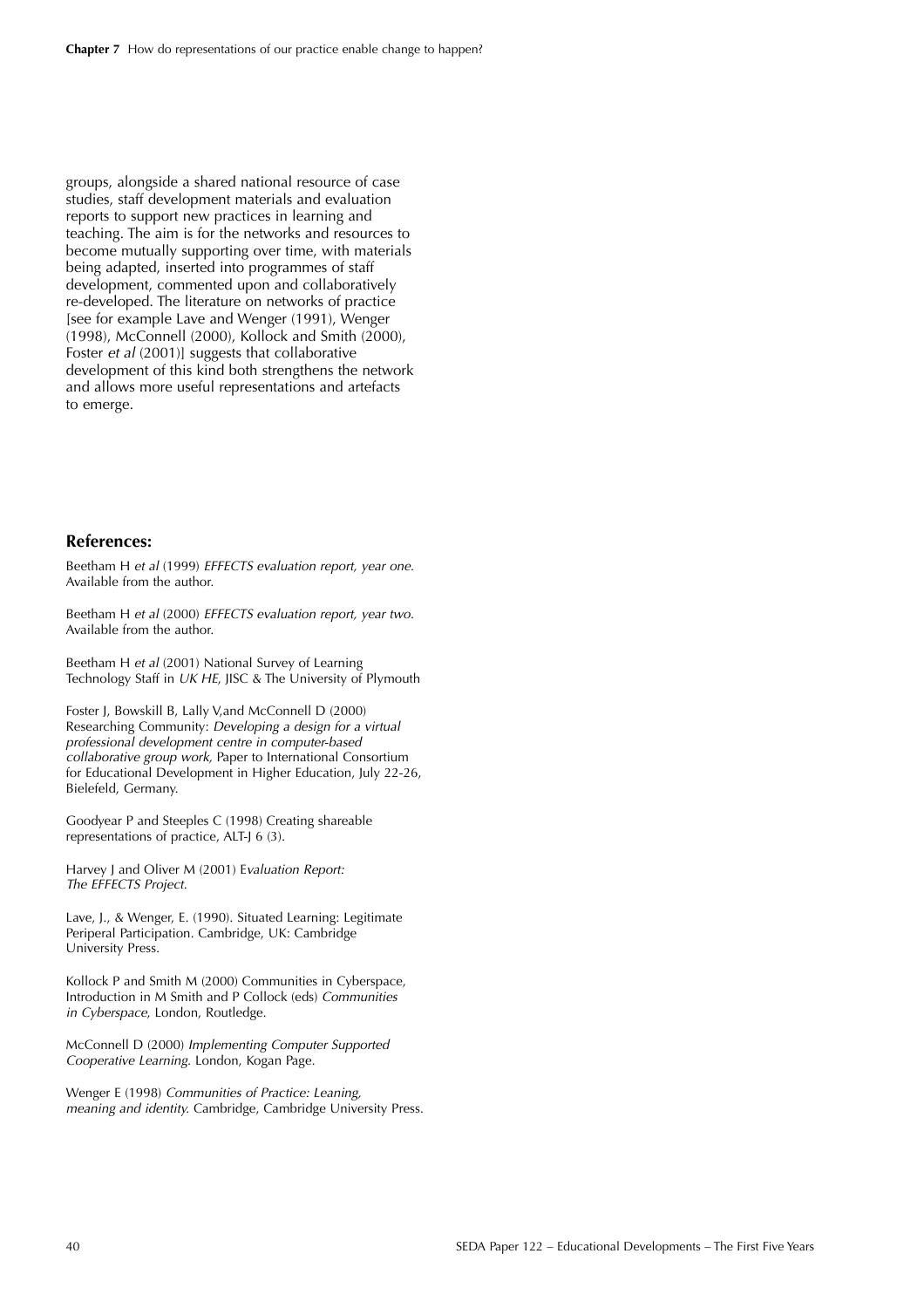# **8** A Developmental Framework for Evaluating Institutional Change Frances Deepwell and Glynis Cousin

Centre for Higher Education Development, Coventry University

# **Introduction**

In this article we present our developmental framework for an institutional evaluation of a major change, namely the introduction of a VLE (virtual learning environment) across Coventry University. This framework serves the dual purpose of capturing the complexity of such an implementation and of assisting in its development. It represents a combination of insights we have gleaned from Stake's (1967) 'Countenance Model of Evaluation' and from Rothman and Friedman's (1999) concept of 'Action-Evaluation'. We present an outline of some of the things we have taken from each of these two evaluation approaches to fit with our local context. We conclude with suggested guidelines based on these in the hope that other educational developers can benefit from our recent experience.

## **Defining the what, why and how of our evaluation**

**What**

We are evaluating the implementation of a single VLE across a university from an institutional perspective.

## **Why**

The purpose of the evaluation is threefold: Firstly, to inform and advise the rolling implementation itself; secondly, to inform and advise changes in University processes and procedures; thirdly, to inform the wider academic community.

### **How**

Many evaluations are undertaken by an external researcher at the final phase of a project, often with fund-holders as the key audience in mind. Such evaluations have limited value because, as summative documents, they primarily make judgements about the value of a project once it has finished. More productive in our case, however, would be an evaluation that is participatory and developmental; one that can inform the drive for improvement beyond the bounds of the project itself. Moreover, because the intervention affects the whole institution its success depends on the change process being inclusive. The spectrum of stakeholders is large: students, tutors, managers, technical and administrative units, external adopters and educational developers. We have therefore formulated an evaluation framework capable of handling the high degree of complexity involved in enabling institutional change; reflexive enough to respond to developments over time

(attitude shifts, growth in expertise, student access, upgrades to software etc) and inclusive in the light of contributions and feedback from stakeholders.

## **The framework: the countenance model**

The framework we have adopted comes partly from Robert Stake's (1967) countenance model of evaluation but the spirit with which we apply the research is more akin to Friedman and Rothman's (1999) descriptions of action evaluation.

A strength of Stake's countenance model is in its accommodation and structuring of different levels of data. In our evaluation we have gathered data of variable status: some lecturers and students offer their own evaluations of online learning in modules with which they have been involved; computing services give us statistical records of user-patterns; some data comes from online surveys; some data is generated within robust research frameworks while other data is more informal and anecdotal. In sum, we have a mix of qualitative and quantitative, formal and informal, primary and secondary data. Within Stake's model, all of this data can be managed in sets according to the categories it serves within a matrix. Stake's matrix allows an analysis of this data in relational terms as shown in Figure 1 and described below.

| <b>Intended</b>                                 | <b>Observed</b>                                                   |  |
|-------------------------------------------------|-------------------------------------------------------------------|--|
| <b>Intended Antecedents</b>                     | congruence<br><b>Observed Antecedents</b>                         |  |
| logical<br>contingency<br>Intended Transactions | empirical<br>contingency<br>congruence<br>← Observed Transactions |  |
| logical<br>contingency<br>Intended Outcomes     | empirical<br>contingency<br>congruence<br>Observed Outcomes       |  |

Figure 1 Stake's matrix for processing descriptive data

The matrix offers six boxes for the processing of descriptive data and it dictates the relationships that can be expected between them. Stake defines three levels in the process, namely Antecedents (conditions existing prior to the intervention), Transactions (encounters and negotiations of the intervention itself) and Outcomes (outcomes arising during the intervention). Whatever data we have concerning institutional readiness for a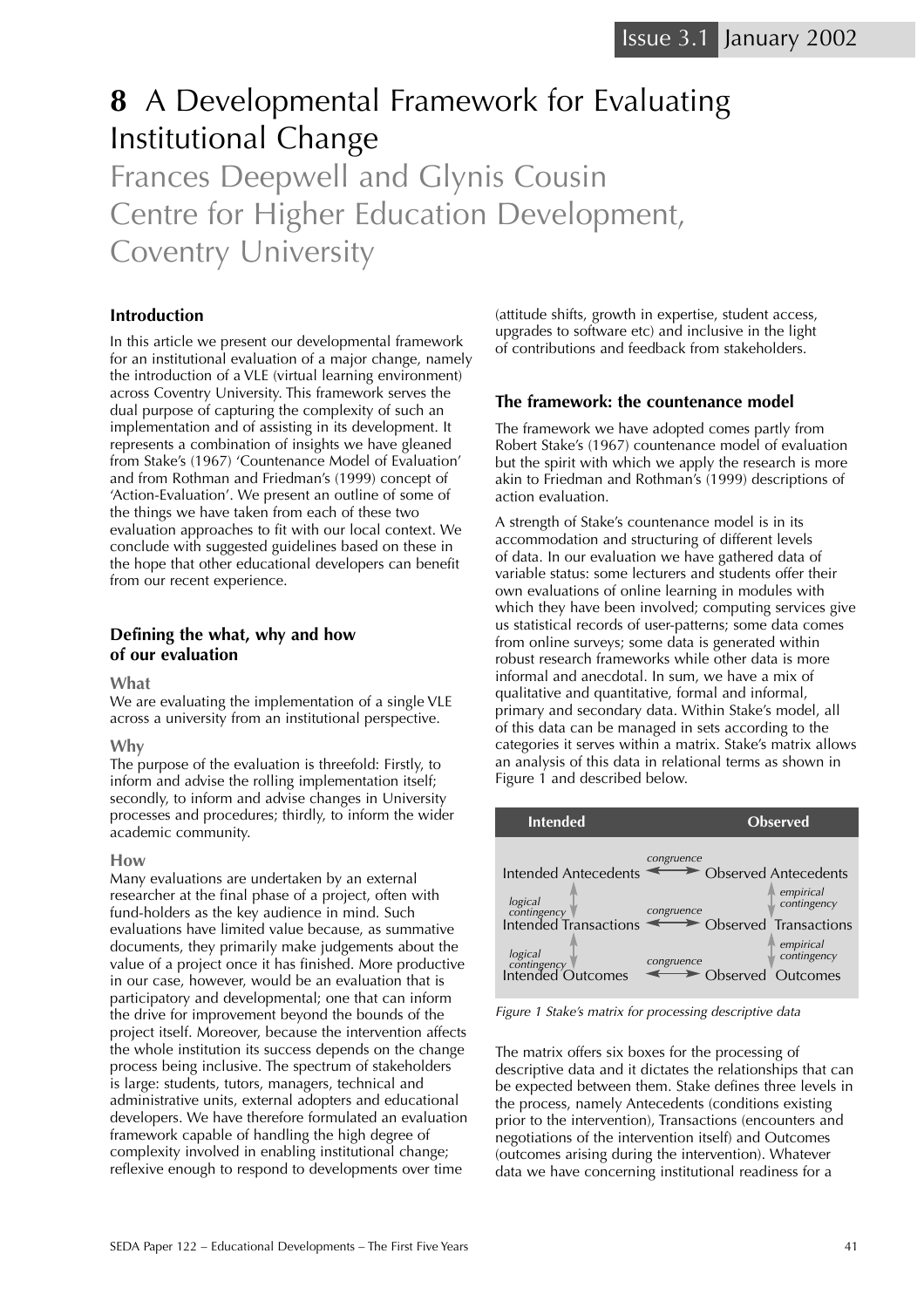University-wide VLE, for an example, is therefore encapsulated within the antecedent phase.

Within each phase there arises a degree of congruence between what was intended during that stage and what is observed. As shown in the matrix, each of these levels is contingent on the previous one and an internal logic between intentions at each of the levels is sought. Similarly, some observed antecedents will impinge on observed transactions and both may affect observed outcomes.

At this stage of the evaluation research, we are not concerned with the disparate nature of our data because a) we want to encourage all stakeholders to present their views, impressions, analysis and experience; and b) whatever judgements we make on the basis of this will be presented back to key stakeholders for their views and for a refined analysis. This iterative phase has close affinities with action-evaluation.

## **Action-evaluation**

While we found Stake's matrix an invaluable aid for the collection and management of our data, the overall model is formulated for an external evaluator. Although there are procedural similarities between Stake's and Friedman and Rothman's model of action-evaluation, the latter gives greater emphasis on continual stake-holder participation for the developmental process. We share this emphasis in that we explore goals and issues with colleagues who are experimenting with online learning (often with internal funding to do so) and feed their views back into the evaluation process. Briefly, actionevaluation which is a close sibling of action research is structured around three key phases, namely:

**The baseline phase**: in this phase the focus is on clarifying definitions of success. In our case this meant presenting our own analysis of intentions and their congruence with what is observed according to Stake's definition of these. The next stage of this

phase would involve clarifying future strategies and goals for the future. A further feature of this phase in action-evaluation consists in the online presentation of findings for discussion and again, this is something that we have made use of from year 0 of our evaluation. See for instance our discussion of virtual focus group research we established to assist in the choosing of a VLE for Coventry University (Deepwell and Cousin, 1998).

**The formative phase:** in this phase the online data and analysis forms the basis for a face to face meeting to "ensure that key project leaders, participants and others are 'on the same' page about their goals as they move ahead" (Rothman and Friedman, 1999, p.4)

This face to face meeting is following by the development of a customised web-based discussion forum in order that stakeholders can monitor and revise their goals and action plans as they seek to implement them. In the case of Coventry, we have moved beyond the facility of an intranet for the purposes of data management and discussion in that we have a public evaluation website linked to CHED's homepage at www.coventry.ac.uk/ched.

**The summative phase:** this is the final stage in which "participants take stock of their progress using their evolved goals to establish criteria for retrospective assessment" (p.5). We at Coventry are approaching this phase, since we are now in year 4 of a five year implementation cycle.

We now describe how we have applied our framework based on the two approaches above mentioned. Below is a snapshot from our evaluation website, which shows how broad issues arising from the data are classified into the respective boxes of the matrix – drawn from Stake's – for the transaction phase of the Coventry implementation.

The judgements made under 'observed transactions' are in the light of data emerging from a number of sources.

| <b>Intended transactions</b>               | <b>Observed transactions</b>                             |
|--------------------------------------------|----------------------------------------------------------|
| institutional change                       | institutional change                                     |
| $10+%$ active use                          | $20+%$ uptake                                            |
| full and equitable access                  | partial access, unreliability of systems (registrations) |
| ease of adoption                           | ease of adoption                                         |
| provision of adequate training and support | variable support                                         |
| motivation                                 | individual effort, time investment and perseverance      |
| any-time any-place learning                | any-time any-place module resources                      |
| student-centred approach                   | new communication channels                               |

Table 1 A snapshot from Coventry University's evaluation website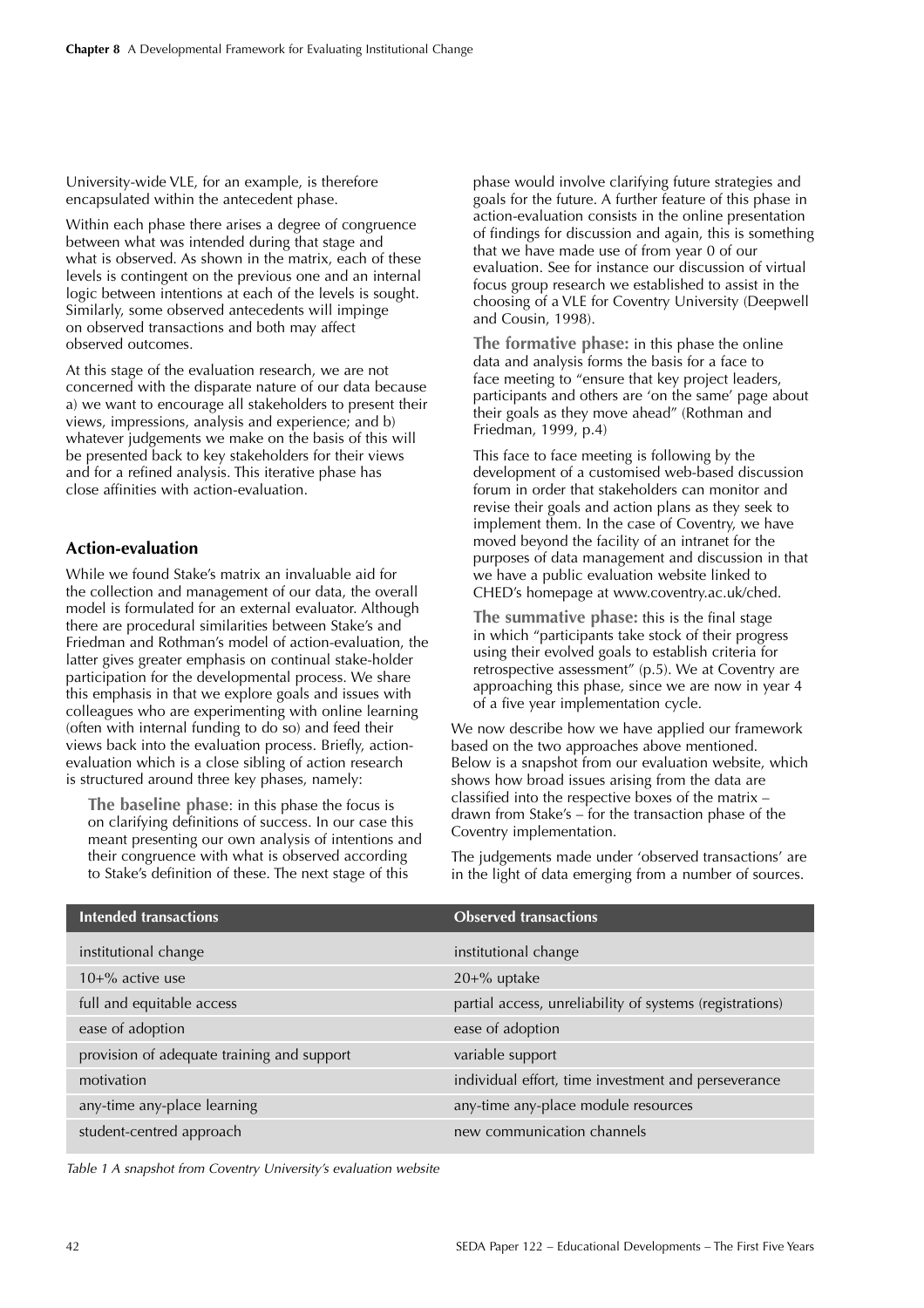The above structure allows us to interrogate this data for degrees of correspondence and degrees of variance between the two aspects (intended and observed) as well as a progression from the previous phase (antecedent) towards the subsequent phase (outcome). A discussion of one of these issues, namely provision for training and support, should serve to show how the countenance evaluator can provide a narrative around this data and how some of the principles of actionevaluation come into play.

## **Provision of training and support**

• Intended: the provision of adequate training and support, both technical and pedagogical

Local support was deemed an essential part of the rolling out of the VLE. To this end, there was a 10-week familiarisation programme for a group of technical support staff who assessed themselves against a competence list of tasks associated with supporting the VLE, including skills in general software used by colleagues. In each School there were also academic colleagues charged as local educational developers to support the adoption process. Additionally, a team of three people in the Centre for Higher Education Development took on the role of a central support team for WebCT. The computing services general helpdesk supported student users. In a couple of instances, extra, short-term appointments were made to produce teaching materials in a format suitable for the VLE.

• Observed: variable support

Data and feedback concerning the effectiveness of the VLE support showed that the technical experts were rarely able to perform in this role because they had not been given remission from other tasks. In most cases, they did not promote their support role and soon lost the knowledge they had acquired during the training programme through disuse. The temporary appointments were effective for the jobs they were appointed to do, although there appeared to be little evidence that they have encouraged adoption beyond the close circle of colleagues who were able to draw on their services. Local academic support on the other hand has developed more successfully, both through the Taskforce members and independently of them (e.g. buddy systems). The team in CHED has continued to provide central support through online information, training sessions and a busy telephone and email hotline.

• Action resulting from formative evaluation

The main thrust of the support provided both centrally and locally continues to encourage and empower colleagues to work directly with the VLE to enhance their teaching and learning. Localised and often informal

academic support is recognised as a key to VLE support and training. The few short-term appointments which were made to "pump prime" the implementation have now come to an end. The nature of academic development in the institution is also responding in the light of this and becoming more of a consultancy, with responses tailored to individual teaching and learning requirements.

## **Conclusion and guidelines**

We hope we have offered enough explanation and example to support an introduction to our framework and to some of the strengths of two complementary approaches to evaluation. Further examples can be found on our website. We conclude by suggesting a set of guidelines based on our evaluation research for colleagues interested in adapting our framework to their own context.

- Offer a draft evaluation strategy for comment and refinement with stakeholders
- Set up a shared resource base, e.g. Intranet or web site – allow range of stakeholders/ evaluators to contribute
- Encourage devolved ownership of the evaluation
- Invite feedback and discussion (online and face to face) regularly
- Include differing perspectives and voices
- Propose dates for the different phases of the evaluation and convene feedback and discussion meetings
- State the expected results of each phase of the intervention and the data needed to support them
- Provide all stakeholders with access to the ongoing evaluation research
- Allow for a mix of quantitative and qualitative data
- Develop a structure for the collection, management and analysis of data
- Look beyond goal fulfilment for unexpected outcomes and their implications.

### **References**

Cousin G, and Deepwell, F (1998) Virtual Focus Group Techniques in the Evaluation of an Electronic Learning Environment. In Oliver, M. (Ed.) ELT 98: Innovation in the Evaluation of Learning Technology Conference Proceedings, London: University of North London. www.corporate.coventry.ac.uk/content/1/c4/94/23/dc98.doc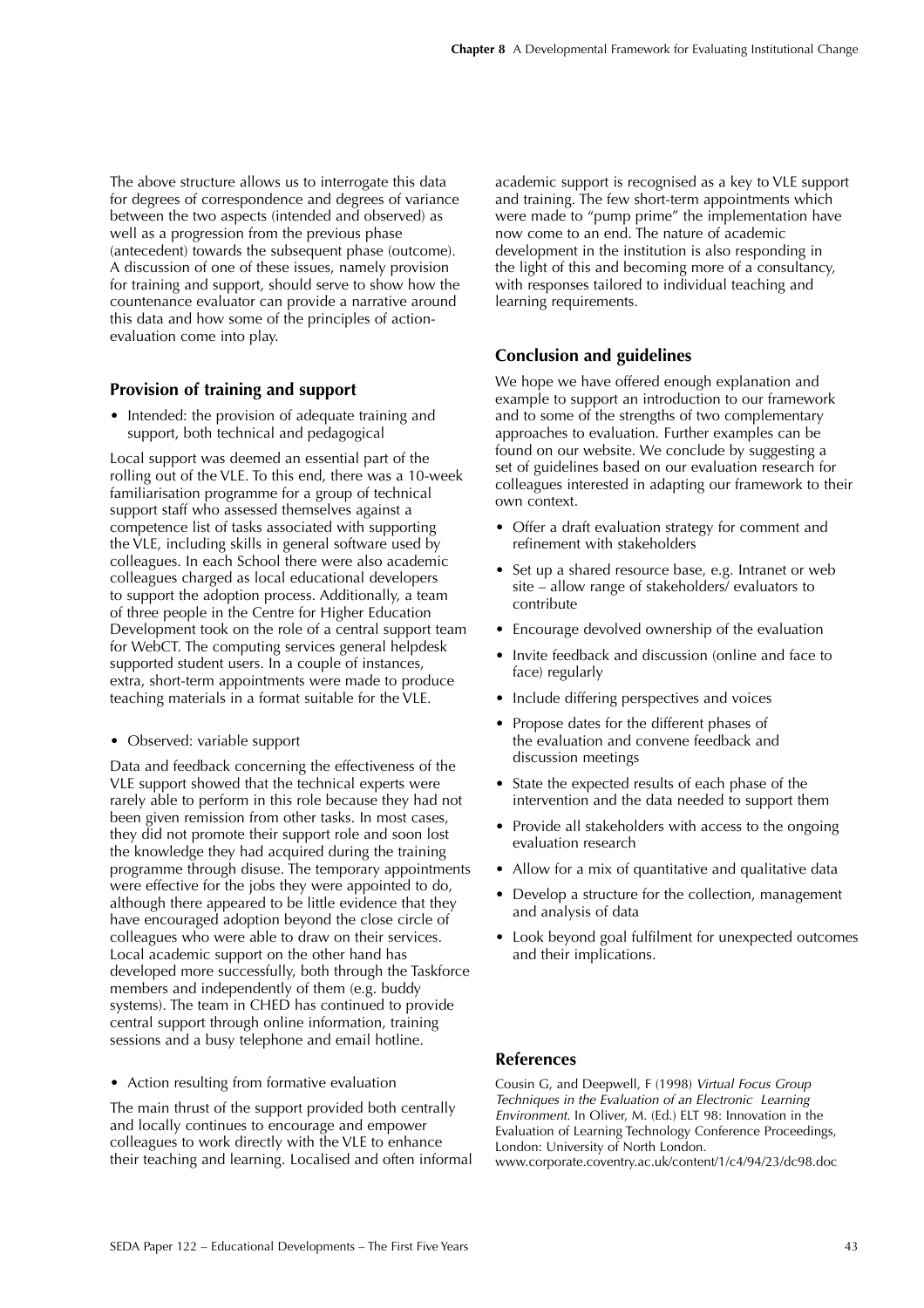Rothman, J and Friedman, V (1999) Action Evaluation: helping to define, assess and achieve organizational goals. Presented at the American Association conference in Orlando, Florida. www.eric.ed.gov/sitemap/html\_0900000b8008f88a.html

Stake, R (1967) The Countenance of Educational Evaluation in Teachers College Record, No 68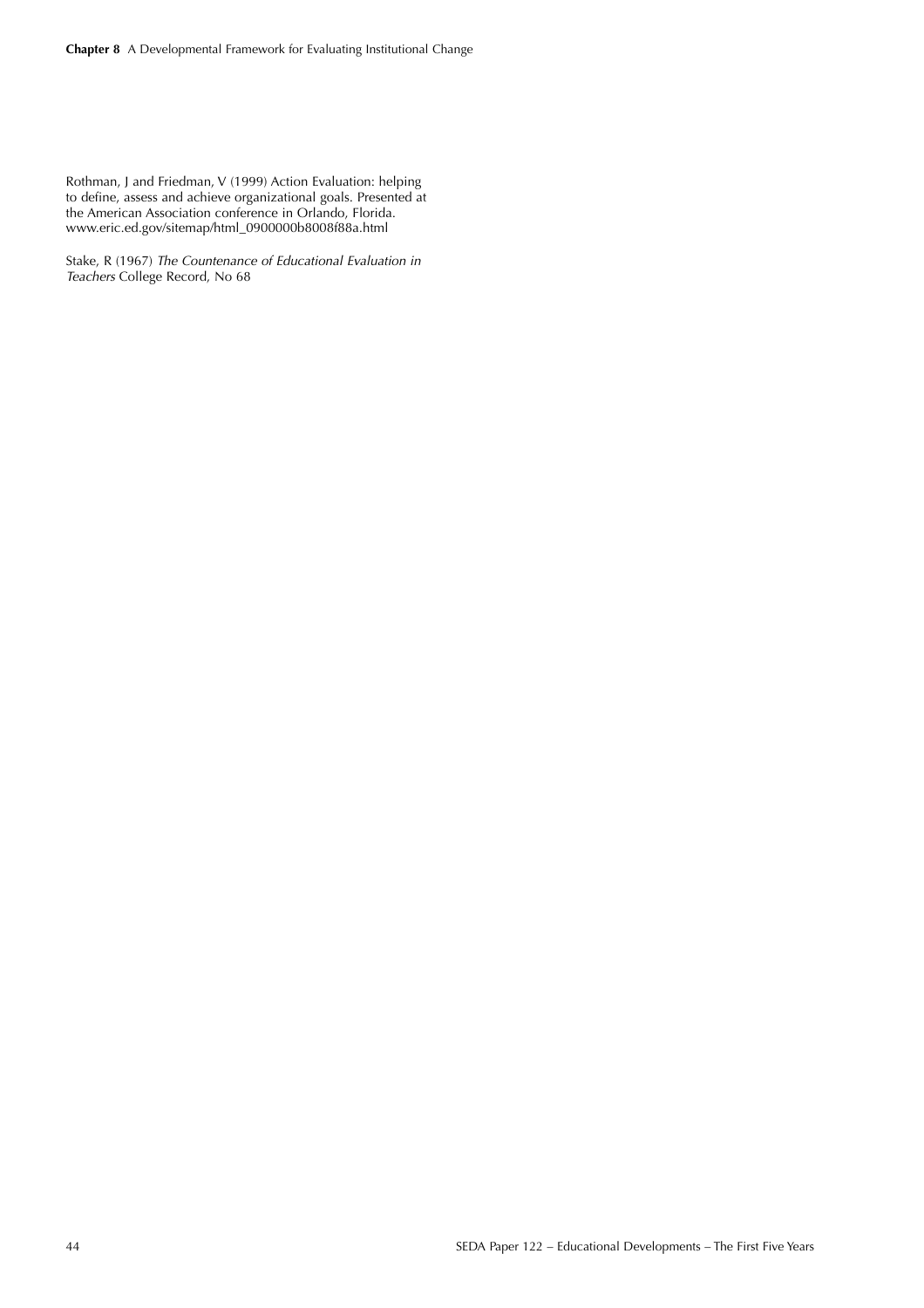# **9** Reflection or evidence? Graham Badley, School of Education, Anglia Polytechnic University

#### **'Reality is seen through a lens, and the lens distorts'** (Atwood, 2002: 106).

This looks like a dichotomy – it's apparently either reflection or evidence and not reflection and evidence or even reflection on evidence. I prefer the latter myself.

The putative reflection/evidence dichotomy also seems to have something to do with what Richard Pring (2000) sees as an apartheid between positivism and constructivism. It's the positivists who boldly collect the evidence and it's the constructivists who, first of all, challenge the data and then reflect on what has been collected from their own idiosyncratic points of view. And never the twain shall meet.

Pring argues that there is a *false dualism* which divides the positivist or scientific paradigm from the constructivist paradigm. Admittedly the two paradigms have contrasting conceptions of truth, reality and objectivity. Scientists/positivists claim that their evidence shows the world *actually as it is*. Constructivists alternatively see reality as socially-constructed, indeed that there are multiple realities resulting from our various ways of reflecting on the evidence. Or as William Blake more succinctly put it: as a man is, so he sees. Pring's solution to what he sees as a false dualism is that we all – researchers, teachers, managers – should be eclectic in our search for truth and should see the benefits of both science (evidence-based) and constructivism (reflection) as strategies of inquiry. However it's also worth noting that constructivists also see themselves not just as reflecting on evidence but also as providing evidence themselves from their own qualitative inquiries.

Martyn Hammersley (2002) has a different stance towards the evidence/reflection argument. For him much of the crisis in educational research stems from the false expectations raised by government bodies and positivist researchers who peddle the idea that scientific evidence-based methods of research can solve our main educational problems. They do so by promoting and funding large-scale quantitative studies and by denigrating what they see as the ideologically-based research favoured by liberal academics. He argues that the evidence-based model of research applies an inappropriate, technical approach to what is, in education, a judgement-based and reflective set of activities. Hammersley's solution is that we should adopt what he calls a moderate enlightenment model that only offers a limited role for evidence-based research in helping to improve practice since 'practice cannot be founded on what research produces'. Hammersley, therefore, is only partially eclectic (forgive the oxymoron) compared to Pring and favours a judgement-based and reflective approach to education.

Another recent examination of academic inquiry by Angela Brew (2001) suggests that there is a false primacy of positivist, evidence-based approaches to educational research resulting from the domination of research by economic or performative agendas. Like Hammersley she sees central policies and funders favouring objectivist, evidence-based approaches which, she believes, limit and impoverish research and lead to a premature closure of inquiry. She also sees this closed positivist view of research as dominated by masculine and colonialist discourses. Her solution to this problem is to call for a move away from positivist, evidencebased approaches towards 'critically reflective research' where personal and social learning, the journey, should be seen as more important than discovering the truth as such.

My pragmatic take on the evidence/reflection debate inclines me towards the latter but does not totally reject the former. We pragmatists, whilst agreeing with Barnett (2000) that the false certainty of traditional positivist research needs to be weakened, nevertheless now see science or evidence-based research adopting a postpositivist and useful (a good pragmatic word) role of inquiring into certain aspects of the world. The pragmatist Richard Rorty, for example, sees modern science as 'a gloriously imaginative way of describing things' and as a 'brilliantly successful' way of predicting and controlling physical phenomena but he rejects the claim that science provides 'redemptive truth' (see Rorty, 2000). Science cannot, he argues, supply us with a set of beliefs that would end, once and for all, the process of reflection on what we should do with ourselves. It cannot present us with the reality behind the appearance, the one true description of what is out there, of what is going on, of the final secret (Rorty, 2000). Rorty commends John Dewey's suggestion that we should abandon the idea that we can (as the positivists previously claimed) say how things really are and should content ourselves with how they might best be described in order to meet our particular human needs and purposes (see Rorty, 1999). Indeed Rorty abandons the search for truth (like Brew) as such, especially where this is claimed as 'corresponding to reality', and inclines instead towards a notion of 'intersubjective agreement'.

So pragmatists (and postmodernists?) see a role for evidence-based research but only so far as it moderates its claims away from 'authoritative pronouncements' and towards the more modest 'tentative responses, possible readings and suggested ideas for action' identified by Barnett as the role for the renewed postmodern university (Barnett, 2000).

Reflection is the main game in the postmodern world since the evidence we are now offered is no longer certain and is no more than tentative. All we can do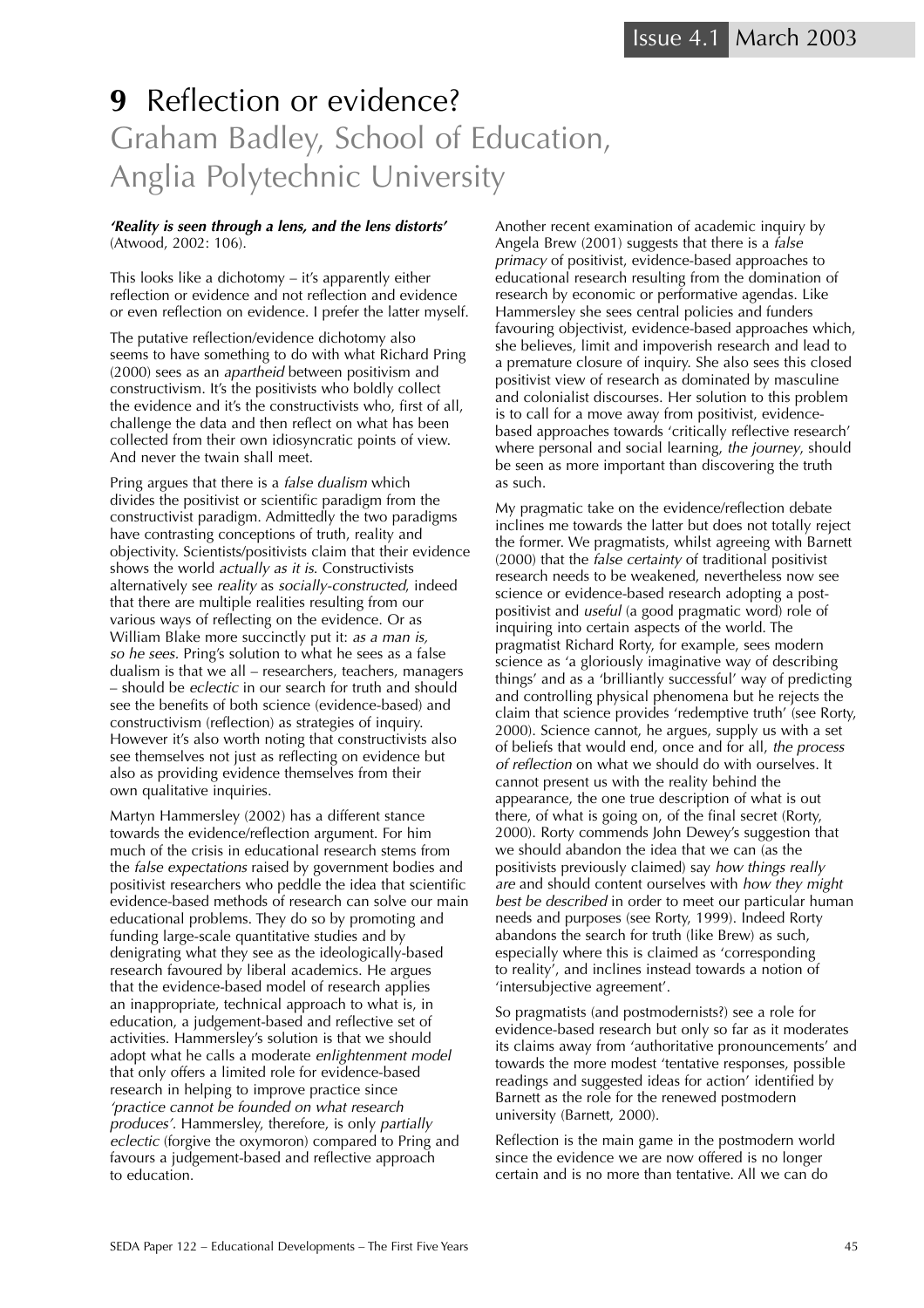when we have seen the evidence, and when we have brought our beliefs and values and experience to bear upon that evidence, is to enter into scholarly and indeed learning conversations with our colleagues until we have reached some kind of consensus. Rorty calls this a dialectical process of reflective equilibrium and believes it to be the most appropriate approach for a liberal, democratic society:

Such a society will become accustomed to the thought that social policy needs no more authority than successful accommodation among individuals, individuals who find themselves heir to the same historical traditions and faced with the same problems. It will be a society that encourages 'the end of ideology', that takes reflective equilibrium as the only method needed in discussing social policy (Rorty, 1991:184) – my italics).

We pragmatists agree, however, that any consensus reached, any equilibrium achieved, can only be provisional and temporary. We can lay a current consensus on the table but we cannot preclude dissensus. Consequently critical discourse or the process of looking for reflective equilibrium condemns us to endless continuing dialogue because we are robbed of ultimate correctness or certainty. As Rorty puts it the point of edifying philosophy is to keep the conversation going rather than to find objective truth. Indeed all post-positivist science can offer in its conversations is what Rorty calls 'a new fuzziness' (Rorty, 1991: 64).

I do, however, have a problem with 'reflection'. It is a somewhat misleading term. Biggs argues that what we do in professional practice is not to look for what is in the mirror but what might be; that is, we look for or seek an improvement on practice (see Biggs, 1999: 6).

I would much rather call this process 'refraction' since what we actually do is to see and judge and construct and re-construct our practice through our own distorting prism of beliefs (including, for humble teachers such as us, our implicit or explicit theory of teaching) and desires. 'Refraction' suggests, quite appropriately, that when we look at our professional educational practice we see it from our own idiosyncratic 'angle', we see it through a prismatic lens made up of who we are. What we see and judge is not so much a truth about our teaching but a distortion based on our knowledge, experience and understanding of what, for example, we have become as a teacher. This distortion may well be shared with others as part of a continuing conversation we might have about what we think, for example, good teaching or good educational practice is or should be. Our collective set of distortions will become part of our learning conversations and may lead to Rorty's reflective equilibrium.

Perhaps, though, by using the term 'refraction' we would more explicitly acknowledge or even celebrate that what we see when we examine our academic practice is education through a (prismatic) glass darkly rather than education clearly evidenced. We should declare that what see is refracted through the lens of our beliefs and values. What I see from my pragmatic angle is also how I judge: my critical refractive lens is a set of fuzzy (and distorting and contentious) pragmatic concepts – autonomy, conversation, democracy, freedom, growth, hope, justice, variety – I refract therefore I am.

Rorty – my pragmatic hero – believes that beyond reflective equilibrium (beyond my refractive equilibrium) lies hope for something better. For him hope is 'the ability to believe that the future will be unspecifiably different from, and freer than, the past' and as such is 'the condition of growth'.

Reflection/refraction is the way we distort and twist and spin the evidence/experience to suit our purposes for a better future. I'm comfortable with that. Are you?

#### **References**

Atwood, Margaret (2002) Negotiating with the dead: A writer on writing. Cambridge: Cambridge University Press.

Barnett, Ronald (2000) Realizing the university in an age of supercomplexity

Buckingham: SRHE & Open University Press.

Biggs, J. (1999) Teaching for quality learning in higher education. Buckingham: SRHE & Open University Press.

Brew, Angela (2001) The nature of research: inquiry in academic contexts. London: Routledge Falmer.

Hammersley, Martyn (2002) Educational research, policymaking and practice. London: Paul Chapman.

Pring, Richard (2000) Philosophy of educational research. London: Continuum.

Rorty, Richard (1991) Objectivity, relativism, and truth. Cambridge: Cambridge University Press.

Rorty, Richard (1999) Philosophy and social hope. London: Penguin Books.

Rorty, Richard (2000) The decline of redemptive truth and the rise of a literary culture. Richard Rorty's home page: www.stanford.edu/~rrorty/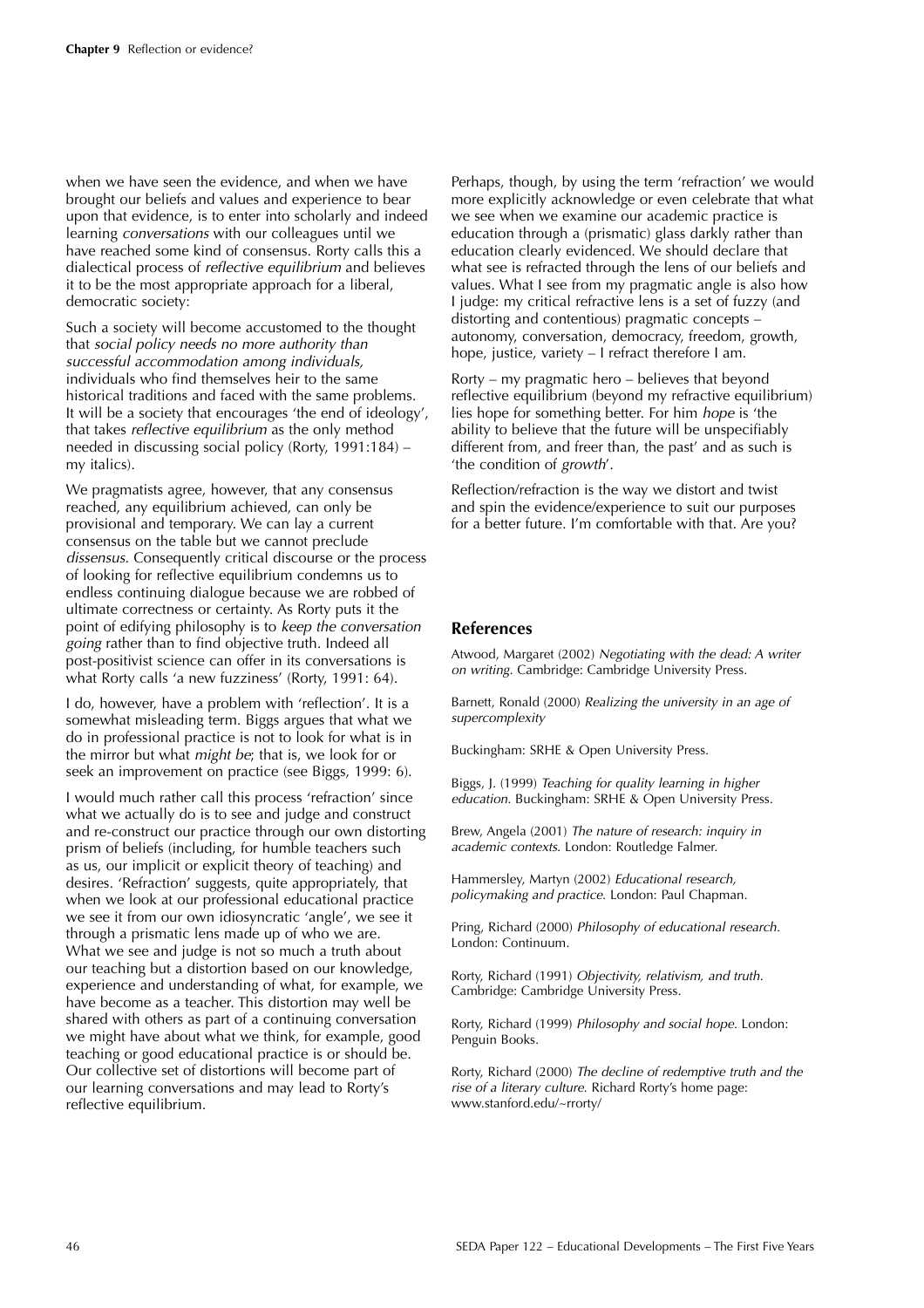# **10** Putting the 'E' into 'QA' Haydn Mathias, Centre for Learning and Teaching, University of Southampton

## **Introduction**

In Educational Developments Issue 3.1 (2002), Norman Jackson presented a thorough and thoughtprovoking analysis of the challenges of engaging staff and institutions in quality enhancement (QE) within the context of Quality Assurance (QA) processes. He argued that the potential benefits of QE would only be achieved if the QA process engages people about thinking hard about what they are doing and why they are doing it. He cautioned that once QA becomes routinised it loses its potency as an aid to self-review and development, and admitted that a significant gap still existed between enhancement and compliance. He presented us with a set of general principles as a guide to how that gap might be closed.

This article provides some additional perspectives on Norman Jackson's analysis by drawing upon work on educational innovation. It offers insights into how we can provide the conditions to engage staff in QE within institutional environments where QA, like RAE, has almost become a mini-industry in the quest to achieve good results. I am aware that since Norman's article a lot has happened in terms of national policy initiatives but my concern here is how we can achieve real change within institutions.

## **Context**

We know that assessment has a significant influence on student learning. The parallels with institutional assessment and behaviour are striking. The focus on QA for reward tends to push QE to the icing on the cake. The behaviour is almost Pavlovian and one is reminded of the classic behaviourist statement that 'behaviour is determined by its consequences'. Pursuing this behaviourist analogy suggests that the current QA regime needs to be changed to engage and reward greater QE behaviour. In terms of Biggs' (1999) constructive alignment model, we need to be assessing higher-order learning outcomes and generating appropriate learning activity and behaviour. We are yet to see whether the new QA regime is able to do this.

This may be too simplistic an analysis as universities are complex organisations with multiple goals and ways of working. We know that facilitating change within universities is notoriously difficult (e.g. Becher and Kogan, 1992). Behaviourally-driven change management models have limitations in such environments and we need to look at change models which take into account the human and social dimensions of institutional activity. Put another way, how are we going to engage hearts and minds, and facilitate a deep approach to the

teaching role, rather than a more compliant and minimalist surface approach?

In my experience, new academic staff coming to the usual learning and teaching introductory course are generally keen and motivated to become good teachers. They want to do a good job. Even though one gets a range of reactions to such courses (e.g. those who want the basic survival kit and those who want some underlying theory or rationale for their teaching), most appear committed to continue to develop their teaching. However, as the process of socialisation into their own departmental cultures occurs these good intentions give way to other priorities. In a research-led university, the RAE is a priority and competes heavily for time. The demands of teaching are also such that development can get edged out to a survival approach.

All the usual suspects are present, e.g. lack of priority given to teaching, rewards systems which do not value teaching as much as research, little time or recognition for teaching development activities. In spite of the higher profile of QA and its impact on institutions, and of institutional learning and teaching strategies, the management of disciplinary groups, especially in a research-led environment, feel that that they have to favour the reputational activities of scholarship and research, and to protect time for them. Under these circumstances engaging people in QE through QA is challenging.

The reality at the chalk face does not give one grounds for optimism. Awareness of quality policies and issues tends not to be all that high except for those involved in relevant quality committees. The vast volume of QA procedural and related documentation is off-putting and is written in a style which is far from clear and engaging, and appears to have low face validity for many as far as academic practice is concerned. This is possibly unsurprising as it tends to be written by those not directly engaged in teaching and learning. Anyway, universities have various people and units who can answer quality questions related to procedures, so academic staff need not engage with the material directly.

## **QA 'Speak' a Barrier to QE?**

The volume, clarity and style of much QA material are a concern. For example, take the development of assessment strategies. The QAA Code of Practice (2000) document lacks a sense of theoretical and practical coherence to those charged with writing an assessment strategy. The LTSN Generic Learning and Teaching Centre (Mutch and Brown, 2001) attempted to produce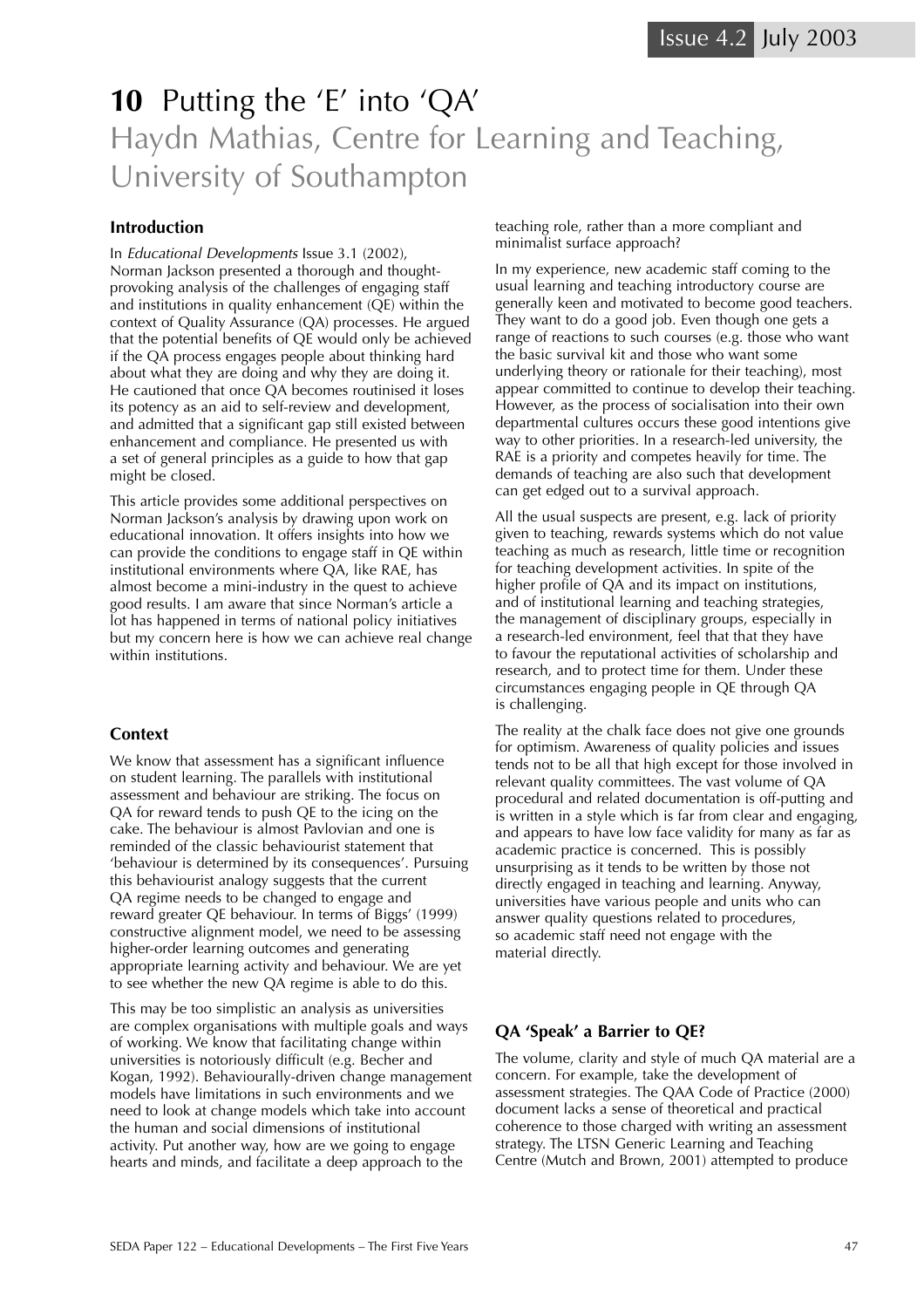a more coherent guide. It is a better written document but becomes overwhelmed by numerous checklist points in its quest to convey clarity and practical guidance.

Writing credible and clear QA procedural guides is a craft. They need to possess a convincing rationale which articulates with the reality of academic practice and to offer practical examples. If they do not, disengagement is likely to follow with the adoption of surface learning behaviour and a tick-box mentality.

The development of programme specifications perhaps provided an ideal opportunity to link QA to QE by stimulating fundamental reviews of curricula along the lines of the principles of constructive alignment. However, the rationale and guidance provided left many staff unsure and sceptical of why and how they should be proceeding in this way. There are also many real and unresolved issues regarding, say, the use of learning outcomes which many teachers feel require further debate (e.g. Hussey and Smith, 2002). Typically quality units issue instructions and highlight the importance of meeting deadlines for the production of programme specifications. While educational developers might offer workshops on the principles of programme specifications, I suspect that in many cases they do not form part of a coherent institutional strategy for quality enhancement. Heads of department and other institutional managers tend to think primarily of meeting deadlines rather than engaging staff in enhancement debates. Programme specifications simply need to be produced to satisfy an external agency's requirements.

Perhaps this is an exaggerated view of reality but it does highlight worrying trends towards teaching staff disengagement with QA matters and the lack of strategic leadership exhibited by academic mangers in the quest to meet short-term political objectives. Possibly a redeeming feature for QA and QE is the development of SEDA- and ILT-accredited programmes in many institutions for new teaching staff. Such courses provide an opportunity for long-term engagement in initial professional development which can lead to a deeper understanding of the educational issues and a genuine stimulus for taking a more professional and informed view of teaching and learning. Some departments view the products of such courses as the new 'experts' in learning and teaching, and as people they can rely upon to translate the jargon of QA and provide guidance and consultancy on local teaching policy and practice.

## **An Innovation Perspective**

In their study of radical innovations in Swedish universities, Berg and Ostergren (1977) employed Lewin's (1951) systems perspective as an analytical framework. They postulated four decisive factors which were likely to explain the relative success or failure of

such innovations: power, gain/loss, ownership and leadership. Using their framework can provide useful insights into both the problems and opportunities associated with getting higher education teachers engaged in QE.

In terms of power, the QA regime represents a driver towards compliance in terms of departmental and institutional reward (i.e. favourable ratings which find their way into league tables). QE drivers are difficult to locate. Innovatory teaching is recognised but not necessarily rewarded. If it is too innovatory, it is perhaps even frowned upon in case it falls outside QA expectations. What should be primarily developmental activities, such as staff appraisal, observation of teaching and student feedback, are increasingly used as crude performance measures of individual teachers in the quest to assure quality and standards by managers. This can weaken trust, collegiality, openness and risk-taking.

In terms of gains and losses for the individual, there are personal gains of professional satisfaction, improved efficiency and improved student learning which are more widespread than the small bands of usual enthusiasts might indicate. Many staff work on their teaching relatively quietly, possibly because they do not wish to be identified as teaching enthusiasts! Some institutions have teaching award schemes which recognise excellence and perhaps reward it with money and development time. But on the downside, there is rarely time formally recognised for teaching development, let alone teaching preparation. The allowance for preparation in workload management schemes tends to be minimal. New staff in particular can feel vulnerable under these regimes. In workshops I run on lecture preparation, many new teachers report that they typically spend two days for every hour of lecture preparation. To admit this in a department can suggest lack of competence. Spending time on developing quality teaching and learning, especially in a research-intensive environment, does not get one promotion.

In terms of ownership, QA can bring a sense of disenfranchisement over academic experience and judgement in teaching matters. A well-meaning bureaucratic QA industry has gradually evolved which appears to many teachers to issue guidelines on policy and practice with little by way of real consultation with practitioners and the reality of their experience, and by being not particularly informed by academic scholarship and research into higher education teaching. Local managers may fume at more impositions but life is too short to create a fuss and so they unconsciously collude to disengage academic practitioners from challenging QA demands and engaging in the QA debate.

Educational developers to the rescue? Possibly, but in some institutions their status has been eroded in favour of strengthening QA units to ensure that external requirements are met. Professional administrators rather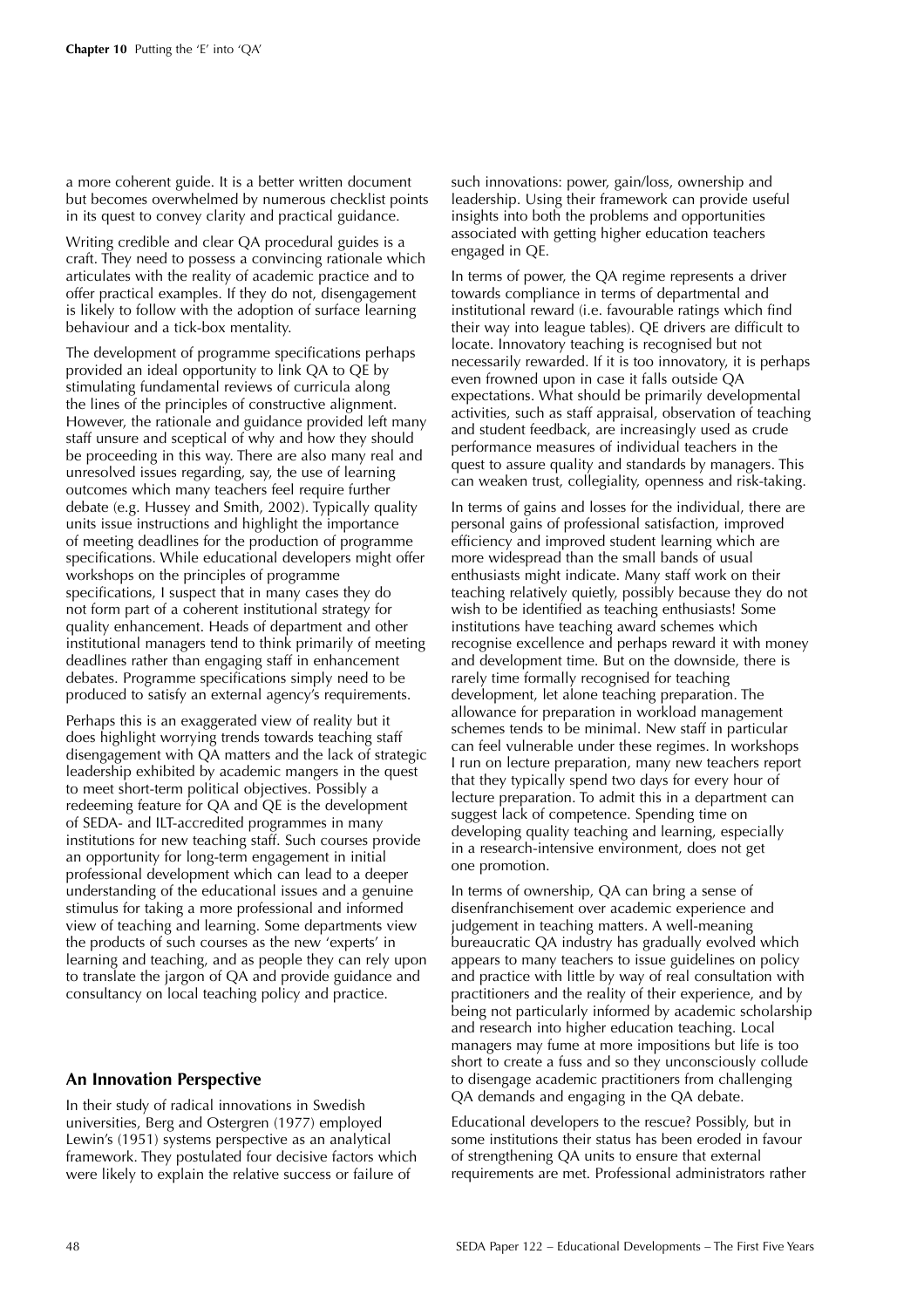than academic practitioners or educational developers increasingly advise institutional learning and teaching policy bodies perhaps because they are felt to be a safer pair of hands politically in QA terms. Even QE support functions (e.g. professional development) have become increasingly subsumed within the professional administrative sector, which arguably removes them from their roots and ownership in academic practice. Implicitly, this can send a message that QA and QE are things that are done to academics rather than with them or by them.

Institutional and local leadership should ideally be able to stand back from the detail, see the bigger picture and inspire a way forward towards strategically and credibly coherent outcomes. With the pressures many universities are under, high quality leadership and management would seem vital in terms of creating a vision, signing people up to it and constructing a practical and effective strategy for achieving agreed goals. The politicised environment in which universities operate has led to a more political style of leadership and management in many institutions. The rhetoric of goals, targets and strategies often gives way to the quick fix. Maybe this is understandable in response to changing external demands and the survival instinct, but it undermines deep thought and reflection, and the achievement of long-term meaningful goals.

As well as the head of department, there is now an infrastructure of leaders and management co-ordinators for learning and teaching in most institutions. My observation is that many are part-time, are mostly occupied with dealing with the demands of QA and have little by way of recognition or status. At the institutional level we still have some way to go in conceptualising and implementing effective strategies for learning and teaching in a co-ordinated way and linking these holistically to other institutional strategies.

The above analysis suggests that the long-standing issues of recognition and reward for teaching, and time for development remain in a system where there are increasing demands on an academic's time. QA demands have failed to engage practitioners in a deep sense and there are increasing tensions as traditional development activities are increasingly used as evidence of performance. Institutional investment in QE has tended to migrate towards strengthening QA systems which are often managed centrally. At the same time, academic ownership of QA, and increasingly of QE, support processes has been weakened.

The one optimistic QE development is that of SEDA – and ILT– accredited programmes for new lecturers which are typically run by educational developers or education academics, and which are underpinned by scholarship and research, and encourage a critical, reflective and questioning attitude. Such programmes could well be a Trojan Horse in providing well-informed university teachers with the understanding and confidence to

influence the QA and QE debates. We should not forget SEDA's pioneering work in this area and the impetus it is continuing to provide in the whole area of accredited professional development. This is a good example of practitioners taking control of the agenda.

#### **Possible Ways Forward**

Against this reality, Norman Jackson's analysis and recommendations appear idealistic. However, it is easier to provide a critique than it is to offer positive solutions. The solutions are not quick or easy as they tend to be systemic and reflect how perceptions of environments within which people work can influence their approach to what they do and how they do it, e.g. compare the research on students' experiences of their course environments and their approaches to learning (Ramsden, 1992).

I have selected three key solutions to engage staff positively in QE. The first involves simply dealing with the long-overdue problem of providing recognition and reward for teaching in promotions criteria, coupled with providing genuine time for teaching development. The Government's recent White Paper on The Future of Higher Education (Department for Education and Skills, 2003) identifies this as a priority, which may drive some institutions to giving it a sense of urgency.

The second involves building positively on the success of the SEDA - and ILT-accredited programmes for new lecturers, influenced by SEDA's innovatory work, initiated by the Dearing Report (1997) in the context of professionalising teaching and recognising it as a scholarly activity. We need to place a greater emphasis on Continuing Professional Development (CPD) and one way of elevating its importance is through some form of accreditation scheme. Such a scheme needs to be simple to operate and not unduly burdensome. SEDA has already initiated work in this are but credit-bearing CPD provision through institutional validation may prove an attractive option for some staff who want the value and currency of credit to contribute towards a recognised qualification.

There are issues to resolve, however, if staff are to feel a sense of ownership over their own CPD. There are tensions between institutional human resources and learning and teaching strategies. While the human resources function needs to concern itself with the delivery of its corresponding institutional strategy, institutional restructuring has tended to bring the educational development function within a human resources operation and removed it from an academic and scholarship base. If CPD is to articulate genuinely with academic practice, feel collegial and credible, and be informed by scholarship and research, educational development needs to be relocated where it has always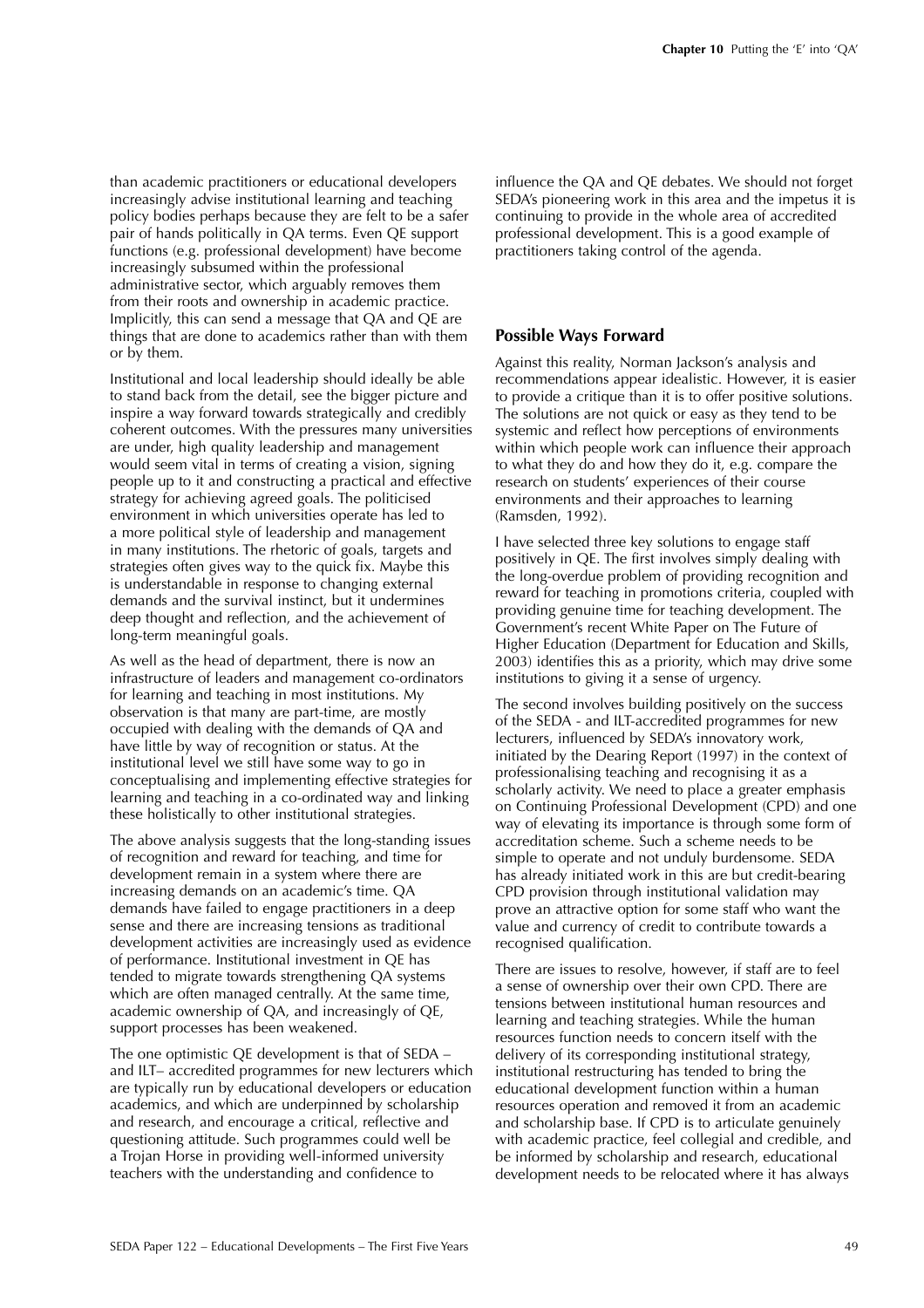belonged – within an academic rather than an administrative environment.

Finally, we need to professionalise the management of teaching and learning so that those responsible for key areas of educational strategy and delivery, whether it be the course co-ordinator, faculty leader or pro-vicechancellor, can exercise informed and strategic leadership. Educational management in higher education seems to me to be a neglected area and typically has low status and recognition. Yet, potentially, it can have considerable systemic impact in promoting innovation and development, and enabling people to work together more effectively in a joined-up way. More importantly, many of these positions are held by academics who should be able to make that vital connection with academic practice and facilitate linkages between QA and QE.

Ramsden's study (1998) of leadership in higher education offers some useful links between research on the impact of departmental environments on students' approaches to learning, and the wider impact organisational environments have on teachers' approaches to teaching and how these impact on students. As he observes: 'Good academic leadership should help create an environment for academics to learn how to teach better: an environment where interest in teaching is nurtured, and where solving educational problems collaboratively is routine' (p64). But this can only happen if there is clear leadership from the very top of the institution – and maybe performance-related pay to go with it!

## **End Note**

As I completed this piece, the Cooke Report (2003) was published which proposed, among other things, the establishment of a new Academy for Advancement of Learning and Teaching in Higher Education. No doubt there will be much debate about its implications but for the purposes of this article, it is interesting simply to compare the above analysis with some of the Report's observations:

'the arrangements for QE are complex and fragmented'

'QE…flourishes in an environment which allows space for staff and students to generate enthusiasm and commitment'

'QE is primarily an academic issue'

'QE… involves innovation and risk'

'One of the notable weaknesses of …QE in HE is that policies and strategies tend to be largely reactive…'

'QE is fundamentally a responsibility of management in institutions, and of the busy individual professionals in higher education'

'the management of learning and teaching should be within the remit of the Academy proposed'.

#### **References**

Becher, T and Kogan, M (1992) Process and Structure in Higher Education. Second Edition. Routledge

Berg, B and Ostergren, B (1977) Innovations and Innovation Processes in Higher Education. National Board of Universities and Colleges, Stockholm

Biggs, J (1999) Teaching for Quality in Higher Education. SRHE & Open University Press

Cooke Report (2003). Final Report of the TQEC on the Future Needs and Support for Quality Enhancement of Learning and Teaching in Higher Education. (Chair: Professor Sir Ron Cooke). Teaching Quality Enhancement Committee (TQEC), Higher Education Funding Council for England (HEFCE), Universities UK (UUK), Standing Conference of Principals (SCOP)

Dearing Report (1997). National Committee of Enquiry into Higher Education. HMSO

Department for Education and Skills (2003). The Future of Higher Education. Cm5735

Hussey, T & Smith, P (2002). The trouble with learning outcomes, Active Learning in Higher Education, **3**, 3, 220-233

Jackson, N (2002) Principles to support the enhancement of teaching and student learning: implications for educational developers, Educational Developments Issue 3.1, SEDA

Lewin, K (1951). Field Theory in Social Science. New York

Mutch, A & Brown, G (2001). Assessment: A Guide for Heads of Department. LTSN Generic Centre.

Quality Assurance Agency for Higher Education (1999). Code of Practice for the Assurance of Academic Quality and Standards in Higher Education, Section 6: Assessment of Students, Quality Assurance Agency

Ramsden, P (1992). Learning to Teach in Higher Education. Routledge

Ramsden, P (1998). Learning to Lead in Higher Education. Routledge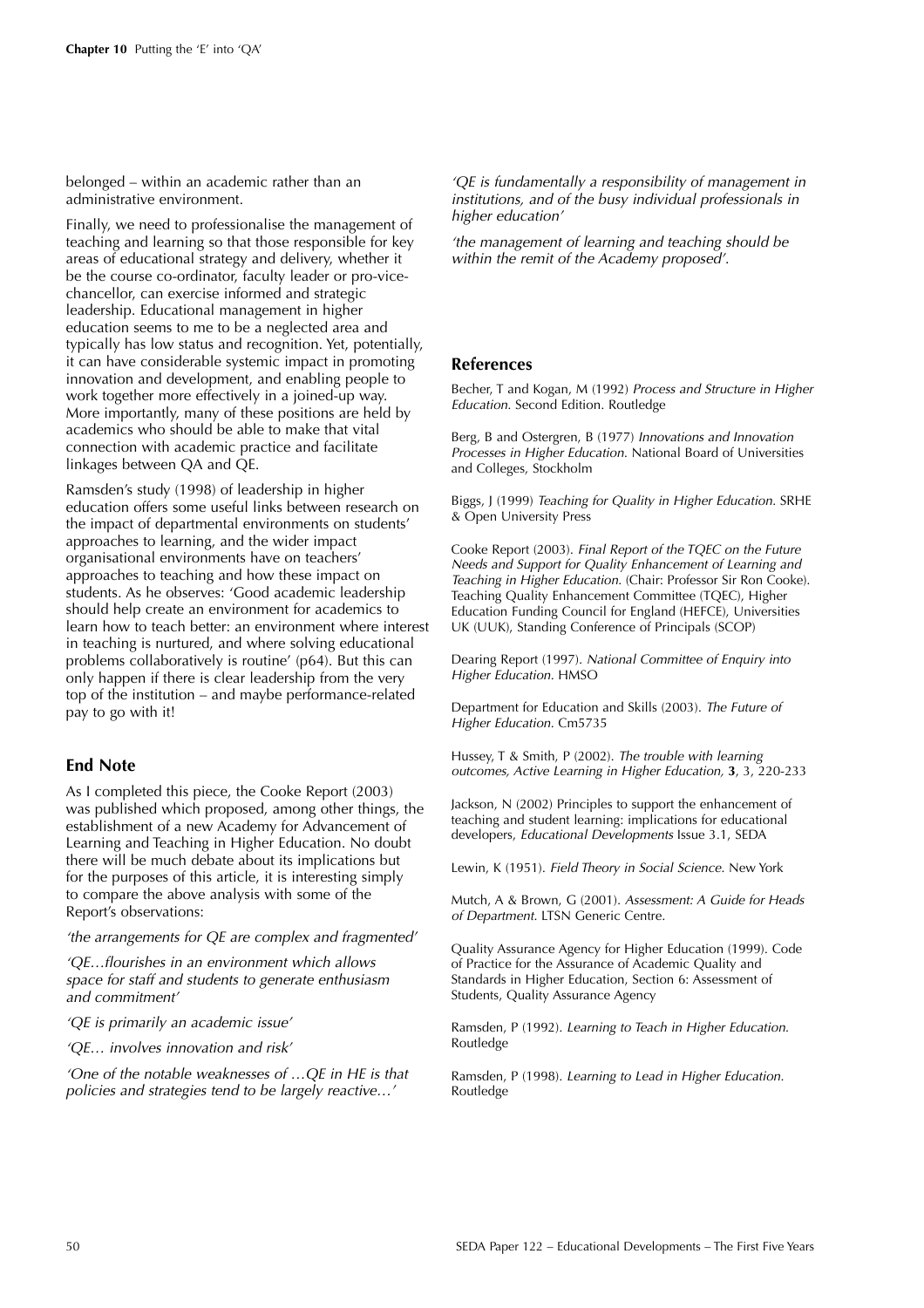# **11** Is There an Ideal Method for Evaluating New Lecturer Development? Roni Bamber, Director of Staff Development, Heriot-Watt University, Edinburgh

## **Abstract**

Since Dearing (NCIHE, 1997), UK universities have invested significant resources, particularly staff time, in developing their new lecturers. How do we know, however, that these lecturer development programmes (LDPs) work? What is it that works? Does it work for everyone, in every university? Most institutions have not undertaken in-depth evaluation to answer these questions, so this paper asks whether there is an ideal method for evaluating development programmes and critically considers three approaches.

### **Introduction**

Until now most universities have done little serious evaluation of their lecturer development programmes (Harvey & Knight, 1996: 167), evaluation being described as 'atheoretical' (Gilbert & Gibbs, 1998: 2), based on 'weak conceptual underpinning of the limited empirical evidence that exists' (Gibbs & Coffey, 2000: 32). Gibbs and Coffey's study (2000) of the effectiveness of university teacher development in 24 institutions internationally found some evidence of positive impact, but in a recent survey of 93 UK higher education institutions (Bamber, 2003), when asked if they had evidence of their LDP having an impact on the teaching and learning practice of participants, most educational developers provided, not evidence, but anecdotal answers, such as:

'Yes, though no formal systematic evidence has been collected'

'Yes, better QAA scores and generally a more positive attitude towards HE teaching as a profession'

'I have observed the 'ah-hah' experience in several of the participants, and many have striven to improve the manner in which they facilitate interaction between students'

The danger of this anecdotal approach to evaluation is that the provision cannot then be justified or defended, other than that it 'seems like a good thing'. If we don't undertake evaluation on the basis of more solid evidence than 'happy sheets', we may find that educational development is a 'precarious business', dependent on management whim:

It may take years to get approval to set up a development course, but a little adverse publicity or a change in the attitude of senior management can result in the closure of development programmes or even the entire unit that provides the development (Gibbs & Coffey, 2000: 39).

The objective of this paper is to identify an evaluation approach which depends less on anecdote, and which will be appropriate for our educational development culture. I will consider three approaches:

- Kirkpatrick's Four Levels (1994)
- Realistic Evaluation (Pawson & Tilley, 1997),
- RUFDATA (Saunders, 2000).

The factors used to examine the fit of the Kirkpatrick approach to educational development will then be used as a critical framework for examining the other two approaches.

## **Kirkpatrick's Four Levels**

In a survey of companies (Boyle & Crosby, 1997: 2), 94% of them were using some form of Kirkpatrick's (1994) systematic approach to evaluation. The Kirkpatrick model seems standard for business and industry, and is also recommended for academic programme evaluation (Boyle & Crosby, 1997), but is it adequate for educational development? The model evaluates at four levels:

1 Reaction:

This measures customer satisfaction. 'If participants do not react favorably, they probably will not be motivated to learn' (Kirkpatrick, 1994: 22). While a positive reaction does not guarantee learning, a negative reaction will almost certainly reduce the likelihood of learning occurring. The best data for this level is student input, such as feedback forms or listening to informal feedback.

2 Learning:

To evaluate learning, specific objectives are determined, and evidence is sought of attitude change, knowledge improvement and increased skill levels (Kirkpatrick, 1994: 22), for example, in student assignments (Boyle & Crosby, 1997: 2).

3 Behaviour:

To measure behavioural change, evidence is sought in the workplace: how well have the knowledge and skills from the course been transferred into what the person does when back at work? (Boyle & Crosby, 1997: 3) Four conditions are necessary. The person must

- a have a desire to change
- b know what to do and how to do it
- c work in the right climate
- d be rewarded for changing (Kirkpatrick, 1994: 23).

#### 4 Results:

The most important and difficult measure is impact of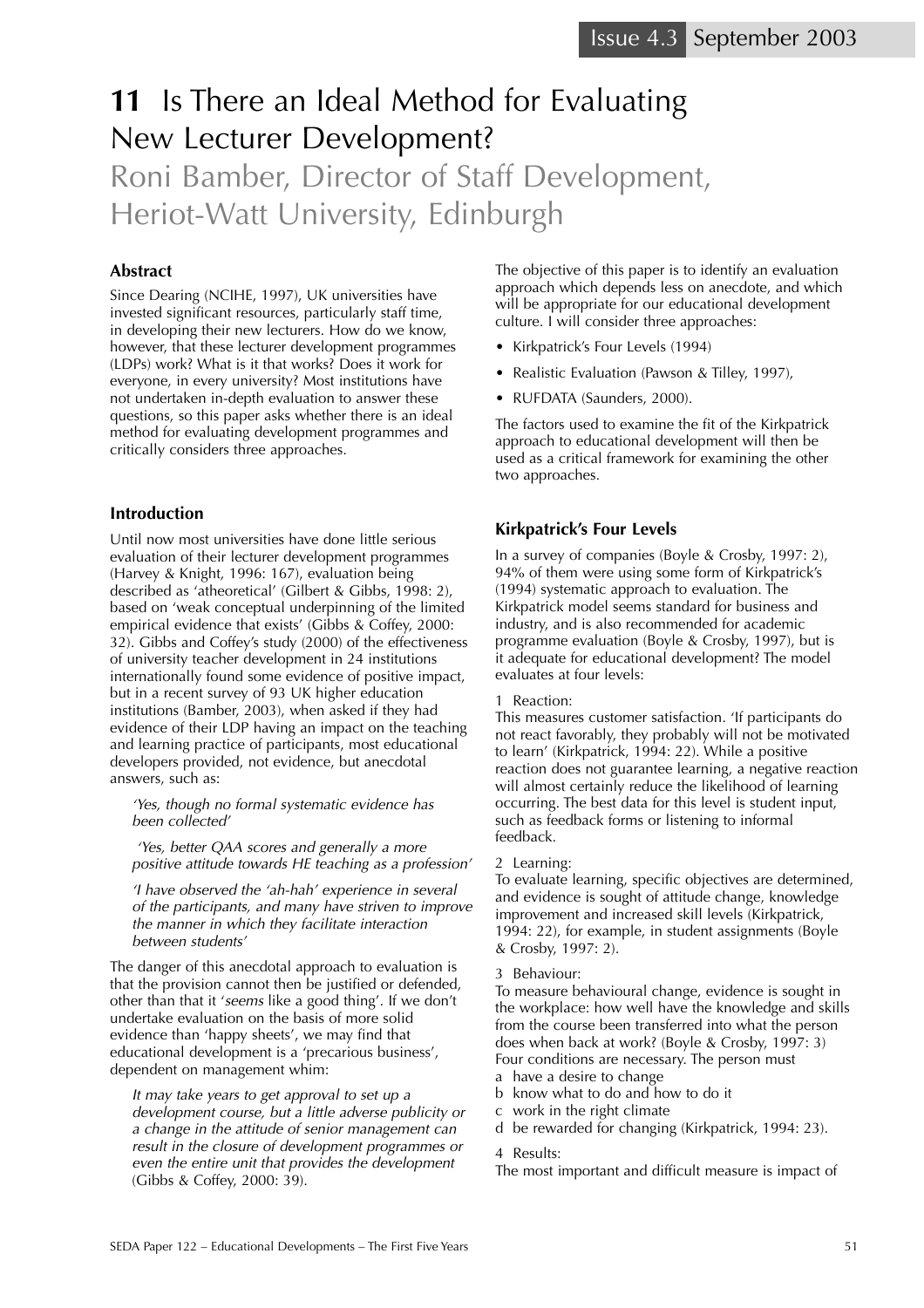the development (Kirkpatrick, 1994: 63), and contribution to organizational objectives (Boyle & Crosby, 1997: 3). Kirkpatrick recognises the difficulty of demonstrating changes in conceptual or theoretical understanding, so he is willing to accept reasonable evidence, rather than proof: indicative, rather than definitive, evidence (Saunders, 2000: 20). Kirkpatrick does not acknowledge, however, that only around 10% of learning from off-the job programmes results in observable changes in work effectiveness (Bailey & Littlechild, 2001: 352). Impact in the workplace is, therefore, difficult to prove.

Kirkpatrick's framework is attractive, since it evaluates several aspects of a programme, and is rooted in the workplace. However, there are aspects of evaluating my LDP which are not adequately covered by Kirkpatrick, and I will cover this in the next section.

## **The Training Approach to Evaluation: A Critique**

Experience tells me that the very political environment of educational development requires an evaluation approach which takes into account certain meta-factors:

- Analysis of what does or does not work needs to examine the **values and view of knowledge** which underpin the course, and which are held by stakeholders, since these will define what is valued and what is seen to 'work'.
- If we are to gain credibility through theorizing, we need to acknowledge, in a theorized approach, firstly, the power and influence of these different **stakeholders**,
- Secondly, the **context** for evaluation and policymaking within which these stakeholders operate, and
- Thirdly, the best **methods** to use for our purposes.
- The approach must, however, be **practical** and offer a workable model.

These five key factors will now be used to examine the Kirkpatrick model.

**Factor 1:** Does Kirkpatrick acknowledge the importance of values and views of knowledge?

Kirkpatrick's values seem rooted in a functional, commercial relationship, on a straightforward input–output model: 'If my customers are unhappy, it is my fault, and my challenge is to please them' (Kirkpatrick, 1994: 72), while writers in the evaluation literature start evaluation with an investigation of the values and world view which underpin the programme and the evaluation. We need, for example, to decide if, philosophicallly, we support the quantitative paradigm or the qualitative paradigm, and we need to question the

assumptions about truth and knowledge which underpin these different approaches. This is an especially thorny issue in my own university, where great value is placed on 'scientific knowledge' (usually associated with the quantitative paradigm), and an evaluation may not be valued unless it follows one of two strategies:

A) Work within the scientific paradigm, using a quantitative approach: a poor option, given the differences between scientific epistemologies and those which underlie educational development programmes. In my experience, quantitative measures of development on their own are insufficient.

B) Be explicit about the values which underpin the evaluation and the programme, and give these values academic respectability by taking a scholarly approach to the process. Question whose values and reality are in question, and determine what is understood by, for example, 'knowing' and 'evidence' (Viitanen, 2001: 83). The second of these strategies seems preferable, but Kirkpatrick's approach does not support this type of examination.

**Factor 2**: Does Kirkpatrick acknowledge the power and influence of stakeholders?

Stakeholders in universities include, inter alia, senior management, heads of department, new lecturers, their mentors and senior colleagues. From the educational development viewpoint, the importance of stakeholders has long been recognised:

without the visible support of Councils (Courts) and Senates, of vice-chancellors and principals, of deans and heads of department, staff development will wither rather than flourish. Without the support of individual members of staff, the provision of staff development and development will have no effect. (CVCP, 1987: 7)

Stakeholder confidence is vital (Jacobs, 2000: 267), and the more sophisticated approaches obtain it by involving stakeholders in discussion and negotiation of the whole evaluation process and its outcomes, and explicating their diverse world views (Owen & Rogers, 1999: 15). For Kirkpatrick, stakeholders are involved only mechanistically: for example, bosses determine the needs of subordinates (Kirkpatrick, 1994: 25). Real stakeholder involvement takes the evaluator into much more difficult, contested territory, with stakeholders as active contributors. So, again, Kirkpatrick's four levels do not seem adequate.

**Factor 3**: Does Kirkpatrick acknowledge the institutional / organisational context?

For Kirkpatrick, the context does not go much further than the participant's immediate supervisor. Five kinds of climate affect learning effectiveness, all referring to degrees of support from the supervisor: preventing,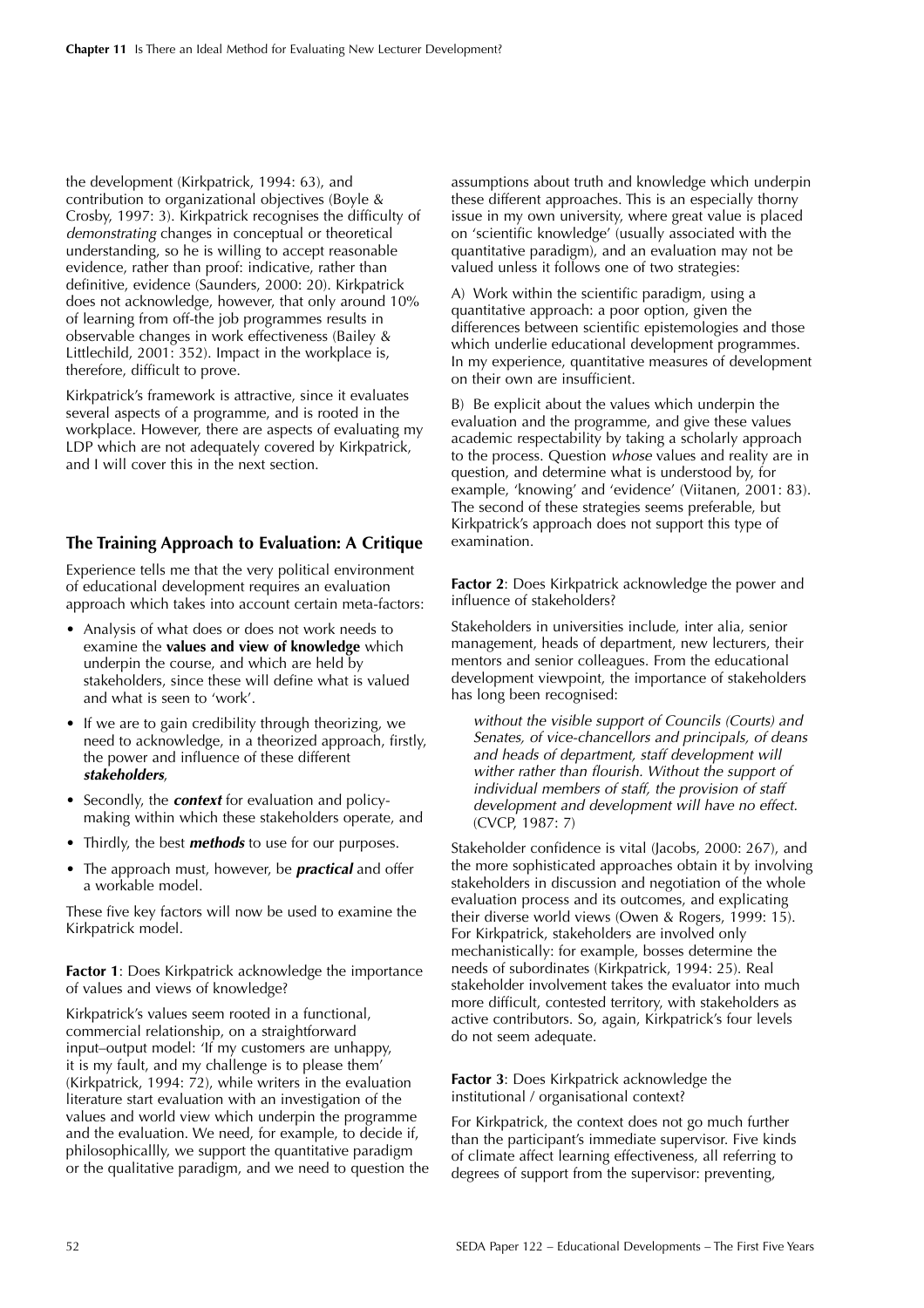discouraging, neutral, encouraging and requiring (Kirkpatrick, 1994: 24). This categorisation of supervisors is helpful for educational developers, to appreciate the power and influence of, for example, a head of department, who plays a major role in whether new lecturers take their learning back into their discipline group (Bamber, 2003). However, Kirkpatrick does not acknowledge the fuller meaning of context, whereas writers in the evaluation literature recognise that the evaluation process should examine an interconnecting set of people and factors which impact on each other, and on the evaluation (Perrin, 2002: 17). Just as important as the course are the relationships, networks, policies and infrastructures which surround it. Ignoring contextual factors misses the opportunity to subject the context itself to critical scrutiny, an important step for the educational developer:

Unless the academic contexts within which educational innovation occurs and the policy frameworks which shape these contexts are seen to be part of the process of transformation and are challenged to change, there will be no significant reshaping of the existing educational system (Jacobs, 2000: 263).

In the educational developer's change agent role, introducing change inevitably means challenging the status quo and questioning the academic context. Introducing new lecturer development, for example, challenges many notions about academic work, roles and values, such as the notion that research is sufficient proof of expertise for academic posts. In evaluating new lecturer development, it is vital to include a critique of policies, norms and culture at the macro, meso and micro levels (Trowler & Knight, 2002), and to place the institutional context in 'the illuminative spotlight of evaluation' (Jacobs, 2000: 265). Otherwise, responsibility for the apparent success or failure of the programme falls exclusively on the course tutors, when many other factors have contributed. How do we contextualise the evaluation? Jacobs (2000: 263-265) lists a number of factors to consider, such as:

- curriculum
- teaching
- learning
- the institution's academic context
- national policies.

While academic evaluation usually includes the first three, the last two are often underplayed. Highlighting them in evaluating educational development programmes makes the process much more complex than allowed by Kirkpatrick's framework.

### **Factor 4**: What about Kirkpatrick and **methods**?

One major methodological decision is whether to use quantitative or qualitative methods. While evaluators appreciate the apparent objectivity of quantitative

measures, especially when stakeholders are from the scientific community, they also see the dangers of causative explanations. The complexity of social interactions cannot be examined within the constraints of quantitative models (Greene et al, 2001: 26), so educational evaluation is likely to go beyond these, to a 'fitness for purpose' orientation, tailoring methods to the hypotheses and situation being examined (Jacobs, 2000: 270). Data from a wide range of sources external to the LDP, such as policy documents, interviews and national statistics are woven together with evaluation data from the programme itself.

However, Kirkpatrick treats methods functionally and simplistically. His approach is semi-scientific, linking input directly to output, albeit with recognition that less tangible learning, such as attitude change, is not always measurable (Kirkpatrick, 1994: 26). He advocates before and after testing, observation by supervisors, and using control groups to explain the differences between the trained group and the untrained group. While these are valid methods, methods are not independent tools or techniques, working in a vacuum. The problem should define the methods used, not vice versa (Jacobs, 2000: 271), so that fitness for purpose prevails.

### **Factor 5**: Does Kirkpatrick offer a practical model?

Kirkpatrick has an advantage here. His model is simple, straightforward and easily understood. It does not place unreasonable demands on the evaluator's time, and can be carried out on a reduced scale. In this sense, Kirkpatrick's framework is useful in practical terms. However, given the lack of attention to the factors listed above, and the need to include the complex political context of educational development in evaluation, Kirkpatrick does not, I feel, offer the 'ideal method'. The next section of this paper considers alternative models, and decides whether these are more helpful for educational development.

## **The Alternatives**

Two alternative approaches are Realistic Evaluation and RUFDATA. These frameworks have much in common, in that they stem from the evaluation literature, not the training literature, so they have more scholarly and sociological roots. They emphasize stakeholder involvement, and the importance of context and values. These approaches, therefore, offer educational developers the potential to understand the intricacies of which aspects of the development programme work for which participant, and, vitally, why.

**Alternative 1: Realistic Evaluation** Realistic Evaluation (RE) is theory-driven, so evaluation starts by hypothesizing the links between three key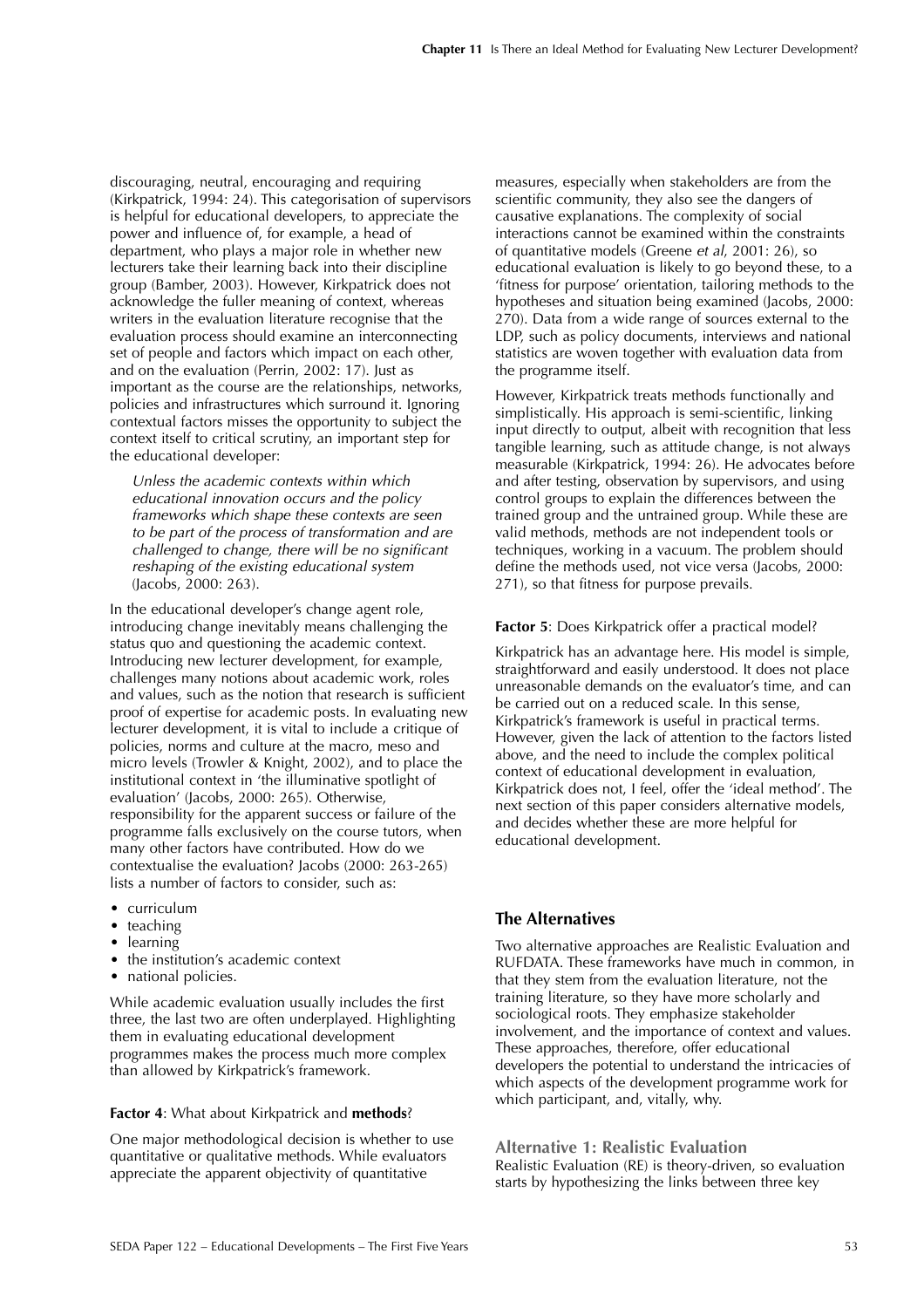elements: Context + Mechanisms = Outcomes, the 'CMO Configuration' (Pawson & Tilley, 1997: 101). Evaluation is considered applied research into these elements. Context could include, for example, the university's policies, senior management support, disciplinary differences, national policy and the research / teaching orientation of the institution. The Mechanism is the LDP, and the *Outcome* is what happens as a result of the LDP being followed in that specific context.

Does RE present a 'realistic' evaluation method for educational development, judged against my five key factors?

**Factor 1:** The importance of values and views of knowledge

Evaluators using RE probe beneath observable inputs and outputs, examining rival views of the world which, if ignored, distort the evaluation. Evaluations will fail if they produce descriptions of outcomes, rather than explanations of why programmes work (Pawson and Tilley, 1997: 30). Very often development programmes do not work as well as they might, or are not accepted, due to value conflicts, such as those which might exist between participants from a scientific discipline who do not appreciate the educational development approach used on the programme.

### **Factor 2**: Stakeholder involvement.

It is not programmes which work, but people choosing to make them work:

Potential subjects will consider a programme (or not), volunteer for it (or not), cooperate closely (or not), stay the course (or not), learn lessons (or not), retain the lessons (or not), apply the lessons (or not). Each one of these decisions will be internally complex and take its meaning according to the chooser's circumstances. (Pawson & Tilley, 1997: 38)

The evaluator is a facilitator, seeking 'mutual enlightenment between each set of stakeholders' (Pawson & Tilley, 1997: 207). In LDP evaluation, this might mean engaging a range of colleagues in dialogue about the programme, its intentions and values, and their values. This is surely educational development at its most interesting: developers do not just deliver programmes, but help to shape the thinking and culture of their institution, for instance in addressing any imbalance between teaching and reasearch (Gibbs & Coffey, 2000: 37).

### **Factor 3**: Context

Effective RE means obtaining a better understanding of the contextual factors which affect outcomes (Pawson and Tilley 1997: 114), and which explain the successes and failures of programmes (Pawson & Tilley, 1997: 70).

Stakeholders are key, but context goes beyond the physical, tangible factors of people and place, to the less easily identifiable factors of values, norms, social rules and interrelationships (Pawson & Tilley, 1997: 70). In practical terms, to get a full picture of contextual factors, evaluators use not only data culled from the evaluation, but also ideas from the background literature, and from the 'folk wisdom' of practitioners (Pawson & Tilley, 1997: 107). One powerful outcome is that the 'folk theories' are critically questioned and readjusted (Pawson & Tilley, 1997: 114). Is it really the case, for example, that maths is best taught using 'talk and chalk' methodologies? Or that students entering education are less knowledgeable than their counterparts 20 years ago?

**Factor 4**: Methods in RE start with theorizing, for example, about what it is about the LDP which works. Any evaluative tools can be used, so long as the evaluation is theory-, not data-driven (Pawson & Tilley, 1997: 155), and so long as the methods reveal the programme CMO (Pawson & Tilley, 1997: 114).

### **Factor 5**: Practical model?

The purpose of RE is an eminently practical one. It is to answer the question 'For which participants does the course work best, and under which conditions?' In other words, the 'does it work?' question becomes 'what in the programme works for whom?' and 'why?'(Pawson & Tilley, 1997: 109 and 113). Detailed analysis of subgroups identifies substantive differences in success levels, and makes hypotheses as to why these differences happen (Pawson & Tilley, 1997: 113), focusing on internal variation. This is useful for evaluating educational development, where the subgroup phenomenon (eg subject groups), an important component of university cultures, is significant. A possible hypothesis is, for example, that high lecturer workload brings less positive outcomes (Boulton-Lewis et al, 1996: 100). RE breaks this hypothesis down into detailed examination of how each sub-group differs, so that the workload hypothesis would consider differential workloads between departments and the effect on programme outcomes.

Concluding our assessment of Realistic Evaluation as a tool for educational developers, this approach has many attractive aspects - it allows an eclectic range of methods; it recognises contextual factors; it aids policymaking; it encourages sub-group analysis; it involves stake-holders in hypothesis formulation; it embraces a semi-scientific approach; the 'Context + Mechanism leads to Outcome' principle is simple but sufficiently complex for most situations; it looks at the world through a social window, but does not sound too 'sociological'. However, the advantages of Realistic Evaluation are outweighed by the important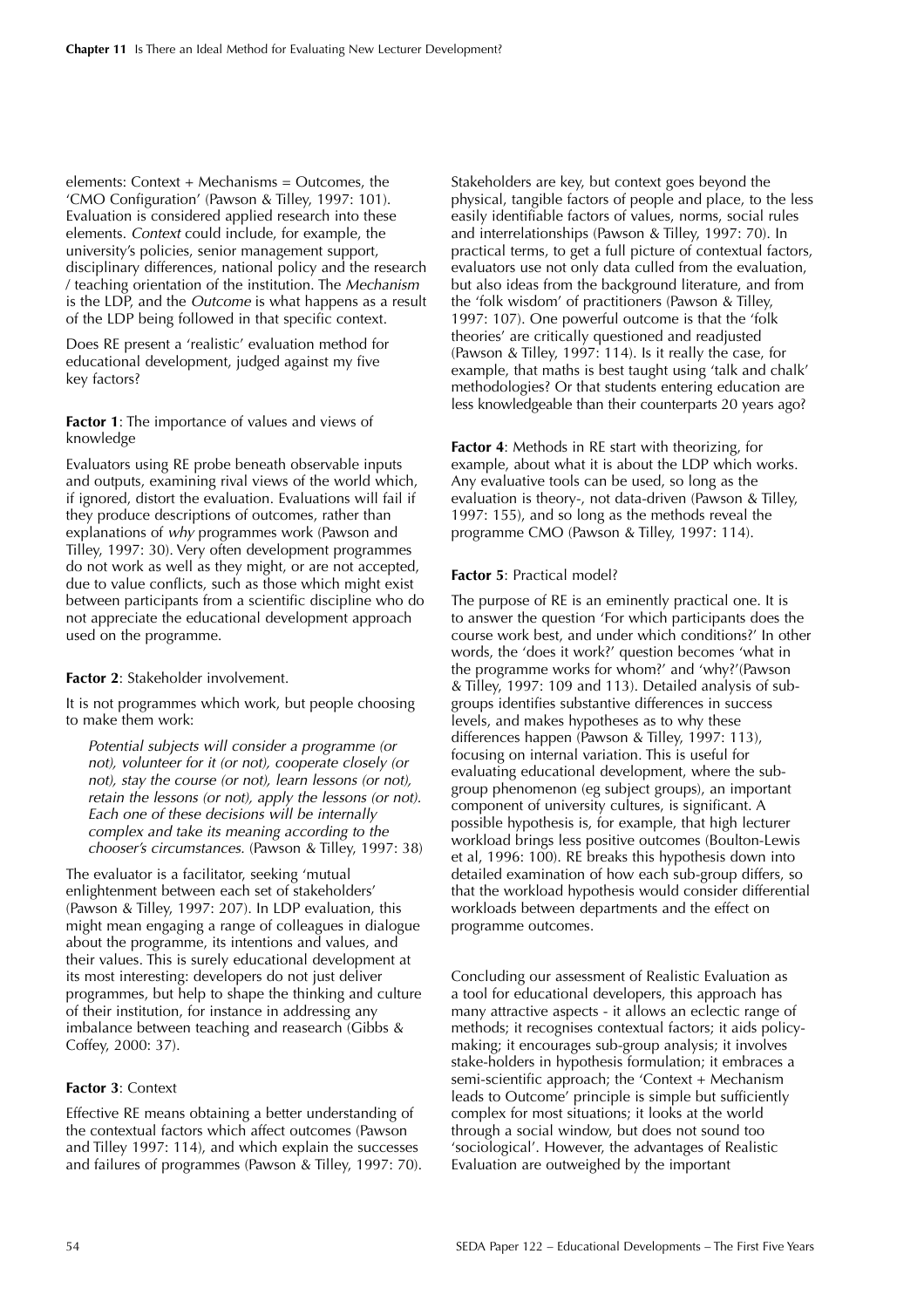disadvantage of time commitment, so as a practical model Realistic Evaluation may not be practical enough for educational development. As one educational developer told me 'I can carry out substantial evaluation, or I can deliver the programme – not both.'

#### **Alternative 2: RUFDATA**

Regarding **Factors 1, 2** and **3**, recognising the importance of **values, stakeholder influence** and **context,** the RUFDATA framework is underpinned by the principles of the evaluation theorists, so there is an emphasis on the importance of context, and the need to involve stakeholders. In contrast to RE, however, these principles form a simple, pragmatic model which can be used 'off the shelf' in any evaluation situation.

Regarding **Factor 4, Method,** RUFDATA (Saunders, 2000: 8) offers a **practical model (Factor 5)** for action for those with little evaluation experience. Saunders explicitly recognises what other theorists underplay, that evaluation is not normally done by professional evaluators, but by other professionals, for whom evaluation is only one small aspect of their work. They have the 'practicality ethic' of people working in organisations (Saunders, 2000: 15), who will not be motivated to take evaluation seriously if it is over-complicated and alien to the normal working processes and culture of their community of practice. Saunders (2000: 15) offers a practical framework for planning evaluations:

**R**easons and purposes **U**ses **F**ocus **D**ata and evidence **A**udience **T**iming **A**gency.

Like RE, the first stage involves the development of a policy statement. However, instead of a theoretical hypothesis about possible explanations for the programme's outcomes, RUFDATA's initial statement is about the overall evaluative approach to be taken. The emphasis is on reflexive questioning, to identify the procedural aspects of the evaluation design, making no assumptions about the content or methods of the evaluation, and directing the evaluator to action, not just analysis and reflection.

RUFDATA is, then, a practical, problem-solving tool, but 'practical' derived from the concept of 'practice': the evaluation should relate to practices which are familiar to the professional group in question, rather than imposing methods which do not fit (Saunders, 2000: 11). While Saunders (2000: 20) advocates the involvement of colleagues in 'horizontal activity', and states that the quality of the evaluation will depend on how well the evidence collected reflects the differing

views of a number of stakeholders (Saunders, 2000: 20), this involvement need not be outside the norms of the professional situation. In the educational development context, the developer/evaluator need not elicit views in a way that does not feel culturally acceptable in normal educational development situations. In order to think like evaluators, we are required to produce the RUFDATA document before starting the evaluation; then the evidence is gathered and analysed in whatever approach feels comfortable and doable – an eminently practical model.

The RUFDATA framework seems a helpful starting point in evaluating my course for new lecturers. It gives me a practical guide for action, whilst appreciating the theoretical considerations of other evaluation theorists. The eclectic nature of RUFDATA means that in considering the focus of the evaluation, for example, I can take advice from the theoretical approaches, and find a clear focus by engaging stakeholders in a dialogue about which aspects of the course need to be examined.

# **Conclusions**

The objective of this paper was to identify an approach to evaluating LDPs which would go beyond anecdotal evidence, and 'happy sheets'. Of the three approaches examined, I prefer RUFDATA, with elements of the more theoretical approaches. The lessons from the theoretical approaches are, for example:

Gain academic credibility by theorizing and clarifying the ontological and epistemological basis of the process. Weave these values and views into a clear strategy and approach, preferably worked out in advance of launching the evaluation. Given the political sensitivity of educational development programmes, and the lecturer time they absorb, the evaluation strategy must be far more thoughtful than the evaluative processes which are used for other university programmes (Bailey & Littlechild, 2001: 366).

Involve stakeholders: not just their reactions to the LDP, but in a non-defensive dialogue about the programme and the evaluation.

Obtain shared responsibility by an illuminative purpose, focusing on the context of provision, not just the course itself. Policies, norms and culture at the macro, meso and micro level need to be included.

Use both quantitative and qualitative methods, depending on the evaluation's purpose, and the 'fit' of each method for the programme, and for the group of professionals concerned.

Use a practical framework, to define the parameters of the process.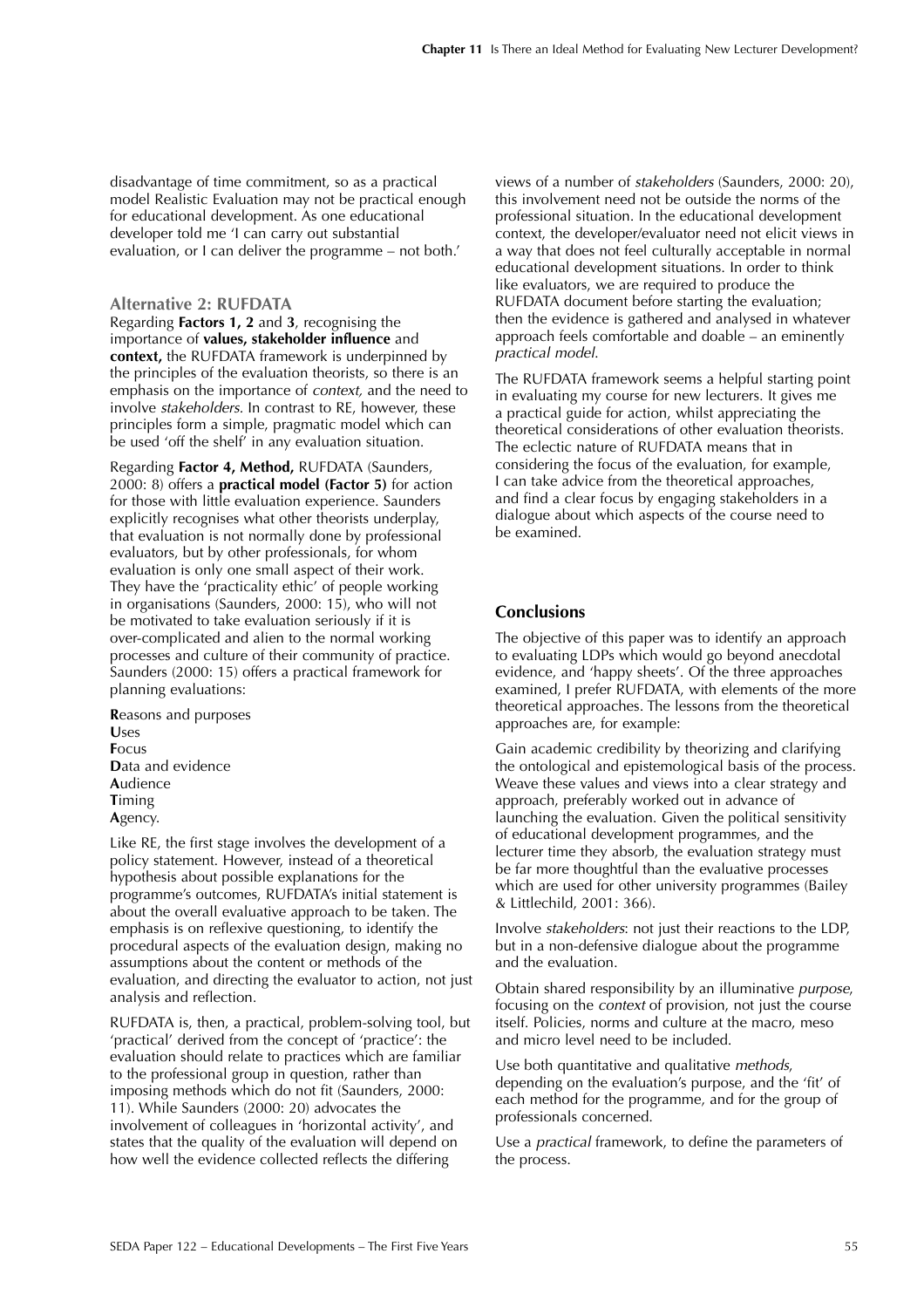Developing a sophisticated approach to evaluation requires substantial effort, but the engagement of colleagues with our educational development thinking, and our engagement with them, may lead us into deeper and more collaborative development activities – not only for our LDP, but in other, less structured work.

### **References**

Bailey, D & Littlechild, R (2001) Devising the Evaluation Strategy for a Mental Health Development Programme. Evaluation, Vol 7 (3): 351-368

Bamber, V. (2002) To what extent has the Dearing policy recommendation on training new lecturers met acceptance? Where Dearing went that Robbins didn't dare, TeacherDevelopment, 6 (3) 433-458.

Boyle, M A & Crosby, R (1997) Academic Programme Evaluation: Lessons from Business & Industry. Journal of Industrial Teacher Education, 34 (3), 81-85

Committee of Vice-Chancellors and Principals (1987) Academic Standards in Universities. London: CVCP

Gibbs, G & Coffey, M (2000) Development to Teach in Higher Education: A Research Agenda. Teacher Development, Vol 4, No 1

Gilbert, A.K. & Gibbs, G. (1998) A proposal for a collaborative international research programme to identify the impact of initial training on university teaching. Higher Education Research and Development Society of Australasia, Wellington: NZ.

Greene, JC, Benjamin, L & Goodyear, L (2001) The Merits of Mixing Methods in Evaluation. Evaluation, Vol 7 (1): 25-44

Harvey, L & Knight, P (1996) Transforming Higher Education. Buckingham: SRHE and Open University Press

Jacobs, C (2000) The Evaluation of Educational Innovation. Evaluation, Vol 6 (3): 261-280

Kirkpatrick, D L (1994) Evaluating Development Programs: The Four Levels. San Francisco: Berrett-Koehler Publishers

McConney, A (1995) Introduction: Common Ground for a Unified Approach. Studies in Educational Evaluation, Vol 21, 105-110

National Weather Service Development Center Hydrometeorology & Mgt Division (NWSTC) (1996) A Framework for Evaluation

National Committee of Inquiry into Higher Education ('The Dearing Report') (1997) Main Report, Norwich: HMSO Owen, J M & Rogers, P J (1999) Program Evaluation: Forms and Approaches. London: Sage Publications

Pawson, R & Tilley, N (1997) Realistic Evaluation. London: Sage Publications

Perrin, B (2002) How to – and How Not to – Evaluate Innovation. Evaluation, Vol 8 (1): 13-28

Saunders, M (2000) Beginning an Evaluation with RUFDATA: Theorizing a Practical Approach to Evaluation Planning. Journal of Evaluation, Vol 6 (1): 7-21

Setaro, J. L. Is it worth the cost? Calculating the ROI of training. THINQ White Paper. Billerica, MA. http://costkiller.net/tribune/Tribu-PDF/ROIO-training.pdf

Trowler, P R and Knight P T (2002) Exploring the Implementation Gap: Theory and Practices in Change Interventions (In Trowler, P (ed) Higher Education and Institutional Change). Buckingham: SRHE & Open University Press

Viitanen, E (2001) Learning to Manage Welfare and Health Services: Evaluating a Three-Year Academic Development Programme in Professional Development. Evaluation, Vol 7 (1): 79-97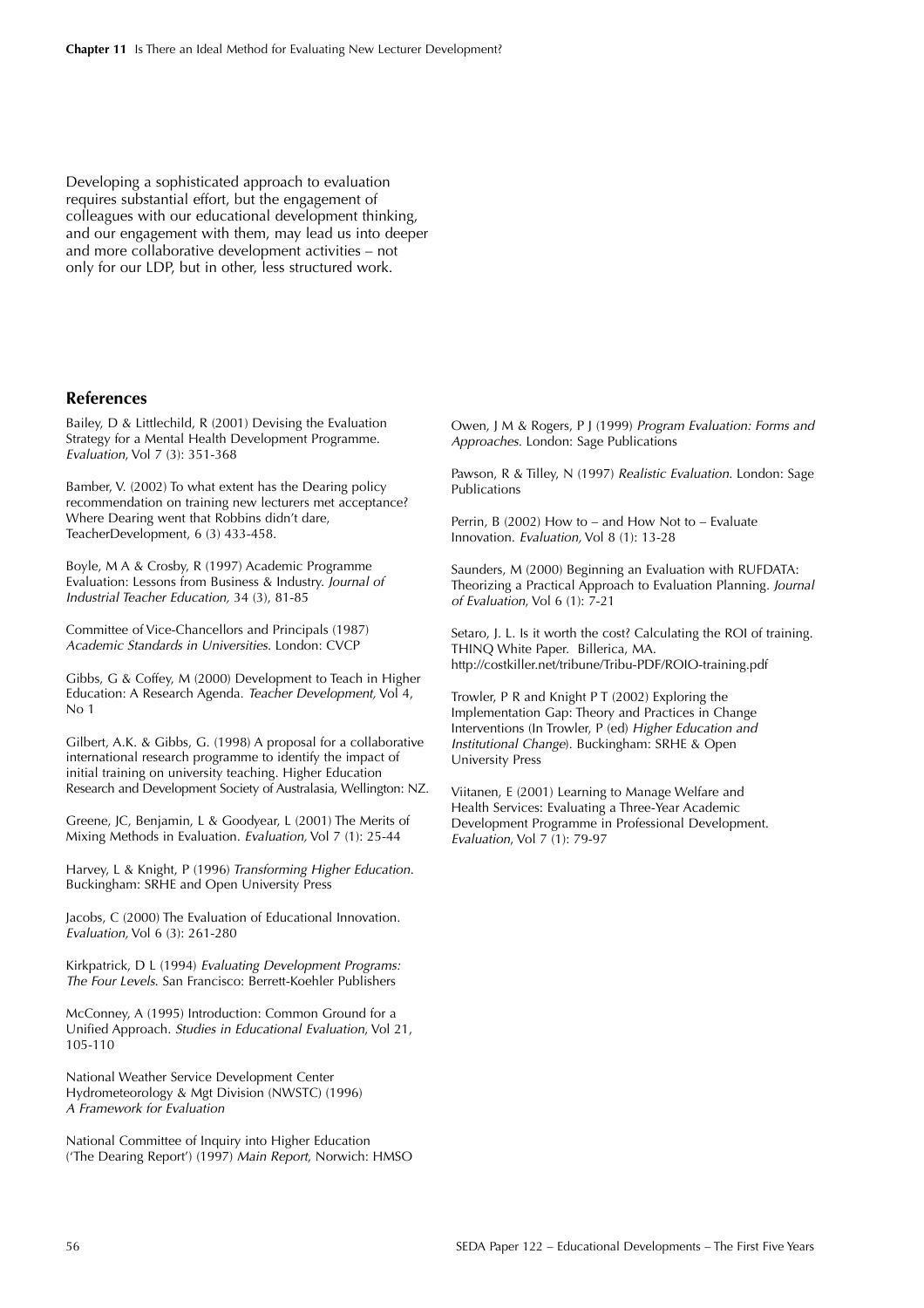# **12** Some Thoughts on Scholarship Lewis Elton, Professor of Higher Education, University College London

In the Editorial for Educational Developments 4.3, Brand (2003) gave a run down on present ideas of 'Scholarship', starting with Boyer (1990). However, since until quite recently one meaning of this word was (Collins 1979) "financial aid provided for a scholar because of academic merit", one should dig perhaps a little deeper in searching for the current meaning of the word and the concept it represents. When I did this, some years before Boyer (Elton 1986), I quoted Schwartzman, in Clark (1983), who traced it back to the Humboldtian concept of Wissenschaft, which as a concept is somewhat strange to the Anglo-Saxon mind and the importance of which was consequently undervalued at the time. I defined it in terms of a new and/or deeper understanding of what is already known and concluded that

- universities should be active in three fields teaching, scholarship and research;
- scholarship should influence both teaching and research;
- work in either teaching or research which is not influenced by scholarship is not fit to be university work.

This last point is most important; acceptance of it would change much teaching and question the appropriateness of some research.

My main concern at the time was to establish the essential conditions for a symbiotic relationship between teaching and research and this remains an important issue. It was re-affirmed by Boyer (1987) when he wrote that 'Scholarship is not an esoteric appendage; it is at the heart of what the profession is all about'. I enlarged on this in a second article (1992), by which time Boyer's ideas had become known, largely through the work of Rice (1991) who systematised Boyer's four forms of scholarship in terms of different ways of knowing, based on two polarities: concrete/abstract and reflective/active, which he linked to the Kolb cycle of learning (Kolb 1984). By an – I feel sure – unintended slight of hand, Rice had moved the discussion from 'scholarship' to 'scholarships' and that is where it has been ever since. Unfortunately, this has led to a confusion between 'scholarship' as an academic practice and 'scholarship' as a means of categorising academic activities. At the same time – and this was a stroke of genius on the part of Boyer – the latter meaning has been used to make certain academic activities academically more respectable than they had been before.

Boyer's and Rice's important contributions were to affirm that scholarship should underlie not only disciplinary research (the scholarship of discovery), but also interdisciplinary work which requires a radically different approach from disciplinary research (the

scholarship of integration), the applications of knowledge (the scholarship of practice) and finally the scholarship of teaching. It is fascinating that Rice found this the most difficult form of scholarship to characterise:

"This is the most difficult form of scholarship to discuss because we do not have the appropriate language. In the working lives of individual faculty, scholarship and teaching are often seen as antithetical – competing for one's time and attention. We want to challenge this understanding and argue that quality teaching requires substantial scholarship that builds on, but is distinct from original research, and that this scholarly effort needs to be recognised and rewarded."

This understanding goes beyond the Humboldtian concept of Wissenschaft – incidentally, German academics would not have found the Rice quotation incomprehensible, since they do have the appropriate language – but opens the possibility that the scholarship of teaching should be concerned not only with the what of teaching, but also the how. It is this realisation which has driven much of the recent work of the Carnegie Foundation in the USA and of the Heads of Educational Development Group in this country. And to anyone who doubts that this discussion has a linguistic component I recommend the splendid article by the great Dutch physicist and engineer Casimir (1973).

The next question that arises is whether there are really only four scholarships, or whether this is a consequence of constructing them in terms of the two dichotomies. Is there not for instance a scholarship of assessment and evaluation, which stems from all four branches of the two dichotomies and challenges the very idea of dichotomies? Are we here in another area of not purely linguistic differences between languages? The English tend to be confrontational – between thesis and antithesis, as is epitomised by the form of the House of Commons where government and opposition face each other with a distance just exceeding two sword lengths between them, in contrast to the semicircular debating chambers common on the continent. For instance, we think of education and training as opposites and pass value judgments on them; on the continent they lead to a synthesis, known as Ausbildung in German and formation in French, but for which English has no word.

But we must go further than that. Ashby criticised academics for too rarely applying the kind of thought processes which they normally apply to their research to their teaching (Ashby 1969), as well as to their administrative tasks where committee decisions are made 'on the basis of dubious assumptions, scrappy data and mere hunch' (Ashby 1963). Should there be a scholarship of management and administration'? Vice-Chancellors please take note. I would go further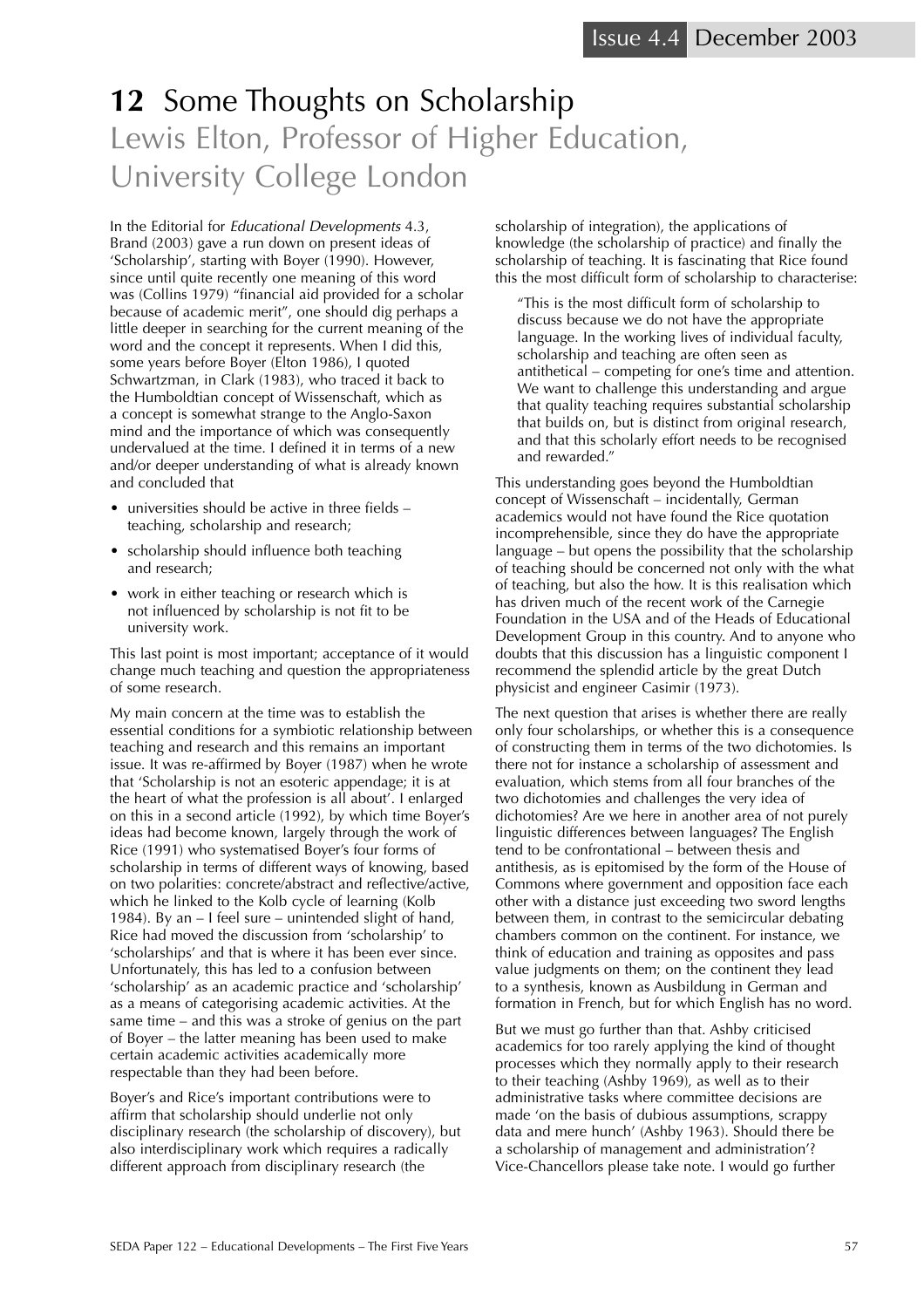and ask, whether there is any activity in universities which cannot or should not be treated in a scholarly manner? A good example arose at the University of Surrey when David Canter used his knowledge of psychology to make for the first time the sign posting system comprehensible. After he had left, further changes to it, which lacked scholarship, restored its earlier incomprehensibility.

Finally, I want to take issue with recent suggestions, quoted in the Editorial, for possible changes to Boyer's four scholarships. A division into research, knowledge and teaching would be quite wrong, since knowledge – which is presumably what is more usually called scholarship or Wissenschaft – is not separate from research and teaching, but an essential part of both; and to separate teaching from learning is akin to separating the two sides of one coin. Rather than modifying Boyer, let us extend his ideas as I have indicated. I would be prepared to offer a small price to anyone who can find an activity carried out in a university which would not benefit from a scholarly component in its treatment but is at present not getting it.

#### **References**

Ashby, E. (1963), Decision Making in the Academic World, in Halmos P. (ed), Sociological Studies in British University Education (University of Keele).

Ashby, E. (1969), The Academic Profession, London: Oxford University Press.

Boyer, E. L. (1987), College: the undergraduate experience in America, New York: Harper & Row.

Boyer, E. L. (1990), Scholarship reconsidered: Priorities of the Professoriate, Princeton: Carnegie Foundation for the Advancement of Teaching.

Casimir, H. B. G. (1973), When does jam become marmalade?, in Weber, R. L. , A random walk in science, London: Institute of Physics, pp. 1-3.

Clark, B. R. (1983), The Higher Education System: academic organisation in cross-national perspectives, Berkeley: University of California Press.

Collins (1979), Collins Dictionary of the English Language, Collins: London and Glasgow.

Elton, L. (1986), Research and Teaching: symbiosis or conflict, Higher Education 15, pp. 299-304.

Elton, L. (1992), Research, Teaching and Scholarship in an expanding higher education system, Higher Education Quarterly 46, pp. 252-268.

Kolb, D. A. (1984), Experiential Learning: experiences as a source of learning and development, Englewood Cliffs: Prentice Hall.

Rice, R. E. (1991), Toward a Broader Conception of Scholarship: the American Context, in Whiston, T. G. and Geiger, R. L. (eds), Research and Higher Education: the United Kingdom and the United States, Buckingham: Society for Research into Higher Education and Open University Press.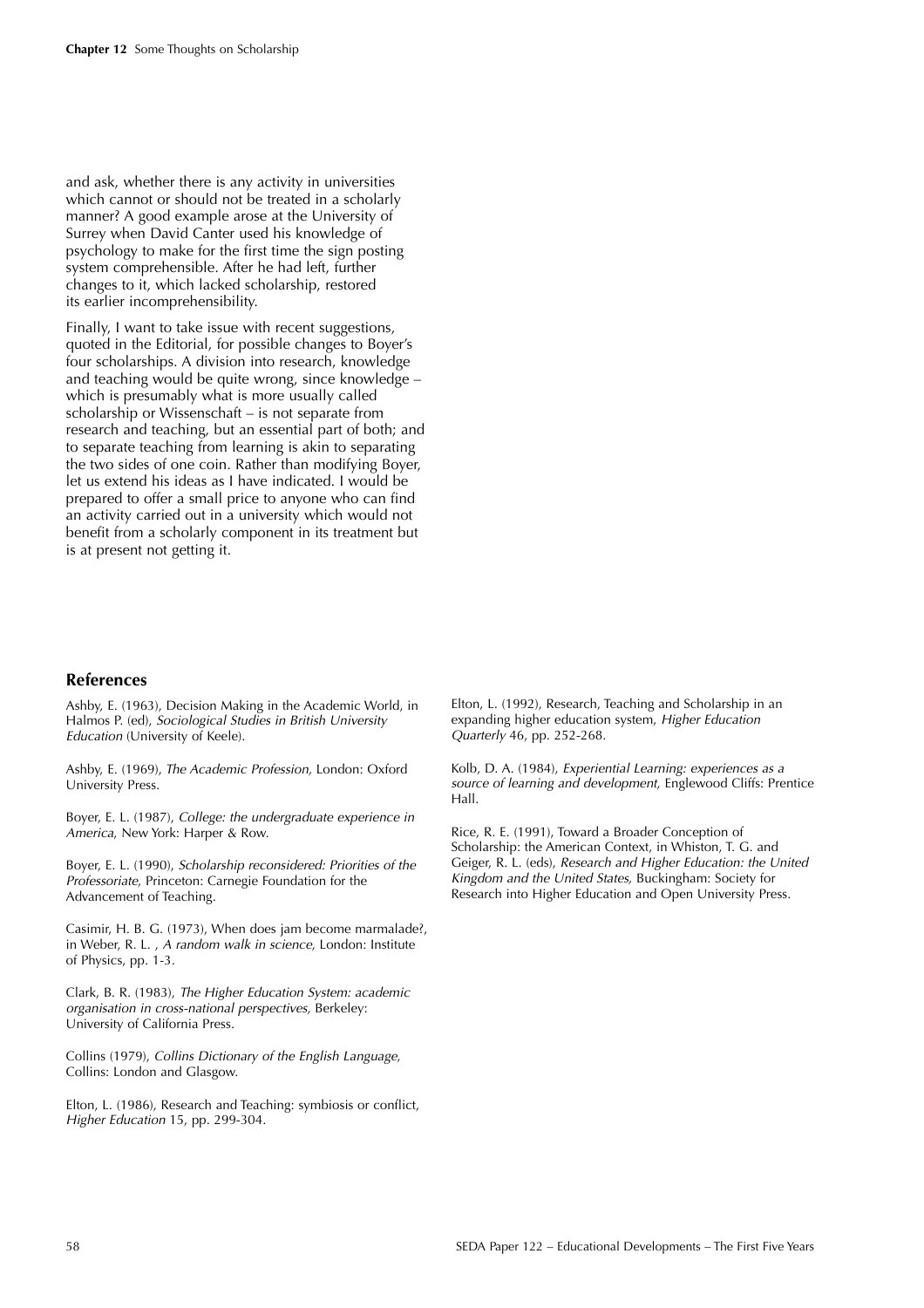# **13** It ain't what you say, it's the way that you say it: an analysis of the language of educational development Dr Shân Wareing FSEDA, Director of the Educational Development Centre, Royal Holloway, University of London

If you had to identify the single most important thing that educational developers do, would communication with the wider community of higher education staff be a contender? My guess is most people would say 'yes'.

Half-joking comments made by colleagues about the jargon in educational development encouraged me to delve a little further into what kinds of language are associated with educational development. I presented a small group of volunteers with two texts. One text was an extract from a university learning and teaching strategy, printed off the web. The other was an extract from an article published in the ILTHE's journal Active Learning in Higher Education. I used texts rather than spoken language for practical purposes, but the differences between speech and writing (as discussed by Biber 1988 and Hughes 1996, amongst others) mean that my conclusions can only partially be applied to spoken language. The eleven volunteers were drawn from across the science/arts/humanities range, and included a postgraduate student, newly appointed and established lecturing staff, a professor, and one member of academic related and one member of student support staff. I choose the texts as ones which communicate about educational development issues, and whose target audiences could be assumed to include those in an academic community with an interest in learning and teaching, a description which covered my group of respondents. (I'll consider later whether institutional learning and teaching strategies are supposed to be read by the academic community). I asked my readers to mark the texts for words and phrases which they didn't understand, which they found confusing, or which they didn't like. I also asked them whether they considered the texts were typical of their expectations of an educational development text.

Their responses suggested what many of us must suspect from experience, that language which is widely used in the texts associated with educational development does not communicate well with the academic community. My texts used expressions which were not understood, and a discourse which was disliked. If expressions which are commonplace in the discourse of educational development are not consistently understood in the academic community, then communication simply does not take place. There is no exchange of information, or at least, of the information which it was the writer's intention to communicate. That the discourse is disliked may be a more serious matter than that it is not understood. How do readers respond to a discourse they dislike? Often by ceasing to read, or by projecting their dislike of the discourse onto the concepts and intention of the writing. In the production of educational

development texts, we may be actively building barriers between ourselves and the community which it is our job to influence.

From my respondents' comments, the aspects of the texts which they identified as difficult to understand, or as features they disliked were:

- 1 Use of specialist terms without appropriate explanation; e.g. experiential learning; reflective activities, learning strategies; reusable learning resources.
- 2 Abstraction; that is, describing learning and teaching as processes and products in which teachers and students aren't mentioned. For example, "checklists and questioning approaches […] can foster mere compliance with externally set demands [rather] than genuine self-questioning and appraisal"; "new developments and staff training will be introduced to support the adoption of new web tools to support e-Learning and the creation and capture of content to allow re-use within a virtual learning environment". Arguably, abstraction is a requirement for the discussion of complex phenomena, and is a characteristic of academic language. However, this doesn't mean people who teach like to read about teaching and learning as abstract processes which they have been written out of.
- 3 The discourse of marketing and management; for example, terms such as new knowledge economy, stakeholders, monitoring learning, and descriptions of learning and teaching as processes and products. The discourse associated with educational development is partly disliked because it locates higher education in an environment driven by the concerns of management and marketing (i.e. concerns for profit, for efficiency, for results identified because they can be measured rather than because they are valued). Even when there are no explicit indicators of this discourse in a text, there are what are interpreted as indirect markers, such as a focus on processes and results, abstracted from the direct experiences of teachers and students; see abstraction above.
- 4 Implicit assumptions not shared by the readers. Texts depend on shared implicit assumptions for coherence. Where these are not shared, the text seems illogical or incoherent to the reader, as explored by Christie (2000) in terms of cross-gender misunderstandings.
- 5 Habitual collocations, referred to by one of my respondents as 'formulae' and by another as 'mantras'; that is, words that are often used together,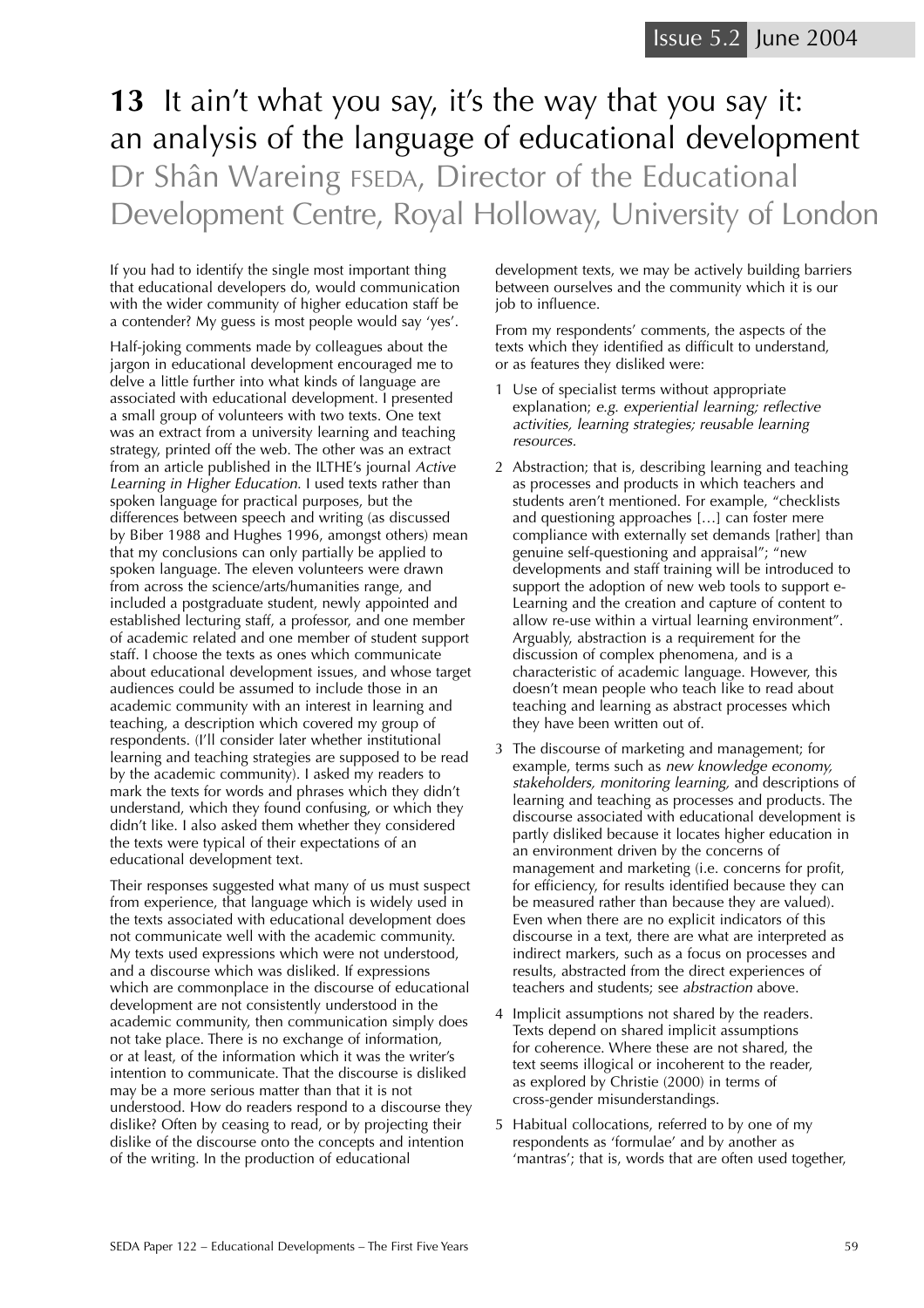so that a writer will use one automatically if they have already used the other. Examples include checks and balances, robust mechanisms, skills framework, knowledge economy, content capture and maintaining excellence.

6 Low editorial standards; these included long sentences, poor grammar and punctuation, lack of coherence between subheadings, lack of relationship between sub-headings and the main text, ambiguity, and what might be termed 'poor rhetoric', where the features of language which can be used for emphasis (such as repetition) are used randomly, with no care given to the aesthetic dimension of the writing.

My colleagues viewed these texts as having been written without the intention to communicate with them as readers. They deduced from this that they were not the intended audience, and my interpretation of their reactions is that the texts made them feel as if there was an attempt to diminish their experience and their worldview.

The experience of asking colleagues to consider these texts was salutary. If this is the way the wider academic community feels about educational development texts, then we are failing to communicate, and in fact, are driving a wedge between educational developers and the academic community through using our language. Instead of progressively informing colleagues of the values and evidence of educational development, and encouraging engagement with its principles, we may be having the opposite effect each time we speak, or press 'print'.

However, perhaps these texts were not in fact typical educational development texts, in which case, the community of educational development might be innocent of the worst of these charges. The learning and teaching strategy certainly may have been the output of some corporate committee with its focus on the requirements of the Funding Council, without an educational developer ever going near it. The journal article was from the first issue of Active Learning, and perhaps as such not representative of later papers. However, even making this allowance, educational development is not absolved. My readers were almost entirely in consensus that the texts were representative of educational development texts. None said, 'Wait a moment, educational development texts are much more accessible and 'simpatico' than this'. So even if to the eye of another educational developer these texts were a-typical in some respects, my respondents associated texts like these with educational development.

One reader did not think the learning and teaching strategy was a typical educational development text, but a 'management-strategy-jargon thing', and educational developers may agree. But I don't think this lets us off the hook either. Shouldn't learning and teaching strategies be educational development texts

and reflect those values? And shouldn't they be documents which have the academic community as a significant target readership? After all, who does the teaching in our universities? Shouldn't academic staff want to read learning and teaching strategies? Shouldn't their departments want to discuss them? What's gone wrong if this isn't the case? Even if the Funding Council needs documents written in the discourse of corporate management, isn't the learning and teaching strategy important enough to be edited for internal communication and discussion?

What are the implications for our practice? It's my view that communication is a core element of the work of educational development. The evidence of this small study has reinforced my intuition that our communication practices are problematic. Indeed, texts of which I was previously tolerant, because I understood them and because the ideology was acceptable or invisible to me, I now find troubling. Are there different ways of writing, and indeed talking, about educational development which we should cultivate and promote? Certainly, I am now more critical of texts that I encounter in the course of my work, and more aware of the need to examine my own language as I prepare course handbooks and papers for circulation amongst colleagues.

Communication is not a transparent process; there is not a one-to-one relationship between words and concepts as there would be if each time you used a word, it directed the listener or reader unambiguously to the concept you had in mind (see Singh 2004 for a straightforward discussion of this fundamental linguistic principle). Language is inherently ambiguous and, once written or uttered, communicates information other than then originator intended. And it is far from easy to find out from our readers and listeners what has been understood from our attempts at communication. Furtherore, words and phrases cannot escape the associations of where they have been used before and who has used them. Their effect on the reader relates to the identity and politics of the speakers and writers who have used them in the past (Birch 1996).

Academic disciplines have their own codes as we know (Becher and Trowler 2001), designed to enable communication which deals with abstract concepts, to allow a level of precision in the discussion of shared concepts, and to permits fine grading of attitude towards the relative strength of a claim. Academic codes also ID speakers and writers, allowing insiders to detect the exact branch of a discipline or school of thought the speaker belongs to, and have a gatekeeper function, intentionally or unintentionally keeping the uninitiated out (discussed in Becher and Trowler 2001 pp104-130).

The educational development community is currently engaged in a debate about whether educational development is a discipline in its own right (Macdonald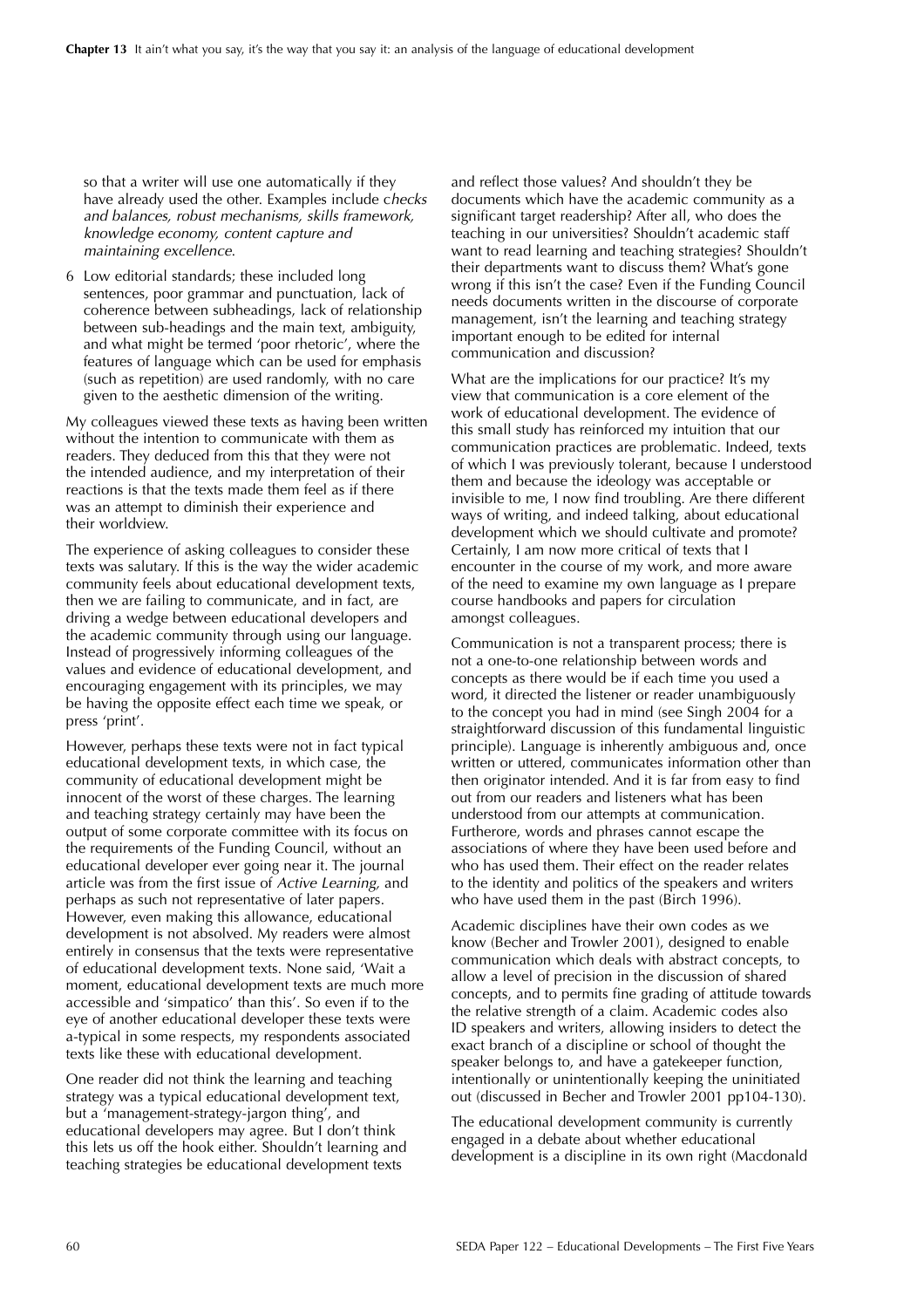2002, 2003, Stefani 2003, Rowland 2004). The arguments for a discipline of educational development include the existence of an extensive and growing literature, of peer-reviewed journals, of networks of people engaged in conferences, seminars and other activities, and of the learning and teaching programmes throughout the UK, validated within academic frameworks and developed and delivered by educational developers. The arguments against include that educational developers come from diverse disciplinary backgrounds, and do not necessarily share methodological approaches, or refer to the same texts as intrinsic to their practice. This debate still has its course to run. However, the argument 'for' might unfortunately include the perception by those in the wider academic community that our use of language is both distinctive (i.e. allowing readers to say 'that looks like an educational development text') and opaque. This surely is a feature of an academic discipline we do not wish to share (at least not in texts such as the ones discussed here, which are apparently aimed at the community of academic staff, rather than at the specialist community of educational developers). Our role is arguably different from that of staff in other academic disciplines; it is not just to talk to one another, but to talk across disciplines to all staff engaged in teaching and supporting learning. As members of a discipline in the process of defining itself, perhaps we as educational developers need to particularly consider our communication practices.

#### **References**

Becher, T. & Trowler, P. (2nd edition 2001, first published 1989) Academic Tribes and Territories Buckingham: The Society for Research into Higher Education

Biber, D. (1988) Variation across Speech and Writing Cambridge: Cambridge University Press

Birch (1996) 'Working effects with words: whose words? Stylistics and reader intertextuality' in The Stylistics Reader edited by Jean Jacques Weber. London: Arnold

Cook, G. (1994) Discourse and Literature Oxford: Oxford University Press

Christie, C. (2000) Gender and Language: towards a feminist pragmatics. Edinburgh: Edinburgh University Press

Hughes, R. (1996) English in Speech and Writing London: Routledge

Macdonald, R. (2002) 'Educational development: research, evaluation and changing practice in higher education' in Academic and Educational Development edited by Ranald Macdonald and James Wisdom, London: Kogan Page.

Macdonald, R. (2003) 'Developing a scholarship of academic development' in The Scholarship of Academic Development, edited by Heather Eggins and Ranald Macdonald, Buckingham: The Society for Research into Higher Education

Rowland, S. (2004) 'Exploring the relationships between educational research and educational development'; presentation at an SRHE/SEDA Educational Development Research Network meeting, London April 2004.

Singh, I. (2nd edition 2004, first published 1999) 'Language, thought and representation' in Linda Thomas, Shân Wareing, Ishtla Singh, Jean Stilwell Peccei, Joanna Thornborrow and Jason Jones. Language, Society and Power: an introduction Routledge. London.

Stefani, L. (2002) 'What is staff and educational development?' in A Guide to Staff and Educational Development edited by Peter Kahn and David Baume, London: Kogan Page

Wareing S (2nd edition 2004, first published 1999) 'What is language and what does it do?' in Linda Thomas, Shân Wareing, Ishtla Singh, Jean Stilwell Peccei, Joanna Thornborrow and Jason Jones. Language, Society and Power: an introduction Routledge. London.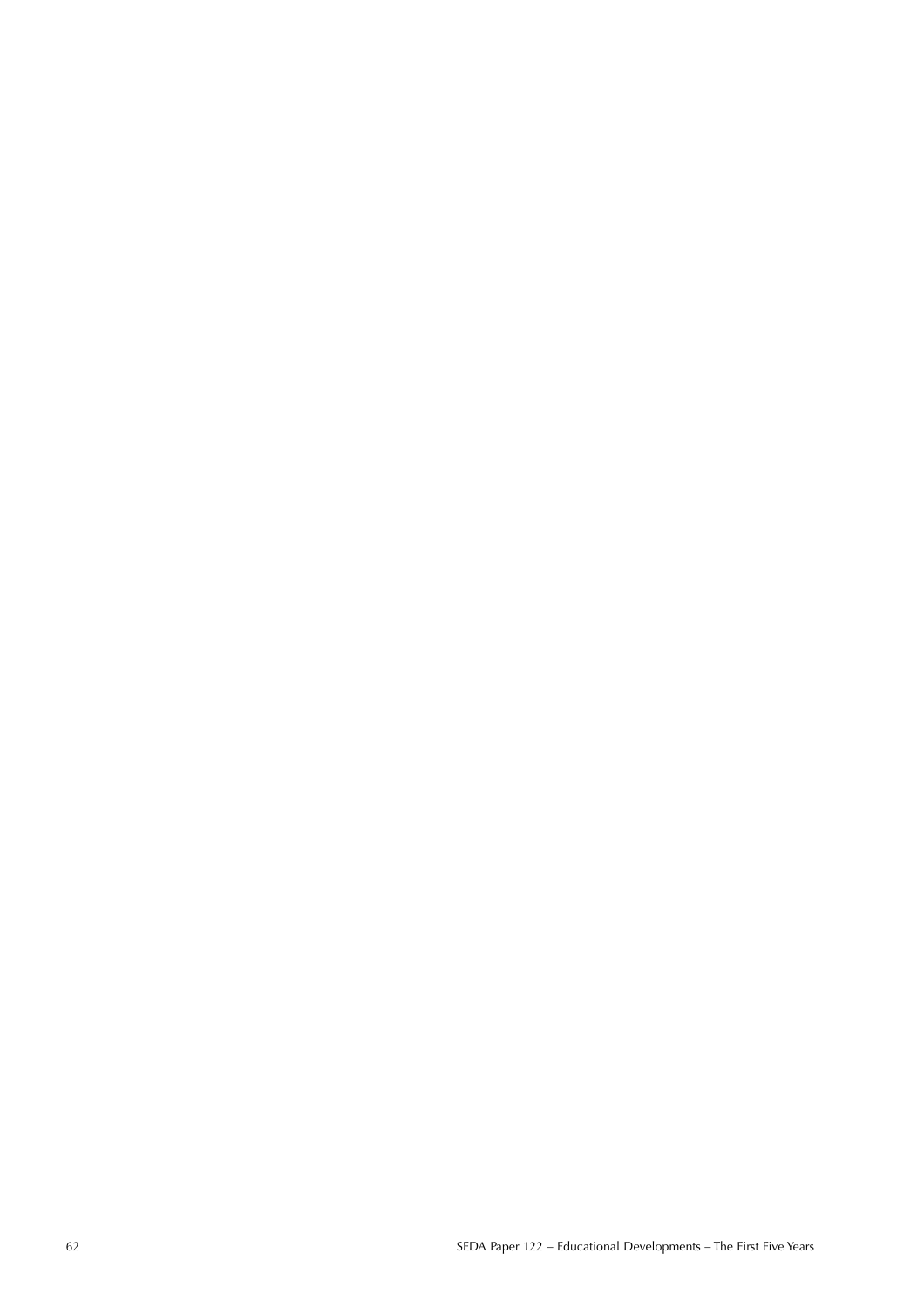# **14** Active artefacts: representing our knowledge of learning and teaching

Dr. Rhona Sharpe, Oxford Centre for Staff and Learning Development, Oxford Brookes University, Helen Beetham, e-Learning consultant, and Dr. Andrew Ravenscroft, Learning Technology Research Institute, London Metropolitan University

## **Introduction**

As teaching in higher education becomes more evidence based, there is a drive to integrate research with practice, leaving developers with the challenge of how to support staff to make greater use of available theoretical concepts and research evidence. Bridging this gap between research, theory and practice is now an issue for educational developers in areas, such as:

- Postgraduate accredited programmes in teaching in higher education require that participants demonstrate their understanding of relevant theory and adopt a scholarly approach to their teaching. How can we ensure that this process supports the development of effective practice (e.g. Sharpe, 2004)?
- Funded programmes of innovation, dissemination and change have highlighted the need to produce deliverables which translate the knowledge acquired during the life of the project into a shareable and useable form (e.g. Beetham, 2001).
- In our eagerness to be academically credible, and to more thoroughly understand our own work, educational developers are becoming more scholarly (e.g. Eggins & Macdonald, 2003). How can we ensure that our developing understanding of teaching, learning and assessment is made available in a form which can be used by practitioners?

In the field of e-learning where there is pressure for rapid changes in response to emerging research, there is discussion on how we develop a more suitable and sophisticated discourse that is shared by researchers and practitioners, and which supports and promotes educational change (e.g. Ravenscroft, 2004).

The focus of this discussion then is on how research and practice can be represented in such a way that is useful to practitioners in changing their practice. This seems to be especially important for new areas of research where it is important for results to be published quickly or where practitioners are being asked to make changes based on established research or theory. We ask if there are ways we can create more sophisticated representations of knowledge which will be useful to

practitioners or indeed whether representations will ever be adequate on their own to elicit change. As a contribution to this discussion, this paper reports on data collected from a workshop at the 8th Annual SEDA conference (Sharpe, Beetham & Ravenscroft, 2003). In this workshop practitioners generated and shared ideas for creating representations of knowledge and a possible framework was presented for using these to support practitioners to change their practice.

## **Examples of representations of knowledge**

"It is a tragedy that so much of the energy on learning research in universities has had so little influence on the practitioner. With some powerful exceptions the two communities seem to work in isolation. This is no longer good enough. A much greater sharing of information and ideas is essential if the research is to be of practical value and practitioner behaviour is to be better informed." (Sloman, 2002, p. viii)

The problem Martyn Sloman presents so forcefully in the preface to the Chartered Institute of Personnel and Development's publication 'How do people learn?' has largely been brought about because the representations of knowledge used in academia have tended to be difficult for practitioners to access. The ones we are probably most familiar with are text based representations presented as scholarly papers in journals, books and conferences. It may be that these have little impact because the terms used by educational researchers may be unfamiliar to practitioners – and in any case are often contradictory and contested – while the ways in which practitioners discuss their own work may be context dependent and untheorised. This problem has been recognised and educational developers have been busily interpreting much of the educational literature into more useable formats or devising dissemination strategies for funded projects which emphasise use as well as awareness (see for example TQEF Project Briefing on Dissemination). Table 1 (p64) lists some examples of text based representations from the teaching and learning in higher education field.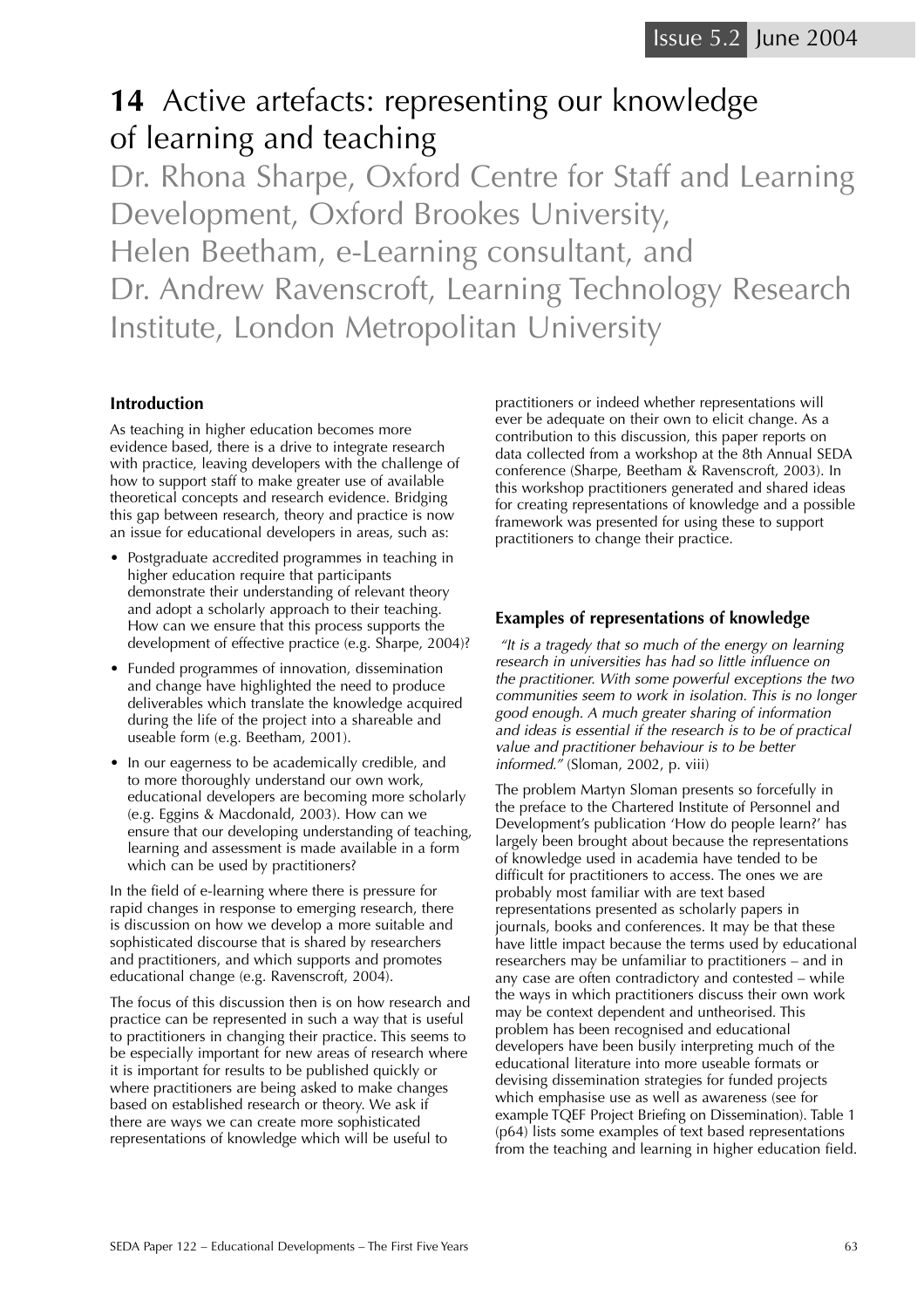| Type of representation     | <b>Example</b> (available on the web)                                                                                                                                                              |
|----------------------------|----------------------------------------------------------------------------------------------------------------------------------------------------------------------------------------------------|
| Books, papers and articles | Published in journals such as Active Learning in Higher Education or<br>Teaching in Higher Education. <sup>1</sup>                                                                                 |
| Case studies               | ASTER (assisting small group teaching through electronic resources) published<br>33 case studies from their TLTP project. <sup>2</sup>                                                             |
| Guides                     | e-Learning series of booklets produced by LTSN Generic Centre comprises<br>guides for senior managers, heads of department, teachers, learning<br>technologists and support staff. <sup>3</sup>    |
| Principles                 | Seven principles of effective teaching: a practical lens for evaluating online<br>courses. <sup>4</sup> (Graham <i>et al</i> , 2001)                                                               |
| Tools and toolkits         | Evaluation Cookbook produced for the Learning and Teaching Dissemination<br>Initiative. <sup>5</sup> (Harvey, 1998)                                                                                |
| Summaries                  | ERIC digests <sup>6</sup> are short reports on topics of current interest in education<br>providing both an overview and links to more detail.                                                     |
| Databases                  | The 'No Significant Difference Phenomenon' <sup>7</sup> provides links to research studies<br>investigating technology based education.                                                            |
| <b>Bibliographies</b>      | Annotated bibliography of research into the teaching and learning of the<br>physical sciences at the higher education level provided by the LTSN Physical<br>Sciences subject centre. <sup>8</sup> |

Table 1: Examples of text based representations of knowledge.

| Visual & imagery                                                                                                                                                                                                                            | Dialogues & stories                                                                                                                                                                                                                                                                                                | Presentational                                                                                                               |  |
|---------------------------------------------------------------------------------------------------------------------------------------------------------------------------------------------------------------------------------------------|--------------------------------------------------------------------------------------------------------------------------------------------------------------------------------------------------------------------------------------------------------------------------------------------------------------------|------------------------------------------------------------------------------------------------------------------------------|--|
| Diagrams<br>Charts<br><b>Timelines</b><br>Film, video & DVD<br>Posters<br>Images & photographs<br>Pictures, drawings & paintings<br>Visual maps, mind maps & spider<br>diagrams<br>T-shirts<br>3-D models<br>Storyboards<br><b>Displays</b> | <b>Discussions</b><br>Electronic conversations<br>Mentoring conversations<br>Observation of classes<br>Groupings of experts and learners<br>Expert witness<br>Expert panels<br>Peer discussion<br><b>Stories</b><br><b>Narratives</b><br>Discipline based case studies<br>Pen portraits<br>Action research project | Seminar presentations<br>Workshop outlines and materials<br>Groups' explanations<br>OHP inventively used<br>Audio<br>Lecture |  |
| <b>Interactive</b>                                                                                                                                                                                                                          | <b>Informational</b>                                                                                                                                                                                                                                                                                               | Performance                                                                                                                  |  |
| Self-guided field trail<br>Play, puzzles & games<br>Websites<br><b>CD-ROMs</b><br>Quizzes<br>Computer models<br>Experiments<br><b>Tasks</b><br>Simulations<br>Expert systems                                                                | Database<br>Notice boards<br>Summaries<br>Guide - essential 10 points<br>Hypertext guide<br>Advance organiser<br>Patterns and pattern languages                                                                                                                                                                    | Role play<br>Street theatre<br>Game shows<br>Improvisation<br>Dramatic scenario<br>Puppets<br>Poems<br>Song                  |  |

Table 2: Further examples of representations generated by workshop participants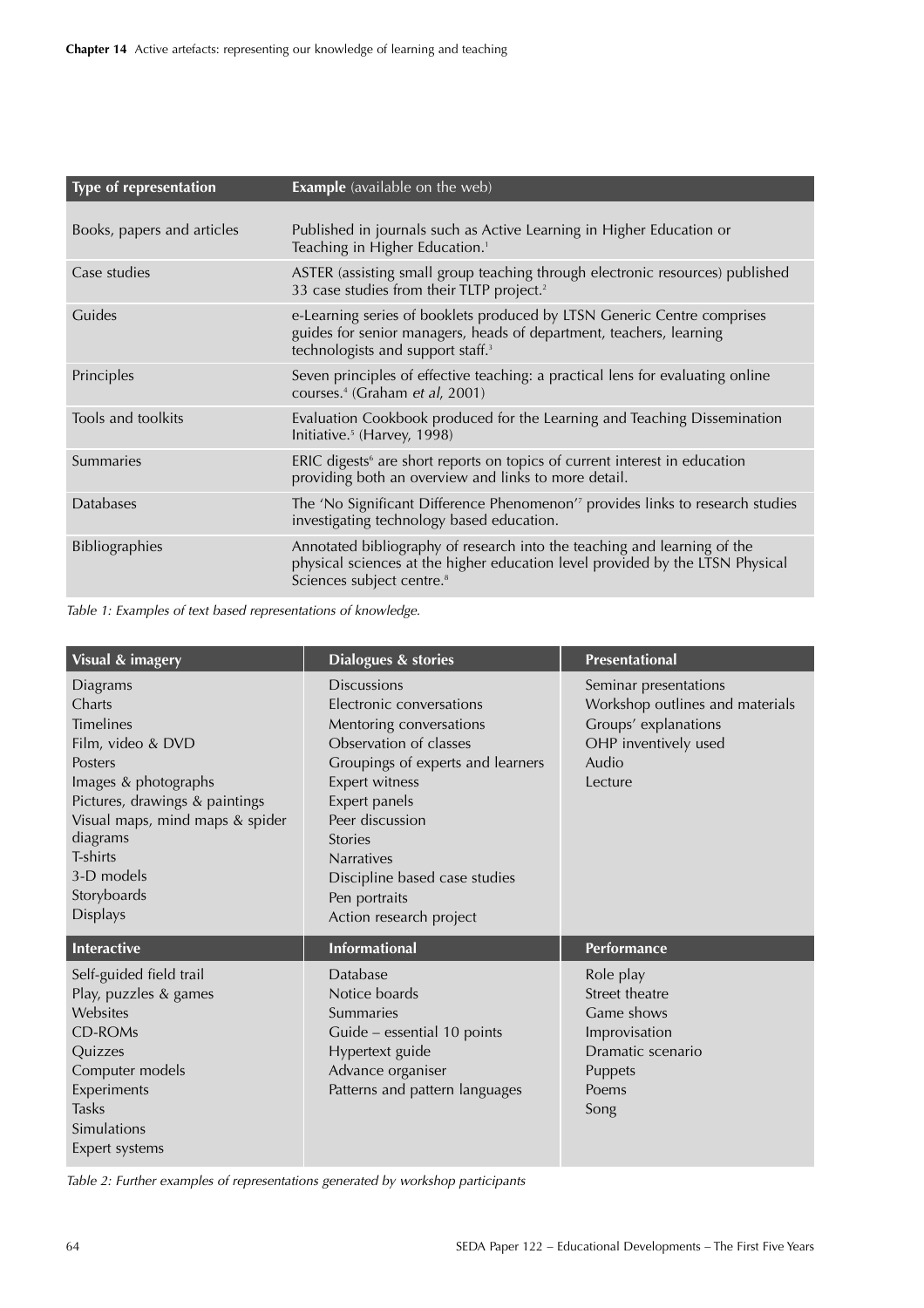In the examples in Table 1, the aim has been to represent knowledge in an accessible and useable way. Accessibility has been improved for instance by removing the use of specialist jargon, e.g. the publisher's web pages for the Institute for Learning and Teaching in Higher Education's own journal Active Learning in Higher Education quotes a reader as saying 'It is refreshing to see both a high practically orientated content in an educational journal, and material that can be easily understood by those of without training in Eduspeak.'1 In addition, resources might be made accessible by appealing directly to different audiences such as the LTSN e-Learning Guides which have been written for different groups of higher education staff. Of course the resources are also made more accessible by being freely available at the click of a button.

To move the discussion beyond text based representations and accepted formats such as case studies or guides, the 27 workshop participants at the SEDA conference were encouraged to think of other forms by which knowledge and practice can be shared. They generated a wide range of examples of representations including imagery, narrative, face to face discussions, multimedia and performance. Their full responses have been loosely collected into similar types in Table 2 (p64).

With such a broad range of representations to choose from, the obvious question for developers is whether some forms are more effective than others in promoting change. There has certainly been a move towards using representations that are drawn from the real life experiences of other practitioners, and emphasising the context within which these stories where created. Ottewill, Shepherd and Fill (2002) noted the proliferation in the number of case studies being collected and conducted a comprehensive survey of the case studies available at the time. The collection of cases studies from the ASTER project, explains that 'each case study report contains information on the teaching context, motivations for change, and the C&IT introduced and their effects on both teaching and learning'2 . Similarly the Evaluation Cookbook includes not just the information on evaluation methodologies, but also 'serving suggestions' of evaluation methods demonstrated in practice alongside guidance for the practitioner on conducting their own evaluation study<sup>5</sup>. So what seems to be important in these representations is that they are credible, true to life and context specific.

## **Enhancing representations of knowledge to support changing practice**

Even with such a full and creative list of representations, and the moves to contextualise knowledge for specific groups or situations, it is still a big jump from

knowledge (however represented) to changed or improved practice. Studies which have investigated how practitioners actually adopt new approaches show that the picture is more complex than making a choice between available types of representations. Beetham (2002) found that people who had actually changed their practice reported that a crucial turning point was often the opportunity to witness the real thing, in the real context, with the real people, in other words, to actually watch a new approach or tool in action. This might be in the context of a teaching observation or a lunchtime workshop in which a colleague described and illustrated what they had done. When pressed about the kinds of representation that had actually had an impact on their own practice, participants in this study were most likely to cite narratives from colleagues about what they did, what went wrong, and how they survived. There was also a strong tendency for these practitioners' use of knowledge resources to be mediated by another person, such as a mentor, staff developer or learning technology specialist. This study then, found that, at least in the early stages of adopting a new approach, practice is most effectively supported by richly contextualised representations, mediated by expert users. As practitioners become more expert themselves, their focus changes to one of 'peer supported experimentation'. In both cases, however, effective use of representations was mediated by collaborative activities, whether between a mentor and mentee or between mutually-supporting colleagues. Other studies which have asked academic staff what they found useful in professional development, have confirmed the importance of colleagues and collaborative strategies (Ballantyne, Bain & Packer, 1999; Ferman, 2002).

This suggests that representations of practice need to become 'living' artefacts, enhanced by their participation in collaborative activities. For example, expert practitioners in Beetham's (2002) study expressed a preference for representations they could interact with – comment on, adapt, annotate, use in their own work, or contribute to. Some examples of active representations, in which elements of the development process are captured, are given in Table 3 (p66).

Just as representations can be enhanced by activities of this kind, we also know that communities themselves need collaborative tasks and goals if they are to develop. This suggests that collaborative resource development can be a highly effective way of developing shared practice. Another way of expressing this is through the observation that projects have to have outcomes (concrete representations), but that it is often the process that is most valuable. In attempting to assess the value of collections of case studies to changing practice, Ottewill, Shepherd and Fill (2002) confirmed that it was relatively easy to identify the benefits for the creators, but more problematic to evaluate their worth to their intended audience.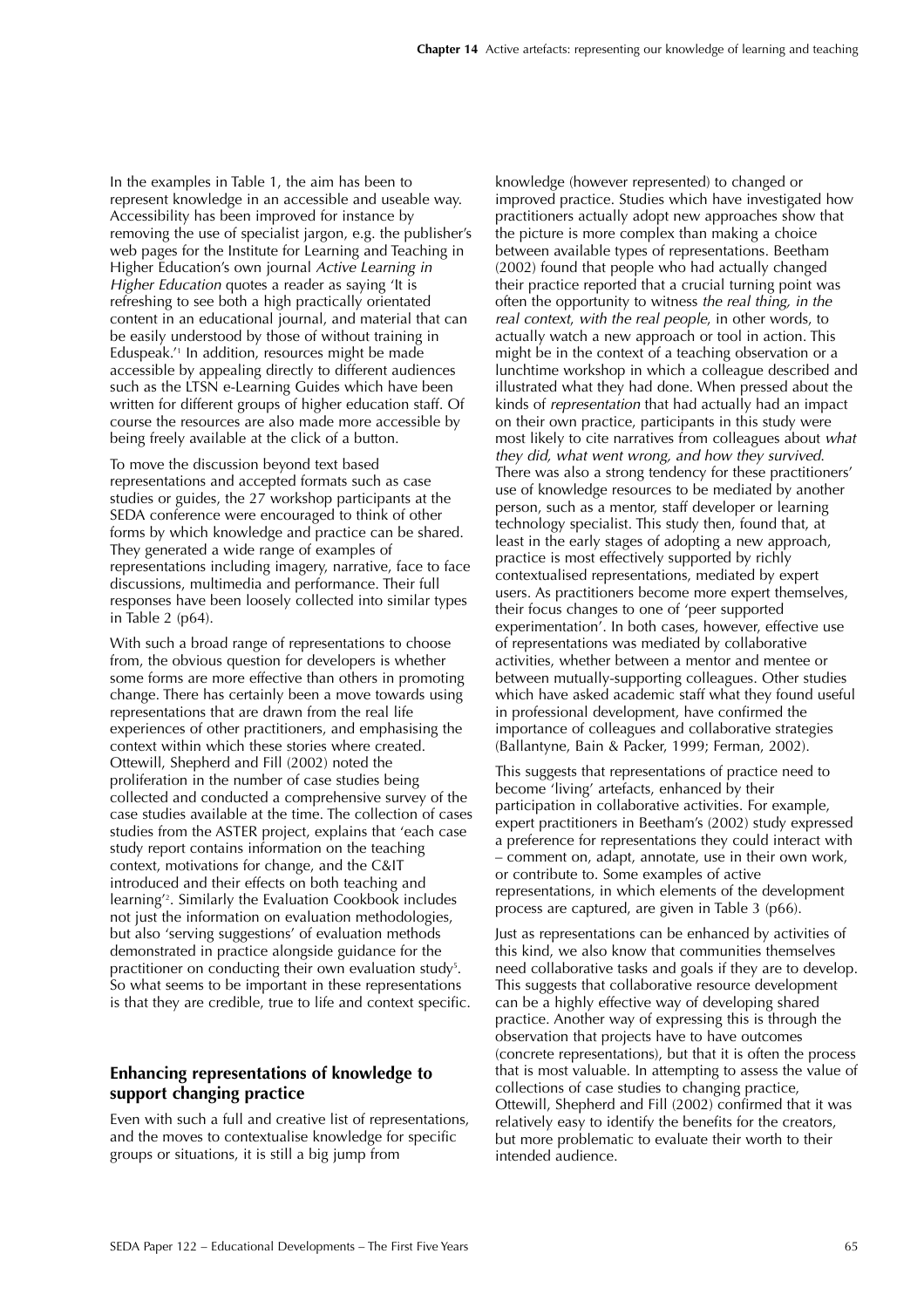| <b>Type of representation</b> | <b>Example</b>                                                                                                                                                                                                                                                                                                                   |
|-------------------------------|----------------------------------------------------------------------------------------------------------------------------------------------------------------------------------------------------------------------------------------------------------------------------------------------------------------------------------|
| Papers + responses            | The Journal of Interactive Media in Education (JIME) ix adopts an open<br>peer review process with papers linked to online discussion forums. Final papers<br>are published with summaries of their review comments.<br>www-jime.open.ac.uk/                                                                                     |
| Case studies $+$ discussion   | The Online Tutoring Skills (OTiS) Project hosted an online conference in May<br>2000 where case studies were presented in advance and delegates had the<br>opportunity to discuss them with authors. The papers and transcripts of<br>discussions were edited into an e-book.<br>http://otis.scotcit.ac.uk/                      |
| Editable resources            | The Scottish electronic Staff Development Library (SeSDL) hosts a library of<br>digital staff development resources to which users can both submit their own<br>and download other's granules.<br>ww.sesdl.scotcit.ac.uk/                                                                                                        |
| Interactive toolkits          | The Evaluation of Learning and Media Toolkit is an interactive system for<br>lecturers to analyse their teaching methods and mediums for course delivery.<br>www.ltss.bris.ac.uk/jcalt/                                                                                                                                          |
| Group created bibliographies  | In the Oxford Brookes Postgraduate Certificate in Teaching in Higher Education,<br>the first online activity asks participants to post a review of a single educational<br>publication which has influenced their practice. The postings are edited into a<br>series of linked web pages creating a bibliography for the course. |
| Activities using databases    | In the UKeU/OU course Learning in the Connected Economy, participants<br>submit completed 'companion' activities to a course database as well as select<br>and analyse other activities retrieved from the database.                                                                                                             |

Table 3: Examples of active representations of knowledge

Using a combination of workshop responses and the authors' own research experience, we argue that these active representations bring knowledge alive by mediating social and cultural communicative practice. The examples in Table 3 illustrate how they do this through a number of their features that help practitioners to bridge the theory-practice gap:

**Ownership** Most of us follow constructivist principles that we need to create our own knowledge representations, or at least to create our own interpretations or personal meaning of the knowledge base. The enhanced representations allow for such personal contributions such as questioning presenters at the OTiS conference, contributing to course bibliographies or databases. The Learning in the Connected Economy course has used the idea of 'companion' activities in response to the intensiveness of running collaborative, constructivist tasks with online groups of learners. The companion activities use electronic databases to support learners to exchange information, and contribute to and develop ownership of a resource (Weller, Pegler & Mason, 2003).

**Reflection and review** Representations need to be available when practitioners have time and opportunity to think about their own practice. For novice practitioners this will often mean structured time,

perhaps in staff development sessions, workshops and appraisals. However, even highly motivated and expert practitioners need time to engage with representations, prompts to review and reflect on their own practice, and help in translating between the theoretical and practical aspects of the situation.

**Contingency** Representations that offer themselves as 'complete', for example reports, case studies, theoretical articles, are inherently less usable than representations that offer 'room' for the practitioner. Examples of this would be toolkits, reflective pro-formas, or real-life dialogues with other practitioners, which support practice through a form of structured dialogue.

**Dynamism** Enhanced representations are dynamic and frequently changing rather than static and fixed. This is because they are constantly being added to by new users, by peer review etc. The value of dynamism is particularly relevant to practice areas such as e-learning where new tools and approaches are constantly available and representations need to adapt quickly to remain useful. Examples of dynamic representations include the draft documents in JIME, collaborative resources, evolving ontologies and knowledge trees.

**Support for peer learning** The importance of networks for sharing information cannot be over-stated.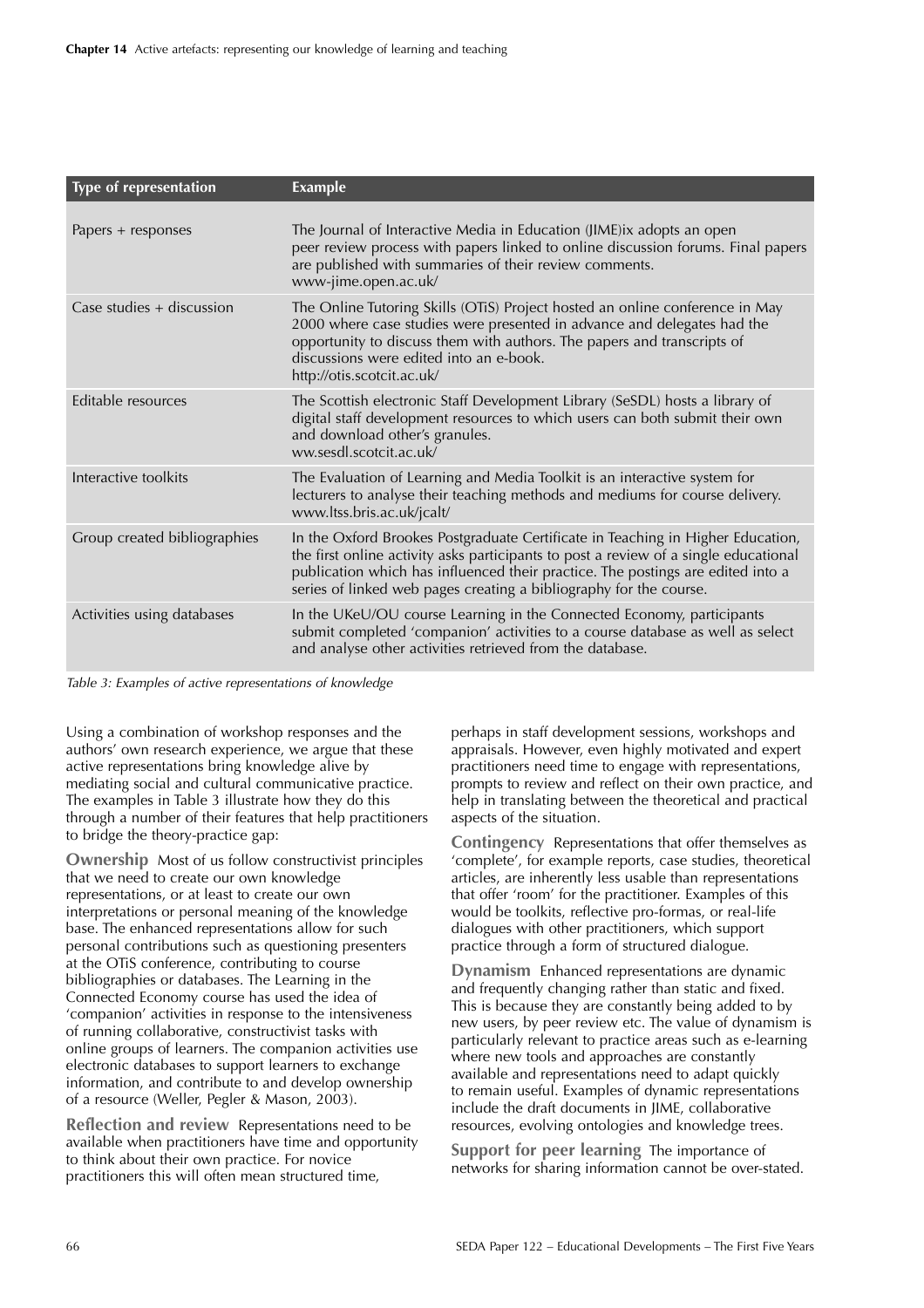Representations of practice do not just encode 'what to do' in a particular situation but are important repositories for the community's values and culture. If our conclusions about enhanced representations are correct, the need is not simply to distil 'the best examples' of represented practice for future use, but to establish peer processes whereby representations are constantly created, shared and tested.

Effective active representations therefore not only help individual practitioners to bridge the theory-practice gap but also support processes of peer learning. What is most noticeable about these examples is that they blur the distinction between creation and use. Traditional representations of knowledge are created by the author(s) or designer(s) and then published in a final and fixed state, to be accessed by readers and users. Active representations allow for the possibility of collaborative creation and use, offering facilities for commentary and feedback, peer review and refinement in the light of experience.

However, there are challenges in establishing and sustaining these processes. In the academic community it is authorship that is valued and rewarded, while in the commercial community it is product design. Peer review, collaborative projects and open source software are examples of movements that undercut these prevailing values. However, with time at an absolute premium, it is often difficult to identify the pay-off for individuals who undertake the work of annotating, collating, synthesising, commenting, evaluating, re-contextualising, and re-developing.

We can make use of external incentives such as professional accreditation, teaching promotions and small-scale project funding. There are also intrinsic incentives such as the provision of easy-to-use pro-formas as a trade-off against provision of feedback and comment. The JIME journal uses is an excellent

example of peer review which gives intrinsic reward for participation: commentators are willing to devote time to considering another author's work in the belief that not only will this enhance their own understanding (and prestige), but that they will benefit from the same peer feedback system in their turn. Even without peer review, an organic relationship can be facilitated between authors, developers, users and the artefacts themselves, as in annotated collations of materials such as SeSDL, the Learning in the Connected Economy database or the PCTHE course bibliography.

## **A framework to support the process of learning from representations of knowledge**

Traditionally the types of process outlined above have been possible only by inserting representations into training and development programmes, facilitated by specialist staff. Many of the representations in Table 2 reflect this. However, we believe that new information and communication technologies make it possible to develop and use representations in new ways, which blur the distinction between representations as finished artefacts, and representing as a collaborative activity. Active representations of the kind outlined in Table 3 can support a process of peer supported experimentation within the context of online communities of practice. It is important to say that in focussing on representations within this framework, we do not wish to deny the continuing importance of specialist staff to the process of development, especially for novices to a particular approach, but rather to note the power of well designed representations to fulfil many of the requirements of effective professional development in a fast-changing context.



Fig 3: A framework to support the process of learning from representations of knowledge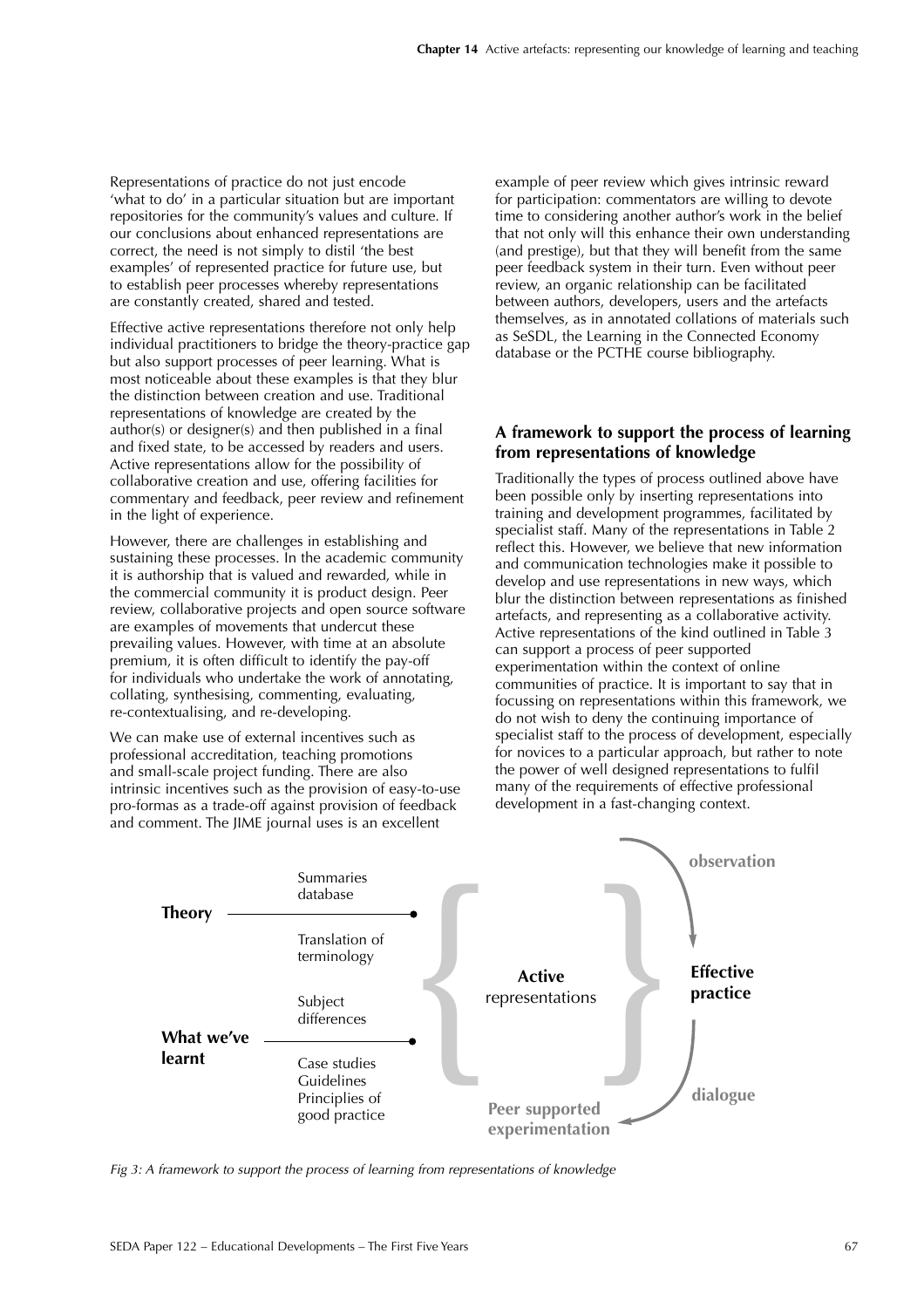### **Conclusions**

We have argued that representations of knowledge need to be accessible, credible and contextualised if they are to be used by practitioners. We have also argued that in order for knowledge to have impact on practice, practitioners need to engage with it through a process of peer- or mentor- supported experimentation. And finally we have argued that this should lead to practitioners feeding back into the representations themselves through active enhancements such as comment, peer review and collaborative development. We have offered some instances of new information and communication technologies being used to support enhanced representations, coupled with communities of shared practice. At present the opportunities and incentives to engage in this kind of representational community are limited. We look forward to a time when they will be more widespread among learning practitioners.

#### **References**

Ballantyne, R., Bain, J. D., & Packer, J. (1999). Researching university teaching in Australia: Themes and issues in academics' reflections. Studies in Higher Education, 24(2), 237-257.

Beetham, H. (2001) How do representations of our practice enable change to happen? Educational Developments, 2(4), 19-22.

Beetham, H. (2002) Developing learning technology networks through shared representations of practice in C. Rust (Ed.) Improving student learning through learning technologies. Oxford Centre for Staff and Learning Development, Oxford.

Eggins, H. & Macdonald, R. (Eds.) (2003) The scholarship of academic development. Open University Press, Milton Keynes.

Ferman, T. (2002) Academic professional development: what lecturer's find valuable. International Journal for Academic Development, 7(2), 146-158.

Graham, C., Cagiltay, K., Lim, G-R., Craner, J. & Duffey, T. (2001) Seven principles of effective teaching: a practical lens for evaluating online courses. The Technology Source, March/April 2001. Available from

http://technologysource.org/article/seven\_principles\_of\_effectiv e\_teaching/ Harvey, J. (Ed.) (1998) Evaluation Cookbook. Learning Technology Dissemination Iniative.

Ottewill, R., Shepherd, K. & Fill, K. (2002) Assessing the contribution of collections of case studies to academic development in higher education. International Journal for Academic Development, 7(1), 51-62.

Ravenscroft, A. (2004). From conditioning to learning communities: Implications of 50 years of research in eLearning interaction design. Association for Learning Technology Journal, 11(3), 4-18.

Sloman, M. (2002) Preface in J. Reynolds, L. Caley & R. Mason, How do people learn? Chartered Institute of Personnel and Development. CIPD Publishing, London.

Sharpe, R. (2004) How do professionals learn and develop, in A.D. Baume and P. Kahn (Eds.) Enhancing Staff and Educational Development. Kogan Page.

Sharpe, R., Beetham, H., & Ravenscroft, A. (2003) Creating usable representations of knowledge to support practitioners to change their practice. Paper presented at the 8th Annual SEDA conference. Birmingham, November 2003.

TQEF NCT Project Briefing No. 2. Dissemination. Available from www.heacademy.ac.uk/documents/brief02.pdf

Weller, M., Pegler, C.A., & Mason, R. (2003). Putting the pieces together: what working with learning objects means to the educator. Paper presented at the eLearn International Conference, Edinburgh, February 2003. http://iet.open.ac.uk/pp/c.a.pegler/ukeu/edinburgh.doc

## **Acknowledgments**

Thanks to the participants of the workshop at the 8th Annual SEDA Conference, who engaged so thoroughly and left behind their answers sheets which have formed the basis of this paper.

<sup>1</sup> Details of the journal Active Learning in Higher Education are available from the Sage Publications site at www.sagepub.co.uk/journal.aspx?pid=105463&sc=1

- <sup>2</sup> The ASTER case studies are available on the project's website at http://cti-psy.york.ac.uk/aster/resources/case\_studies/case\_studies.html
- <sup>3</sup> The e-Learning series of booklets are available to download from the Generic Centre's site at www.ltsn.ac.uk/genericcentre/index.asp?id=19519
- <sup>4</sup> This often cited paper was first published in The Technology Source and is available from http://ts.mivu.org/default.asp?show=article&id=839
- <sup>5</sup> The Evaluation Cookbook can be viewed online or downloaded in full from www.icbl.hw.ac.uk/ltdi/cookbook/contents.html
- <sup>6</sup> The ERIC digests are available from www.ericdigests.org/
- <sup>7</sup> The No Significant Difference Database can be searched at http://teleeducation.nb.ca/nosignificantdifference/index.cfm
- <sup>8</sup> The annotated bibliography of research into the teaching and learning of the physical sciences provided by the LTSN Physical Sciences subject centre is available from http://dbweb.liv.ac.uk/ltsnpsc/AB/AB-html.html
- <sup>9</sup> The Journal of Interactive Media in Education available from www.jime-open.ac.uk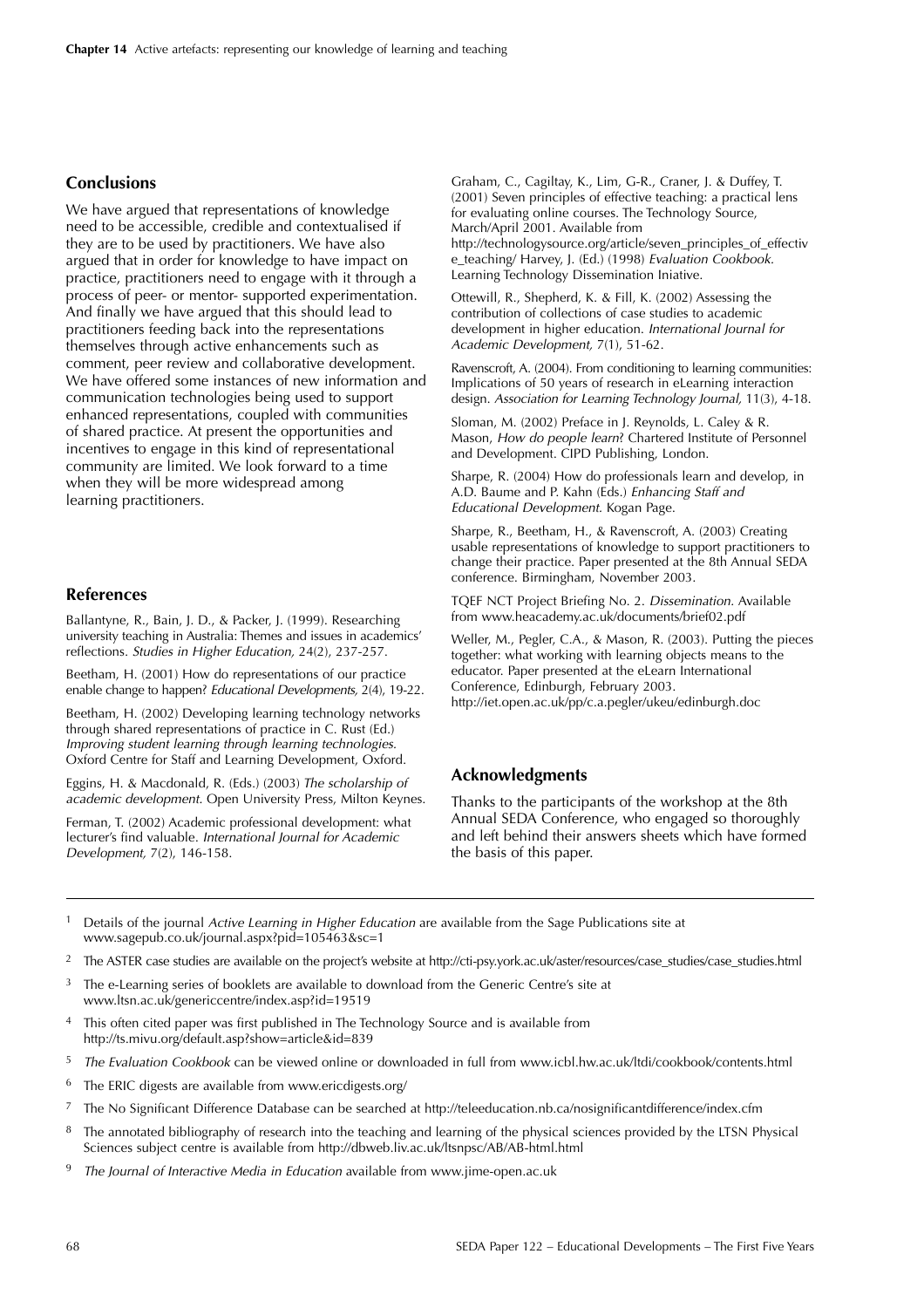# **15** Continuing Professional Development in Higher Education: what do academics do?

# Dr Helen King AFSEDA; GEES Subject Centre, University of Plymouth

# **Introduction**

Continuing professional development is currently high on the agenda for UK Higher Education. Further to proposals put forward in the Government's 2003 White Paper 'The Future of Higher Education', a consultation process is currently underway to support "the development of professional standards for academic practice and continuing professional development (CPU) that will support teaching and learning in higher education (HE)." (Universities UK et al, 2004). At the same time, institutions funded by HEFCE are being required to develop their Human Resource and Teaching & Learning strategies to include provision for rewarding excellent teaching and supporting CPD. In addition to these policy developments at Governmental and institutional level, changes are underway with respect to UK-wide support for academic practice. In May 2004, the Institute for Learning and Teaching in Higher Education (ILTHE) joined forces with the Learning and Teaching Support Network (LTSN) and National Co-ordination Team (NCT) to form the basis of the new Higher Education Academy.

It is timely, therefore, to reflect on the nature of professional development in higher education and to acquire a better understanding of what academics currently do to develop their teaching practice. This understanding of current attitudes and behaviours with respect to CPD will then provide a good basis on which to build support for the imminent changes in policy.

This article outlines a small-scale research project, funded through a SEDA award, to look at the CPD activities of one discipline in UK HE: Earth Sciences. The results are summarised and collated with other similar research in order to develop some broad guidelines and recommendations for the future support of academic CPD.

## **What constitutes CPD in higher education?**

For many higher education institutions (HEIs) in the UK, CPD is synonymous with formal courses or events that provide some form of 'training'. Such training is often provided as CPD for external professions such as law, business and finance, medicine and so on. However, there is some evidence to suggest that although HEIs have a "tendency to regard formal courses as the most appropriate mode of teaching provision,…practitioners in general take a different view" (Becher, 1996, pg 54). Becher's research into the CPD activities undertaken by practitioners in medicine, pharmacy, law, accountancy, architecture and structural engineering indicated that professional learning takes many forms. He identified seven categories or modes of learning:

- Courses and conferences;
- Professional interactions;
- Networking;
- Consulting experts;
- Personal research;
- Learning by doing; and
- Learning by teaching.

and suggested that "a clear awareness of the large part played by other forms of interaction might perhaps encourage professional schools [in HEIs] to adjust their own priorities: for example in helping to set up professional interactions, to promote and underpin specialist networks and to support personal research."

As well as supporting the CPU of external practitioners, HEls are of course also concerned with the development of their own staff and, in general, formal workshops and seminars again seem to be the dominant model. Interestingly, although many other forms of learning are recognised for initial HE lecturer training courses e.g. action learning sets, projects, peer observation, reflection, these seem to be much less of a feature of CPU provision. There is, of course, an important place for formal 'off-the-peg' activities but these should be considered as part of a broader spectrum of learning opportunities.

What do academics actually do to develop their teaching practice? A small number of studies have been undertaken with mixed disciplinary groups of academic and other HE staff (e.g. Ferman, 2002; Dunne; LTSN Generic Centre, 2002; Luedekke, 2003) to ascertain the different activities undertaken to develop teaching practice. The aim of the small-scale research project reported here was to complement these studies by looking at the experiences within a large number of academics from a single discipline (Earth Science) across 31 different institutions in the UK, and to draw together some common concepts and conclusions.

Earth Science was chosen for the study as it is my own discipline in which I have established credibility as an educational developer. Although a well-established and 'traditional' discipline, the study of Earth Science involves many different learning environments that require innovative thinking in terms of supporting learning. The discipline is relatively small in terms of number of institutions and hence it was possible to target named academics through a search of departmental web-sites.

A short questionnaire was posted to 475 named academics. The questionnaire listed a variety of different possible CPU activities (see Table 1 p70) and asked respondents to tick those they had done within the last 12 months. Respondents were also asked to state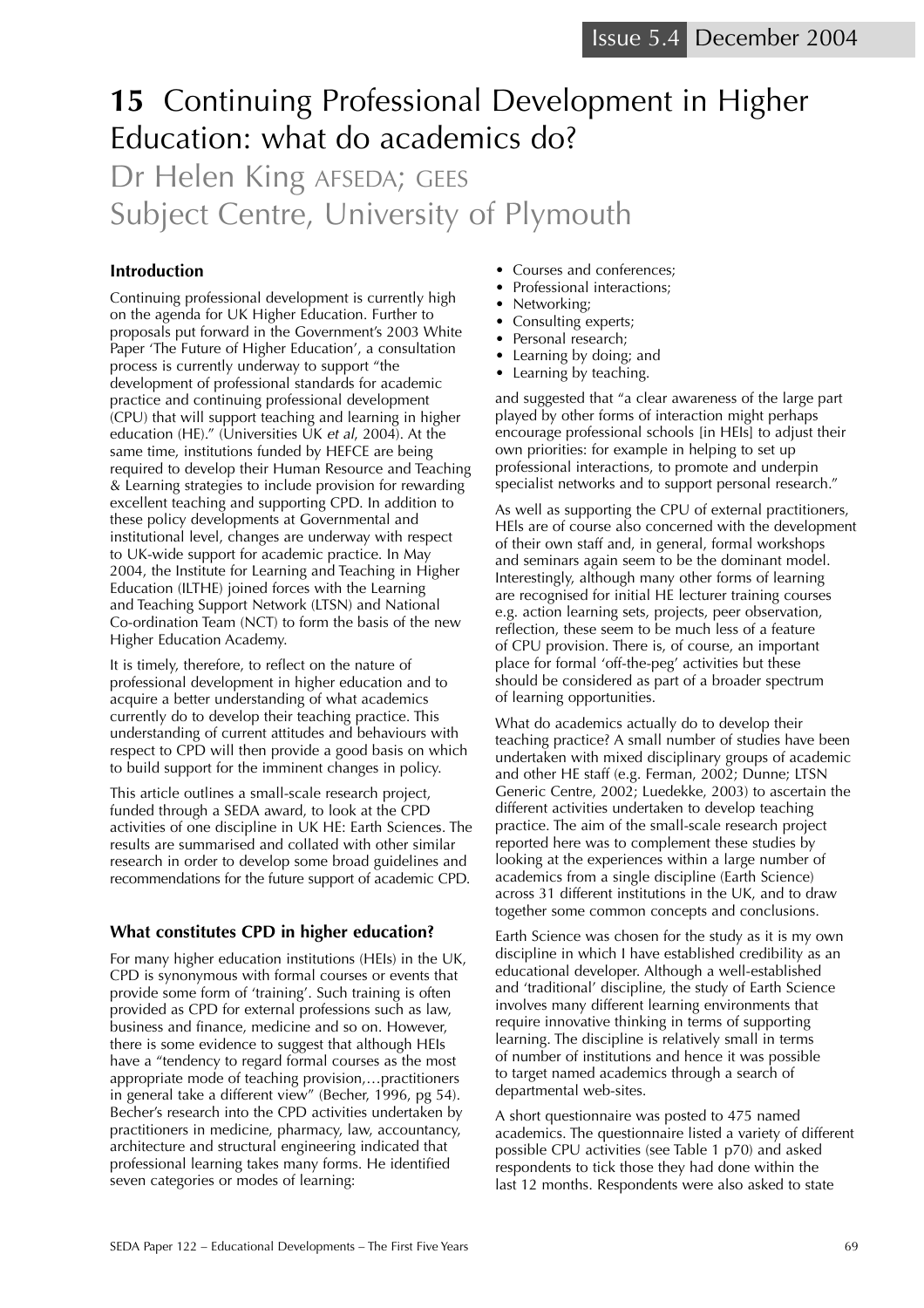| Type of CPD Activity (in order of preference)                                                |     | <b>No. of Responses</b> |
|----------------------------------------------------------------------------------------------|-----|-------------------------|
| Discussions with colleagues in your department                                               | 180 | $(94\%)$                |
| Supported colleagues to develop their teaching                                               | 88  | $46\%$                  |
| Networked with colleagues from other institutions                                            | 76  | $(40\%)$                |
| Read books/articles on learning & teaching                                                   | 72  | (38%)                   |
| Read web-based information on learning & teaching                                            | 60  | $(31\%)$                |
| Participated in a learning & teaching workshop                                               | 52  | (27%)                   |
| Discussions with staff in your institutional EDU                                             | 47  | (24%)                   |
| Attended a learning & teaching conference                                                    | 21  | $(11\%)$                |
| Applied for teaching development funding                                                     | 17  | (9%)                    |
| Undertook research into learning & teaching                                                  | 11  | (6%)                    |
| Member of Earth Science Teachers' Association or National Association of Geoscience Teachers | 8   | $(4\%)$                 |
| Studied for/hold a L&T qualification (inc ILT)                                               | 31  | $(16\%)$                |

Table 1: Responses to CPU activities questionnaire

whether or not they had any formal obligations to undertake CPD for teaching, and to identify the main barriers to such professional development. Basic demographic data was also collected including gender and number of years teaching. 192 responses were received and general knowledge of the Earth Science community in the UK suggests that the gender and age profiles of the sample were a reasonable representation of the population.

The distribution of the age groups (number of years teaching) was analysed for each activity using the X-squared test for independent samples. Only two of the activities showed a statistically significant difference between the age groups:

- L&T qualification: 5-10 and 21+ years significantly lower than expected than from random distribution  $(p=0.003)$
- Participated in a workshop: 1-4 and 5-10 years significantly higher, 11-20 and 21+ years significantly lower than expected from a random distribution  $(p=0.04)$

Respondents were also asked to note any other activity they had undertaken, these included responding to student feedback, reflecting on their experiences, peer review, external examining, achieving learning and teaching awards, looking at objects in other disciplines, and hosting a learning and teaching conference. In addition to enhancing teaching practice, 11 respondents indicated that their professional development for teaching was related to ensuring that the subject content of their courses was up-to-date.

| Barrier (in order of preference | No. of Responses |          |  |
|---------------------------------|------------------|----------|--|
| Time                            | 180              | (94%     |  |
| Emphasis on research            | 88               | $(46\%)$ |  |
| Funding (e.g. To attend events) | 76               | $(40\%)$ |  |
| Lack of personal interest       | 72               | (38%)    |  |
| Lack of encouragement           | 60               | $(31\%)$ |  |
| None                            | 52               | $(27\%)$ |  |

Table 2: Barriers to Undertaking CPD for Teaching

The questionnaire asked respondents to select the main barriers to their undertaking CPD for teaching (table 2). Within each category, there was no significant difference between the spread of responses by age group than would be expected from a random distribution.

For many academics, lack of time and pressures from other priorities (i.e. research) seem to be related to the culture of the department as exemplified by this comment from one respondent. "Academic promotion solely relies on one's international research reputation. Time spent on teaching and teaching-related activities (such as CPD) is applauded but it is weighted close to zero by promotion panels."

It can be inferred from additional comments provided by the respondents that the main other reason for not undertaking CPD was due to bad experiences of formal courses in the past (or perhaps personality clashes with educational developers and other colleagues!). It seemed that these respondents had such strong views (perhaps coloured by these bad experiences) that they assumed 'educationalists' define CPD as only about formal courses and events. For example, despite the fact that the questionnaire listed 'discussions with colleagues, networking and reading' as the first few possible CPD activities, the following types of comment were still made:

#### "As usual, the educationalist view is that CPD requires a course or equivalent teaching us how to teach."

"I value teaching quality very highly, and am constantly striving to do it better. I have just found the formal routes to CPD you emphasise here to be much less helpful than talking to others, emulating those I think are effective etc."

Finally, respondents were asked to indicate whether or not they were formally required to undertake CPD (e.g. through membership of a professional body or by their institution). Respondents from 18 departments indicated that they were formally required by their institution to undertake CPD. However, there were several cases of discrepancies between individuals from the same institution as to whether CPD was required or not. Of these 18 institutions: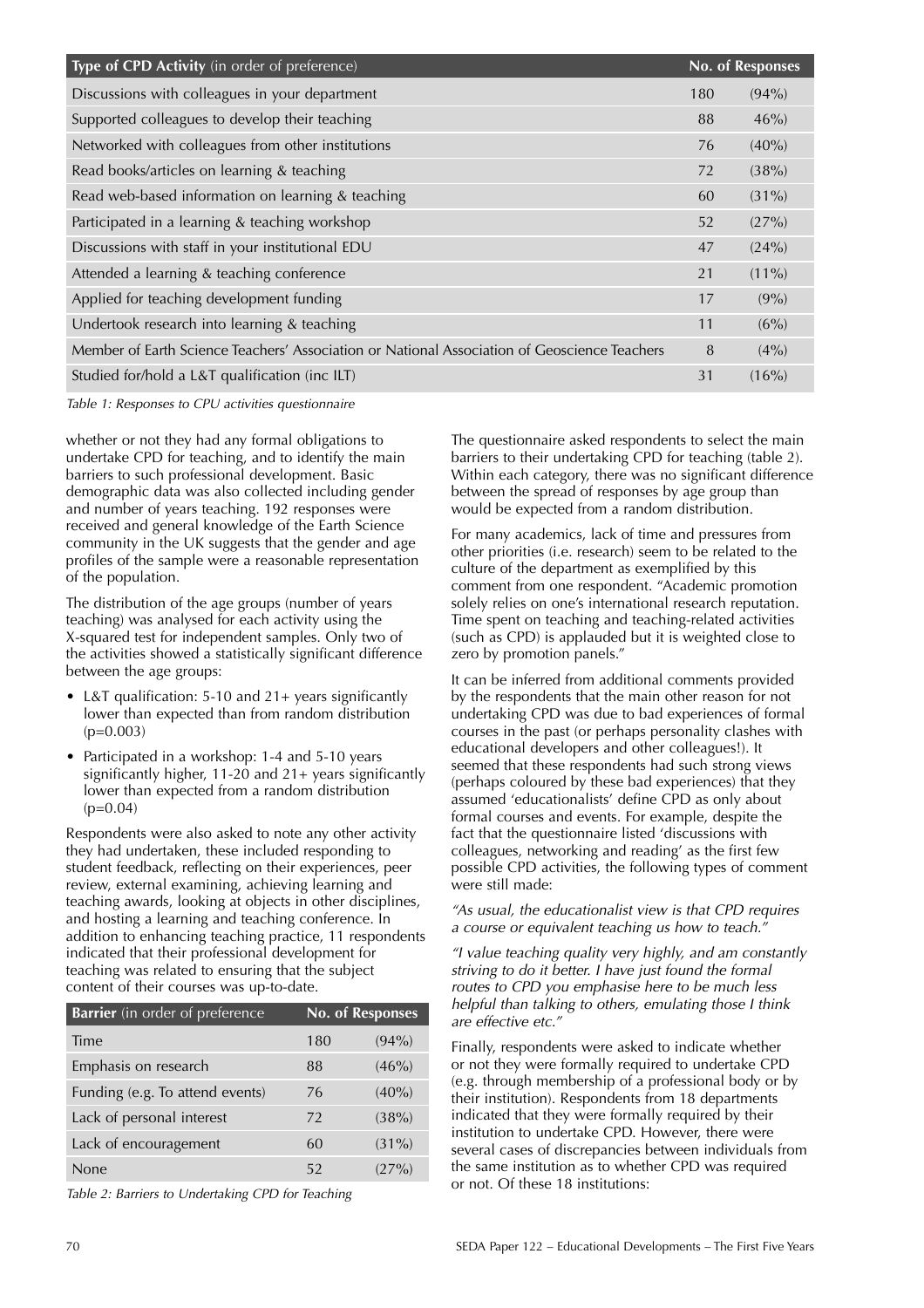- 9 require new staff to take a formal course
- 8 have some form of internal or peer review
- (2 have both of the above)
- 4 use peer observation

1 has CPD as school policy for both new staff and experienced staff.

Interestingly, there was virtually no reference to appraisal as a mechanism to support CPD, with only one person mentioning appraising colleagues as a means of professional development.

## **Summary and Conclusions/Implications**

The results of this small-scale study suggest that, despite pressures of time and other priorities such as research, the vast majority of Earth Science academics do consider the development of their teaching practice to be important. Although only 16 out of the 192 respondents were members of the ILTHE (and, therefore, had formal requirements to 'remain in good standing') only 4 respondents out of the remaining 176 implied that they did not engage in any CPD for teaching. Additionally, the research indicated that professional development for teaching in higher education takes a large variety of forms including discussions with colleagues, responding to student feedback and peer review, as well as more formal activities such as qualifications, workshops and conferences. Such a variety is to be expected from a large sample of individuals in which there are likely to be several different learning styles.

These findings echo those by previous researchers who have undertaken more in-depth studies of smaller samples of mixed disciplinary groups of academics. For example, Ferman (2002) identified a wide range of collaborative and individual activities including working with an educational designer, attending workshops, discussions with peers, presenting at conferences, being mentored and undertaking professional reading. Such variation of activities is also recognised by those offering guidelines and recommendations for professional development in higher education. Baume (1999) suggests that "choosing or making the right developmental opportunities involves first knowing something about the way you prefer to learn about teaching." She then details a range of such opportunities including 'off-the-peg' courses and workshops, conferences, mentoring, action learning sets, reading, discussions with colleagues, learning by doing and reflection, and development through committees, working groups, professional work, job shadowing and exchange.

My research has led me to consider that there are two ways of looking at CPD. Firstly, it might be considered as an explicit part of professional practice, linked to the requirements of membership of a professional body, whereby practitioners are required to demonstrate that they have engaged in CPD in order to 'remain in good

standing'. In my experience, this seems to be the default definition of CPD in most professions (including HE). Secondly, the concept of ongoing development or learning is part of all our working lives, whether or not we are formally required to evidence it. This latter perspective is one that lies behind much of the work of educational development in HE to date (including that of institutional units and national organisations such as the Higher Education Academy Subject Centres): opportunities for developing or learning are provided to all those who teach or support learning not just those who are members of a professional body.

## **Challenges**

Higher Education in the UK has reached a pivotal time with respect to professional development. My research and my review of other's work in this area suggests four main challenges for HEls:

• Ongoing development should be a key feature of all professional's work, not just those who are formally required to evidence it. With the introduction of professional standards for teaching in higher education the challenge for HEIs will be to ensure that their CPD support is fully inclusive and not just targeted at 'registered practitioners' who are required to 'remain in good standing'. This is linked to the need to develop a culture where CPD for teaching is valued and rewarded in the same way as CPD for research, and that ongoing professional learning is something that everyone should be engaged in (Johnston, 1998; Norris, 2003).

• Different people have different learning styles and evidence shows that academics learn about and develop their teaching in many different ways. The challenge for the Higher Education Academy as it develops a professional standards framework and for educational developers who are required to support it, is how to acknowledge, value, provide support for and enable the recording/ monitoring of this multiplicity of formal and informal activities. As Sue Johnston (1998) noted in her overview of professional learning, "Formal courses and similar activities need to comprise part of an integrated and coherent program of professional learning undertaken by the academic and they need to take place in an environment in which such learning is expected and valued."

• As well as developing teaching practice, ensuring the subject content is up-to-date is also an important feature of CPD. In Earth Science, education sessions have been a feature of major international conferences for several years (including the Geological Society of America's annual conference and the quadrennial International Geological Congress) thus allowing participants to engage in professional development related to both their research (subject content) and teaching. The challenge for the Higher Education Academy's Subject Centres is to explore the synergies between professional development for teaching and for research.